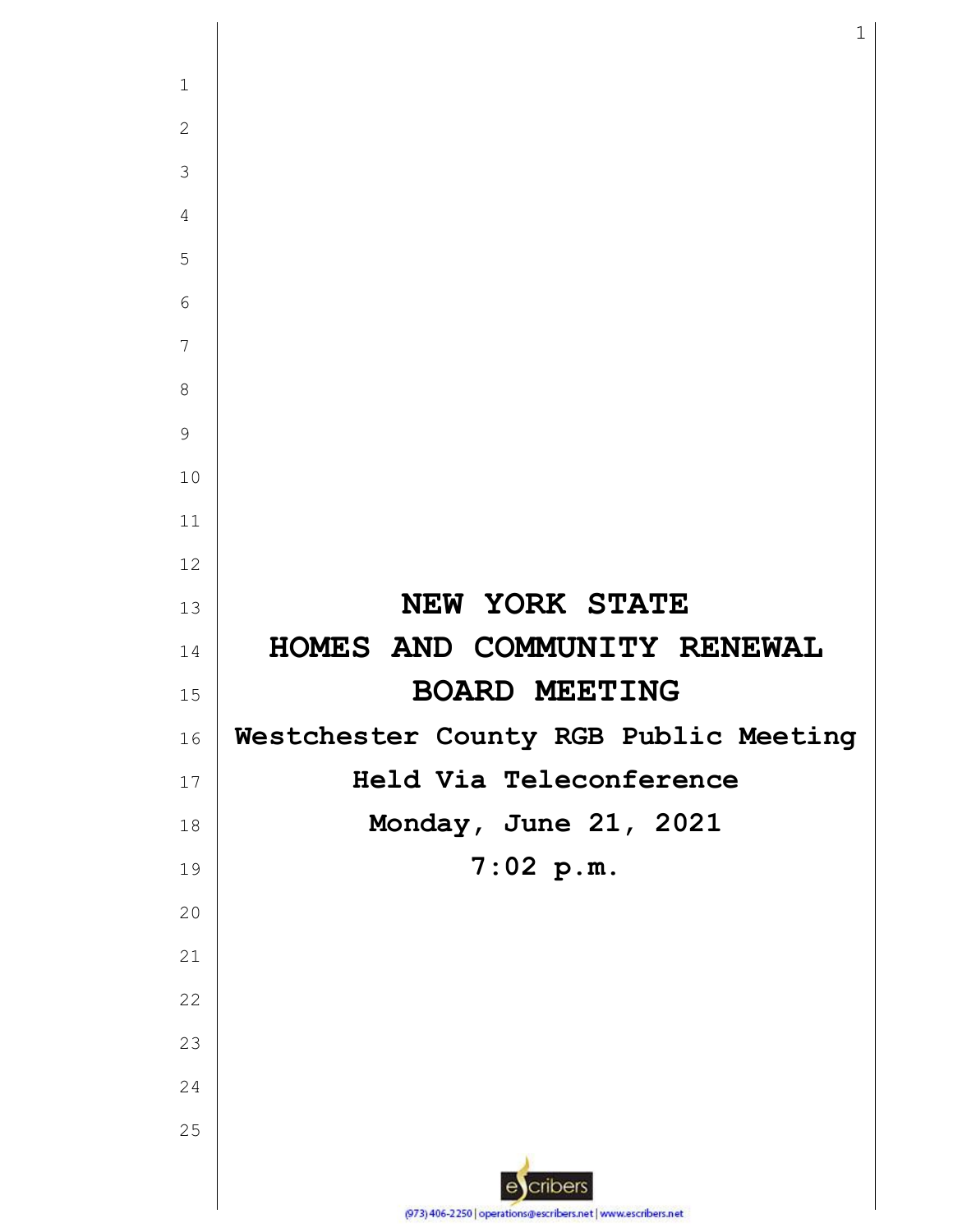1

## [START RECORDING]

2 3 4 5 6 MR. PETER STECKER: Okay, good evening. It is Monday, June 21st at 7:02 p.m. This is the second public hearing for the Westchester County Rent Guidelines Board. I'll start this meeting by reading the introductory notice.

7 8 9 10 11 12 13 14 15 In response to the Governor's directive to take every effort to keep New Yorkers safe and mitigate the spread of COVID-19, pursuant to Executive Order 202-1 and its updates, Westchester County Rent Guidelines Board will be conducting public hearings to set guideline rates, rent adjustment for housing accommodations within its jurisdiction subject to the ETPA for leases commencing between October 1, 2021, and September 30th, 2022, via teleconference.

16 17 18 19 20 21 22 23 Instruction for members of the public to simultaneously view or listen to the meeting have been HCR's website for the Office of Rent Administration under the public hearings section prior to the meetings. Hearings will also later be transcribed, and the public will have the ability to view the transcripts. So with that being said, Chair, I'll send it over to you.

24 25 MS. ELSA RUBIN: Thank you, Peter. My name is Elsa Rubin, chair of the Westchester Rent Guidelines Board. I

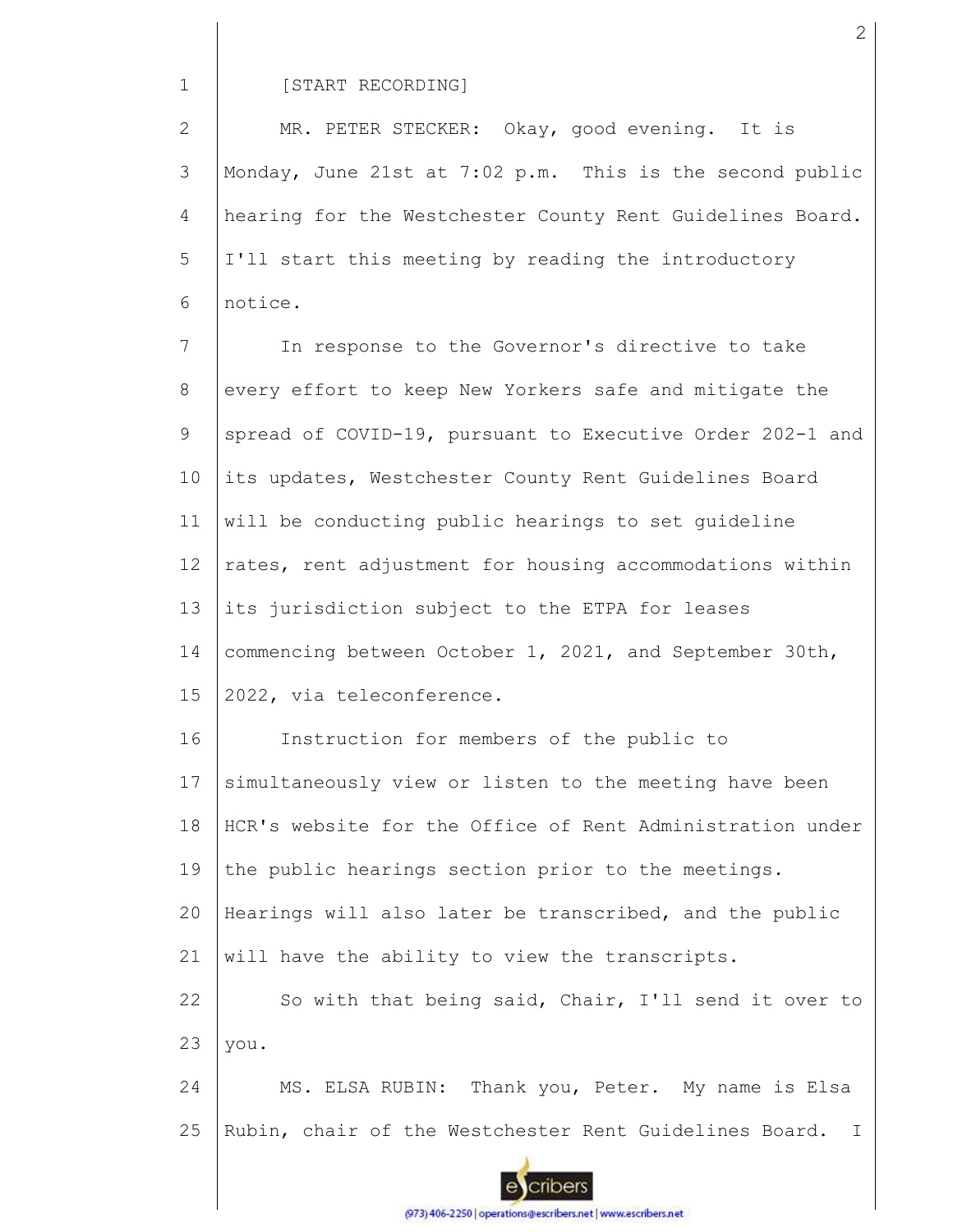| $\mathbf 1$    | welcome you to this virtual meeting. This is the second   |
|----------------|-----------------------------------------------------------|
| $\mathbf{2}$   | of two public meetings to consider comments concerning    |
| 3              | rent adjustments for leases -- leases commencing or being |
| $\overline{4}$ | reviewed -- renewed between October 1st, 2021, and        |
| 5              | September 30th, 2022.                                     |
| 6              | I will now take roll call. Please respond if you          |
| $\overline{7}$ | are present. Velene Acquah, Public Member?                |
| 8              | MS. VELENE ACQUAH: Here.                                  |
| $\mathsf 9$    | MS. ELSA RUBIN: LaMont Badru, Public Member?              |
| 10             | MR. LAMONT BADRU: Here.                                   |
| 11             | MS. ELSA RUBIN: Eddie Mae Barnes, Public Member.          |
| 12             | MS. EDDIE MAE BARNES: Here.                               |
| 13             | MS. ELSA RUBIN: Eliot Cherson, Owner                      |
| 14             | Representative?                                           |
| 15             | MR. ELIOT CHERSON: Here.                                  |
| 16             | MS. ELSA RUBIN: Kenneth Finger, Tenant                    |
| 17             | Representative?                                           |
| 18             | MR. KENNETH FINGER: I am here.                            |
| 19             | MS. ELSA RUBIN: Sylvia Hammer, Tenant                     |
| 20             | Representative?                                           |
| 21             | MS. SYLVIA HAMMER:<br>Here.                               |
| 22             | MS. ELSA RUBIN: Evelyn Santiago, Public Member?           |
| 23             | MS. EVELYN SANTIAGO: Present.                             |
| 24             | MS. ELSA RUBIN: Tamara Stewart, Tenant                    |
| 25             | Representative.                                           |
|                | cribers                                                   |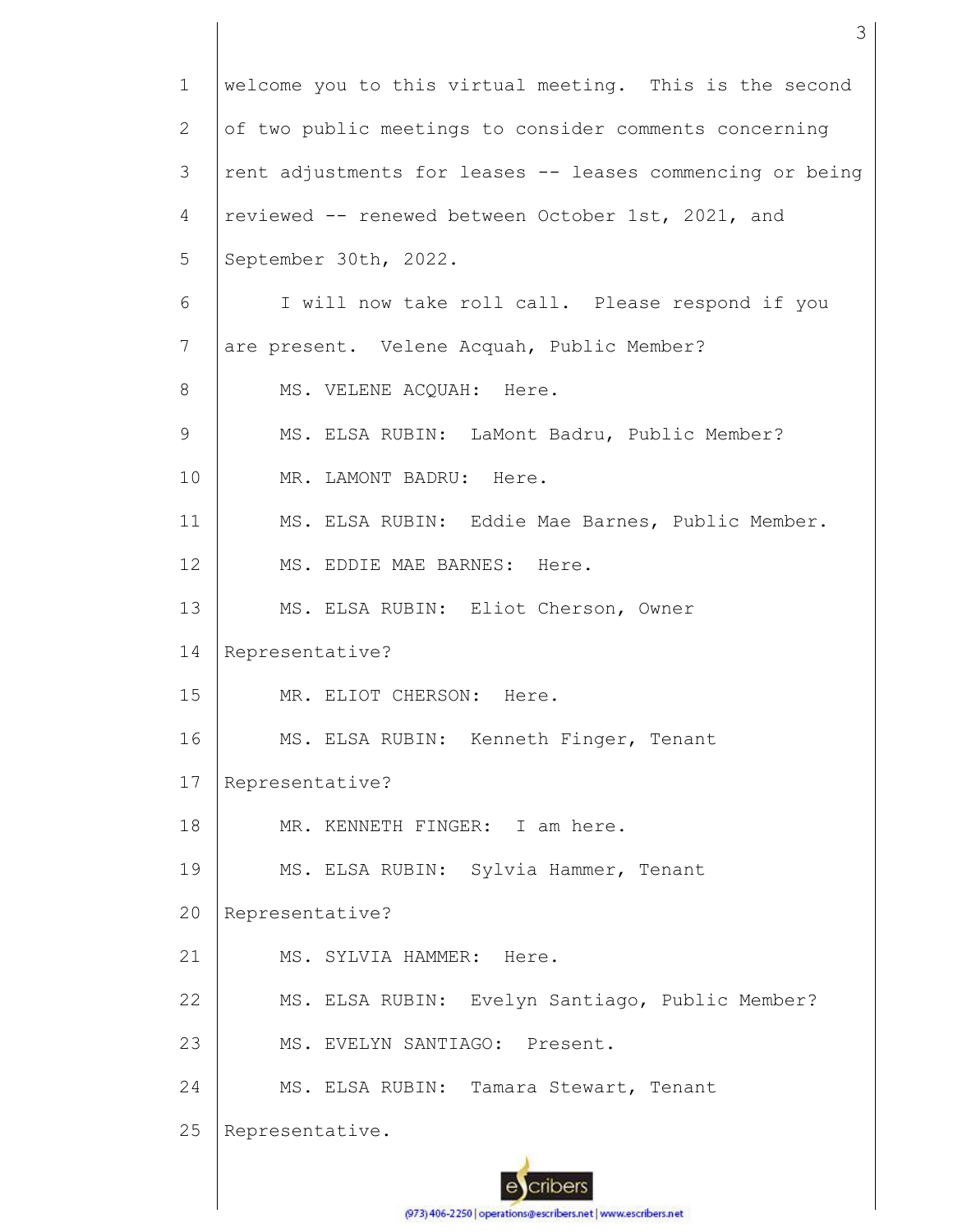1

MS. TAMARA STEWART: Present.

2 3 4 MS. ELSA RUBIN: And Elsa Rubin, Public Member, present. Let the quorum show that we have a quorum. Let the record show that we have a quorum.

5 6 7 8 9 10 11 Our next virtual meeting will take place on Wednesday, June 23rd at 7:00 p.m. for the presentations of the Tenant and owner representatives. Also if anybody is watching online right now and wants to participate in this meeting, please let us know if we have the opportunity, if we have the time, we will try to accommodate you.

12 13 14 15 And I will ask our Counsel, Mr. Peter Stecker, to please give the instructions on how to -- if people want to participate, how they can do it, and any other comments that you may have.

16 17 18 19 20 21 MR. PETER STECKER: Okay. Thank you, Chair. The instructions for anyone who would like to contact me to sign up for tonight is an email address of westchestercountyrgb@nyshcr.org, and as I do every night, I will be monitoring this email address throughout the meeting in case somebody wants to sign up. They can send

22 me an email.

23 24 25 Other than that, I don't have any other -- any other announcements. I do note that we have 18 people signed up for tonight. So I did send you the list Madam Chair



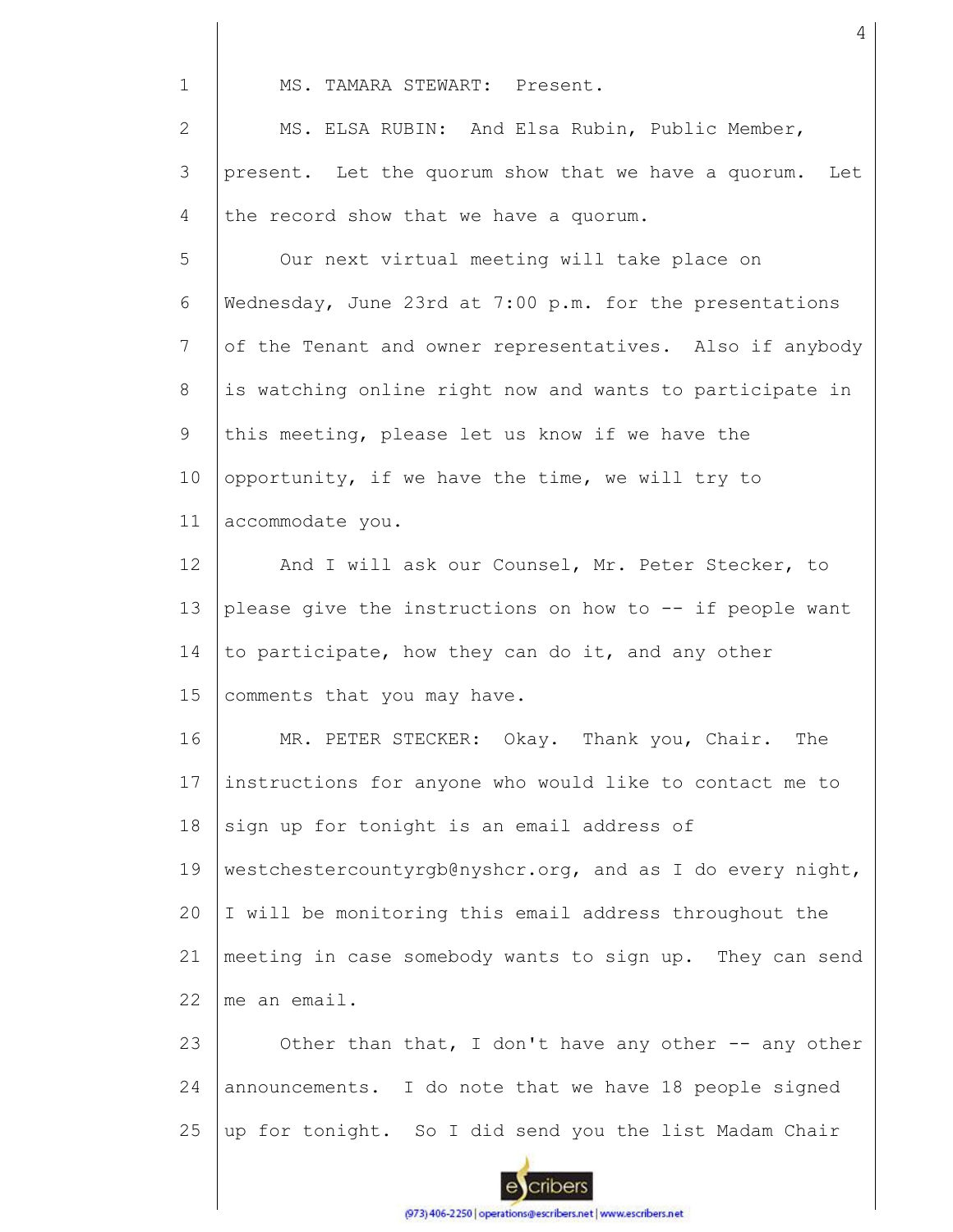1 before the --

2

MS. ELSA RUBIN: Yes.

3 4 5 6 7 8 9 10 11 12 13 14 15 16 17 18 19 20 21 22 23 24 25 MR. PETER STECKER: Before the meeting, if you want to go ahead and you know, call the first individual. MS. ELSA RUBIN: Yes. Before I call the -- the speakers, I would like to ask everybody who comes to speak to introduce yourself and let the Board know if you are representing yourself or an organization because if you are representing yourself, you're going to have three minutes to speak. And if you are representing an organization, you have five minutes. Also, since we have many people come in today, we will stick very strictly to the timeframe. And I apologize in advance if we have to cut you off. But we had to hear from -- in all fairness, we have to hear from anybody -- everybody who wants to come before us. I will now call the speakers in the order in which they signed up prior to this meeting. And the first person is Tim Foley. MR. PETER STECKER: Okay, Chair. So there's somebody that I think they're raising their hand that's not identified. So I'm going to let them speak and see if it's Mr. Foley. FEMALE VOICE: Hello. MR. PETER STECKER: Good evening. Is that Mr.



(973) 406-2250 | operations@escribers.net | www.escribers.net

5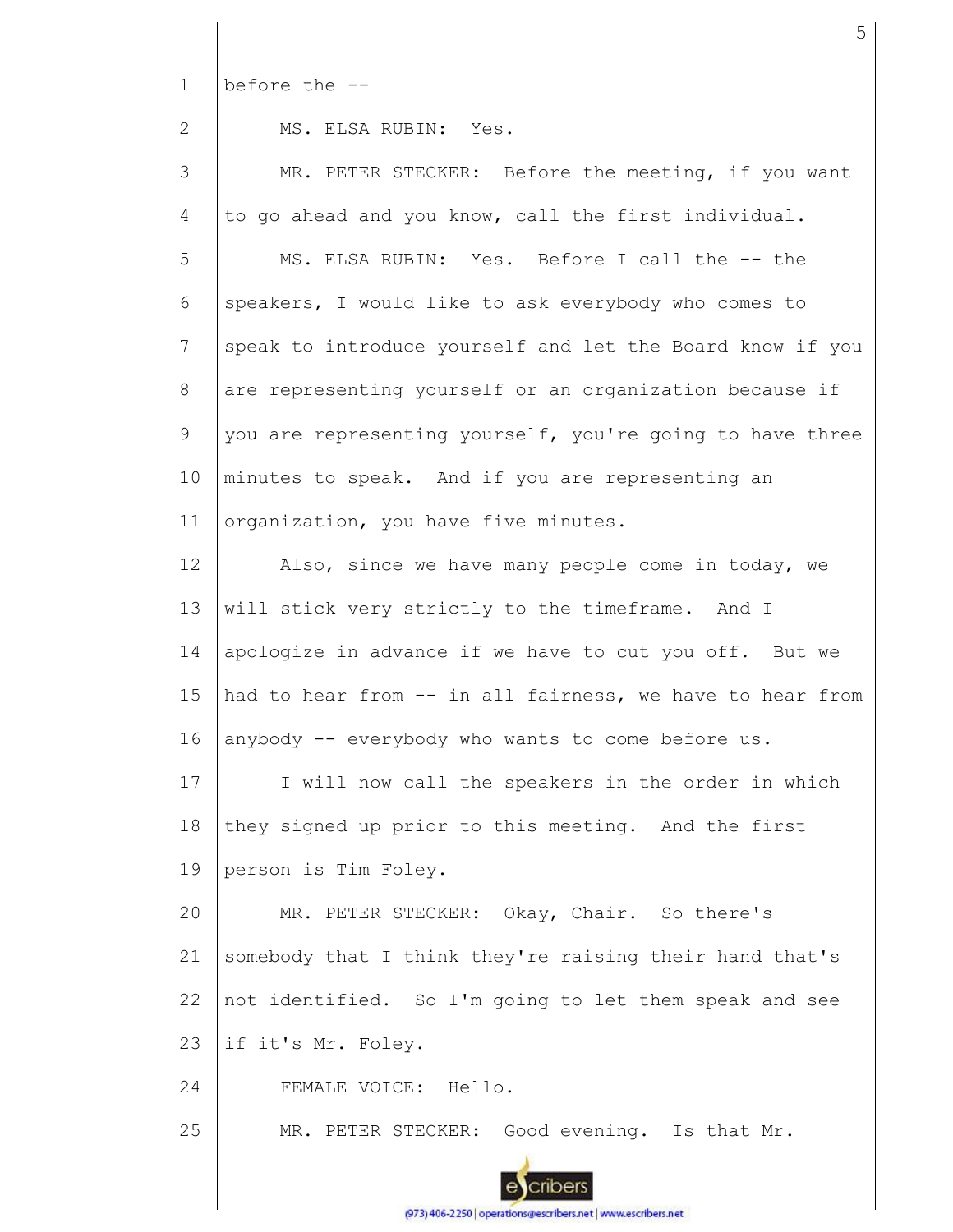1 Foley?

2

FEMALE VOICE: No.

| 3  | MR. PETER STECKER: Oh no. Never -- never mind. I          |
|----|-----------------------------------------------------------|
| 4  | actually see him in here as a different person.<br>Thank  |
| 5  | you. Okay. I'm promoting Mr. Foley right now.             |
| 6  | MR. TIM FOLEY: Hi. Good evening, everyone.                |
| 7  | MS. ELSA RUBIN: Good evening.                             |
| 8  | MS. EDDIE MAE BARNES: Good evening.                       |
| 9  | MR. TIM FOLEY: Am I okay to begin?                        |
| 10 | MS. ELSA RUBIN: Yes. Go ahead.                            |
| 11 | MR. TIM FOLEY: All right.                                 |
| 12 | MS. ELSA RUBIN: Just please before you -- state if        |
| 13 | you are representing yourself or an organization.         |
| 14 | MR. TIM FOLEY: I'm representing an organization.          |
| 15 | MS. ELSA RUBIN: You have five minutes.                    |
| 16 | MR. TIM FOLEY: Thank you so much. So my name is           |
| 17 | Tim Foley, and I'm the CEO of the Building and Realty     |
| 18 | Institute which includes the Apartment Owners Advisory    |
| 19 | Council.                                                  |
| 20 | You've heard many of our members throughout the           |
| 21 | first public session and you will again tonight.<br>But I |
| 22 | wanted to give some county-wide observations which may be |
| 23 | useful in assessing this year's unique circumstances for  |
| 24 | tenants and landlords.                                    |
| 25 | First, I want to emphasize how strongly and               |

6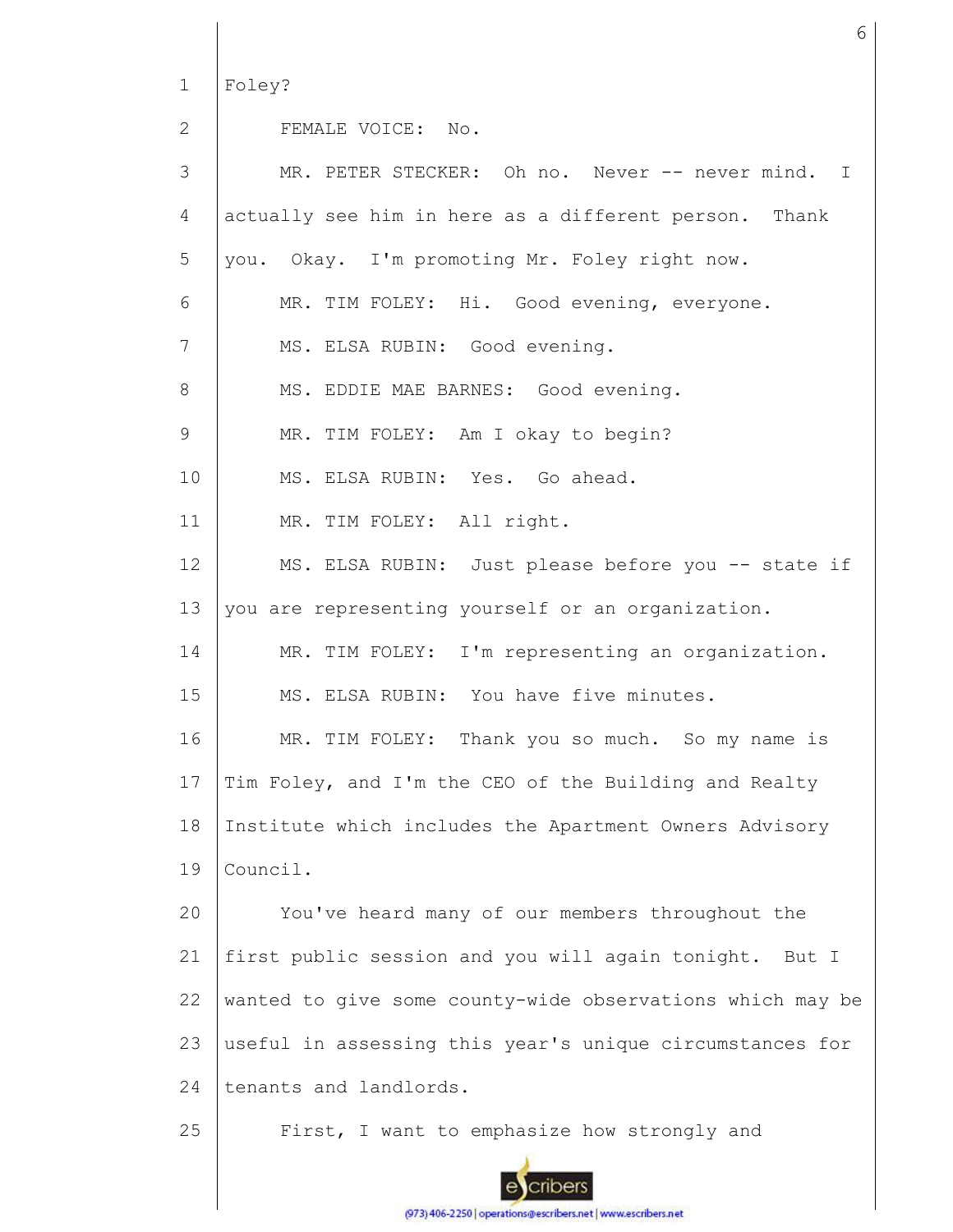1 2 3 4 5 6 7 8 9 10 vigorously the BRI is encouraging our landlords to pull out all the stops to assist, nudge, cajole, and persuade their tenants who may qualify to sign up for the Emergency Rent Assistance Program or ERAP. Many of our landlords supported their tenants' efforts to apply for relief and the last year's far more limited state and county relief programs, only to be endlessly frustrated by the woefully inadequate, and harshly restricted state program and the extremely long delays in receiving payments from the county's program.

11 12 13 14 15 16 17 18 19 20 21 22 23 It was frustrating for them and agonizing for many of their tenants. Through ERAP, there is 20 times as much money available as there was in all of 2020. And the administrative burdens and restrictive eligibility of last year have been substantially eased. The BRI pushed for this program in Albany. We've been in frequent contact with the Office of Temporary Disability Assistance and the City of Yonkers, and we're happy that BRI members of Community Housing Innovations is one of the not for profits helping to sign up eligible tenants in Westchester. And there's much more to be done and we're deeply invested in doing what it takes to make it a success.

24 25 But I also want to be clear what ERAP is not. It is not a windfall for landlords. It is not even new

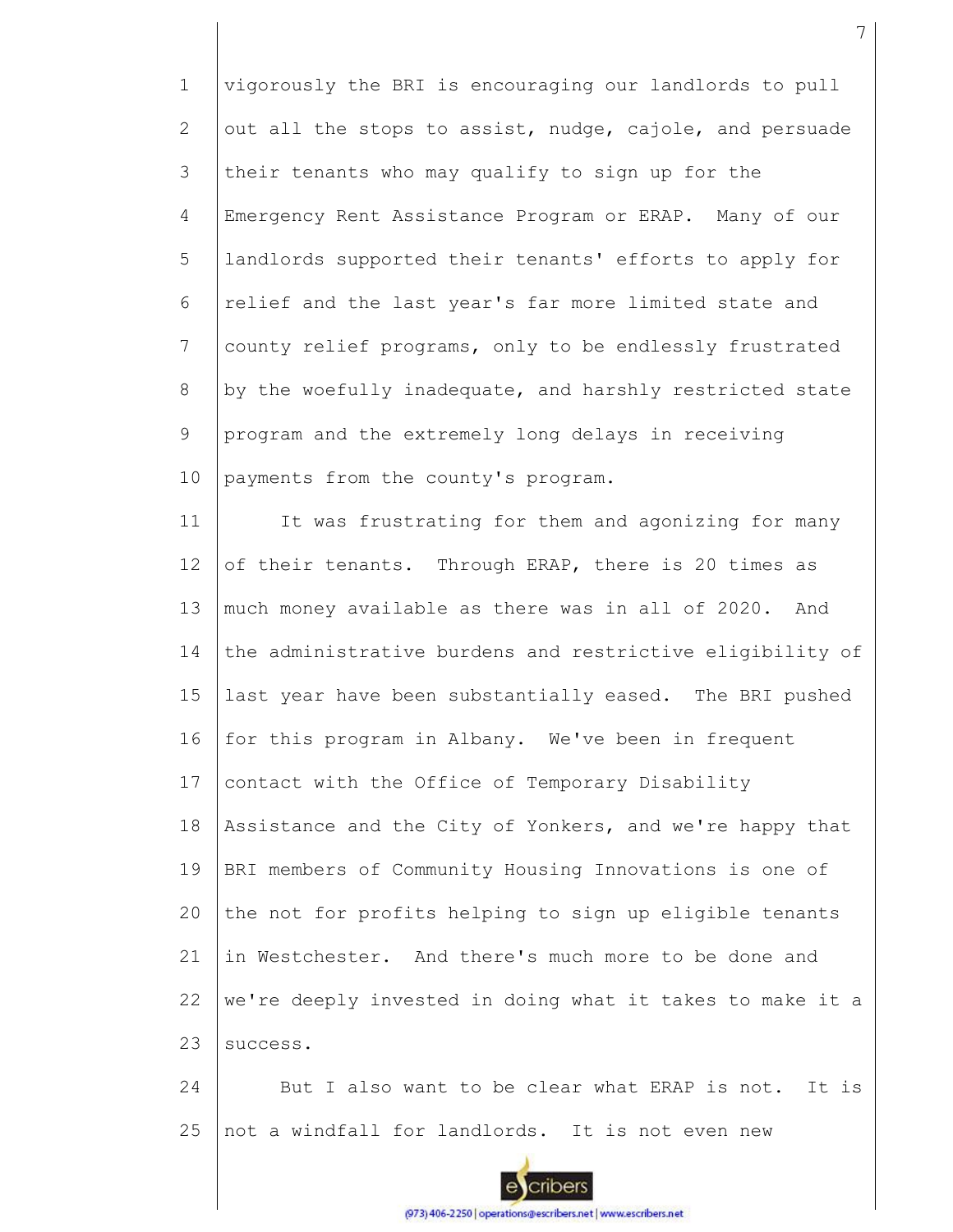1 2 3 4 5 6 revenue. It clears out the arrears of tenants who are only in debt because of the financial hardship attributable to COVID-19. But essentially, for those tenants, it just gets us back to zero. Even if the program runs perfectly and all COVID-related arrears are covered which we hope is the case.

7 8 9 10 11 12 13 14 15 16 17 Plus the projected three months for those who continued to be going through a financial hardship even as we come out of the pandemic, it doesn't begin to address the additional costs of the past year or projective future cost. Those can only be addressed through this process. It does not cover increases in property taxes, utilities, payroll, interest, and another increase in the insurance at merely three times the rate of inflation. There's nowhere else where those costs can be addressed except through the rent guidelines Board process.

18 19 20 21 22 23 I also want to underline two unique circumstances this year, one for tenants and one for landlords. For those tenants who have suffered a financial hardship and qualify for ERAP, the benefits don't just end with the government paying their arrears and potentially three months of prospective rent.

24 25 As part of the terms of ERAP, the landlord must agree to provide eviction relief for a year as well as to

8

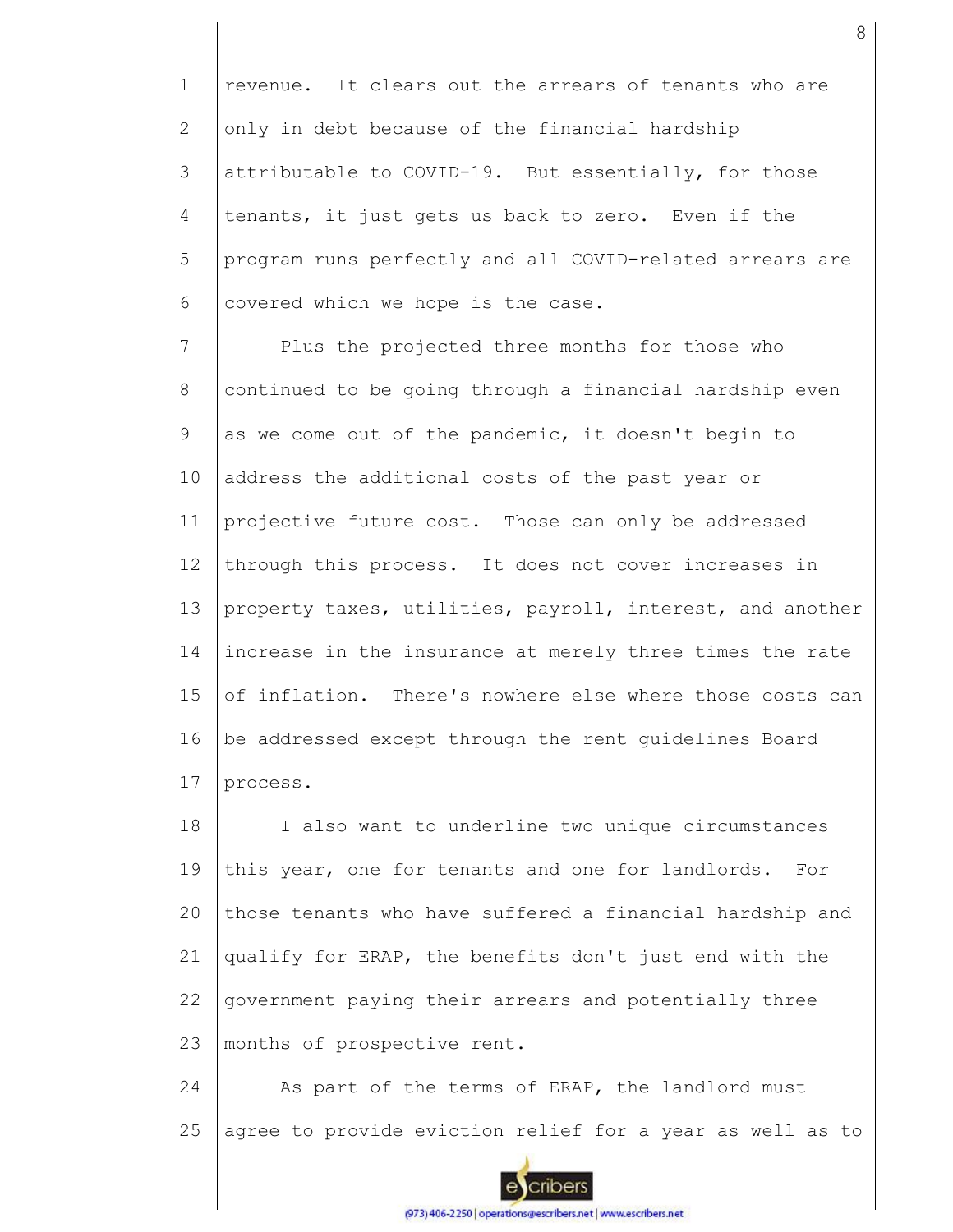1 2 3 4 5 6 7 8 freeze rent for a year. That means a tenant who experienced financial hardship last year and qualified for ERAP already will have the rent frozen for next year, no matter what this Board decides. This is perhaps the only time that you will consider an appropriate level to increase rents knowing that the tenants most and financial need already have another source of relief, separate and apart from this process.

9 10 11 12 Now on the landlord side, the story is not so positive. You will notice that one area where costs went down substantially last year was maintenance and repairs. But that's not a good sign.

13 14 15 16 17 18 19 20 21 22 23 24 Within the context of the pandemic, many buildings deferred nonessential maintenance for months at a time. And that made sense given how frankly scared a lot of us were to let anyone else out of our family into our homes for any reason. In order cases, landlords put off repairs because money was tight. And they'd prefer to offer flexibility and payment plans, or other accommodations to struggling tenants. But those needs for repairs didn't disappear. They were just deferred. They need to be caught up this year, if at all possible, or they'll start to impact the quality of life for tenants.

25

Now unfortunately the cost of making these repairs



(973) 406-2250 | operations@escribers.net | www.escribers.net

9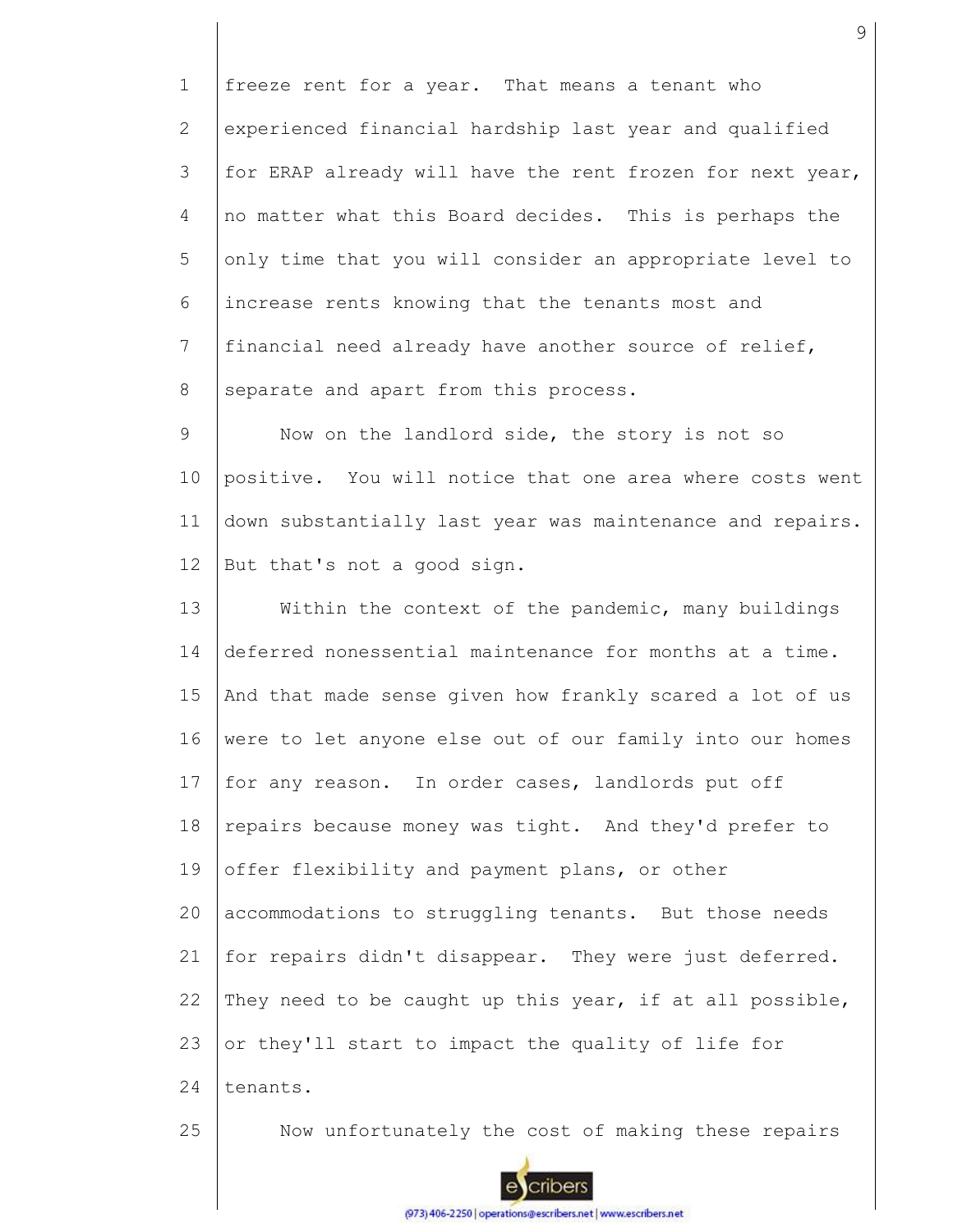1 2 3 4 5 6 7 8 9 10 11 12 13 14 15 16 17 18 19 20 21 22 23 24 25 is through the roof in an unprecedented way through the first few months of 2021. Due to a nationwide shortage, the price of lumber surged over 200 percent over the past 12 months, and that's bad enough. But it's also accompanied by shortages in nearly a dozen other building materials and supplies. 95 percent of home builders report they've had delays or difficulty getting the appliances they need for construction, renovations. The same is true for rosinbased paints, for foam, copper, steel, gypsum, plywood, windows, and doors. And every so often you might see a spike in one category of home improvement supplies from time to time. MS. RUBIN: Mr. Foley? MR. FOLEY: Yes. MS. RUBIN: Could you please wrap up. Your five minutes is up. Thank you. MR. FOLEY: To have them -- absolutely. To have them all surge at once like this is truly unprecedented. We have no idea how long it will last. So we think the situations are ripe for a reasonable increase to cover among other things the cost of these supplies knowing with security that those who went through a financial condition already have relief through ERAP. Thank you.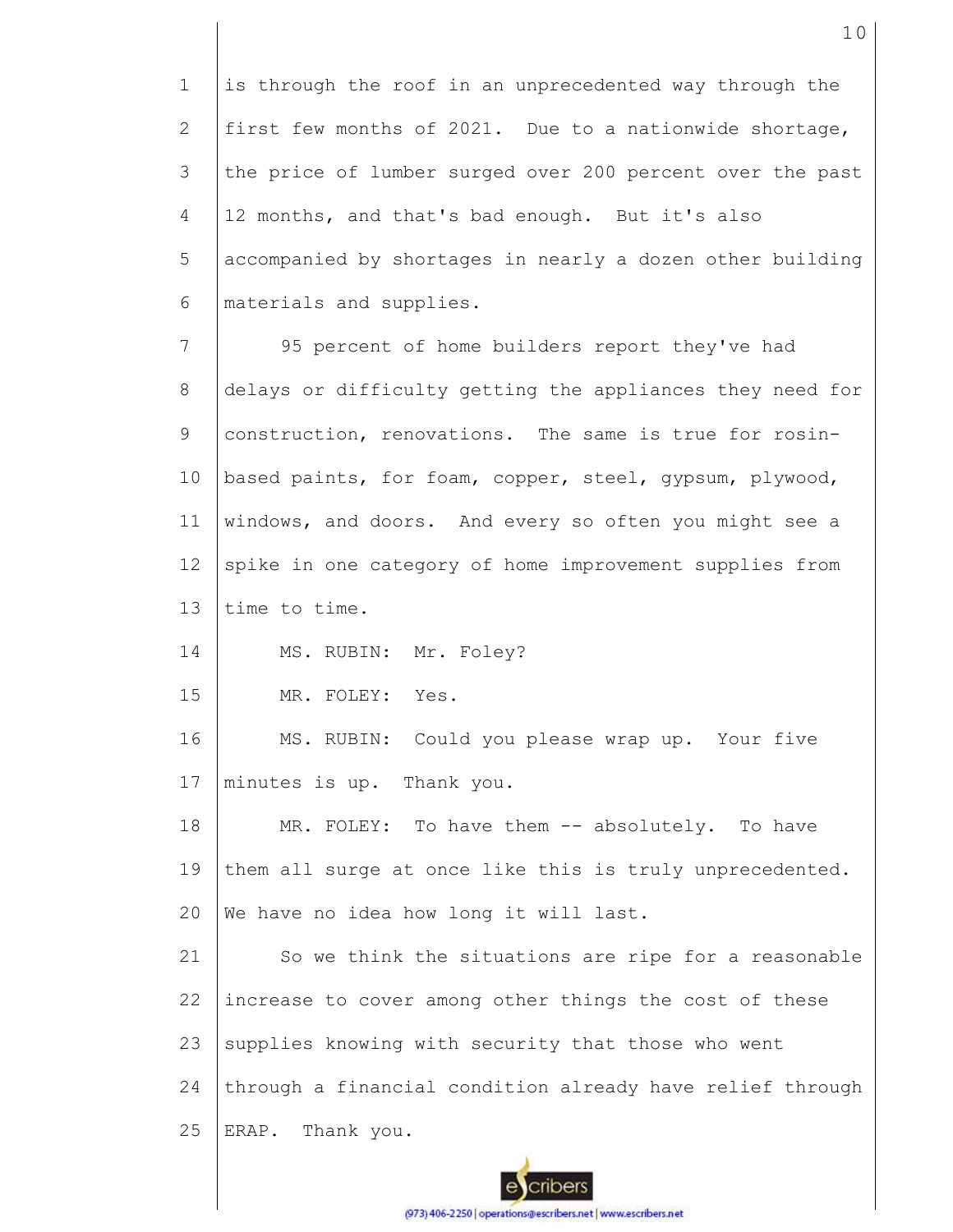1 2 3 MS. RUBIN: Thank you. Any questions for Mr. Foley from the Board? No. Thank you very much, Mr. Foley, for your presentation.

4 5 6 MR. FINGER: No. There was a question from Tamara. MS. RUBIN: Oh, Tamara, okay. We're dealing - question.

7 8 9 10 11 12 13 14 15 16 17 MS. STEWART: I -- I really just wanted to thank Mr. Foley for his organization encouraging owners to help tenants for filing out ERAP applications. I've talked to -- to folks who are on the -- the end of nonprofits that are trying to help folks. And it seems like some owners are -- are helping their tenants, and other ones not as much. So we appreciate your partnership in trying to get tenants out of arrears and to -- to get owners the money that's rightfully due them. So thank you. MR. FOLEY: Thank you. MR. FINGER: I have a question also.

18 MS. RUBIN: Yes.

19 20 MR. FINGER: Mr. -- Good evening, Mr. Foley. How are you tonight?

21 22 23 24 MR. FOLEY: Good evening. How are you? MR. FINGER: Okay. What is the BRI with the AOAC working with the county in some fashion to assist the tenants in getting this ERAP money?

25 MR. FOLEY: Yeah. So we'd -- the county just got us

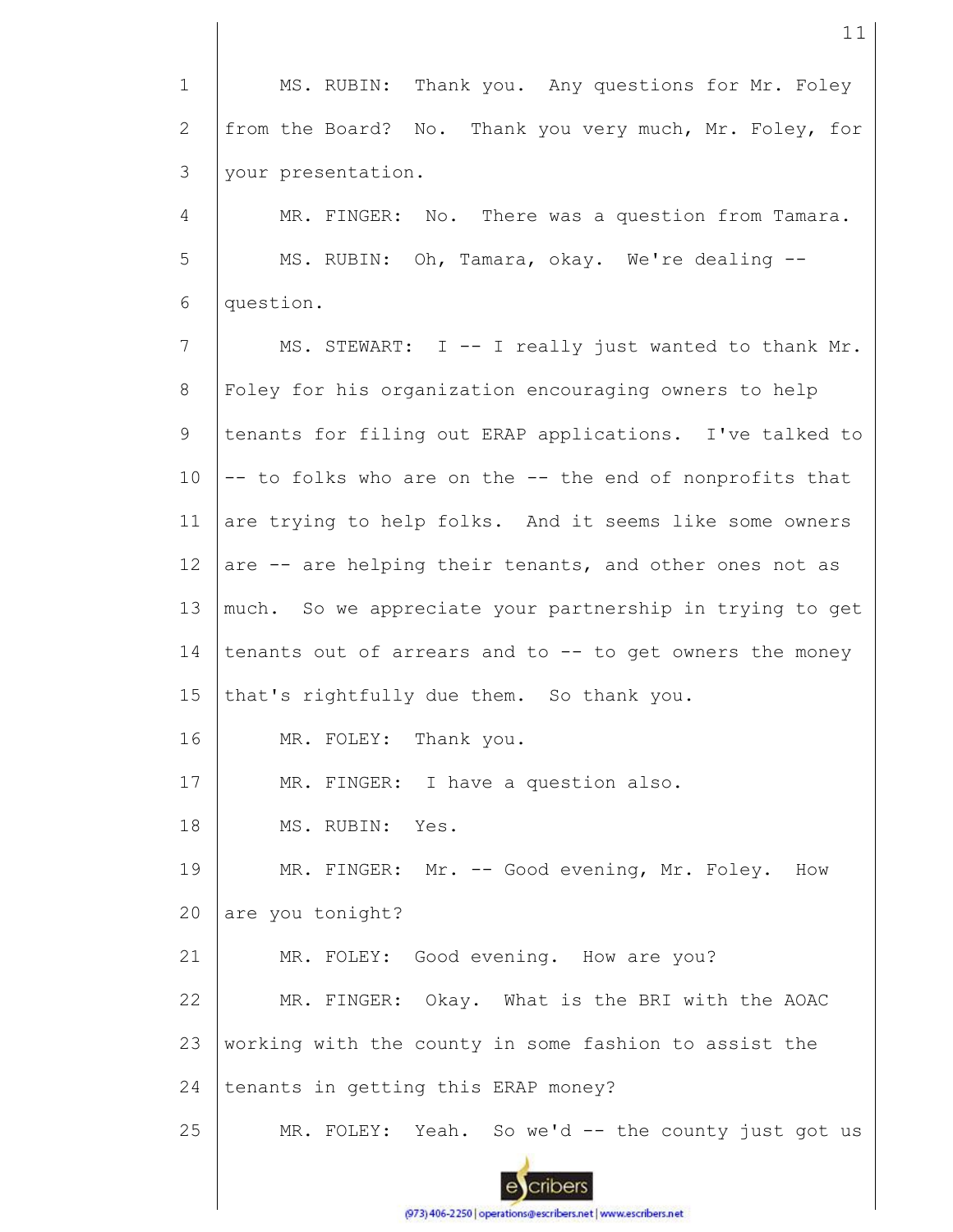1 2 3 4 5 6 7 8 9 10 11 a whole bunch of flyers that we're going to distribute to all of our members in both English and Spanish, for both landlords and tenants again advocating for this type of a program. We've been having some discussions with the county about possibly co-organizing some pop-up sites where if there's a particular area or we know that there's a particular set of buildings, where there are tenants with a lot of arrears or for whatever reason, they're not working with their landlord or they're not working with the nonprofit, maybe we can get someone there.

12 13 14 15 16 17 18 Really at this point, we're open to any creative ideas. We're all in this together. It's going to help landlords. It's going to help tenants. The money is there and it's there for this purpose. And it's not going to be there for future problems. So we need to make sure that as many people was we can make solid, we are doing so.

19 20 21 MR. FINGER: Is there a limitation on the amount of money on the ERAP that a tenant can get in terms of the economics of the tenant?

22 23 24 25 MR. FOLEY: So the main criteria is that they have to be at 80 percent of the area median income, or below, or -- and they need to have experienced some type of hardship. The documentation of restraints on ERAP are

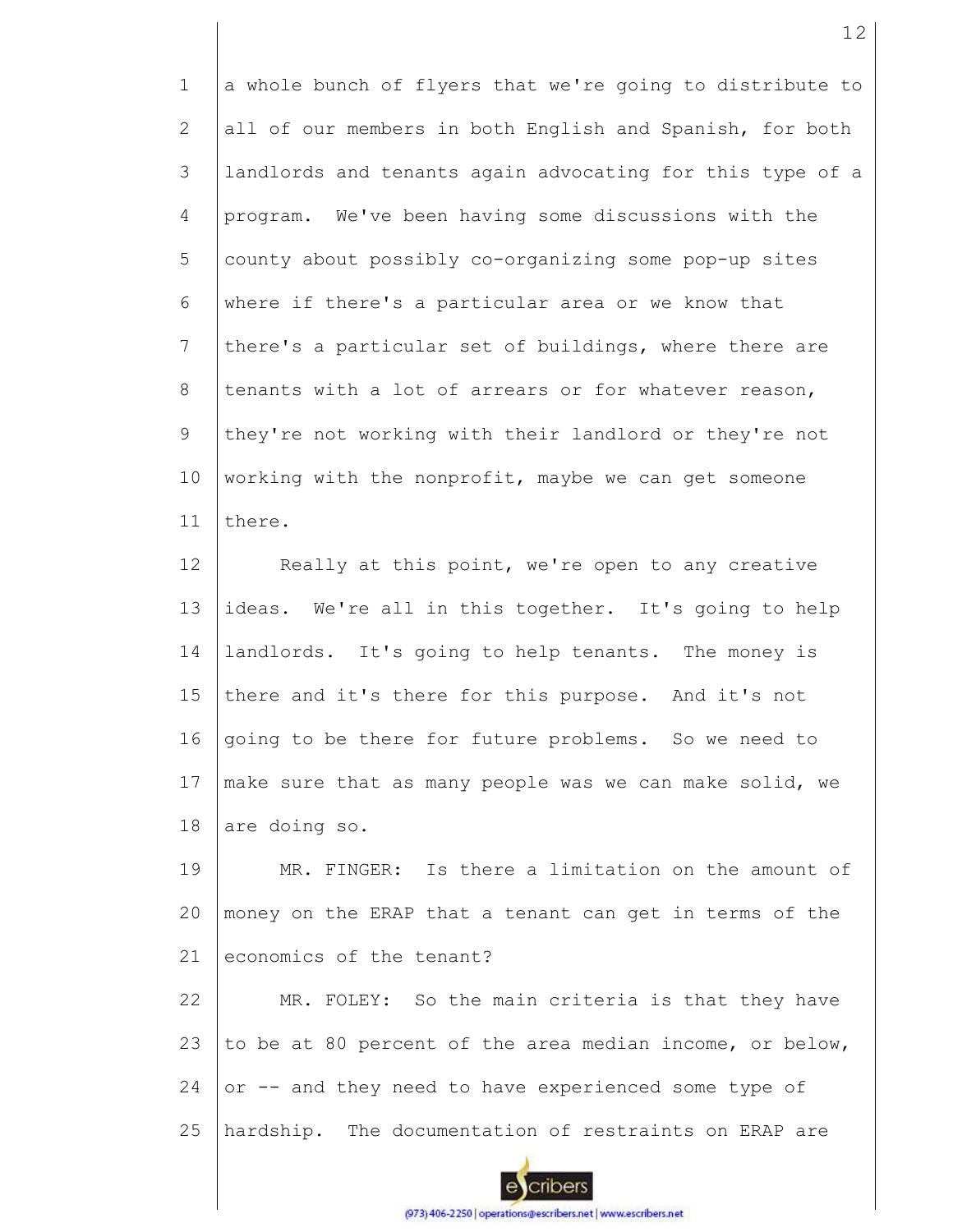1 2 3 4 5 6 7 8 9 10 11 12 13 14 15 16 17 18 19 20 21 22 23 24 much less than they were for the previous program. We know a lot of tenants applied. They jumped through a lot of hoops. They supplied a lot of documents. At the end of it, they were told surprise, you're not eligible. And then they were just stuck. That's not the way, as we understand it, this program has been working. They are keeping to the minimum to determine that you actually experience a loss of income or had higher healthcare cost, or are taking care of a family member, or some type of a financial burden along those lines. Now, just so you know, we have also been pushing for some state money to be dedicated to land -- to tenants who are in substantial arrears but who are above 80 percent AMI because we know there are some people who are in that realm there where they, you know, they had an apartment that was completely affordable pre-COVID. And they had a loss of income but they're now still struggling. You can't use Federal dollars above that 80 percent threshold. So we're encouraging the state to step in. MS. RUBIN: Yeah. I believe Ms. Stewart had another question. MS. STEWART: Mr. Foley, have -- have your members

13

(973) 406-2250 | operations@escribers.net | www.escribers.net

cribers

-- have you worked with your members to come up with

25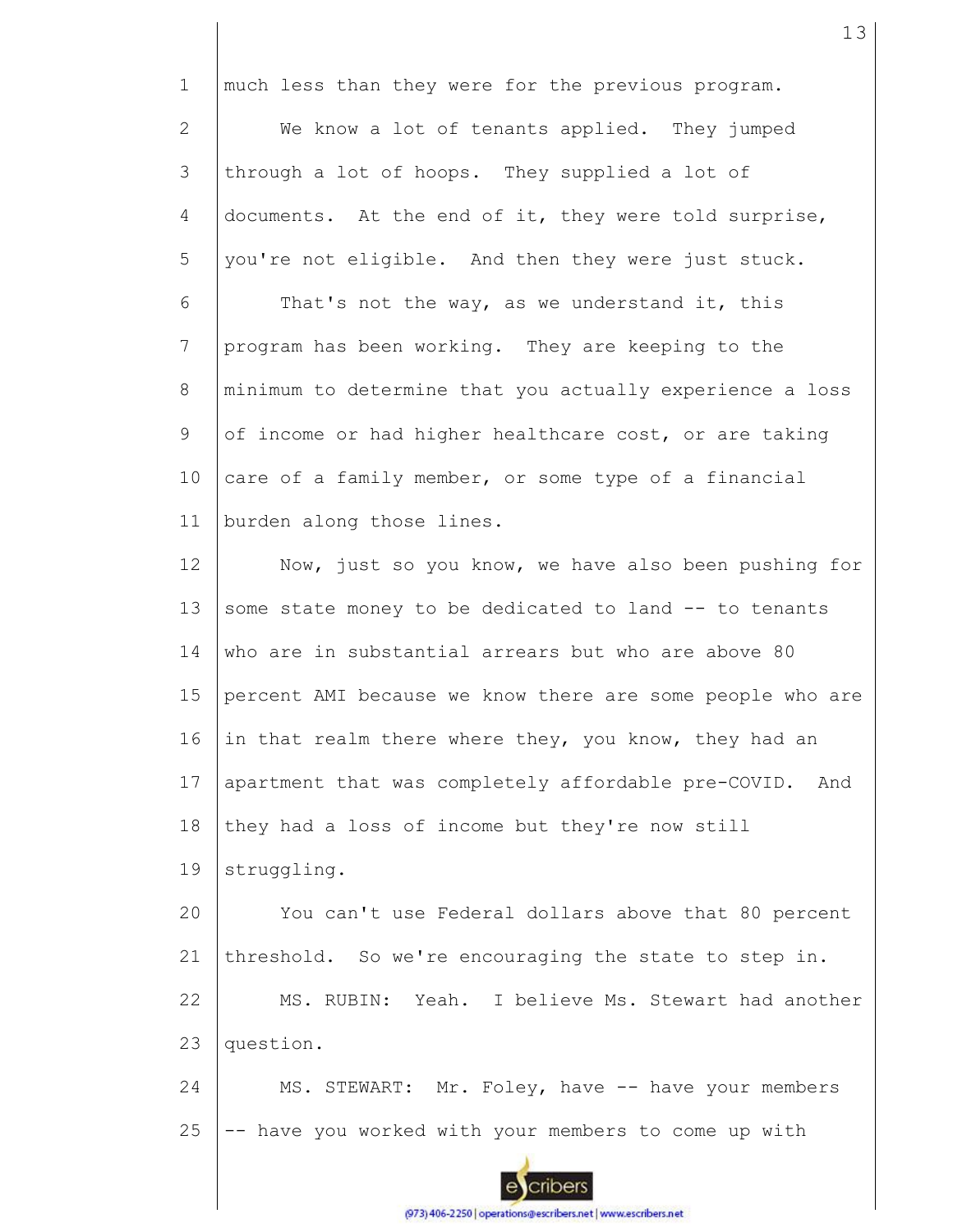1 2 3 4 5 6 7 8 9 let's say a list or lists of tenants in different buildings that might qualify or that are behind in arrears? Like are you guys keeping track? So that - because one of the things that the nonprofits are, you know, all they can do is wait for people to come to them and say listen, I need some help even as they try to get the word out in different communities that the program is available. The landlords have a much better sense of who's behind.

10 11 12 13 14 15 16 17 18 19 20 21 22 23 24 25 Now you may not know, if  $--$  if the person, the tenants meet the -- all the eligibility criteria. But it seems like there's an opportunity for the landlords to help those of us who are trying to help the tenants identify who may need help. And then maybe it's the - it's -- it's the nonprofits and tenants representatives and tenant advocates that could then approach tenants because we're in many cases maybe a more trusted source for information to -- to talk to them about why they might want to consider applying to the program. But you guys know better than we do who those people might be. MR. FOLEY: Well, I agree. And I think at a certain point, we need to start taking a hard look at who hasn't applied. I know there are lot of people who try to apply and they hit some technical snags here or there. The one area that we are also paying very close

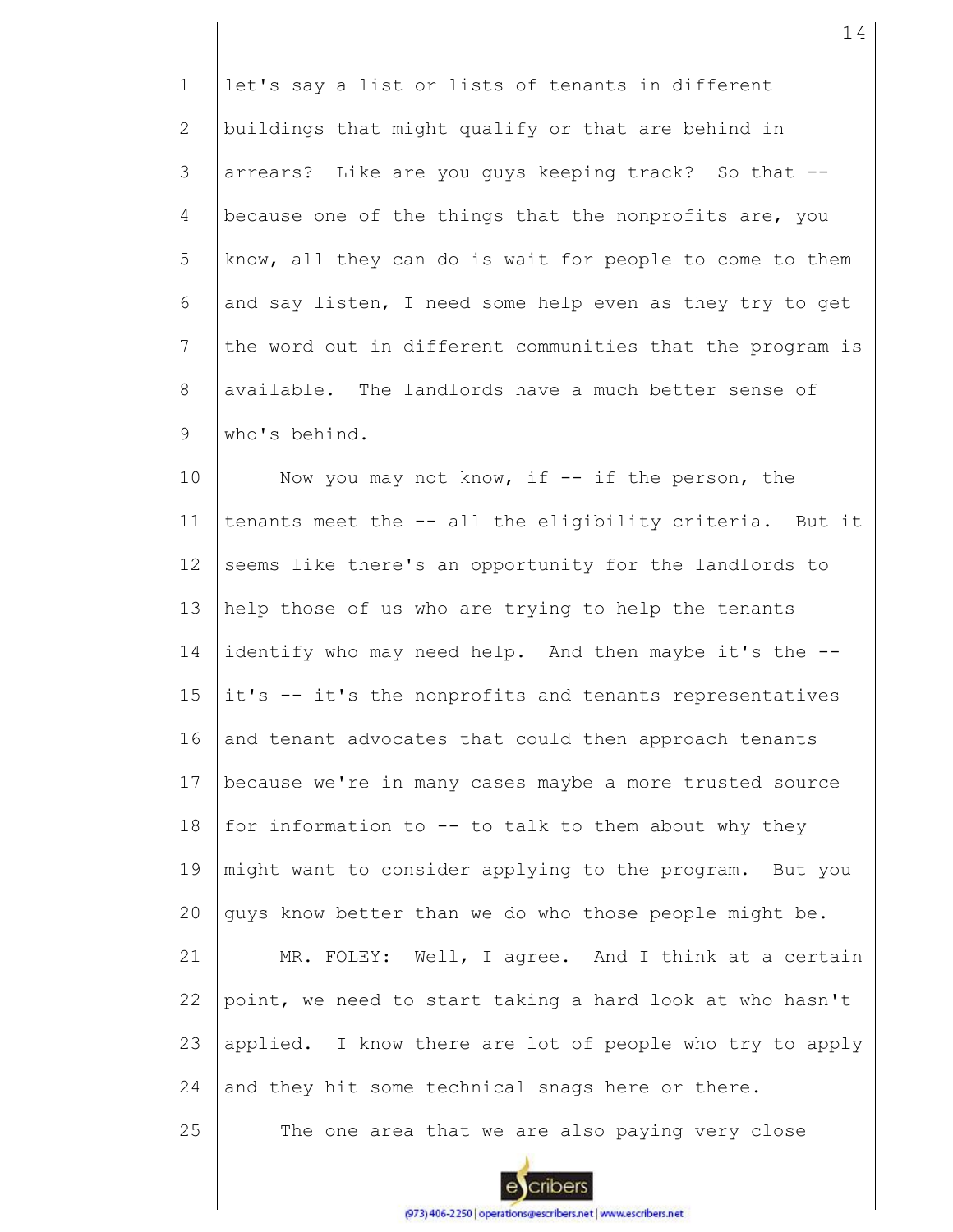1 2 3 4 5 attention to is the City of Yonkers. The City of Yonkers is running its own program. They're confident that they know how to do that, working with some of the local nonprofits because they think they can triangulate it that way. But they do not have a web portal.

6 7 8 9 10 11 12 13 14 15 16 17 18 19 20 21 22 23 24 25 So it's going to be a little bit harder, I think, to keep track of everybody in the City of Yonkers. So I don't think we'll have any choice but for landlords to sort of work with nonprofit agencies once we get through the initial flush of people applying to figure out who the folks are who haven't applied for whatever reason and see if we can't do things that are more targeted or if it involves like I said, a pop-up session on the weekend, or something where someone just plunked down in a courtyard with some WIFI and just signing people up on the spot. You know, we're happy to put some resources behind it. And I -- we're willing to get as creative as we can. MS. STEWART: Okay. I definitely know we have communication issues in Mount Vernon. I know Mount Vernon United Tenant is trying to do what they can but there is -- my sense is that there's a tremendous need in the Mount Vernon community for -- for help through the ERAP Program except that -- that it's hard to get the word out to everyone who may need and qualify for the help. So whatever can be done in that regard would be

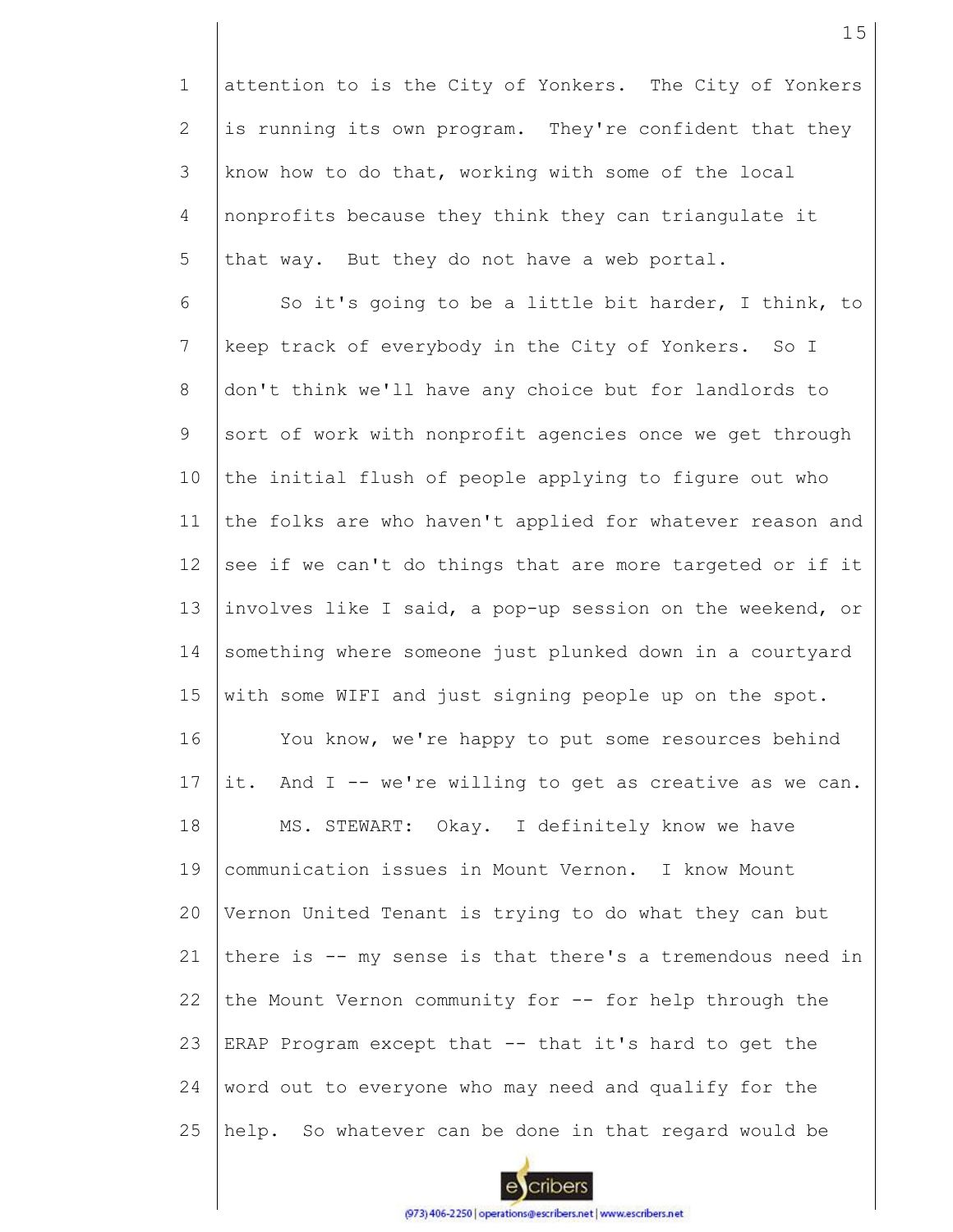1 good.

2 3 4 5 6 7 8 9 10 11 12 13 14 15 16 17 18 19  $20$ 21 22 23 24 25 I hope that the courts are trying to help us too. Like the people who are going on these Zoom calls to, you know, their court appearances. I hope that there's something happening on that end because that obviously they know who's having -- whose being, you know, hauled into court because, you know, for nonpayment. MR. FOLEY: Yeah. I -- I can't say. I haven't heard what the courts are or are not doing on this case. But I would agree, you know, it -- you know, any possible way we can get the word out we need to take advantage of it. MR. FINGER: I have one more question, Madam Chairwoman. MS. RUBIN: Go ahead. MR. FINGER: Okay. Mr. Foley, I -- one, I may have missed it. If we -- if assuming we can get some money for tenants from the ERAP Program, is it still necessary for this Board to give some type of reasonable increase in rent? MR. FOLEY: In my opinion, yes, because as I said the ERAP, it's important to clear out the arrears that came from COVID-19. But it doesn't take into account the fundamental charge of this, which is to make sure that costs ultimately are covered.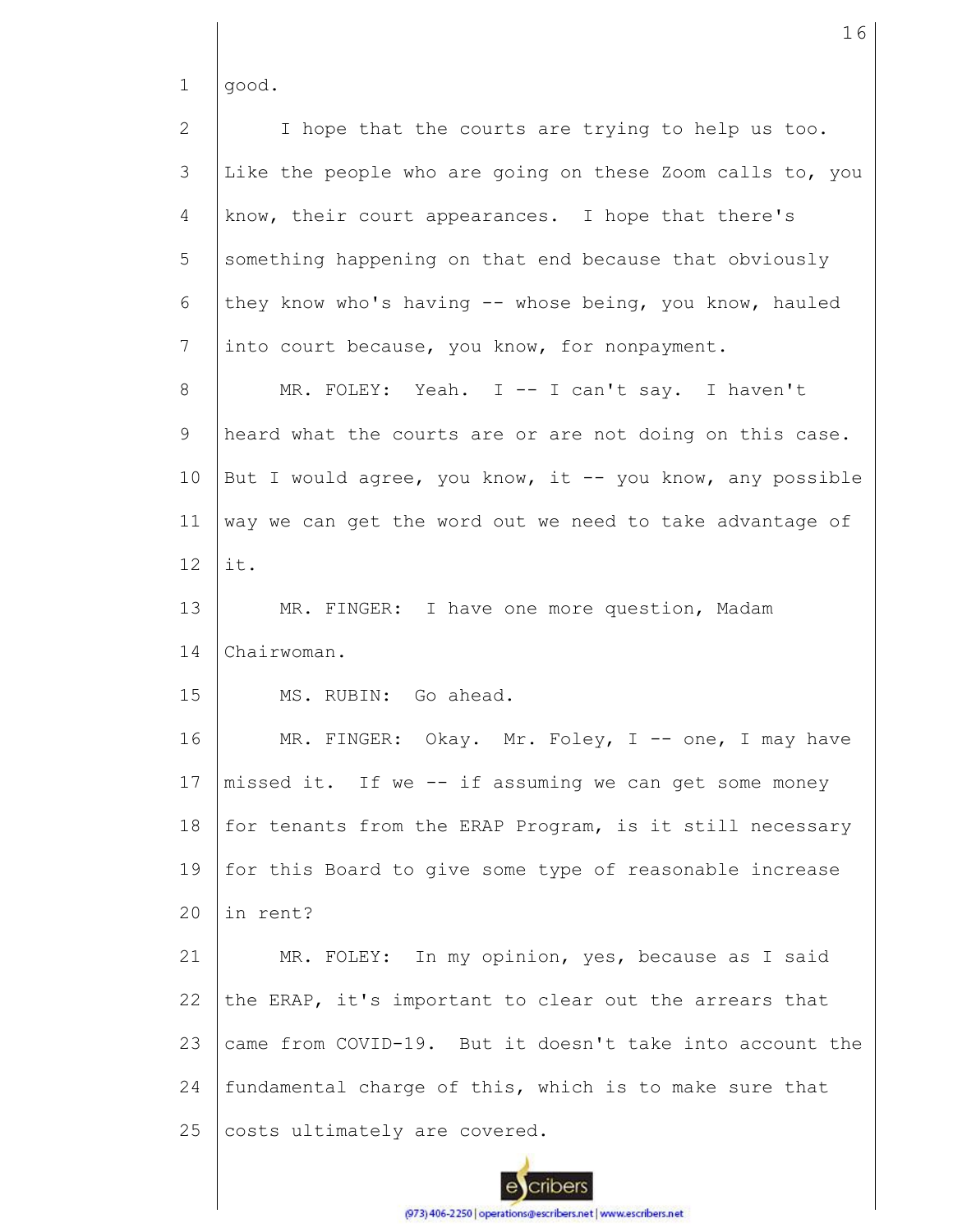1 2 3 4 5 6 7 8 9 10 11 12 13 14 15 16 17 18 19 20 21 22 23 24 25 I -- I think in this year, in some ways, it is an easier case than in others because precisely because of ERAP and because ERAP comes with strings attached to the landlord to the benefit of the tenant specifically eviction relief, and then freezing rents for a single year. You have some, you know, confidence that if someone has gone through the ERAP Program because they suffered a financial difficulty, the state has already in effect frozen their rent for a year. So the folks who -- the only folks where -- who are open for consideration, number one, are folks who didn't sign up for a two lease -- two-year lease last year which are not a lot. And also people who didn't have a financial condition that was covered by ERAP which again means that they have some ability to float a reasonable modest increase without the thread of financial hardship. And then fundamentally, you know, for us, it's a question of the economics and the finances of maintenance and repairs have just started to breakdown on a way that's unsustainable. And many of my landlords you've heard from some of them, including Carol Dazinger the other night, really just don't even know how to make the math work on some of the basic repairs that they need to do. A lot of the financial supports that they relied on

17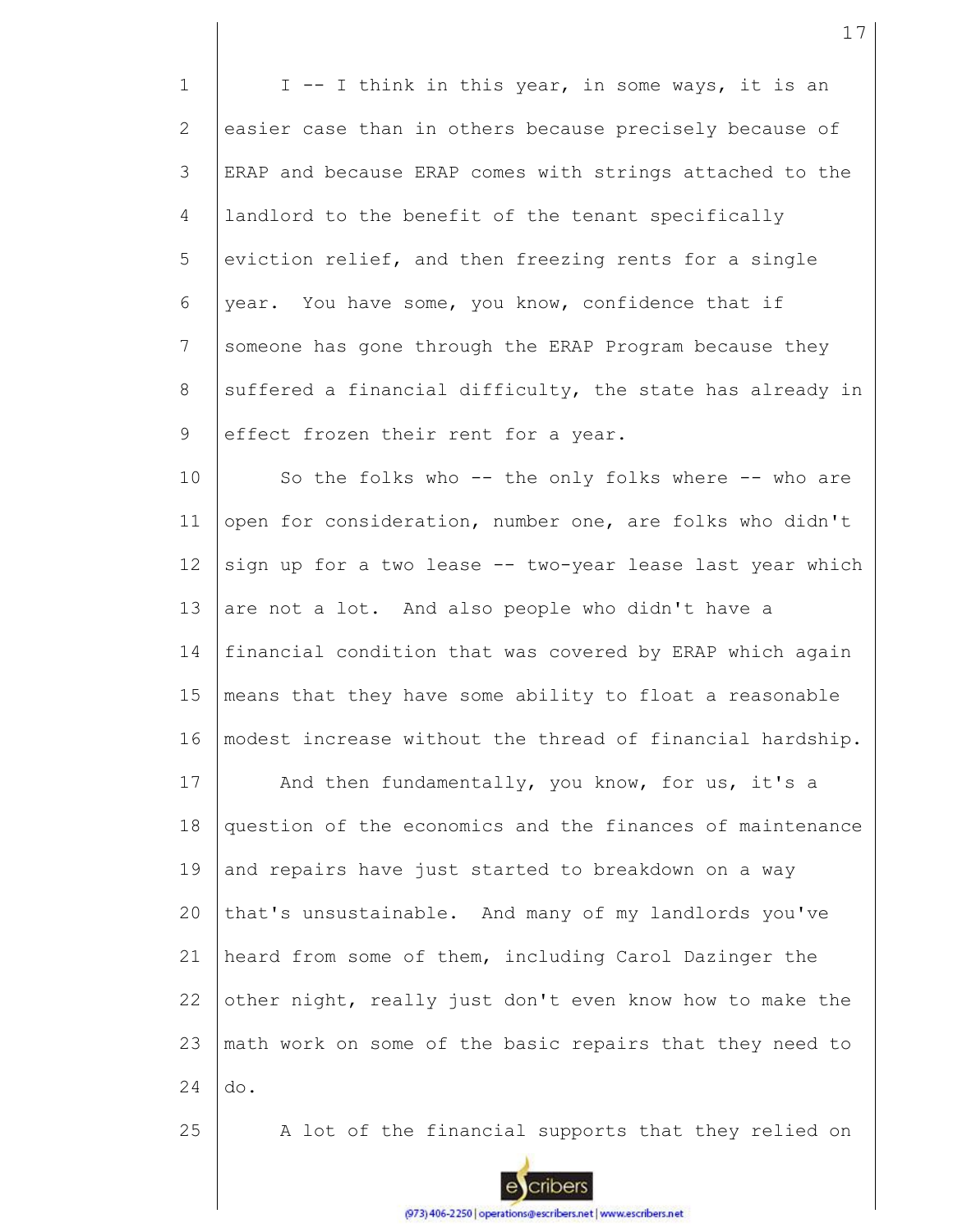1 2 3 4 have been changed. They haven't figured out how to adapt to the new circumstances. They're not a corporation with a big, you know, bankroll, you know, operating in multiple states behind them.

5 6 7 8 9 10 11 12 A lot of these folks are local-born and bred here in Westchester and are trying to figure things out as best as they can. So I think the cases is honestly more clear-cut because if we continue to defer maintenance and repairs, no one's going to be happy. The tenants are really going to be furious, and the landlords for their part don't quite know how to make ends meet without some assistance.

13 MR. FINGER: Thank you.

14 15 MS. RUBIN: Thank you very much, Mr. Foley. I think we have to move on. I'm going to call the next --

16 MR. ELIOT CHERSON: Can I have a quick question?

17 MS. ELSA RUBIN: Yes.

18 19 20 21 MR. CHERSON: Very quick question. Thank you. Mr. Foley, based upon what you just stated and your research, has your organization come up with any figures as to what you deem a fair guideline would be this year?

22 23 24 25 MR. FOLEY: So we have our figures based on what the backlog of repairs are. But to be perfectly honest, I'm not even going to give you that number because I think it's not real -- it's not a -- not -- certainly not on



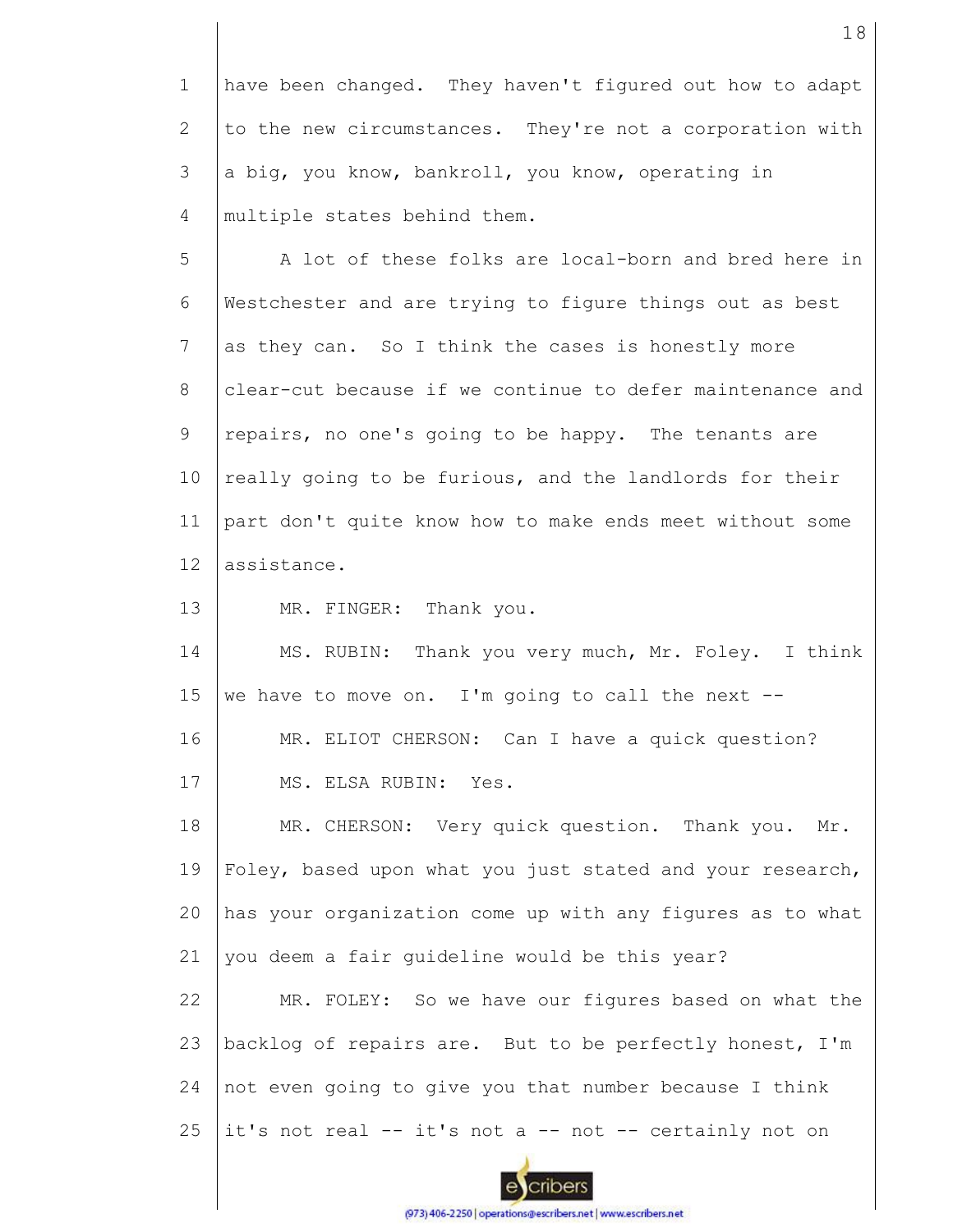1 2 the cards. I think a reasonable increase would be based off of CPI.

| 3  | We know that CPI is around 2.6 percent this year.        |
|----|----------------------------------------------------------|
| 4  | So something on the order of let's say, a 3 percent      |
| 5  | increase for a one year and a 4.5 for a two year is      |
| 6  | something that is modest enough. That if someone is not  |
| 7  | suffered a financial hardship, and again, those who have |
| 8  | and go through ERAP, have their rents frozen anyways,    |
| 9  | would be able to sustain in this environment.            |
| 10 | MR. CHERSON: Thank you.                                  |
| 11 | MS. RUBIN: Thank you very much, Mr. Foley. And           |
| 12 | Peter, at this time, I'm going to call Emma Loftin-Woods |
| 13 | representing the tenants.                                |
| 14 | MR. STECKER: Promoting her right now. Okay,              |
| 15 | Reverend Loftin-Woods, can you hear us.                  |
| 16 | MS. EMMA LOFTIN-WOODS: Yes, I can.                       |
| 17 | MR. STECKER: Okay.                                       |
| 18 | MS. RUBIN: Good evening, Reverend.                       |
| 19 | MS. LOFTIN-WOODS: Good evening. Can you hear me?         |
| 20 | MS. RUBIN: Yes. We can hear you. Can you state if        |
| 21 | you are representing yourself or an organization?        |
| 22 | MS. LOFTIN-WOODS: I'm representing myself and my --      |
| 23 | my -- my neighbors who are seniors like myself. So we    |
| 24 | just have a very small tenant group.                     |
| 25 | MS. RUBIN: So you're with -- is that an                  |
|    |                                                          |

(973) 406-2250 | operations@escribers.net | www.escribers.net

 $\epsilon$ 

cribers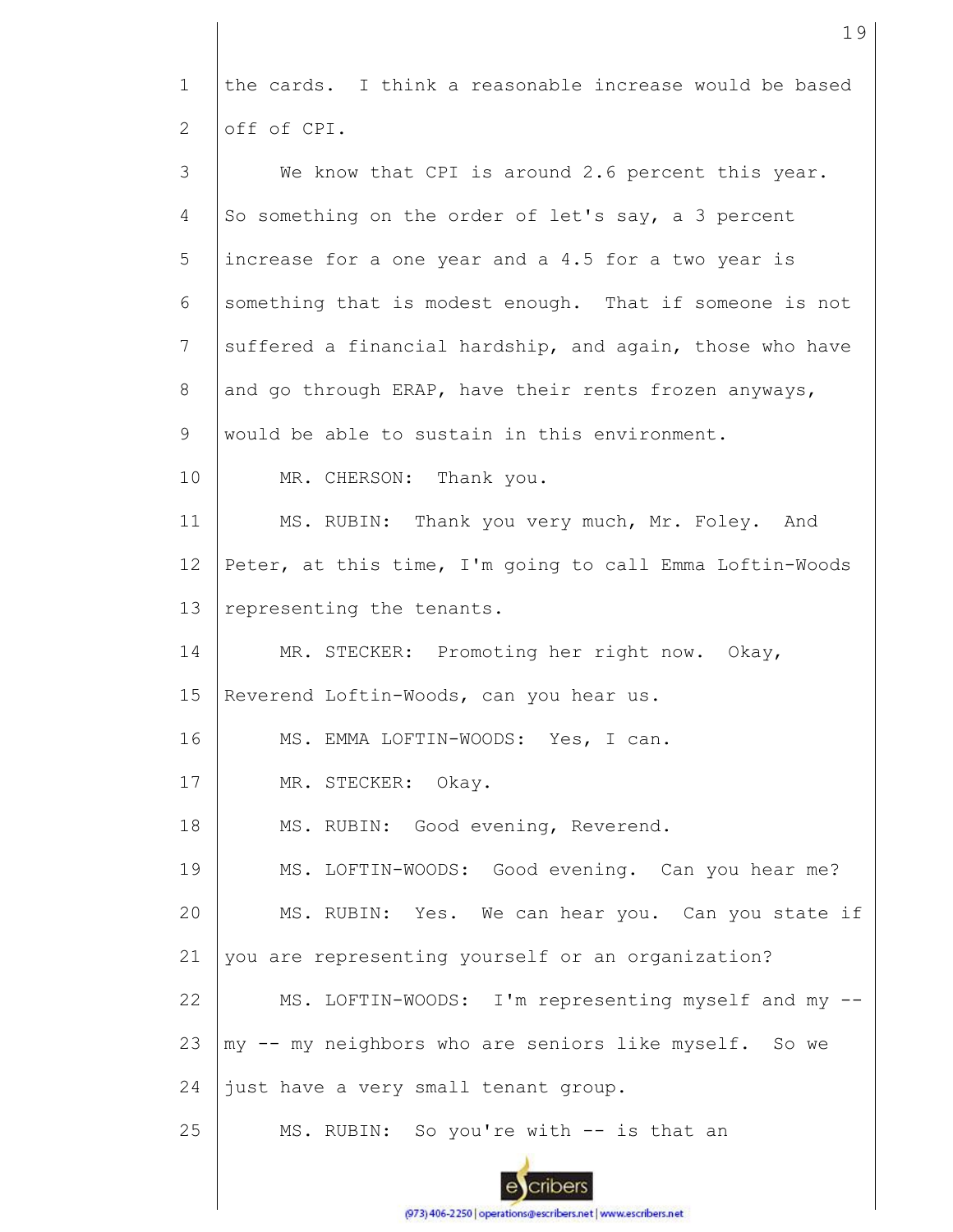1 2 3 4 5 6 7 8 9 10 11 12 13 14 15 16 17 18 19 20 21 22 23 24 25 organization or an entity? MS. LOFTIN-WOODS: It's an -- it's just an entity here in the cooperative. Three minutes will be just fine. Thank you. MS. RUBIN: Thank you. MS. LOFTIN-WOODS: All right. Good evening everyone. I am Reverend Emma Loftin-Woods, a former tenant representative on the Westchester Guidelines Board. I am -- and I know Mr. Cherson, you don't want to hear this. But I'm a long-term rent-stabilized tenant at 300 North Broadway in Yonkers. If I'm not mistaken, I think last year's guidelines were zero. Zero. All right. Having been on this Board for many years and having been a part of the zero increases several times. There is always an imbalance there for the leases that will expire the next year. An example, most of us here at 300 North Broadway, our leases are expiring in 2022. So we will not have the option of getting a zero unless this Board votes for another zero this year. I am not asking this because we are facing financial hardships because some of us are, but because I think it's right and just. I've been here 40 plus years, Mr. Cherson. This year since April, we have been without gas

20

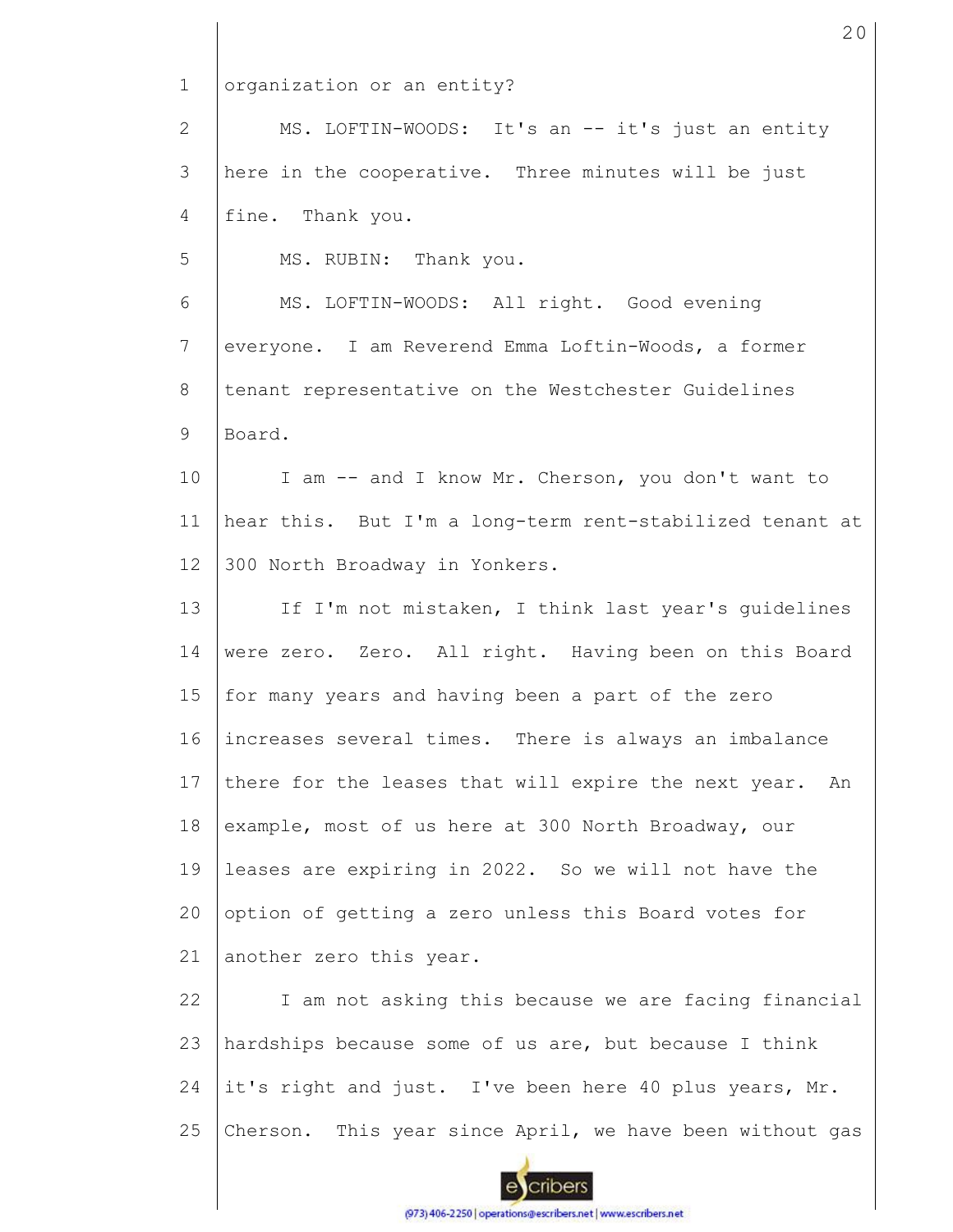| $\mathbf{1}$   | in the entire building. I heard the gentleman speak       |
|----------------|-----------------------------------------------------------|
| 2              | about maintenance. Well, maintenance and the lack         |
| 3              | thereof is what has us in the predicament we are in.      |
| $\overline{4}$ | There was a gas leak here, Con Edison shut the gas        |
| 5              | off. We have no means of preparing meals other than a     |
| 6              | hot plate. And I'm sure that Ms. Barnes knows what a hot  |
| 7              | plate is. It is difficult. It is a challenge, not only    |
| 8              | for us seniors but for these families here that are ETPA  |
| 9              | renters.                                                  |
| 10             | We are incurring additional electrical costs because      |
| 11             | we all have to go out and purchase electric appliances.   |
| 12             | There is no timeframe as to when we will ever see gas or  |
| 13             | be able to operate our stoves, which have all been        |
| 14             | disconnected.                                             |
| 15             | So I appeal to the Board this year to give us the         |
| 16             | balance and the benefit of what the tenants received last |
| 17             | year because of various COVID hardships. I'm alive. I     |
| 18             | survive COVID by God's grace. I want to see next year,    |
| 19             | but I want to be able to pay my rent as well.             |
| 20             | And many of the seniors here, we paid our rent            |
| 21             | throughout this COVID disaster, this pandemic. We've all  |
| 22             | paid our rent, and we've tried our best to stay on top of |
| 23             | it. But now we are incurring expenses that were beyond    |
| 24             | our control.                                              |
| 25             | I ask you all again, think about the other half that      |

21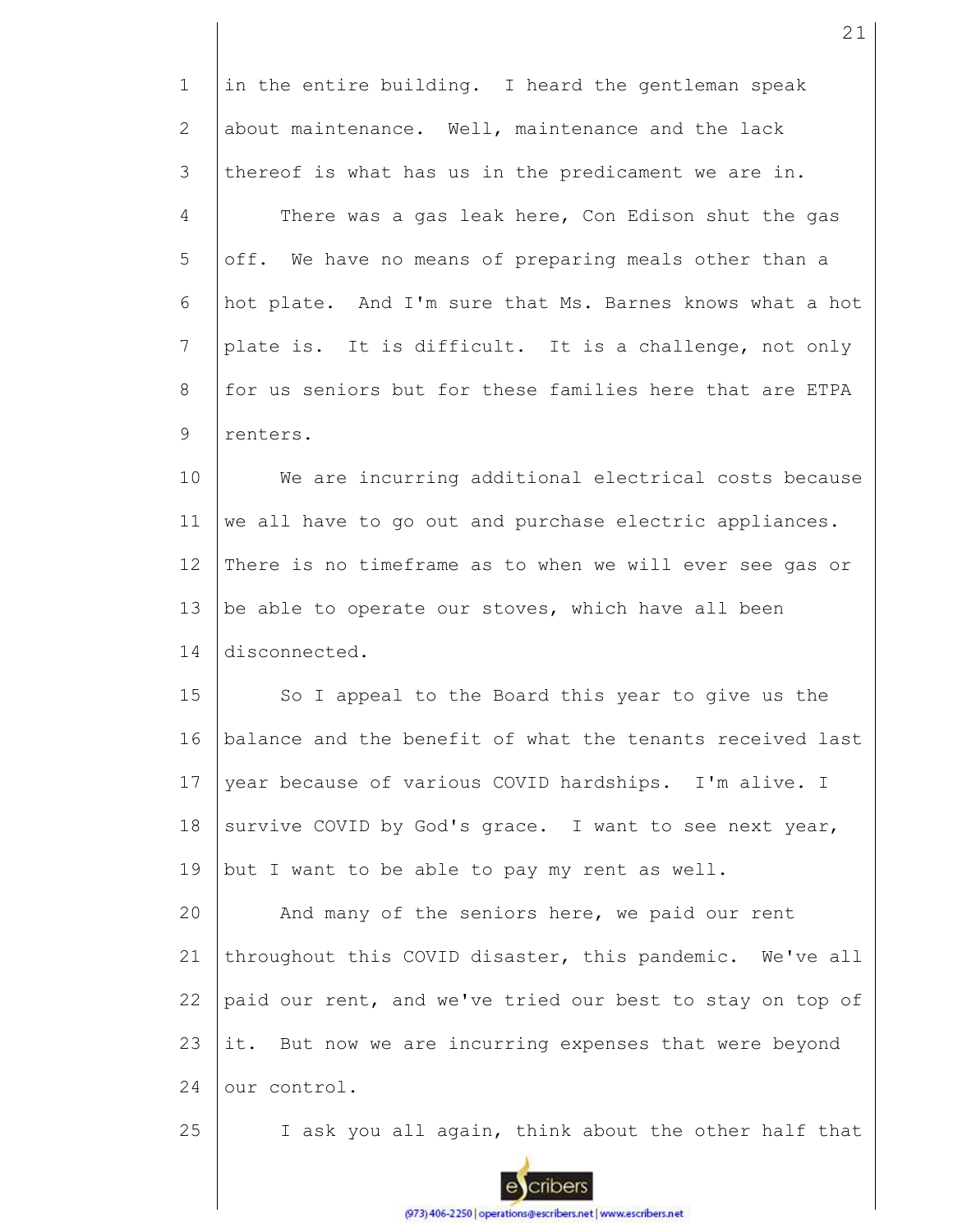1 2 3 4 5 6 7 8 9 10 11 12 13 14 15 16 17 18 19 20 21 22 23 24 25 did not get the zero from last year. Thank you so much. MS. RUBIN: Thank you. I have a question for you Reverend. MS. LOFTIN-WOODS: Yes, ma'am. MS. RUBIN: How many -- how many people live in the -- in the -- in your unit? MS. LOFTIN-WOODS: This is a cooperative -- MS. RUBIN: In your coop. MS. LOFTIN-WOODS: There's about -- there is about 12 ETPA. There are 70 families and none of us have any gas right now. MS. RUBIN: Since when you said? MS. LOFTIN-WOODS: April 15 Con Edison disconnected our building from the main gas line on North Broadway. And they speak of maintenance, they knew that there was a gas leak. But because of an ineffective Board that does not know how to run a cooperative, they ignored us renters. They did nothing until Con Edison came in and discovered the leak for themselves. Our lives were in jeopardy for over a year. But by God's grace, we didn't have an explosion. But now, it's \$100,000 worth of repairs that the shareholders including one -- onto my unit -- will have to bear, but we're all suffering the inconvenience of not being able to feed our families that way that we once did. It cost a lot of

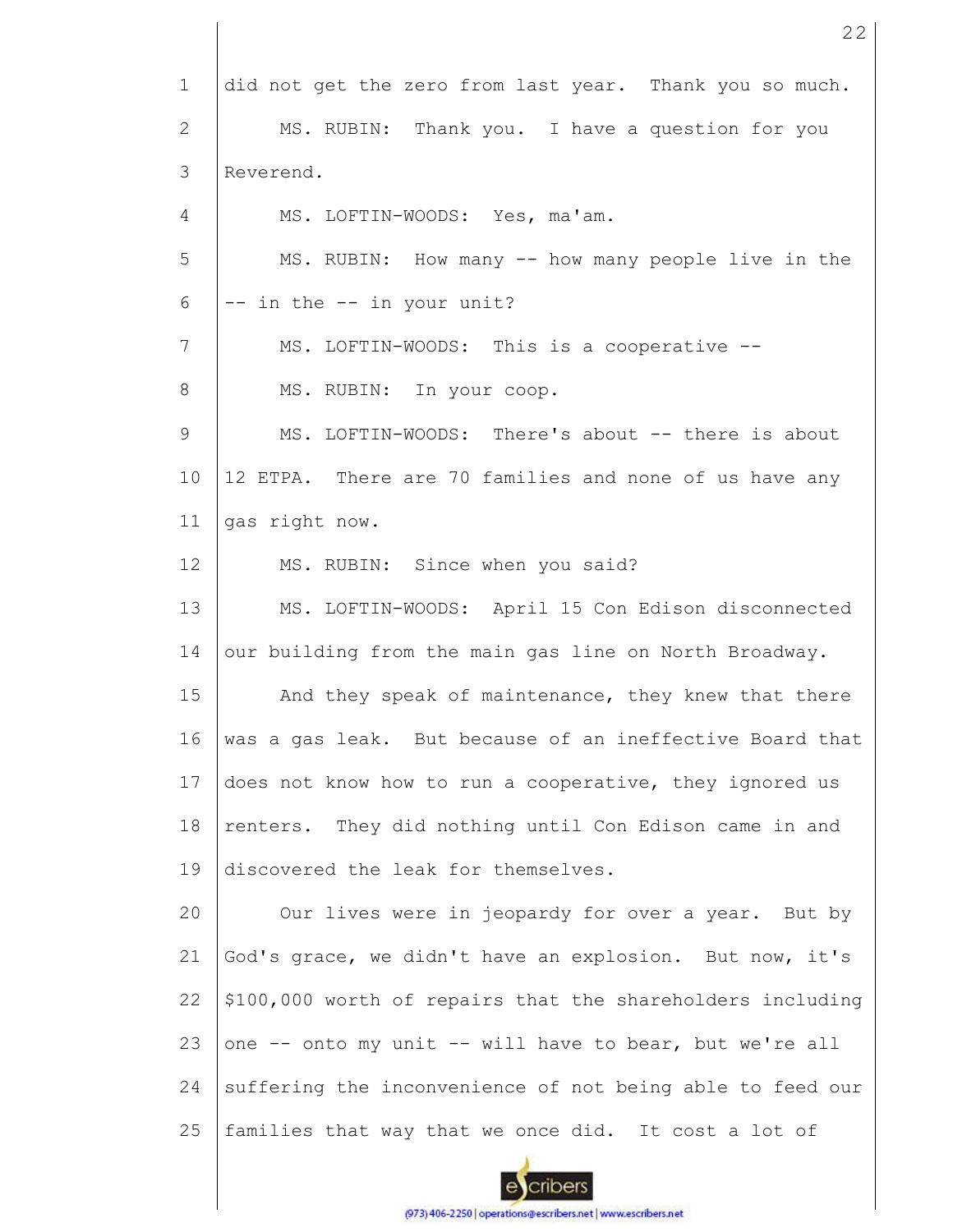| $\mathbf{1}$ | money to have Uber, and all those -- not Uber but whoever |
|--------------|-----------------------------------------------------------|
| 2            | -- whatever those places are. I can't use them because    |
| 3            | it costs too much money.                                  |
| 4            | So ordering in is not an option for many of us. I         |
| 5            | want you all to take that into consideration. It's not    |
| 6            | just COVID. It's everyday life that we're living and      |
| 7            | trying to live. Thank you.                                |
| 8            | MS. RUBIN: Any other questions for the Reverend?          |
| 9            | Yes, Mr. Cherson. You're on mute.                         |
| 10           | MR. CHERSON: Okay. Reverend Woods, Loftin-Woods,          |
| 11           | it's very good to see you.                                |
| 12           | MS. LOFTIN-WOODS: How are you, Mr. Cherson?               |
| 13           | MR. CHERSON: I'm good and it's very good to see           |
| 14           | you.                                                      |
| 15           | MS. LOFTIN-WOODS: I survived. I survived.                 |
| 16           | MR. CHERSON: I can see that. I just have a real           |
| 17           | quick question for you. I just want to clarify to make    |
| 18           | sure there's no misunderstanding amongst the Board        |
| 19           | members, or anybody else for that matter.                 |
| 20           | The gas in your building has been turned off for all      |
| 21           | of the units.                                             |
| 22           | MS. LOFTIN-WOODS: Every one of them.                      |
| 23           | MR. CHERSON: All right. So even if a person owns          |
| 24           | it, they're a cooperator, they have no gas either. This   |
| 25           | is not confined to just ETPA rentals, correct?            |
|              |                                                           |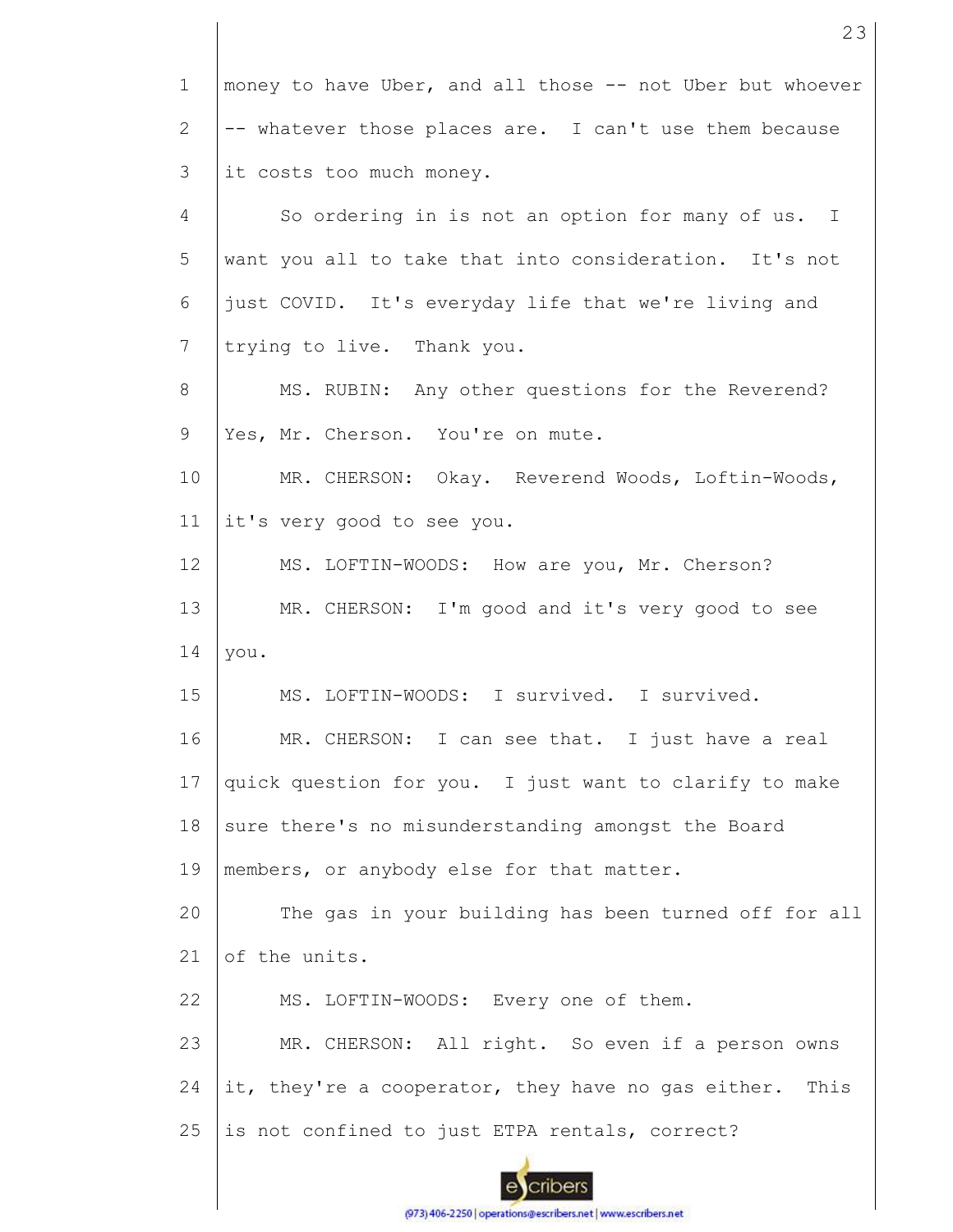1 MS. LOFTIN-WOODS: No, no, no. 2 MR. CHERSON: Okay. I just wanted to know. Thank 3 you very much. Thank you. 4 MS. LOFTIN-WOODS: No, no, no, the stoves have been 5 disconnected. And we are -- we are blessed to be able to 6 have hot water, and that's it. But it affects the entire 7 residence. 8 MS. RUBIN: Mr. Finger? 9 MR. FINGER: I just wanted to say, it's good to see 10 you, Reverend. 11 MS. LOFTIN-WOODS: Hey. Hey, Kenneth. 12 MR. FINGER: I'm glad you're -- you're well. You 13 look happy. And -- MS. LOFTIN-WOODS: Well, it was touch and go there. 14 15 And they did not expect me to pull through. But there's 16 someone greater than man, that's -- she got too much to 17 say -- a lot right now. 18 MR. FINGER: We know that -- that there's no way you 19 wouldn't pull through in flying colors. It is really 20 nice to see you again and all -- all our best. 21 MS. LOFTIN-WOODS: Come and join me, July the 10th, and we're going to celebrate life. I'll send you the --22 23 I sent the email already. 24 MR. FINGER: Knock on wood. We're all trying. 25 MS. LOFTIN-WOODS: Hallelujah. You all do -- do cribers

24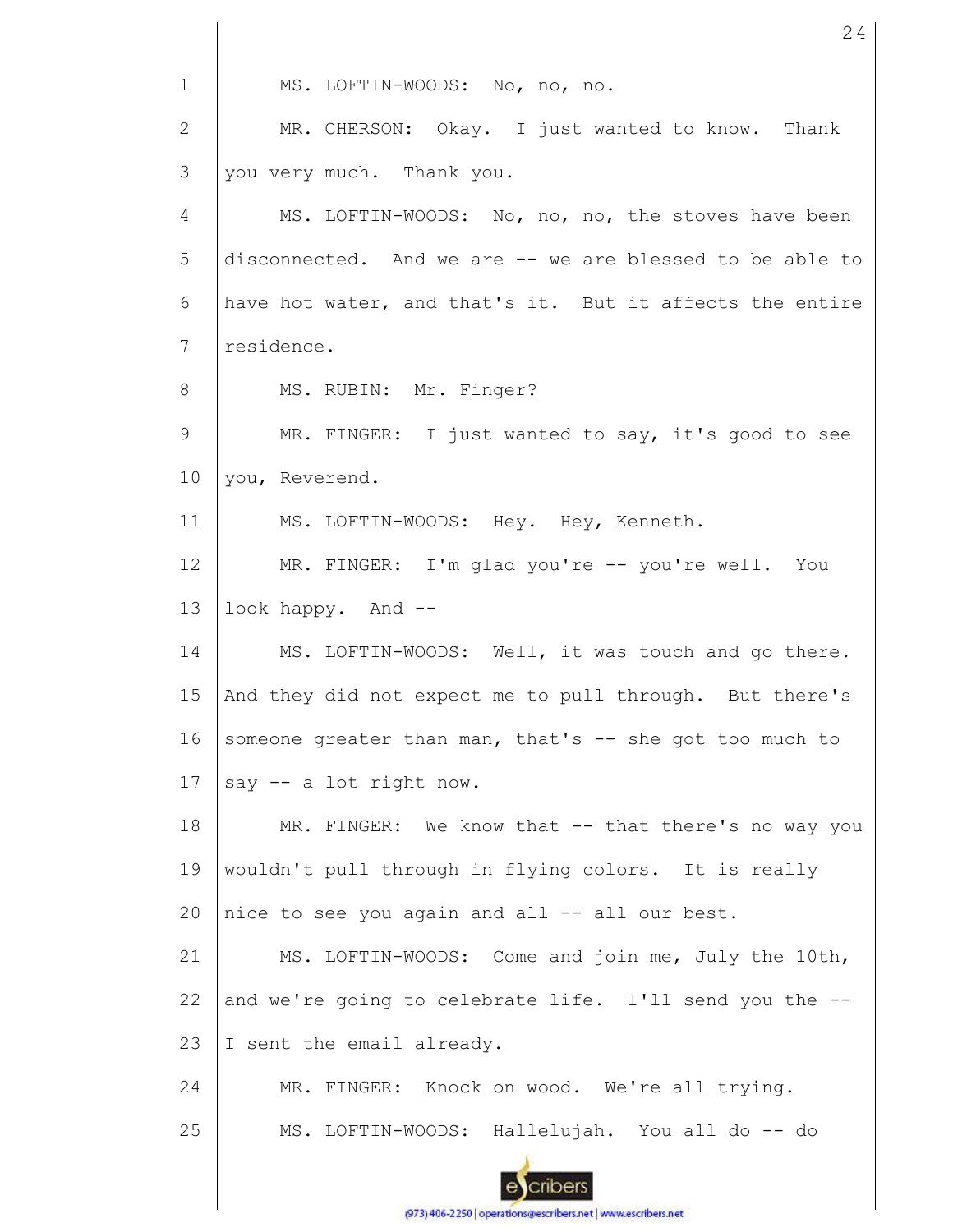| $\mathbf{1}$   |          | what you do and do it good, okay. Take good care.   |
|----------------|----------|-----------------------------------------------------|
| 2              |          | MS. RUBIN: Thank you, Reverend.                     |
| 3              |          | MR. CHERSON: Thank you, Reverend.                   |
| 4              |          | MS. BARNES: Thank you, Reverend. It's good to see   |
| 5              | you.     |                                                     |
| 6              |          | MS. LOFTIN-WOODS: Take -- take -- take good care.   |
| $\overline{7}$ |          | MS. RUBIN: Peter, I'm going to call Fernando        |
| 8              | Barbosa. |                                                     |
| 9              |          | MR. STECKER: Chair, I do not see Mr. Barbosa in     |
| 10             | here.    |                                                     |
| 11             |          | MS. RUBIN: So the next person I have in the list is |
| 12             |          | Lisa DeRosa.                                        |
| 13             |          | MR. STECKER: Yes. I'm going to promote her right    |
| 14             |          | now. Ms. DeRosa, can you hear us?                   |
| 15             |          | MS. LISA DEROSA: Yeah. And can you hear me?         |
| 16             |          | MR. STECKER: Yes.                                   |
| 17             |          | MS. DEROSA: Okay.                                   |
| 18             |          | MR. FINGER: But we can't see you.                   |
| 19             |          | MS. DEROSA: I don't know.                           |
| 20             |          | MR. FINGER: There we go.                            |
| 21             |          | MS. BARNES:<br>Now we can. We can see you.          |
| 22             |          | MR. FINGER: A shining light.                        |
| 23             |          | MS. DEROSA: Shining light from above.               |
| 24             |          | MS. RUBIN: Thank you. Ms. -- Ms. DeRosa, are you    |
| 25             |          | representing yourself or an organization?           |
|                |          |                                                     |

25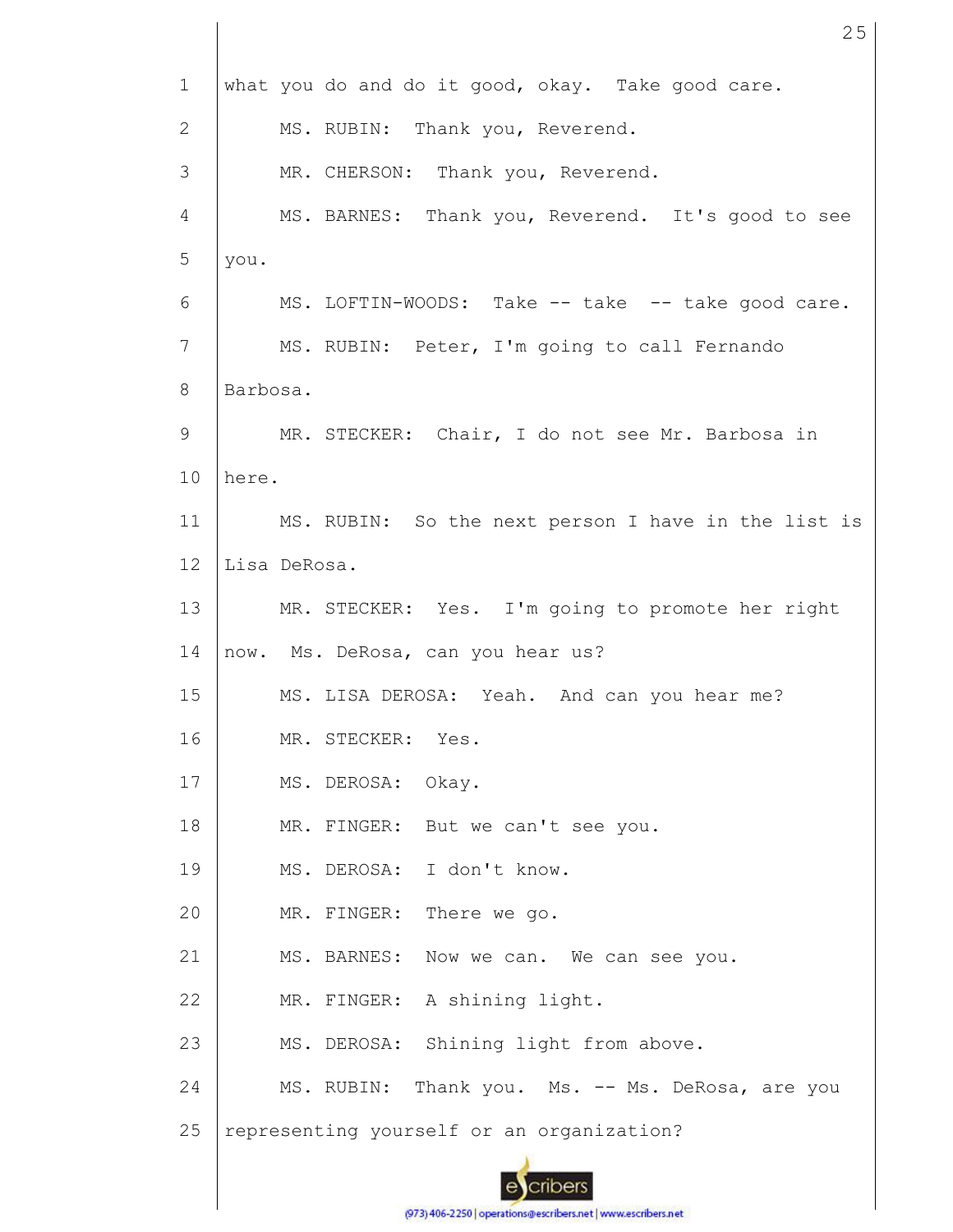| $\mathbf 1$     | MS. DEROSA: I am representing an organization.            |
|-----------------|-----------------------------------------------------------|
| $\mathbf{2}$    | MS. RUBIN: Which organization is that?                    |
| 3               | MS. DEROSA: I'm representing my company, DeRosa           |
| 4               | Builders, and I am representing the Building and Realty   |
| 5               | Institute as the first female president.                  |
| 6               | MS. RUBIN: Congratulations.                               |
| $7\phantom{.0}$ | MS. DEROSA: Thank you very much.                          |
| 8               | MS. RUBIN: You have five minutes.                         |
| 9               | MS. DEROSA: Thank you very much. Good evening. My         |
| 10              | name is Lisa DeRosa. Many of you on the board have heard  |
| 11              | my testimony each year. But this year, it's both in my    |
| 12 <sup>°</sup> | role as a landlord for a multigenerational apartment      |
| 13              | owner, DeRosa Builders, and as not just the President but |
| 14              | the first female President, sorry, I had to say it again, |
| 15              | of the Building and Realty Institute.                     |
| 16              | This is a special honor for me because my father had      |
| 17              | been President of the BRI in 1968. And my mother was      |
| 18              | President of the Women's Council of the BRI back when     |
| 19              | there was such a thing.                                   |
| 20              | I bring this up because it cements something I've         |
| 21              | always found to be true. The landlords that come before   |
| 22              | you each year were not faceless corporations, fly-by-     |
| 23              | night investors, or people looking to make a quick buck.  |
| 24              | We have deep roots in our communities. We have deep       |
| 25              | connections with many of our tenants, and we're dedicated |
|                 |                                                           |

26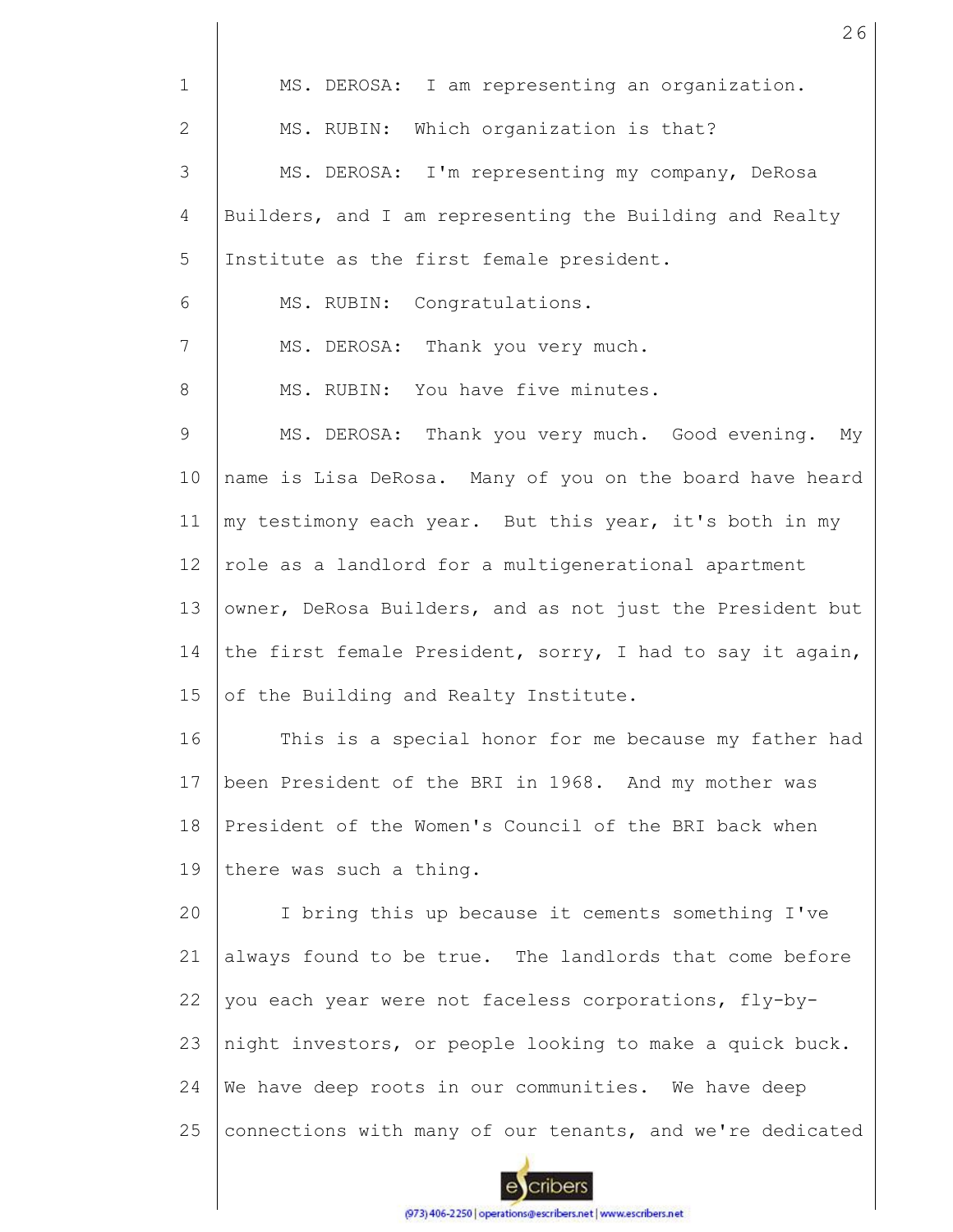1 2 3 4 to investing in our buildings to keep them in good conditions and the type of apartments our residents - residents deserve, want, and will hopefully want to live in for a long time.

5 6 7 8 9 There has been a lot of talk about ERAP. We are very grateful for the aid and we are doing whatever it takes to get our tenants signed up. We know many of them were in tough situations, not because of anything they did but because of COVID-19.

10 11 12 13 14 15 16 But I want to be clear about what ERAP is not. It is not a windfall. It is not new money. In fact, accepting the aids, we have to agree not to raise rents on those tenants for one year. So over the year, it's technically less money. It pays off the debts and the arrears from 2020. It works perfectly it only gets us back to zero.

17 18 19 20 21 22 23 24 25 Like many landlords, I postponed some repairs and improvements in my building, including installing energyefficient windows on when stabilized units when HSTPA passed in 2019 because it wasn't clear how we would be able to pay for them under the new rules. When landlords cancel or postpone repairs, everyone loses. The contractors which are almost always local lose the work. The tenants do not receive the improvements that the landlord wants to do, and nobody wins when the condition

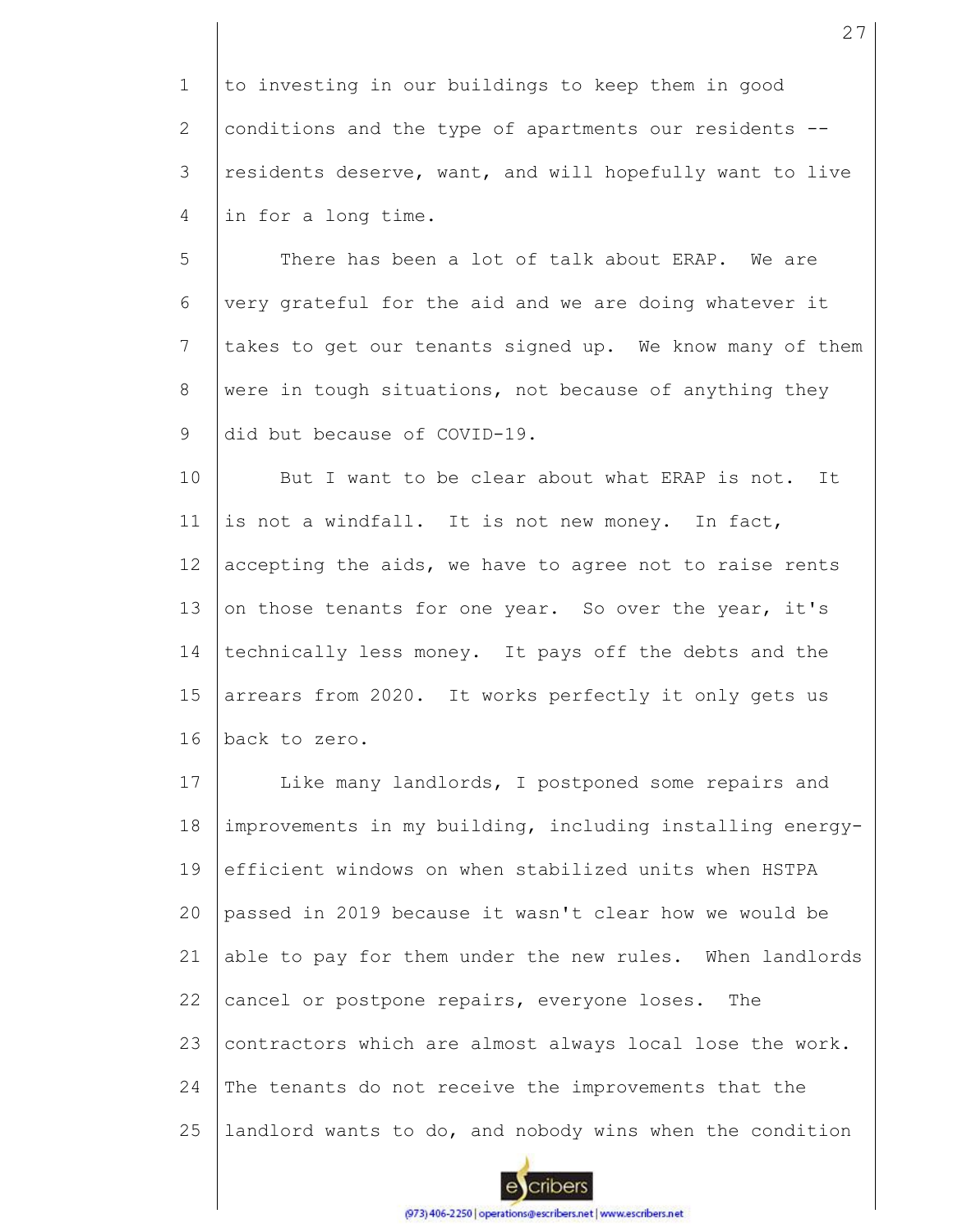1 of the building deteriorates.

2 3 4 5 6 7 8 I had some IAI requests in the works when the new law passed. And it's honestly been a quagmire trying to in compliance. For example, landlords were not informed until February of 2020 that before and after pictures were needed for IAIs. And it was not until very recently, a full two years after the law was passed that we had the full ability to be in compliance.

9 10 11 12 13 14 Like many landlords, I had to postpone other repairs for many months of 2020 because of COVID. My tenants weren't comfortable with workers being in their apartments, and the local contractors and my superintendents were not trilled with the idea of going into apartments and exposing themselves to risk.

15 16 17 18 19 20 21 22 23 24 But all those repairs and improvements can't be put off forever without harming the quality of life of my tenants and the conditions of my buildings. They have to be done. They also have to be done now. When the sticker shock of huge price increases and shortages has got me again wondering how we're going to pay for lumber, for plywood, for doors and windows, for paints, and especially for appliances, that is if you can actually get them. It's crazy right now and we don't know how much longer it would be like this.

25 We are asking for an increase because honestly, we

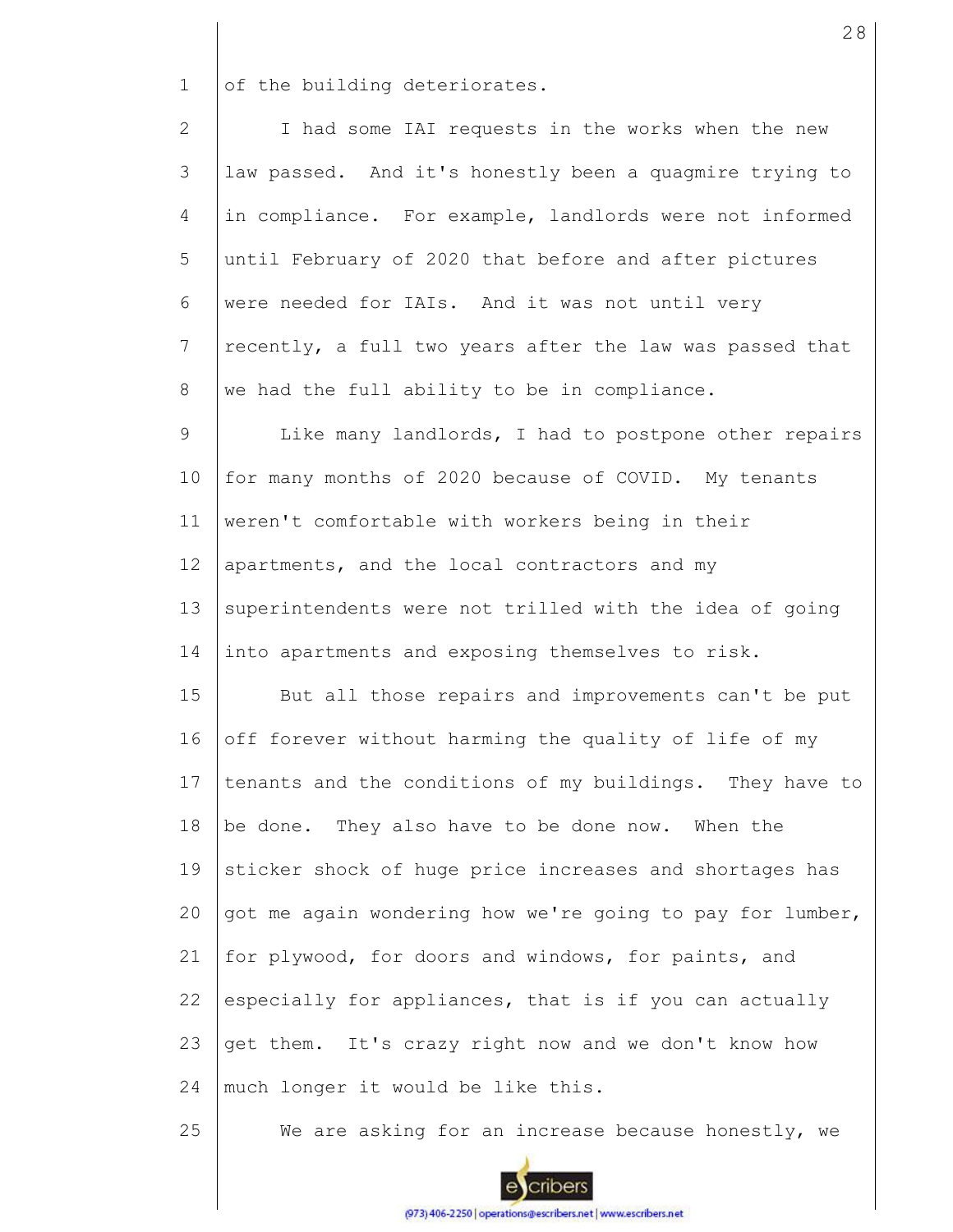1 2 3 4 5 6 had no place -- nowhere else to go. We used to be able to cross-subsidize jumps in costs like this through vacancy bonuses, through fully reimbursed IAI's, for reasonable repayments related to MCIs, or from flexibility from market-rate tenants or even commercial tenants helping to subsidize when stabilize units.

7 8 9 10 11 12 Well, HSTPA did in vacancy bonuses IAIs and MCIs under the old formulas. I've been as flexible as I can be with my market-rate tenants dealing with situations arising out of COVID-19. And I had a period last year when my vacancy rate was the highest it had ever been including the financial downturn of 2008.

13 14 15 16 17 18 19  $20$ The commercial rent to market has been even worse. It's a disaster right now. When we come before you as landlords and discuss IAIs, MCIs, and vacancy increases, we bring these items up with the full knowledge that you cannot make any changes. We know that. However, we bring this up to remind you that fair guideline increases from this board are currently the only way we can maintain our properties.

21 22 23 24 25 If you look hard enough, you can find examples of bad landlords. You can also find bad tenants, crooked politicians, unethical doctors, and unprincipled lawyers. There are no doubt bad apples in any industries. The property owners that care enough to come before you this

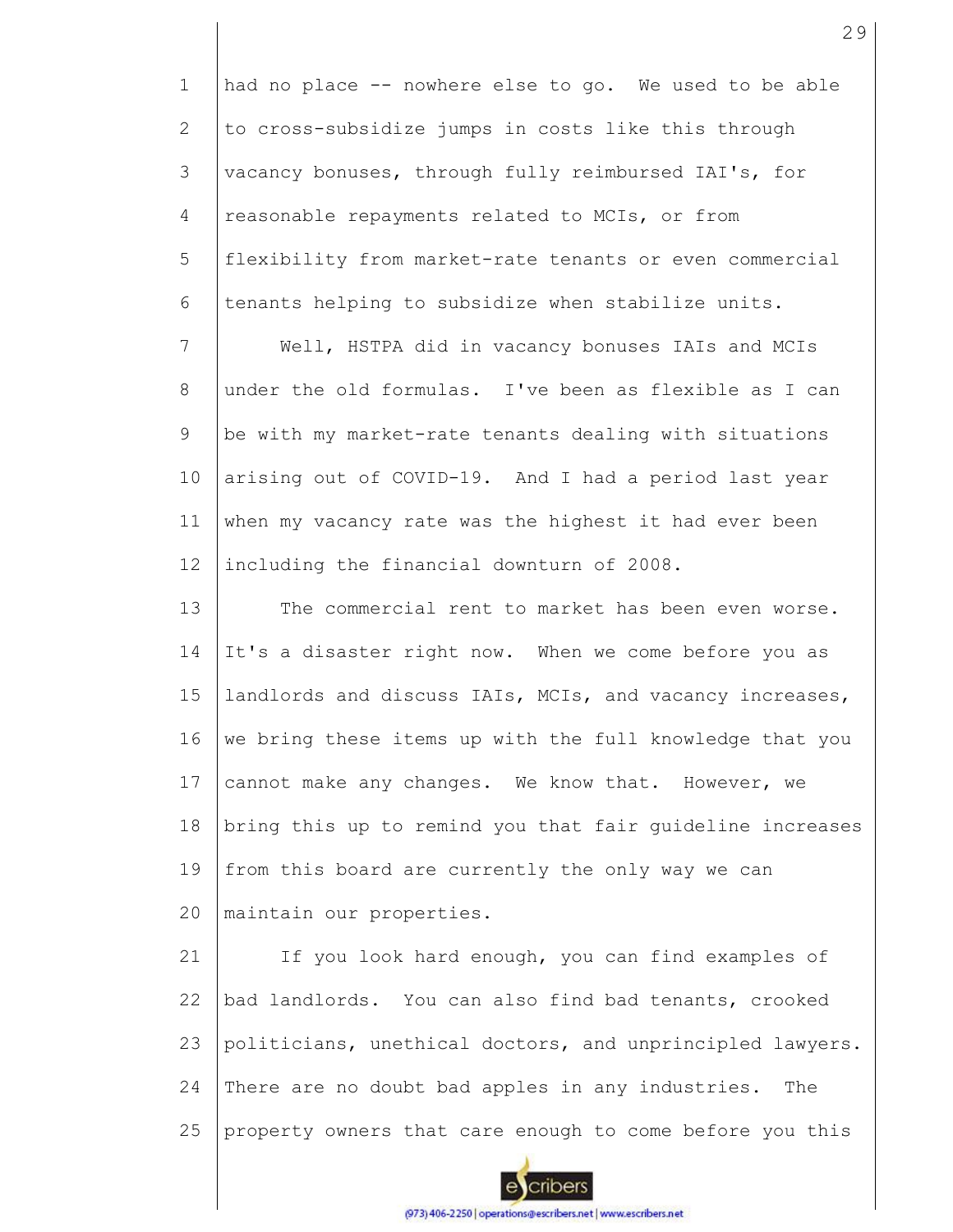1 2 3 4 5 6 7 8 9 10 11 12 13 14 15 16 17 18 19 20 21 22 23 24 25 evening do not compromise that minority population. We are the ones who have worked, and sacrificed, and cared. There is pride in what we do and how we do it. And in order to do what we do so well or even mediocre, we need the funds to maintain our buildings. And the only means we have is this board. Thank you. MS. RUBIN: Thank you. Ms. DeRosa, I have a question for you. How many buildings and how many units do you have? MS. DEROSA: We have three buildings comprising 403 units. MS. RUBIN: Thank you. Any questions? MR. FINGER: I have a question. MS. ELSA RUBIN: Yes, Mr. -- yes, Mr. Finger. MR. FINGER: Ms. DeRosa, you mentioned putting in sustainability green type of repairs or construction, were you able to do that? MS. DEROSA: We started the project, and we've stopped at part of the way through. We've stopped all projects. If it's not absolutely falling down in a safety issue, it's not getting done. MS. RUBIN: Any other question? Yes, Mr. Cherson. MR. CHERSON: Ah, yes, thank you, Ms. DeRosa. Can you give us some examples of those projects specifically that you had to either postpone or cancel?

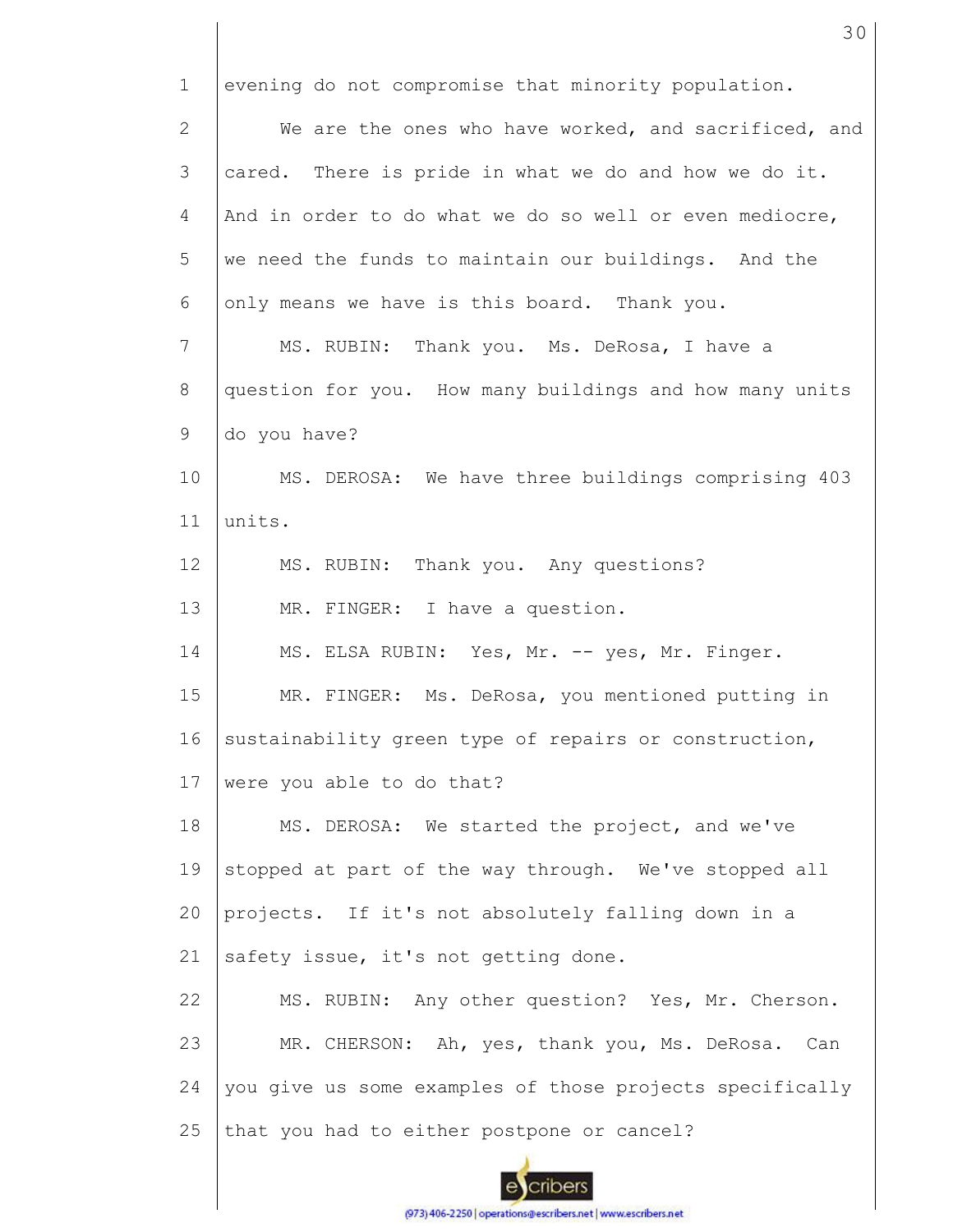1 2 3 4 5 6 MS. DEROSA: We were putting in new double-pane windows in a building built in 1971 that had single-pane windows, that was a terrible source of heat loss. We started to put the windows in. When HSTPA passed, we were only putting them in the deregulated units. And since then, we stopped it all together.

7 8 9 10 Our window contractor is a local company. We only use local companies. He lost the business. He lost a tremendous amount of income every year from us cancelling this project.

11 12 13 14 15 We have a leaking roof that I'm hoping that we can patch very inexpensively because it's in a building that did a lot of brickwork for leaks that were coming in. And that building is in debt. I mean, there's no place for me to go to get money on this building.

16 17 MR. CHERSON: Would your preference be to replace that roof?

18 19 20 21 22 MS. DEROSA: Yes. I believe I'm coming up on about 25 years with that roof. It's our first leak, so I think right now what we would do is we would patch it until the leaks got to the point where we need to replace the whole roof.

23 24 25 But when you're talking about a very large building with 100,000 units, you know, this Board talks about small landlords and large landlords. I'm a medium-sized

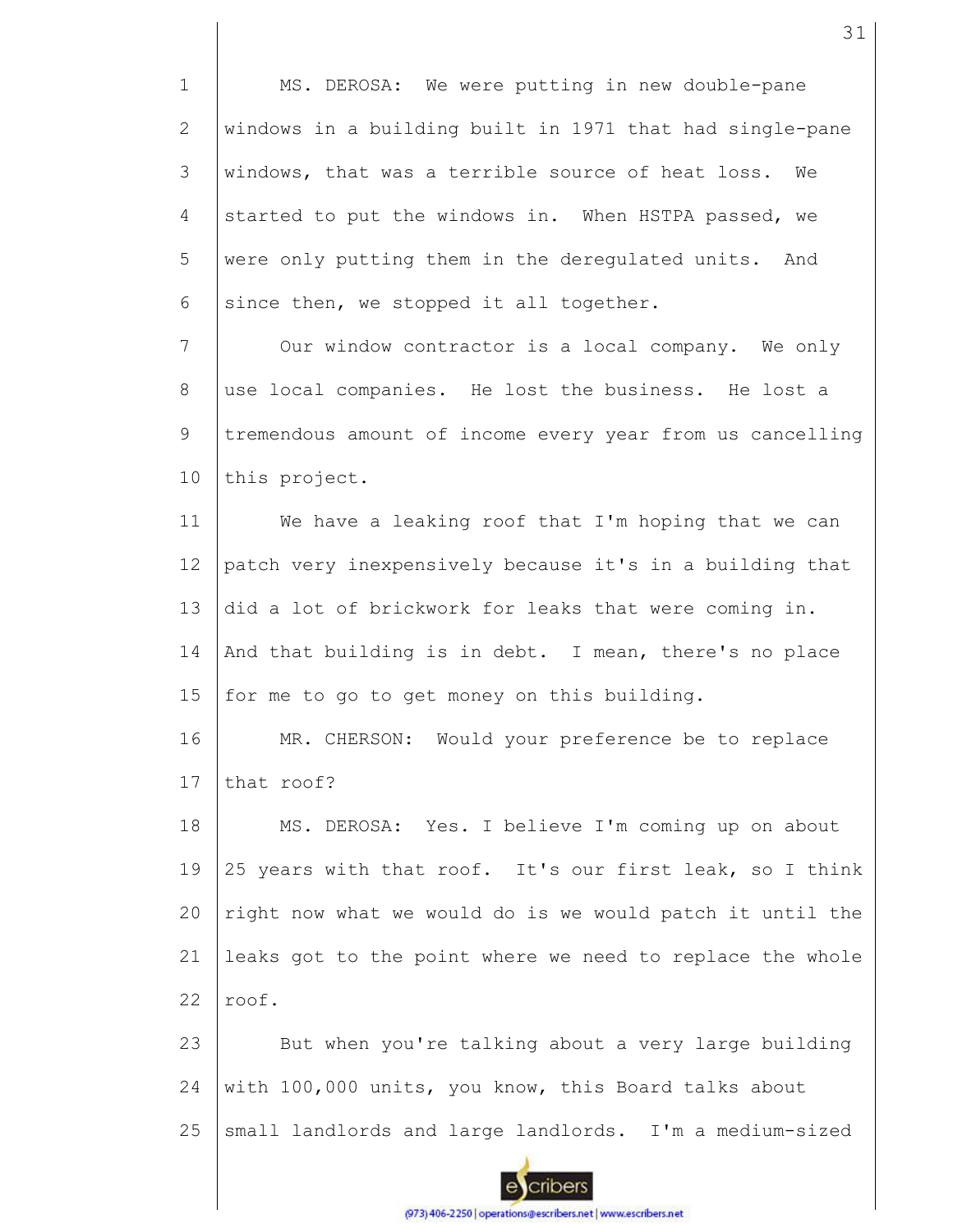| $\mathbf 1$    | landlord. I don't fit into any category. But when you       |
|----------------|-------------------------------------------------------------|
| $\mathbf{2}$   | have a -- 100-unit building, you have a tremendous,         |
| 3              | tremendous roof. It's not a small repair. It's a major,     |
| $\overline{4}$ | mid-six-figure repair to put a new roof in.                 |
| 5              | MR. CHERSON: And how would you pay for that repair          |
| 6              | and replacing it?                                           |
| 7              | MS. DEROSA: How would I pay for it? I don't know.           |
| 8              | I'm sorry. I just -- I don't --                             |
| 9              | MR. CHERSON: That's not an answer.                          |
| 10             | MS. DEROSA: In the past, we've been able to, you            |
| 11             | know, refinance buildings, pull out equity. We put a        |
| 12             | tremendous amount aside for improvements and maintenance    |
| 13             | of the buildings. My father built these buildings in the    |
| 14             | 60s and 70s. My name is on everything in these buildings    |
| 15             | from the ladders to the garbage cans. There's a             |
| 16             | tremendous amount of pride.                                 |
| 17             | I lost both my parents back to back in '16 and '17.         |
| 18             | So it's very important for me to maintain these buildings   |
| 19             | to honor my father. I also have 12 families that rely on    |
| 20             | me to keep a roof over their head, to feed their            |
| 21             | families, for health insurance, for their livelihood.       |
| 22             | That's also a tremendous responsibility and $I$ -- I cannot |
| 23             | make a wrong move in the business and jeopardize these      |
| 24             | people's livelihoods. They're my superintendents,           |
| 25             | they're my office staff. They're good, dedicated            |

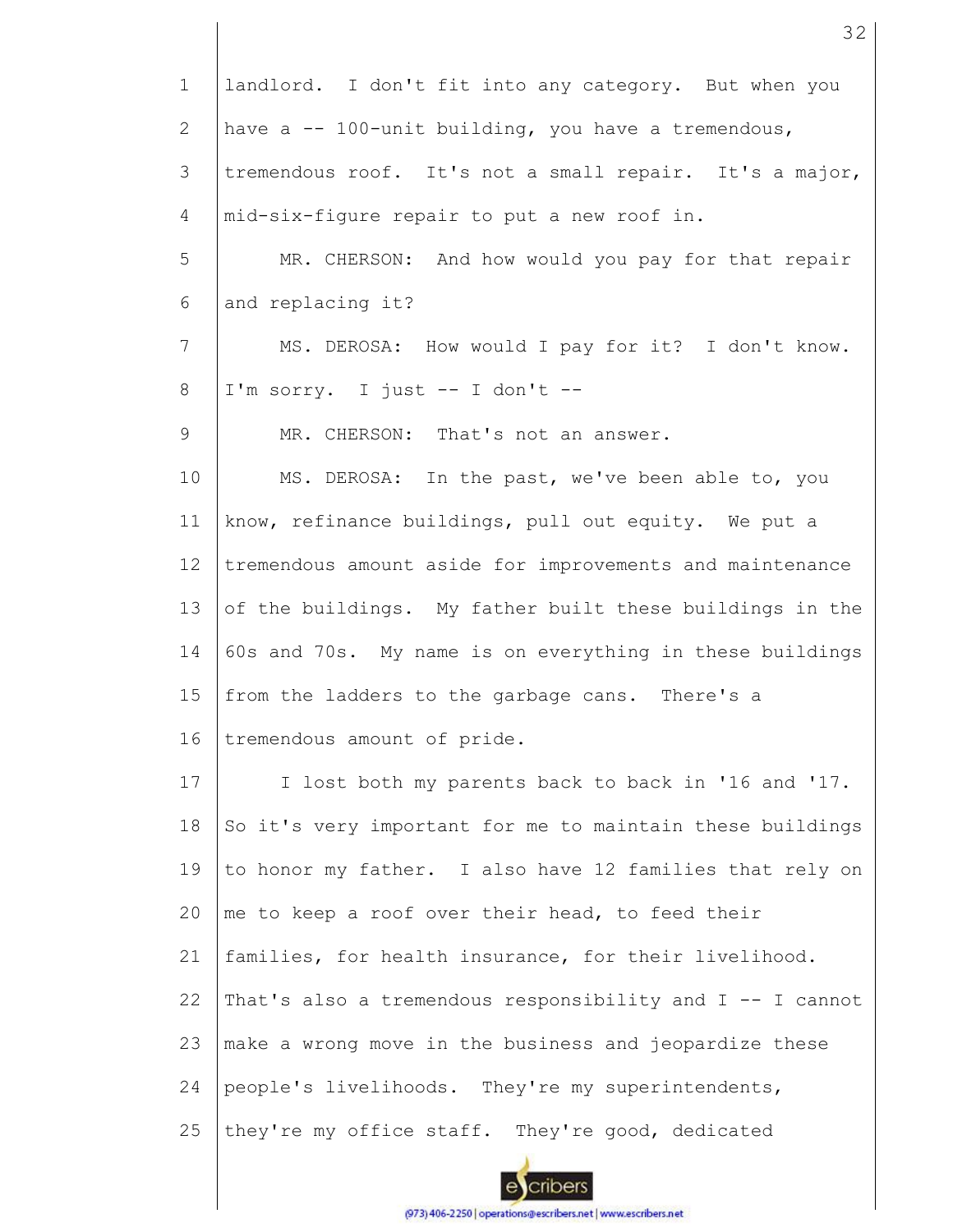1 employees, and I need to make sure that my business continues for them as well. 2 3 MR. CHERSON: Thank you. Thank you very much. 4 MS. RUBIN: Thank you. Anybody else has a question? 5 Thank you very much, Ms. DeRosa. 6 MS. DEROSA: Thank you for having me. 7 MS. RUBIN: Peter, I'm going to call Genevieve Roche if she's available. 8 9 MR. STECKER: Yes. I'm promoting her right now. 10 MS. GENEVIEVE ROCHE: How do I get the camera going? 11 Let's see. Start video. Did that work? There we go. 12 MS. RUBIN: There you are. 13 MS. ROCHE: Hello. 14 MS. RUBIN: Welcome. 15 MS. ROCHE: Thank you. 16 MS. RUBIN: And for those who don't know Ms. Roche, 17 she used to be a member of this Board, representing the 18 tenants. So Ms. Roche are representing yourself or an 19 entity? 20 MS. ROCHE: No. I'm representing Mount Vernon 21 United Tenants. 22 MS. RUBIN: Thank you. You have five minutes. 23 MS. ROCHE: Thank you. Good evening. My name is 24 Genevieve Roche, and I am testifying tonight on behalf of 25 Mount Vernon United Tenants. There's no way I can cribers

33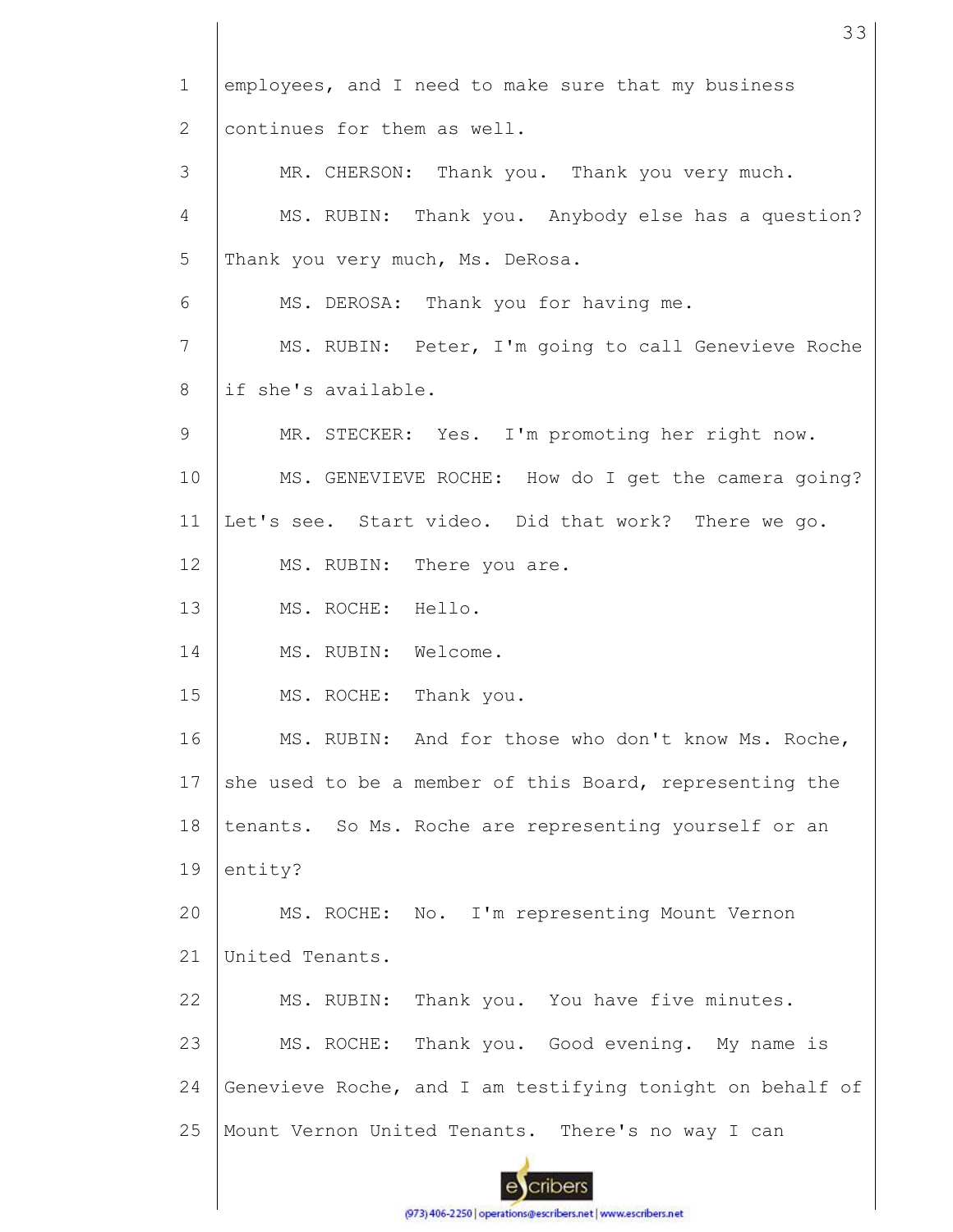1 2 3 4 5 6 possibly go through all the material in my written statement and supporting handouts in my allotted five minutes. But I do hope you will take the time over the next week to go through the materials deliberatively because the research conclusively confirms the following three points.

7 8 9 10 11 12 13 14 15 16 One, this year's renewing tenants need just as much as last year's did, a rent freeze while they dig themselves out of the devastating and disproportionate economic impact of the -- of the pandemic and as they begin the slow climb back to pre-pandemic levels of employment. There is no reason not do to do this when landlords' net operating income was a robust 38.72 percent last year despite various factors they've predicted wrongly would be devastating to their bottom line.

17 18 19 20 21 22 23 24 25 Two, we are all aware of how serious the affordable housing crisis was even before COVID-19 shutdown jobs in the service industries for most low-income rentals work. Three, the disproportionate impact of the pandemic and nascent recovery hit low-income workers hardest. Tenants have used up their savings, maxed out their credit cards to forestall evictions that may come anyway if the eviction moratorium expires before ERAP funds can be processed and distributed. Now would be the worse

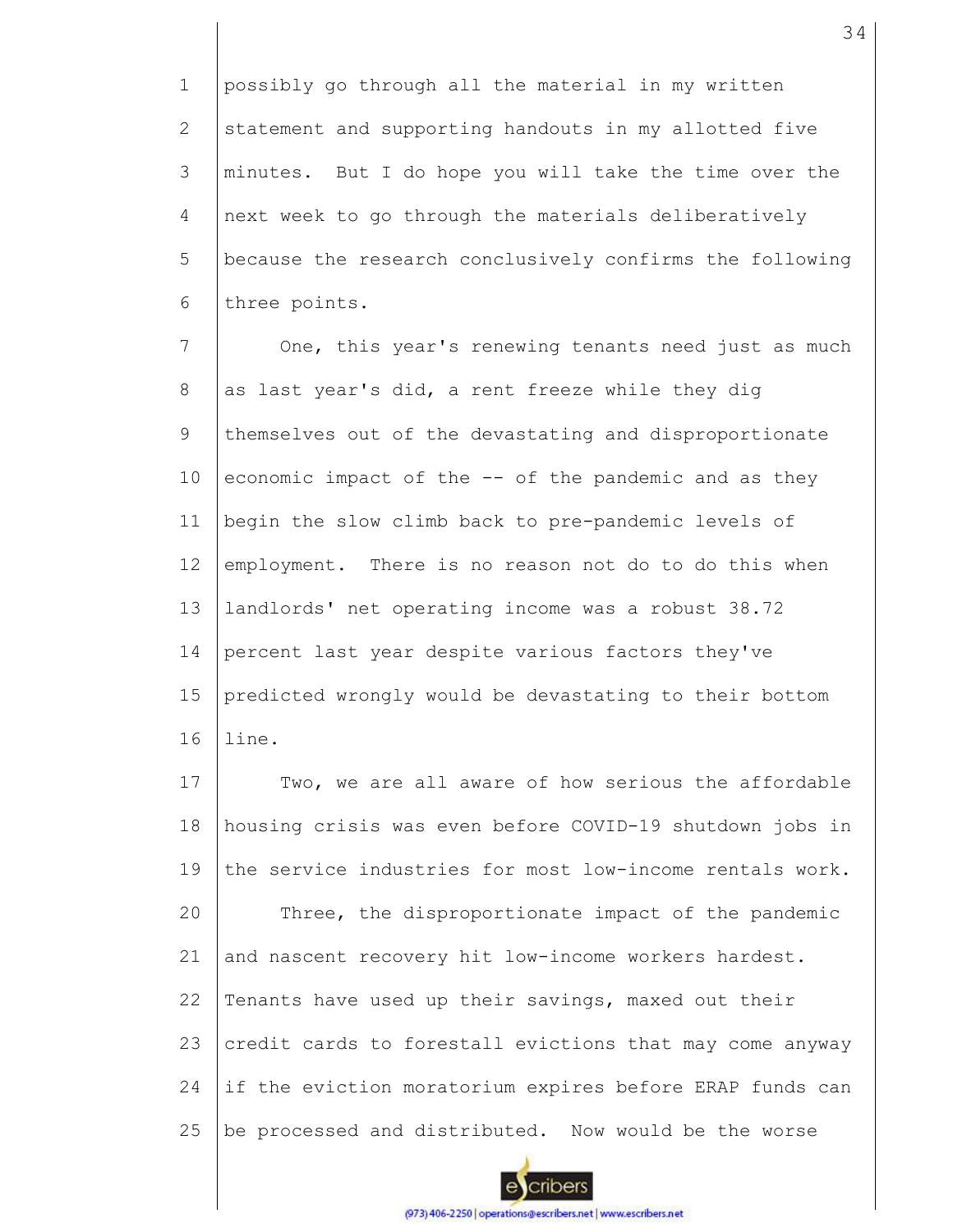1 2 possible time to inflict higher rents when it is neither warranted nor justified.

3 4 5 6 7 8 9 10 11 12 13 14 15 16 17 18 Point 1, honoring our NOI continued its escalation for a fifth straight year averaging a very solid 38.4 average and jumping more than 3 percent notwithstanding the pandemic and nearly 11 percent drop in rentstabilized units. Last year's rent freeze that affected 4th quarter renewals and the effective HSTPA's elimination of a year and a half worth of vacancy increases and permanent MCIs and IAIs. In hindsight, unnecessary rent increase has passed in both 2019 and 2020 contribute -- 2018 and 2019 contributed to the escalation of NOI to levels not seen since 2002, 20 years ago. But tenant unemployment in Yonkers, Mount Vernon, and New Rochelle, where 73 percent of ETPA renters live, hit the 20 percent levels of metro New York City and like New York City still remain at twice their pre-pandemic levels.

19 20 21 22 23 24 25 Two, the worsening severe lack of affordable housing persists and has been exacerbated by the frustrating escalation of market rents at the bottom quartile due to shortage while rents for over-developed luxury rental highs -- housing have declined. There is a shortage of more than 600,000 units in Westchester for extremely low incomes, and even for those making 50 percent of area

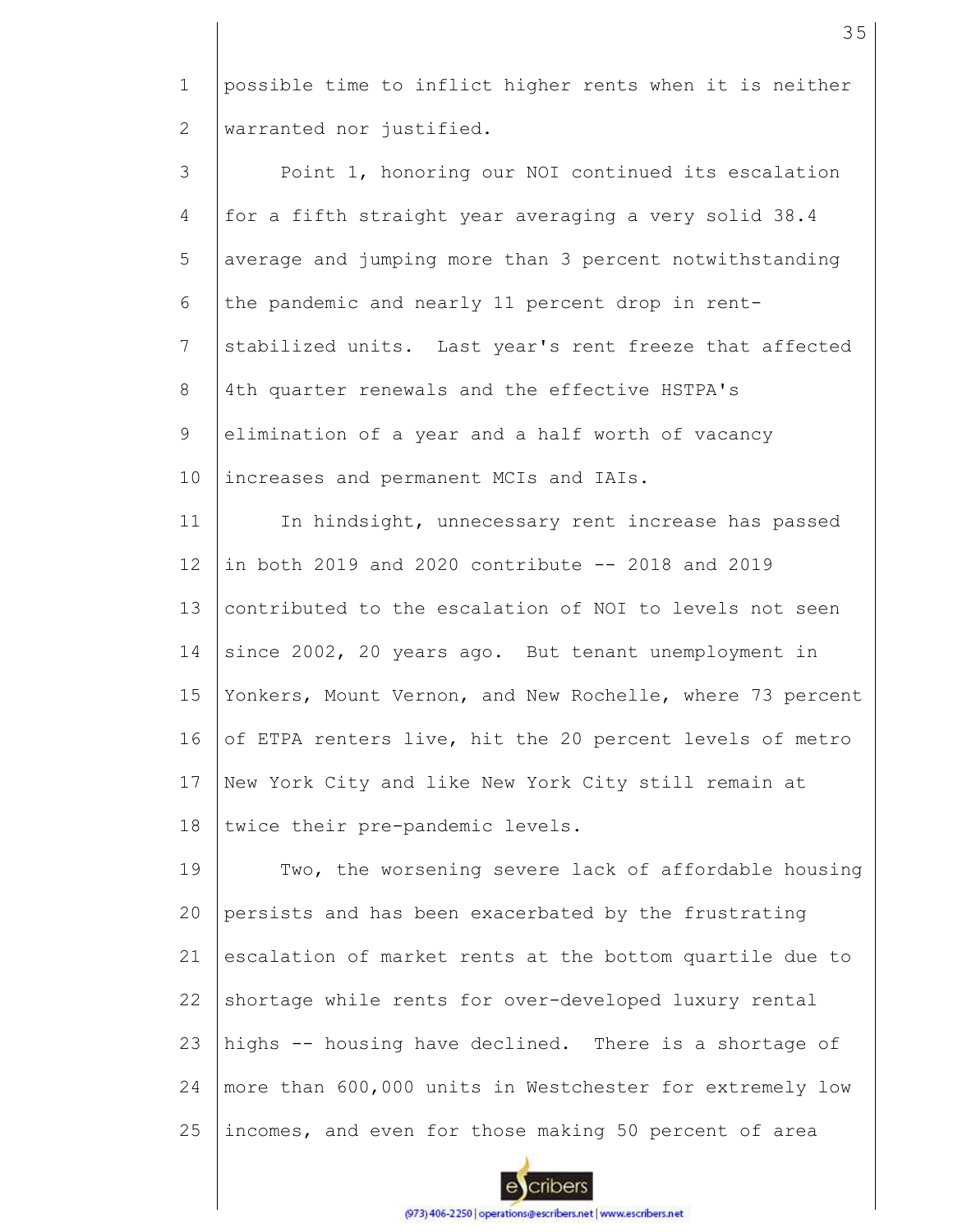1 2 3 4 5 6 7 8 9 10 11 12 13 14 15 16 17 18 19 20 21 22 23 24 25 median income, 75 percent pay more than 30 percent, and a third pay more than 50 percent of income for rent. Even rent-stabilized rents now exceed housing wages. The average stabilized rent is now \$1,514 which to be considered affordable requires an income of more than \$60,000, 150 percent of the average renter wage of 40,000. Put in another way, the average stabilized rent consumes 45 percent of the average renter wage. Even more telling, the average 2 and 1-year renewal rents last year required respected incomes of 64 and \$74,000, consuming 48 to 56 percent of the average renter wage. These figures are the very definition of severely rent burden. Three, the disproportionate uneven impact of the pandemic and nascent recovery demand a rent freeze for those who did not get it last year. There has been no shortage of reports on how the pandemic hit low-wage workers the hardest. Over 50 percent of jobs were lost in three industries, hotel and food, retail, trade, and healthcare services. Sectors that account for the largest share of lowincome renter household who often struggle to pay their rent even when times are good. And the recovery for the low-wage workers will also be tough while the upper half

cribers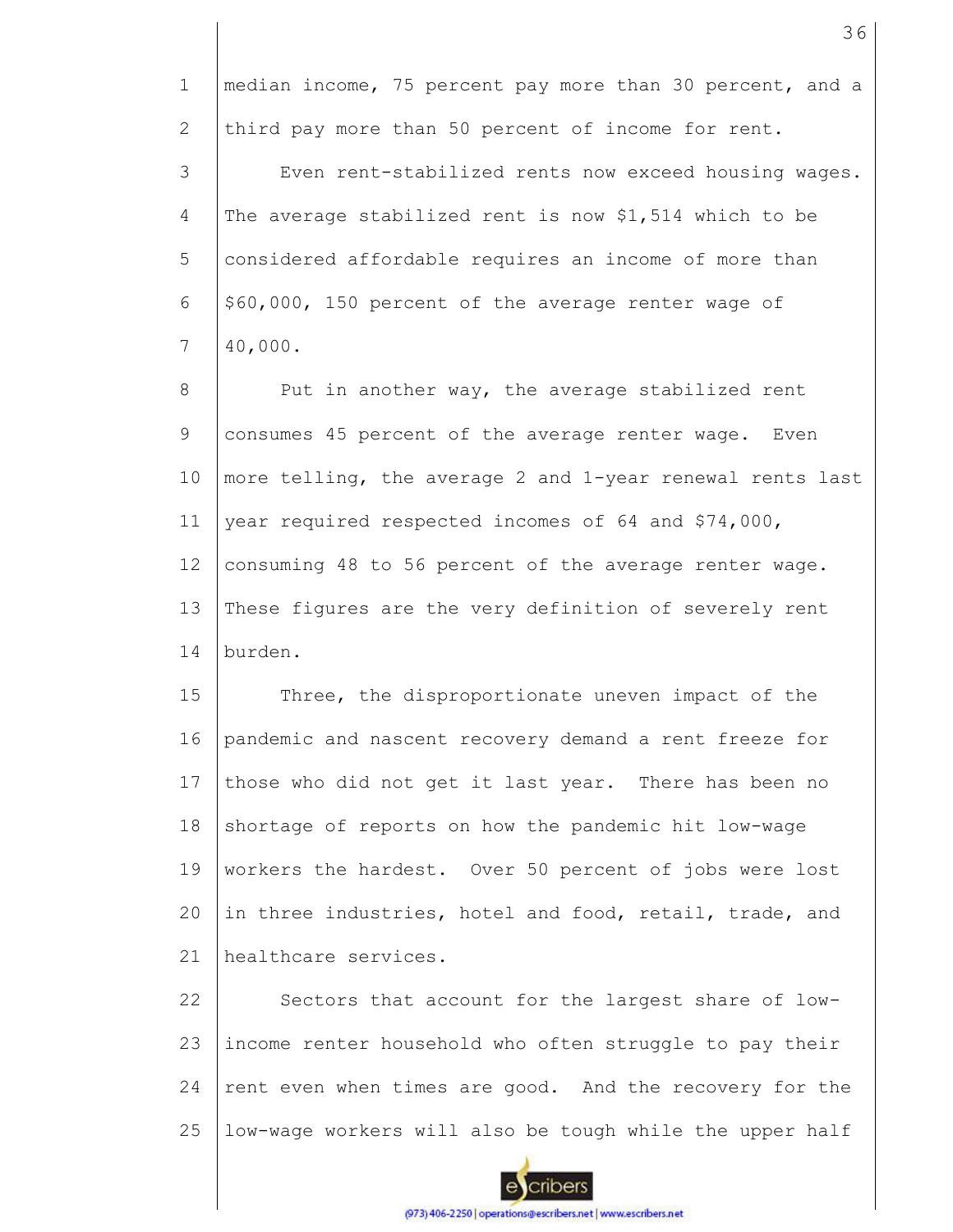1 2 3 4 5 6 7 8 prospers. The high number of failed small businesses which disproportionately employ lower-paid workers had led to permanent lay-offs. And even those lucky enough to had been called back from furlough will still have considerable difficulty paying off past due bills and catching up with delayed rent payments given that their incomes were already insufficient to meet their housing and other basic needs.

9 10 11 12 13 14 Conversely, the wealthier job -- the wealthier kept jobs who were able to work remotely and increased their savings during the pandemic shutdown of retail, restaurants, and travel, not to mention the galloping stock market. They are also benefiting from the recovering labor shortage.

15 16 17 18 19 20 21 22 23 Wall Street Law Firms boosted salaries starting -starting salaries for newbies to over \$200,000, and it was just reported today that bankers are being posts with extravagant pay packages to meet the pent up demand for deal work, this while the lower quartile of earners got the monumental boost to a minimum wage of \$14 an hour, enough to afford a non-existent rent of \$928 but far, far less than needed to pay the average rent-stabilized rent of \$1,514.

24 MS. RUBIN: Ms. Roche?

25 MS. ROCHE: Yes.

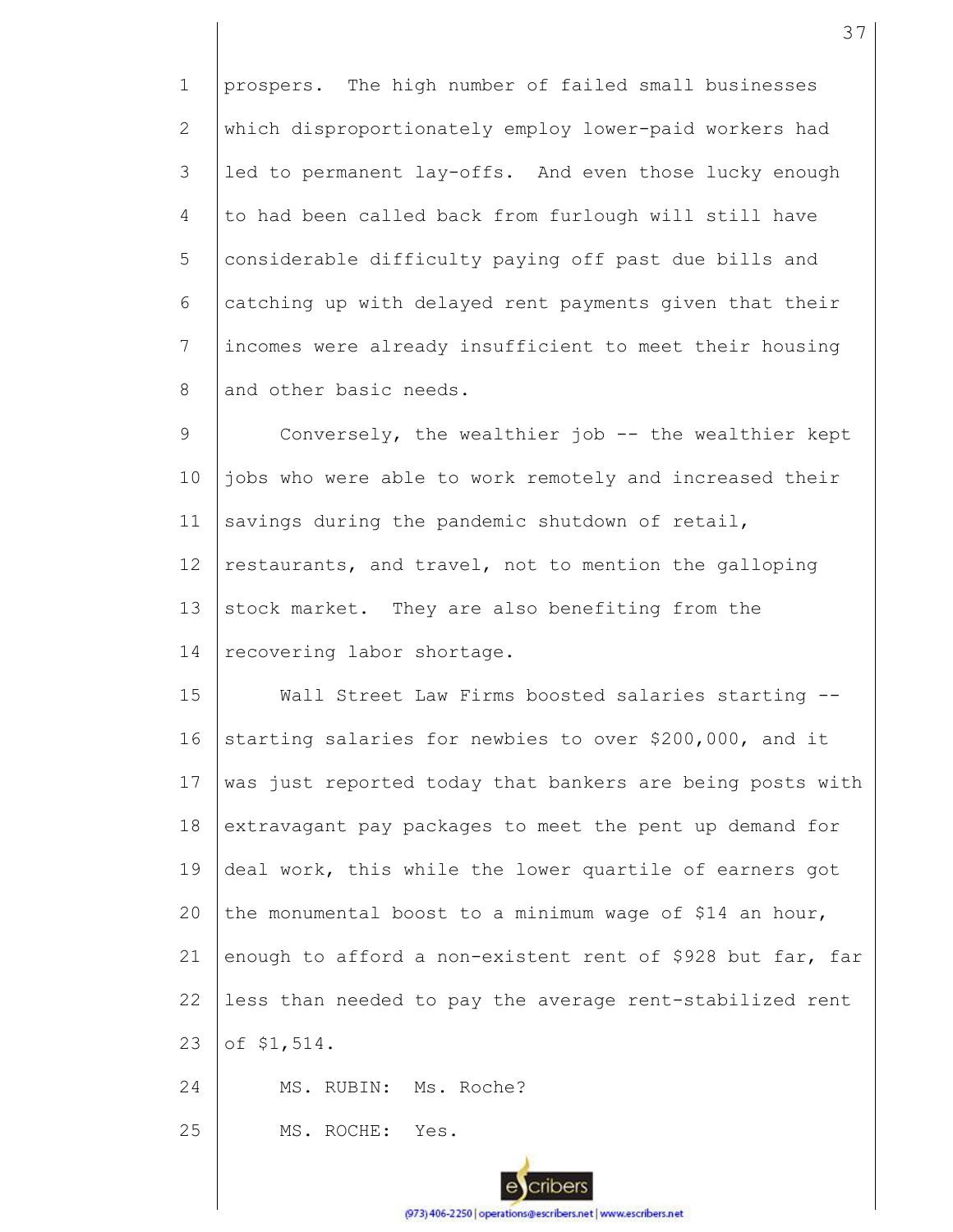| $\mathbf 1$  | MS. RUBIN: Can you please wrap up?                       |
|--------------|----------------------------------------------------------|
| $\mathbf{2}$ | MS. ROCHE: I am doing that. Thanks.                      |
| 3            | MS. RUBIN: Five minutes.                                 |
| 4            | MS. ROCHE: I urge you in the strongest terms to not      |
| 5            | leave out those tenants up for renewal this year. They   |
| 6            | too have to somehow make it through another year as the  |
| 7            | bottom half slowly recovers. Life was hard enough before |
| 8            | the pandemic. Let's not add insult to injury, and let's  |
| 9            | freeze rents for the second half of pandemic hit tenants |
| 10           | this year.                                               |
| 11           | MS. RUBIN: Thank you. Any questions from the Board       |
| 12           | for Ms. Roche? No questions?                             |
| 13           | MS. ROCHE: I might -- I might add, Elsa. I am            |
| 14           | available all week if anyone has any questions on the    |
| 15           | materials that I submitted. I realize you didn't get     |
| 16           | them until today.                                        |
| 17           | MS. RUBIN: Yes. We got it this afternoon. I              |
| 18           | didn't have time to go through everything. I just came   |
| 19           | through -- through some of it. But I definitely will     |
| 20           | give you a call.                                         |
| 21           | MS. ROCHE: Please do. I welcome it.                      |
| 22           | MS. RUBIN: Thank you. Peter -- oh, Tamara has a          |
| 23           | question for you.                                        |
| 24           | MS. STEWART: Hi Genevieve.                               |
| 25           | MS. ROCHE: Hi, Tamara.                                   |
|              |                                                          |

(973) 406-2250 | operations@escribers.net | www.escribers.net

38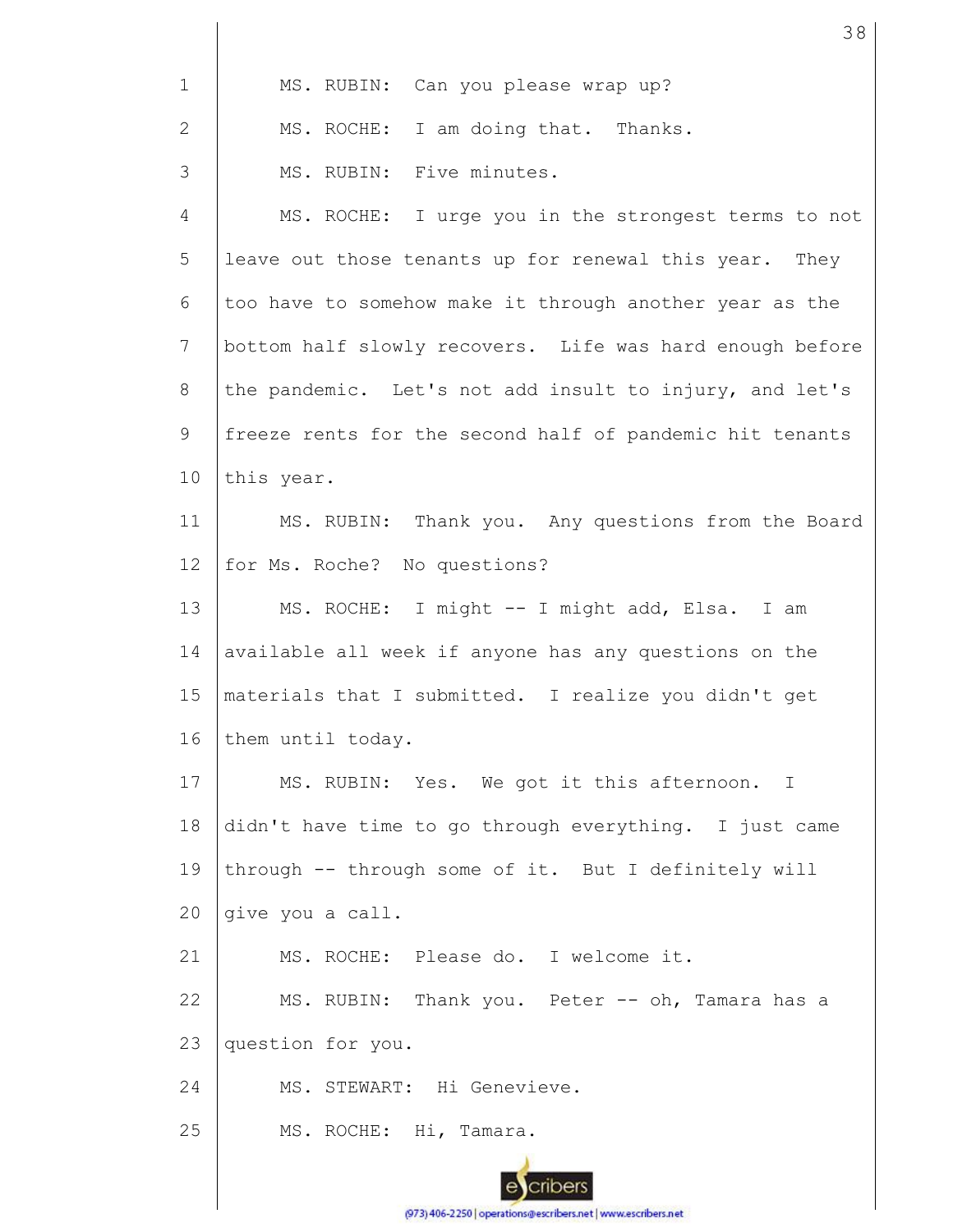1 MS. STEWART: Can you please address the concern 2 that we've been hearing from owners about the materials 3 and how the -- how expensive it's going to be for them to 4 make their repairs and claiming that they must have, you 5 know, 3 or 4 percent increase because of the materials 6 cost. 7 MS. ROCHE: I address it every year. And I address 8 it more -- in more detail in my materials. It's not the 9 cost, the expenses. It's their net operating income 10 after expenses that is relevant. 11 And for five years running, it's been over 38 12 percent, close to 39 percent. That's the highest it's 13 been since 2002. The -- the rent increases, hindsight 14 shows the rent increases of the past few years, obviously 15 except for last year, were not warranted. All it has 16 done is contribute to the -- the escalating net operating 17 income. So while I appreciate the discussion about 18 expenses, as I argued every year. That is not relevant 19 unless there were some real issue with them having any 20 net operating income. 21 And quite frankly, people who own rent-stabilized 22 units in a downturn economy have a fixed, you know, rents 23 don't go down for them, right? They had it fixed. And as they're pointing out, ERAP's going to try to help 24 25 make, you know, make them whole so no. That -- that cribers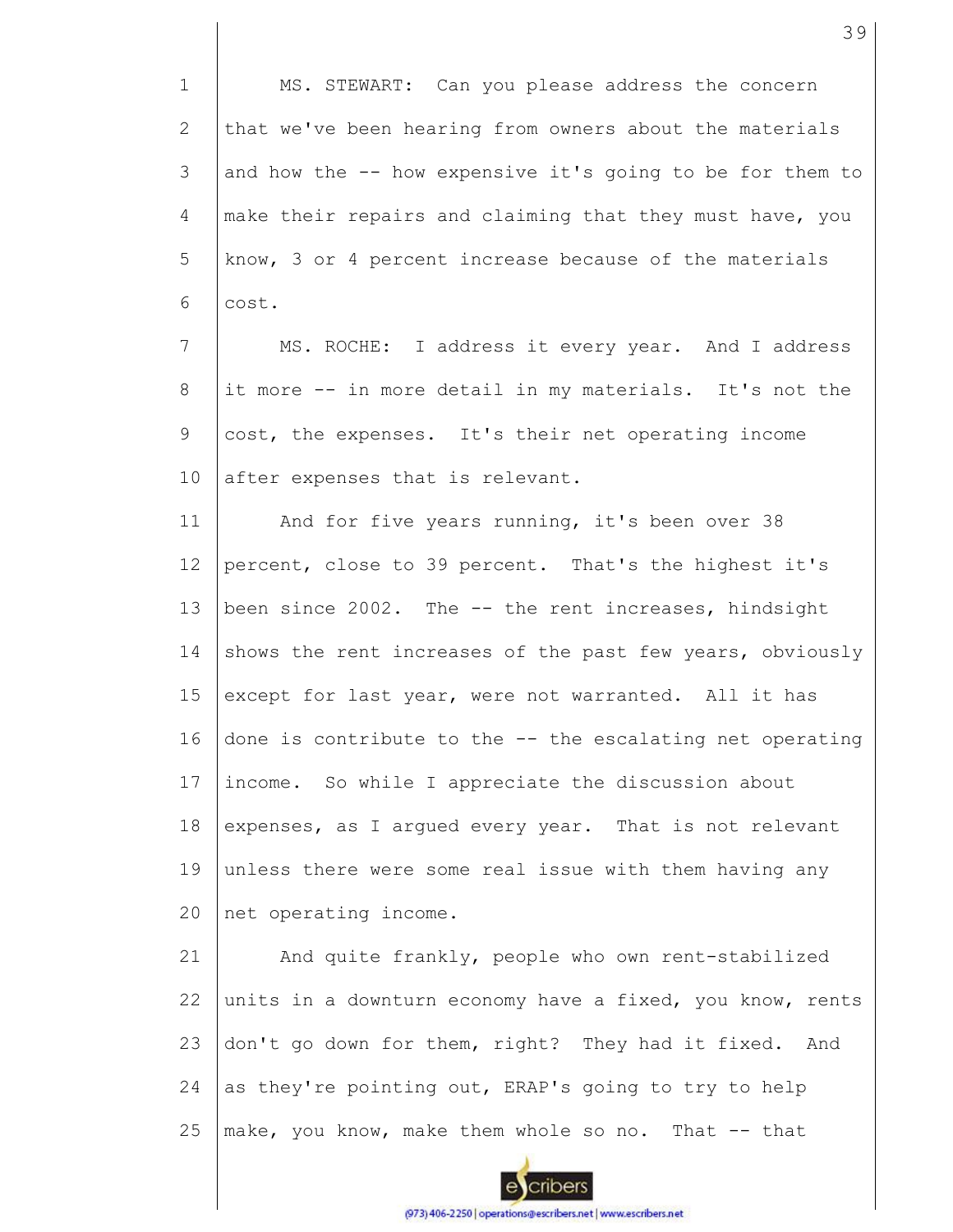| $\mathbf{1}$ | arqument to my mind holds absolutely no water.            |
|--------------|-----------------------------------------------------------|
| 2            | MS. STEWART: Thank you.                                   |
| 3            | MS. RUBIN: Anybody else? Yes, Mr. LaMont.                 |
| 4            | MR. BADRU: Yeah. I'm sure that this is probably           |
| 5            | available on the reading materials. But what do you use   |
| 6            | as a source in the data to collect the balance statements |
| 7            | of the $--$ the $--$                                      |
| 8            | MS. ROCHE: What do I use to do what?                      |
| 9            | MR. BADRU: Under -- on the data for the --                |
| 10           | MS. ROCHE: The source -- the source of the data           |
| 11           | every year has been the DHCR data that is supplied by the |
| 12           | landlords, and as mostly of late been the National Low    |
| 13           | Income Housing Coalition Data because they do such a      |
| 14           | phenomenal job. And I urge everyone to look at their      |
| 15           | website and check out the articles that I've cited.       |
| 16           | Their annual Out of Reach Report for this year, I         |
| 17           | think due to -- to the pandemic is not being issued until |
| 18           | -- until July 14 this year, so too late for our vote.     |
| 19           | But the 2020 Out of Reach Report which was actually       |
| 20           | issued just a day or two after last year's vote, I did    |
| 21           | rely on this year. And so that data is excellent,         |
| 22           | bearing in mind that it doesn't even take into account    |
| 23           | the effects of the pandemic.                              |
| 24           | And then for your information, LaMont, the -- the NA      |
| 25           | - NLRIHC also relies on the census information and the    |
|              | :ribers                                                   |

40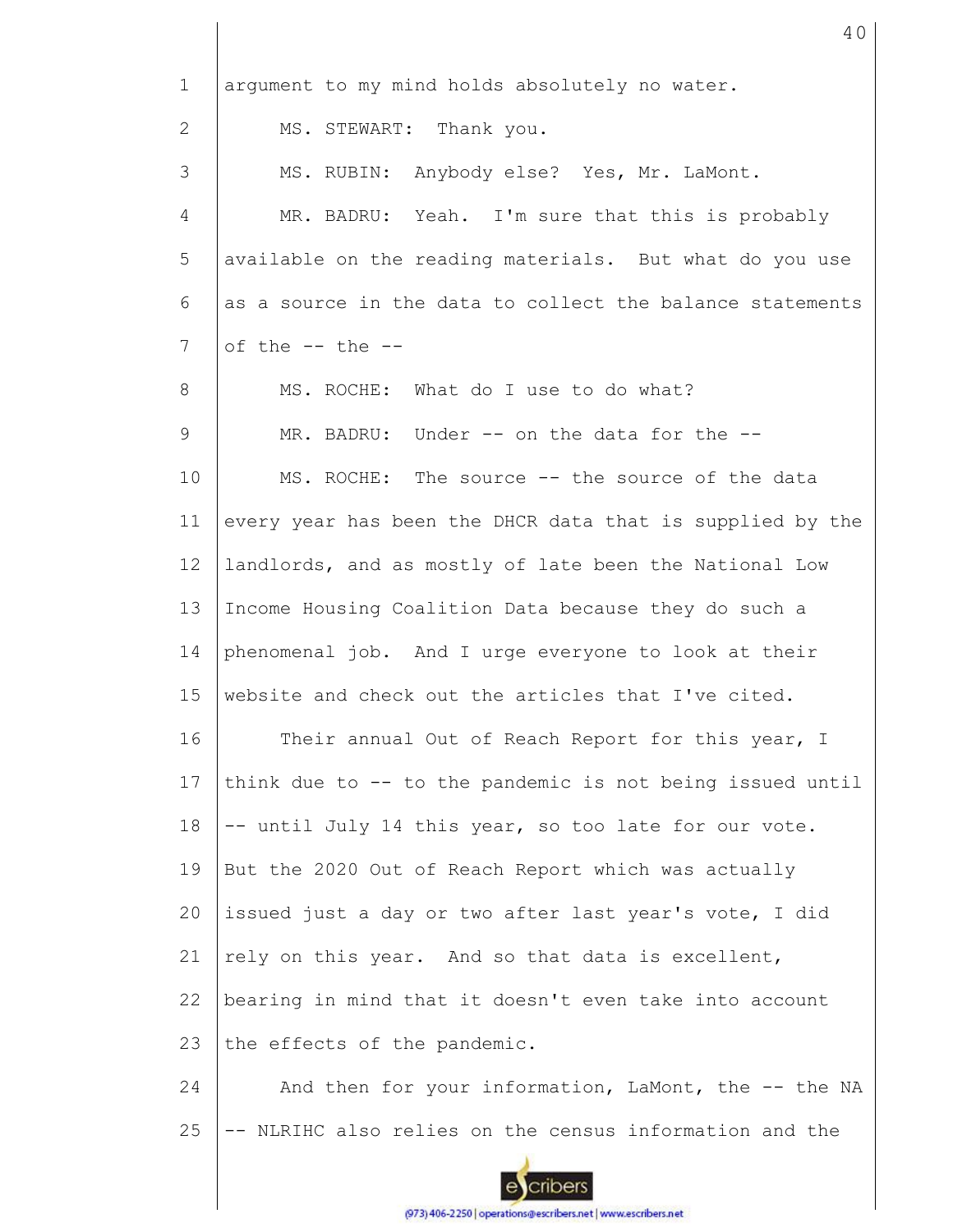1 New York Department of Labor. MS. RUBIN: Anybody else? Thank you, Ms. Roche. 2 3 MS. ROCHE: You're welcome. 4 MS. RUBIN: Peter, I'm going to call Abrahim Hatar. 5 MR. STECKER: Mr. Hatar -- actually Chair, if I 6 could. I want to allow somebody to speak with their hand 7 up just to identify who they are. I can't tell from their -- 8 9 MS. RUBIN: Okay. 10 MR. STECKER: Hello. Eleanor is being allowed to speak to. Identify who you are? 11 12 MS. WHITE: I'm Lynn White. 13 MR. STECKER: Okay. You're on -- you're on the list 14 to speak so if you could just hold tight until it's your 15 turn to call. I'll -- 16 MS. WHITE: I wanted to respond to what --17 MR. STECKER: You'll have -- you'll have an 18 opportunity to do that. 19 MS. RUBIN: Well, -- please. We're going to the  $20$ order -- 21 MS. WHITE: Because what she said -- 22 MS. RUBIN: -- where the people who sign up. So the 23 -- Mr. Hatar is not available. Then I'm going to call Dale Kaufteil. I think I'm -- 24 25 MR. STECKER: I'm loading him to our panelist right cribers

41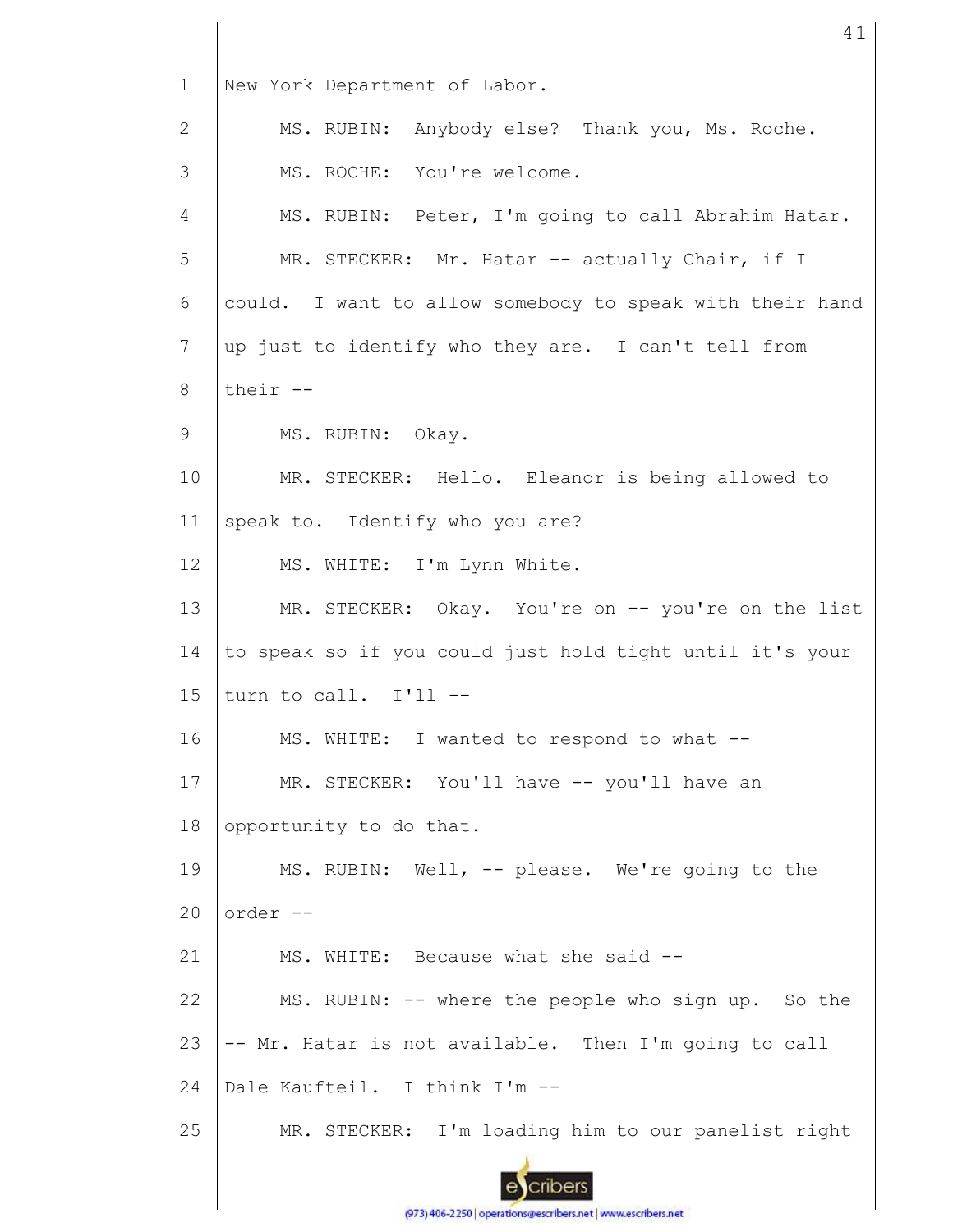| 1               | now, Chair.                                              |
|-----------------|----------------------------------------------------------|
| 2               | MS. RUBIN: Thank you.                                    |
| 3               | MR. FINGER: Who's that?                                  |
| $\overline{4}$  | MS. RUBIN: Dale, D-A-L-E Kaufteil, K-A-U-F-T-E-I-L.      |
| 5               | MR. CHERSON: I just have a question.                     |
| 6               | MS. RUBIN: Yes.                                          |
| 7               | MR. CHERSON: I'm a little confused about land R --       |
| 8               | MS. RUBIN: Landlord. It says -- this is a                |
| 9               | landlord. It's a person that is not identified in -- on  |
| 10              | -- on in here. But it's Lynn White, and she's -- she's   |
| 11              | one of the speakers.                                     |
| 12 <sup>°</sup> | MR. CHERSON: Okay. So why is she though in -- in         |
| 13              | one of the boxes?                                        |
| 14              | MS. RUBIN: She's waiting her turn. Wait. She's           |
| 15              | still there, Peter.                                      |
| 16              | MR. STECKER: So I now I temporarily enabled her to       |
| 17              | talk so we could identify who she was. But I'm disabling |
| 18              | it now so it'll be gone now.                             |
| 19              | MS. RUBIN: Okay.                                         |
| 20              | MR. CHERSON: Thank you.                                  |
| 21              | MS. RUBIN: Thank you.                                    |
| 22              | MR. STECKER: And Mr. Kaufteil, I'm trying to             |
| 23              | promote to our panelist. He keeps dropping off.          |
| 24              | MS. RUBIN: If you're having difficulty, maybe we         |
| 25              | should move to the next person and go back to him.       |
|                 |                                                          |

42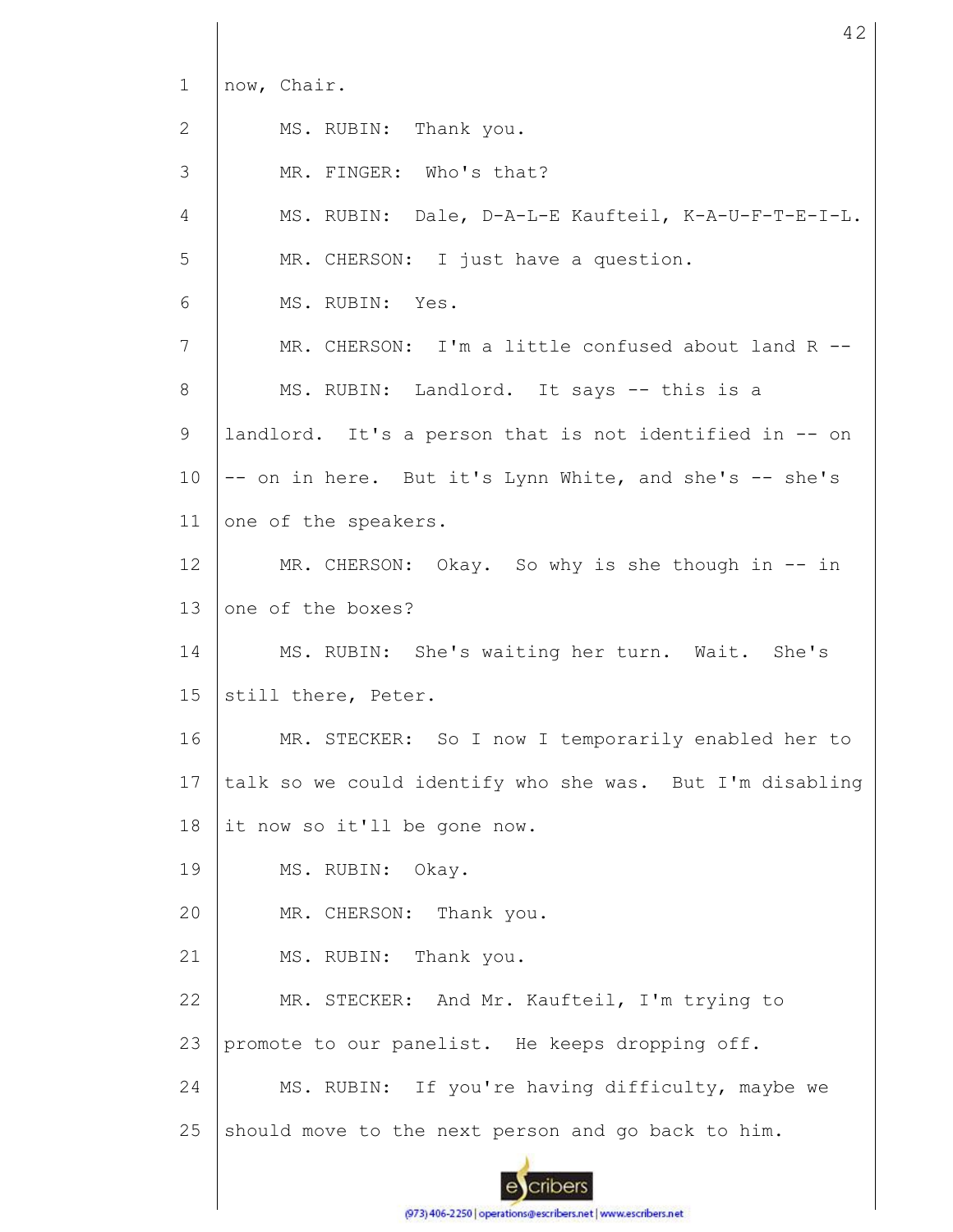1 MR. STECKER: Let me just try one more time if I could. 2 3 MS. RUBIN: Okay. 4 MR. STECKER: I mean, it's up to you if you want to 5 try to call the next person. 6 MS. RUBIN: Yes. I'm going to call the next person, Ed Nukho. 7 MR. STECKER: Ed Nukho is not available. 8 9 MS. RUBIN: No? What about Mike -- Michael Nukho? 10 MR. STECKER: Michael Nukho is available. 11 MS. RUBIN: Okay. 12 MR. STECKER: Mr. Nukho. 13 MR. FINGER: It's me that -- 14 MS. RUBIN: Hello, Mr. Nukho. 15 MR. NUKHO: Hi. Can you hear me? 16 MR. FINGER: Yes. 17 MS. RUBIN: Yes, we can hear you. 18 MR. NUKHO: How are you doing? 19 MS. RUBIN: Can you please let us know if you are 20 with -- representing yourself or an entity? 21 MR. NUKHO: Sure. I am representing NNC and myself. So my name is Michael Nukho. I'm a certified -- 22 23 MS. RUBIN: Wait. Can you please tell us what 24 entity? 25 MR. NUKHO: Sure. It is the -- the entity is the cribers

43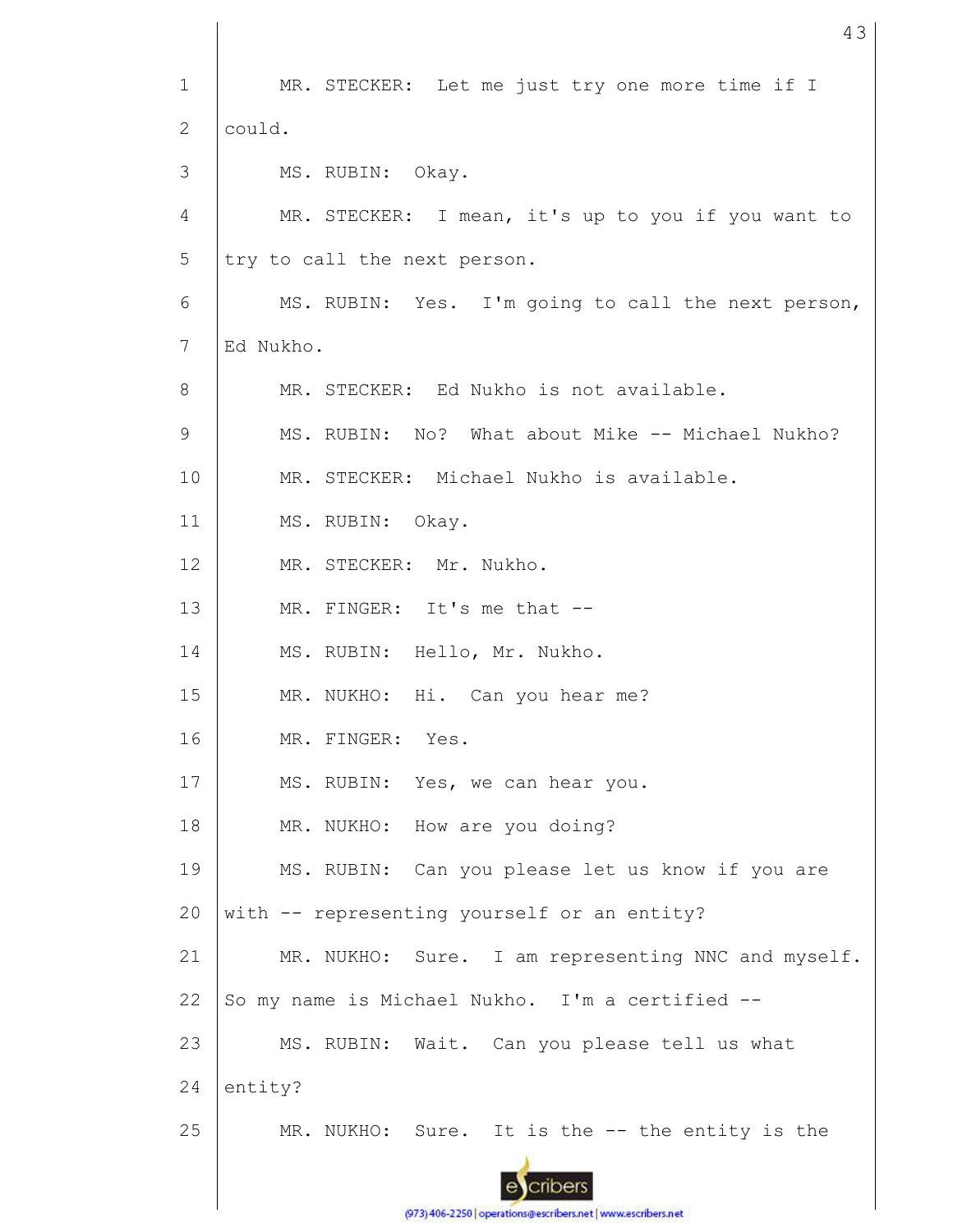1 2 3 4 5 6 7 8 9 10 11 12 13 14 15 16 17 18 19 20 21 22 23 24 25 Westchester Owners Association. The companies that I represent are Jam Management Partners and New Reality Advisers which is a commercial brokerage company. So my name is Michael Nukho. I'm a certified property manager. And I don't have anything very formal prepared. But I just want to comment on the -- the woman that had expressed a lot of emphasis on net operating income. I am an accountant as well by -- by trade. I worked for Deloitte and Touche for many years. Net operating income is collectible -- to make it clear, it's collectible rent minus operating expenses. Operating expenses are those things that come no matter what would the territory of a property, taxes, water, utilities, insurance, employees, repairs and maintenance, things of that nature. Then you arrive at net operating income. What -- what we're failing to discuss is that there are several things that come after net operating income such as paying your mortgage, such as capital expenditures. Capital expenditures like changing your roof, your boiler, doing a pointing job on the facade of the building. Those things aren't a standard operating expense. They don't come annually. They come at a point in time. So once you go through that waterfall which is after

cribers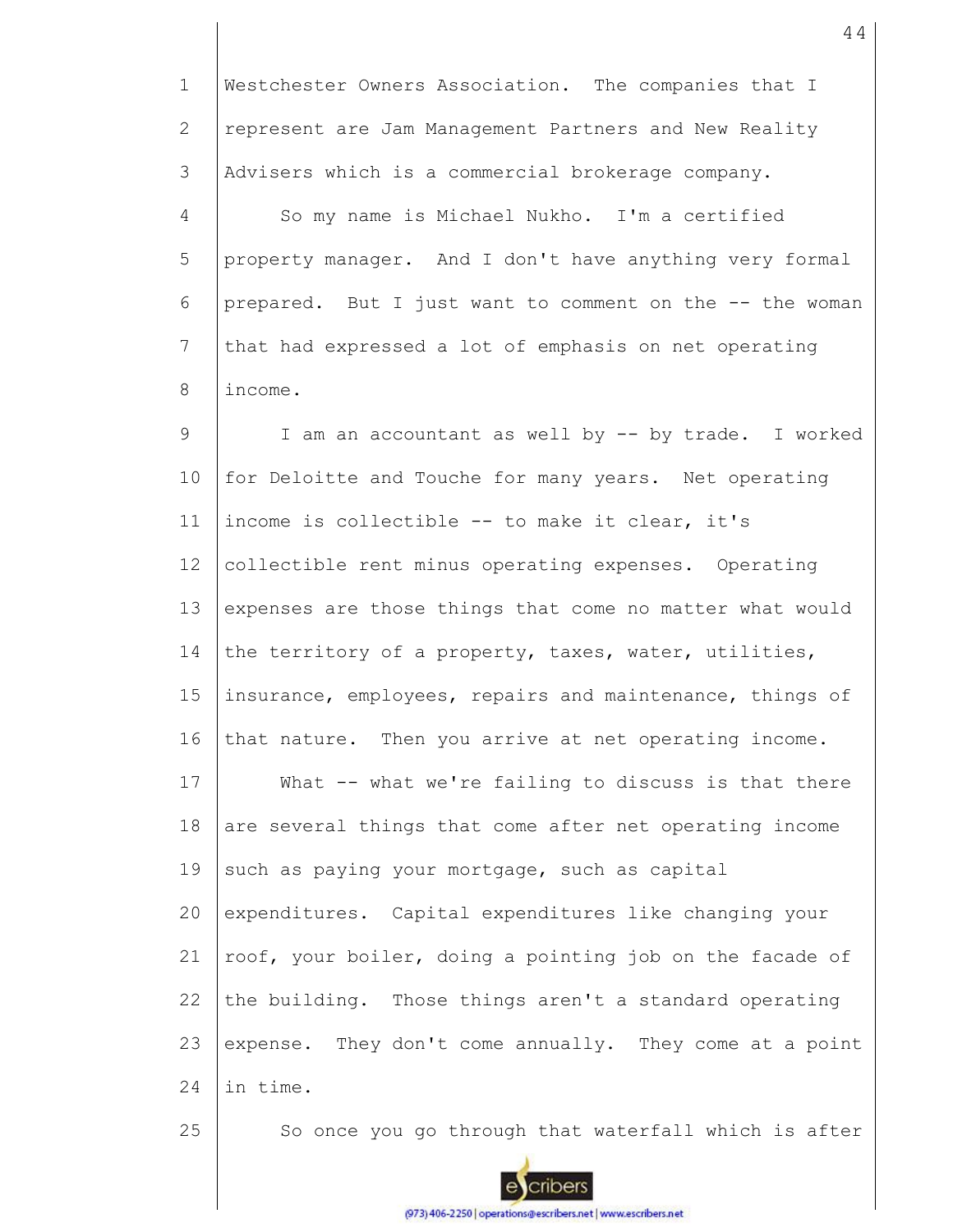1 2 3 4 5 6 7 net operating income, that's when you get to cash flow after debt service followed by your capital. And to be clear, a lot of folks here on this panel may not be landlords. You -- you folks might have a government job and you collect a salary or whatever the case may be. Being a landlord for some folks, that is their salary. That is it.

8 9 10 11 12 13 14 15 16 So once you get to the very bottom and you pay all those bills, now you got to turn around and say okay, now I have to pay my own bills. Maybe you have rent, maybe you have a mortgage on your personal residence. Maybe you have children to put through school, insurance to - to pay for medical insurance because you don't work for a company and the company isn't offering you some kind of pension plan or some type of medical plan. So we have to be clear on that and be fair to the process.

17 18 19 20 21 22 23 24 25 I want to just really make it clear that landlords don't collect their rent. I mean I -- I have about 500 tenants that I manage. I am actively texting them, speaking to them, holding their hand trying to bring them into the COVID Relief Program, and doing all we can, writing letters in English and in Spanish, doing everything under the sun. And unfortunately we -- we don't have the kind of success that one may think. The other thing that you guys get to realize is that



cribers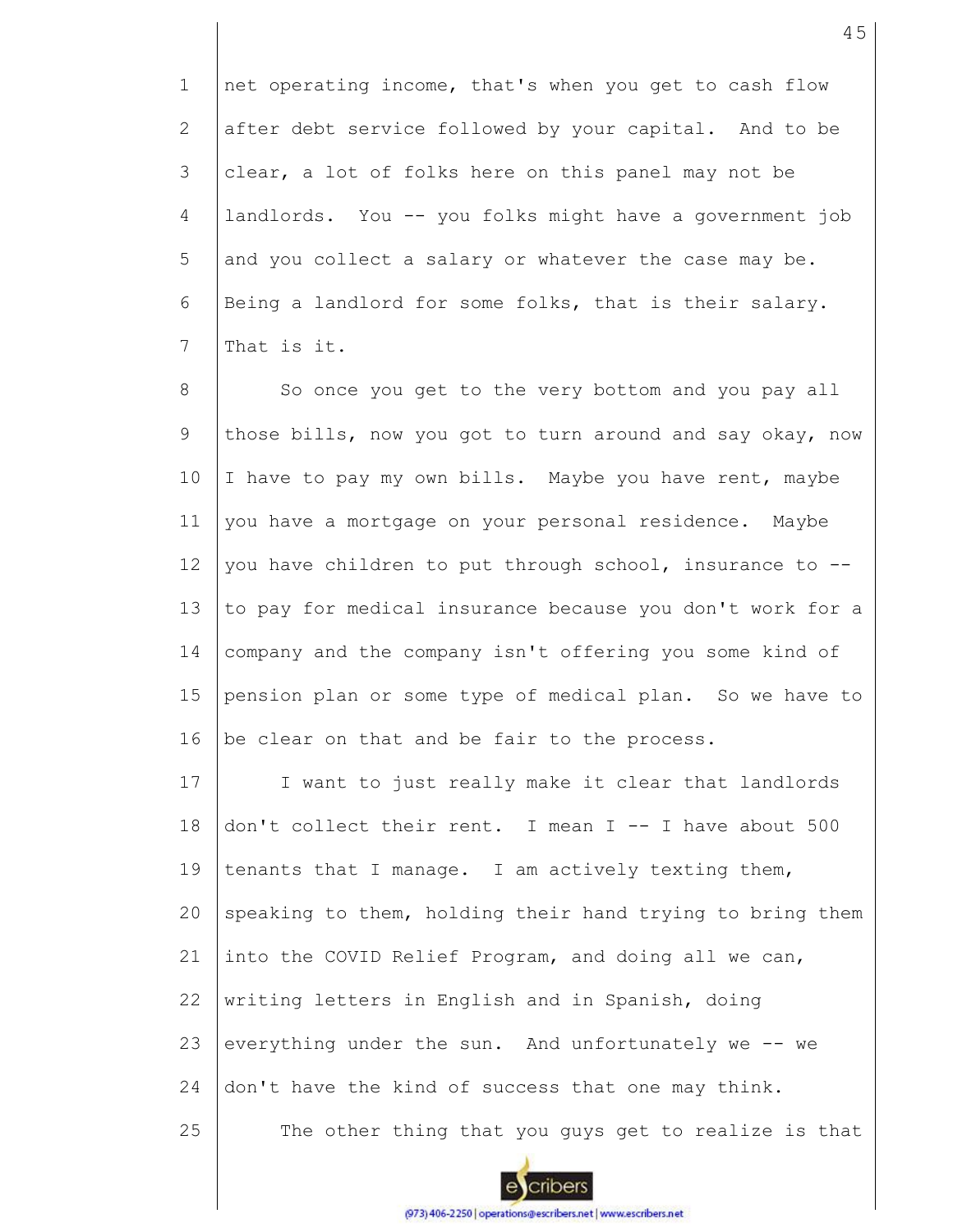1 2 3 4 5 6 7 8 9 10 11 12 13 14 15 16 17 some of these properties that we manage may not just only be a residential building. It could be a mixed-use where you have stores on the bottom. And I think everyone here on the panel understands that the Amazon's of the world have really destroyed the retail business. You hear on the news and if you start reading articles, malls are starting to shut down. They're starting to -- to go into bankruptcy because the retail sector is falling apart. So if you have a building that's mixed-use, which is in a lot of situations here in New York, those retail tenants are -- are also hurting, and this COVID Relief Program is only attributable to residential tenants, not those that -- that have retail as well. I have one tenant that owes me \$46,000 and she has a salon, and she also has a deli. They can't pay their rent. And so that's one piece of a building that has a ton of tenants that are not paying.

18 19 20 21 22 23 24 25 So, you know, there's a lot of things here. I'm not going to try to reiterate the things that were touched upon before like the deferred maintenance and yes, the cost of -- of repairs are higher, and it's -- you have to think about the whole effect of our world. We all are suffering. If -- if a landlord is not collecting enough money especially, you know, with, you know, the reaction -- the aftermath of the rent law reform which someone

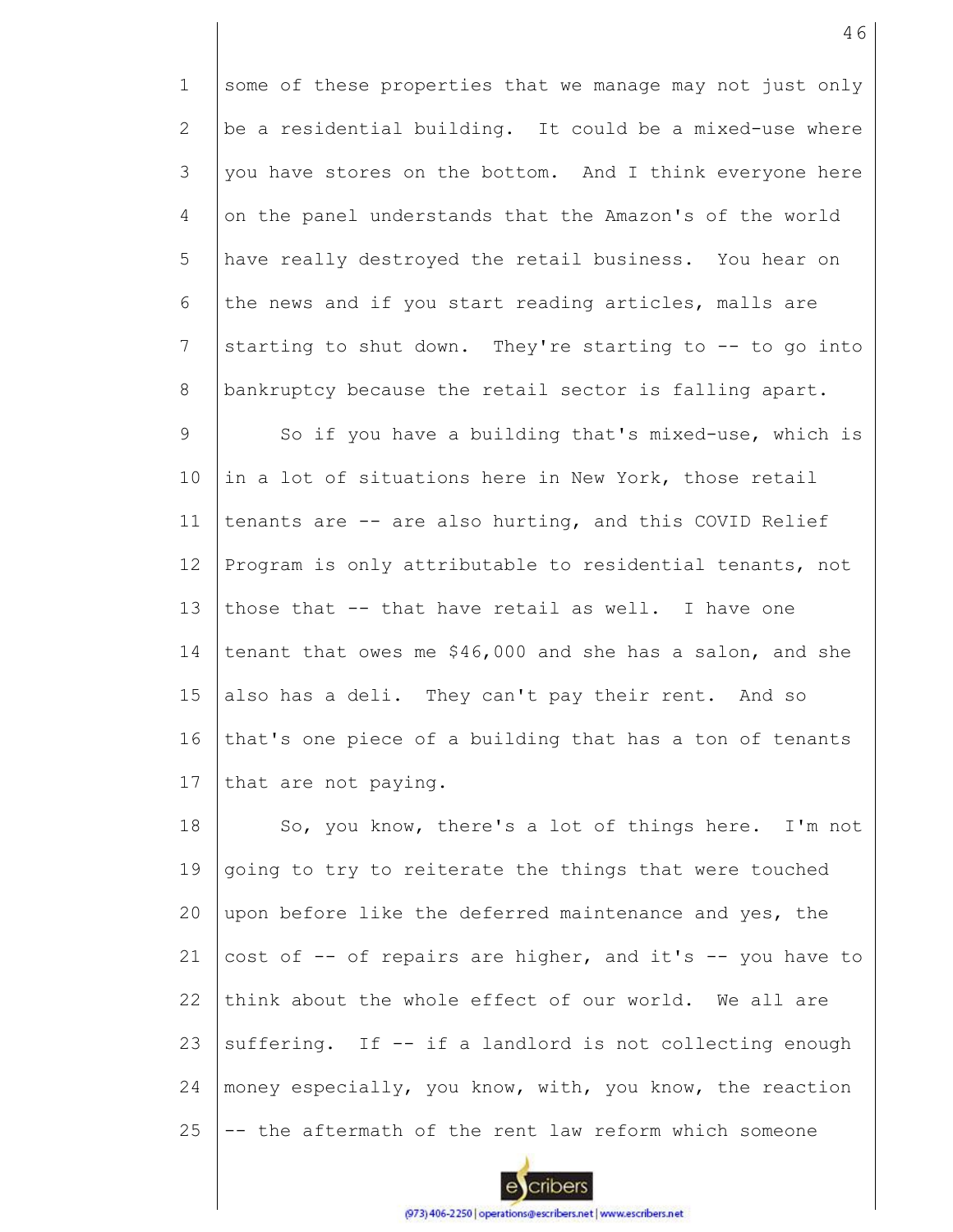1 2 stated earlier, illuminated those vacancy bonuses so that's out the window.

3 4 5 6 7 8 9 All those factors, the MCS, whatever, is out the window, so now we are relying on these annual rent increases to just compete and try to balance the increased expenses. Your income is -- stuck flat on paper even though you're arguably not in collecting it in full and your expenses are going up. How do you compete when you cannot perform repairs?

10 11 12 13 14 I cannot hire that local contractor. If I cannot hire the local contractor then that person may be losing money and that person may not be paying their bills, and employing people, and paying their rent. So the economy as a whole starts to really collapse rapidly.

15 16 17 18 19 These are  $-$ - these are things that we have to all, you know, take responsibility, work together, and try to move this -- this environment, this horrible environment that we're all in if we got to move forward. So that - that's something that's very important.

20 21 22 23 24 25 Another thing that I like to mention is that you know, you turn on the news, you see unfortunate fires and disasters. I mean I -- I've been monitoring this stuff. You know, how many times it's in the news and hear about a fire in a building. How do we know exactly what the root of those problems are? I mean, we could get

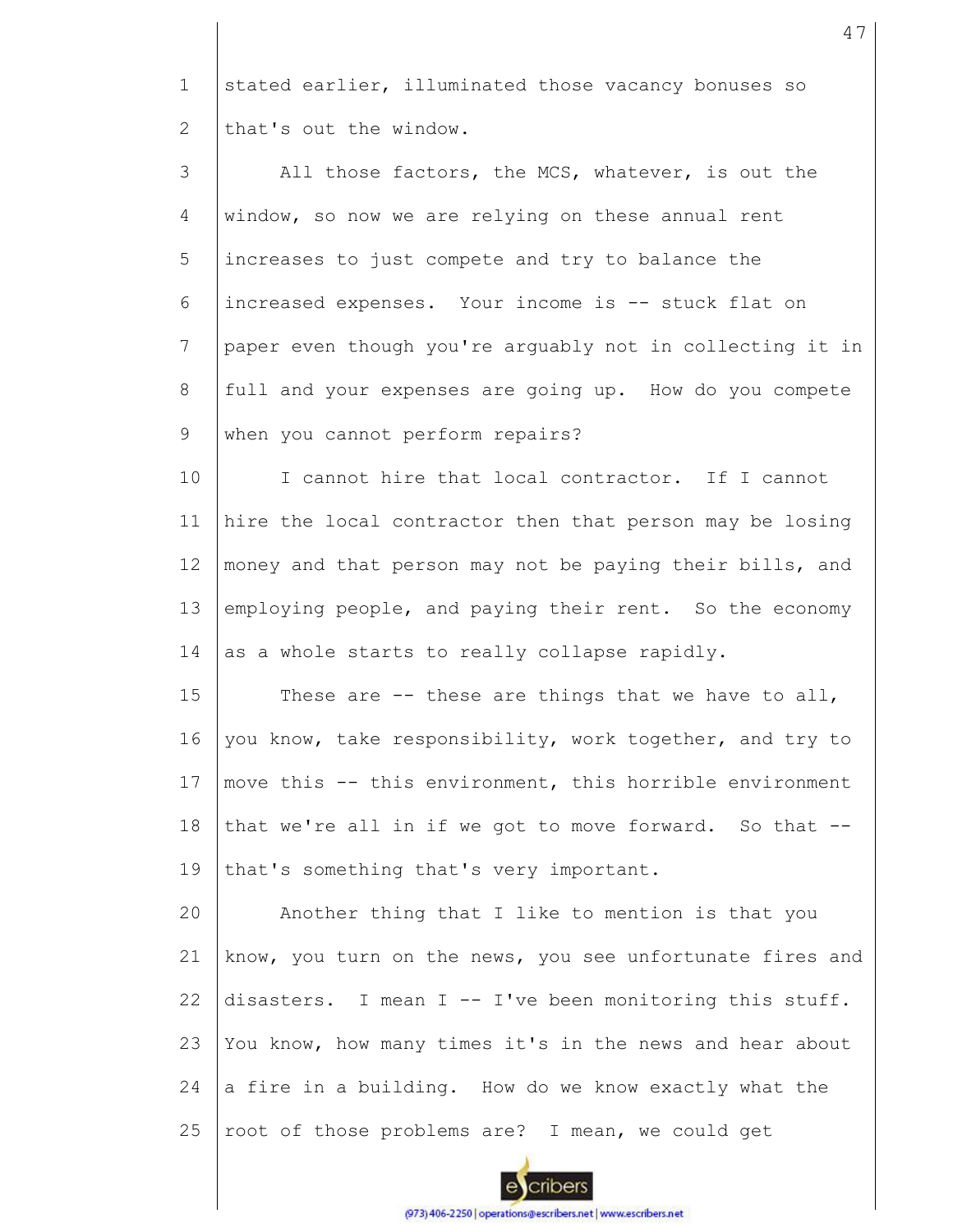1 2 3 4 5 6 7 8 9 10 11 12 13 14 15 16 17 18 19 20 21 22 23 24 25 statistics and really go down into it. But just to point out the obvious. New York, buildings in New York were predominantly build -- built in the early 1900s. MS. RUBIN: Mr. Nukho? MR. NUKHO: Yes. MS. RUBIN: Your five minutes are up. MR. NUKHO: Okay. I'll wrap it up. The buildings are old. We're in 2021. We have a lot of old electric. Think about it. Most people today, unlike in the early 1900s, have computers, iPhones, printers, AC units, things that weren't in existence back in the 1900s. Therefore, the electric wiring that was designed back again for those buildings are not compatible with our - our buildings today. We must advance our buildings. That requires money. It requires your help. And that's what we all -- MS. RUBIN: Thank you. Any questions for Mr. Nukho. MR. FINGER: I had a question. MS. RUBIN: Yes, Mr. Finger. MR. FINGER: Tamara, why don't you go first. MS. STEWART: That's all right, Ken. Go ahead. MS. RUBIN: I saw -- I saw you first. MR. FINGER: It's -- my thoughts. Oh, I remember what it was. If -- if you're going to do some type of a

48

cribers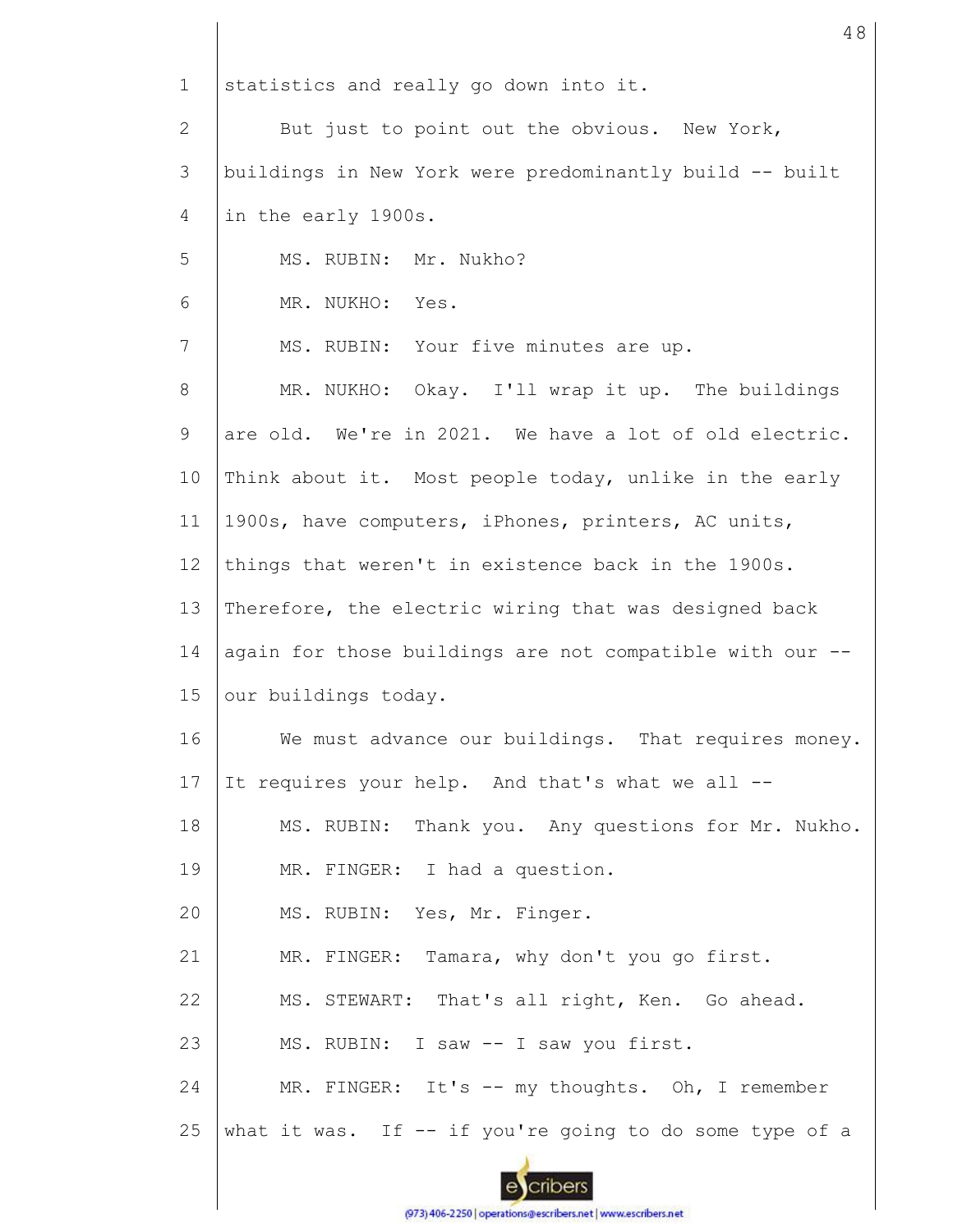1 capital improvement, I know you mentioned that that's not included in the -- the above the lines so to speak. How 2 3 about if you had to borrow the money? Is the interest included? 4 5 MR. NUKHO: No. No. So --6 MR. FINGER: So that -- that's also below the line 7 as you were saying. 8 MR. NUKHO: Correct. Correct. 9 MR. FINGER: That -- that was my question. Thank 10 you. I'm sorry, Tamara. 11 MR. NUKHO: You're welcome. 12 MS. RUBIN: Yes, Ms. Stewart. 13 MS. STEWART: I'm just going to use this opportunity 14 because this is the -- at least the second person today 15 that had incorrectly stated that owners can no longer 16 collect MCI and IAI. While the formulation for how much 17 they can collect has changed post-HSTPA as somebody who 18 had not one but two MCIs that started on my rent this 19 year. I assure you that MCIs and IAIs are still 20 collectible by owners. 21 MR. NUKHO: Right. But then --MR. FINGER: I -- I like to respond to that, Madam 22 23 Chairperson. 24 MS. RUBIN: Yes, Mr. Finger. 25 MR. FINGER: There -- there are aspects of the law cribers

49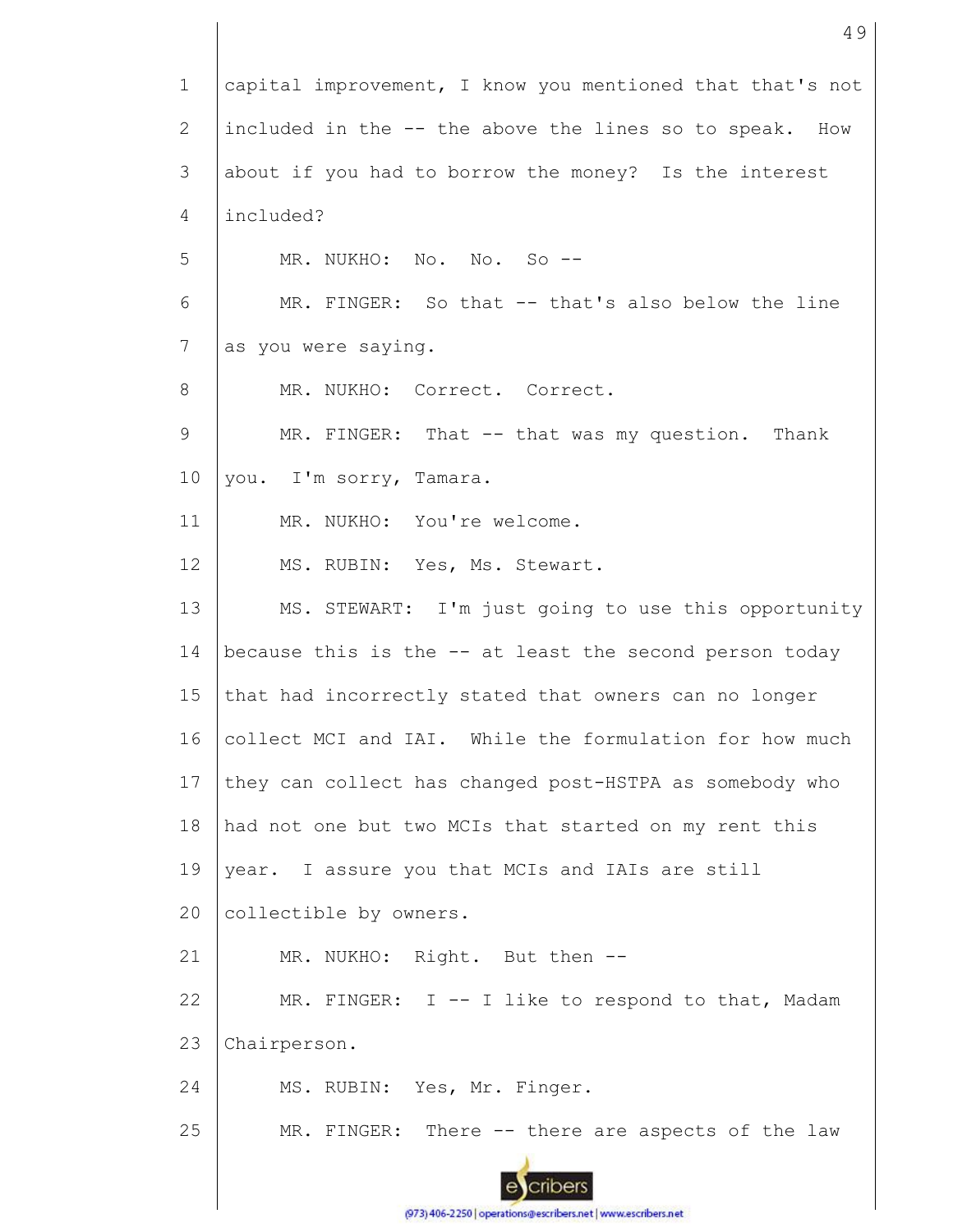1 2 3 4 5 6 7 8 9 10 11 12 13 14 15 16 17 where things that went into effect before the HSTPA as possibly your increase might continue and might be granted. The problem of course is that if you're going to spend \$100,000 on a boiler, or -- or whatever, and you can only get back 2 percent a year, \$2,000 and that is what's allowed. I don't think any of us will be around to see the day when that ends, because number 1, in 30 years, you have to take it off your rent anyway and if this Board gave let's say a 10 percent increase now, I know that isn't happening. That increase on top of the 2 percent would have to be taken off also. So these are -- the 2 percent gets you nowhere. And as far as the IAI is concerned, you know as well as I do that there is a \$15,000 maximum payment over 15 years. And \$15,000 today, given the cost I heard the other day that a sheet of plywood is now \$80, one 2 by 4 is \$10. The appliances, I have a builder, I represent, that

18 19 20 21 now has to wait six months to get appliances. It just isn't happening. The economy is such that you cannot get the money back for the improvements that you're talking about.

22 23 24 25 Yes, there are exceptions. But within two or three years, your MCI will be history because nobody's going to do it unless they're put up against the wall and have to do it and/or else have their building fall apart.



cribers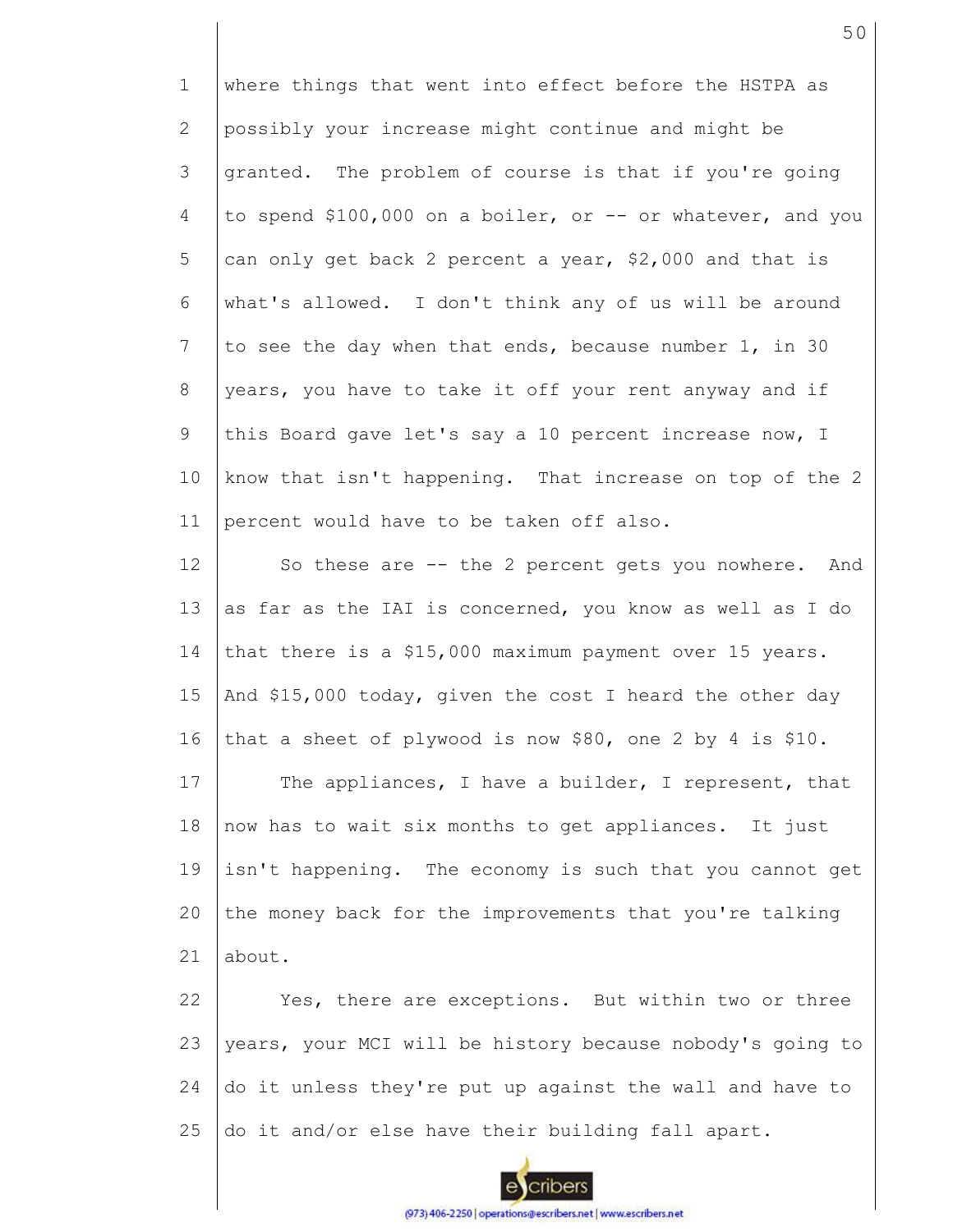1 2 3 4 5 6 7 8 9 10 11 12 13 14 15 16 17 18 19 20 21 22 23 24 25 MS. STEWART: Well, forgive me if, you know, I'm correcting the record. First and foremost because people have stated it as if they're not collectible. Well, they may not be as attractive as MCIs than IAIs were in the past where some owners took advantage of loopholes and did, you know, MCIs and IAIs that may not have been necessary, but they were trying to push rents up. And keep in mind, okay? The MCIs and the IAIs that have already been passed, people are still paying for those ad infinitum, okay? They are baked into the rents. This is the money for  $-$  for projects that were long since completed, where owners long since got their money back. So forgive me if I just want to make sure that I don't let another person get by and act like MCIs and IAIs are no longer applicable. That is inaccurate. MR. FINGER: Well, we're talking 2021, not 2005. So we're -- we're looking for the future, and we're looking for what the HSTPA did two years ago. And you're right in the sense that there, of course, were MCIs, IAIs. If you hadn't had them for the past 20, 30, 40 years, you would -- you would probably have lost half your housing stock in Westchester, New York City. I'm sure, as we heard from some witnesses before, most of the buildings we're talking about were buildings built in, you know, hundred years ago, 80 years ago.

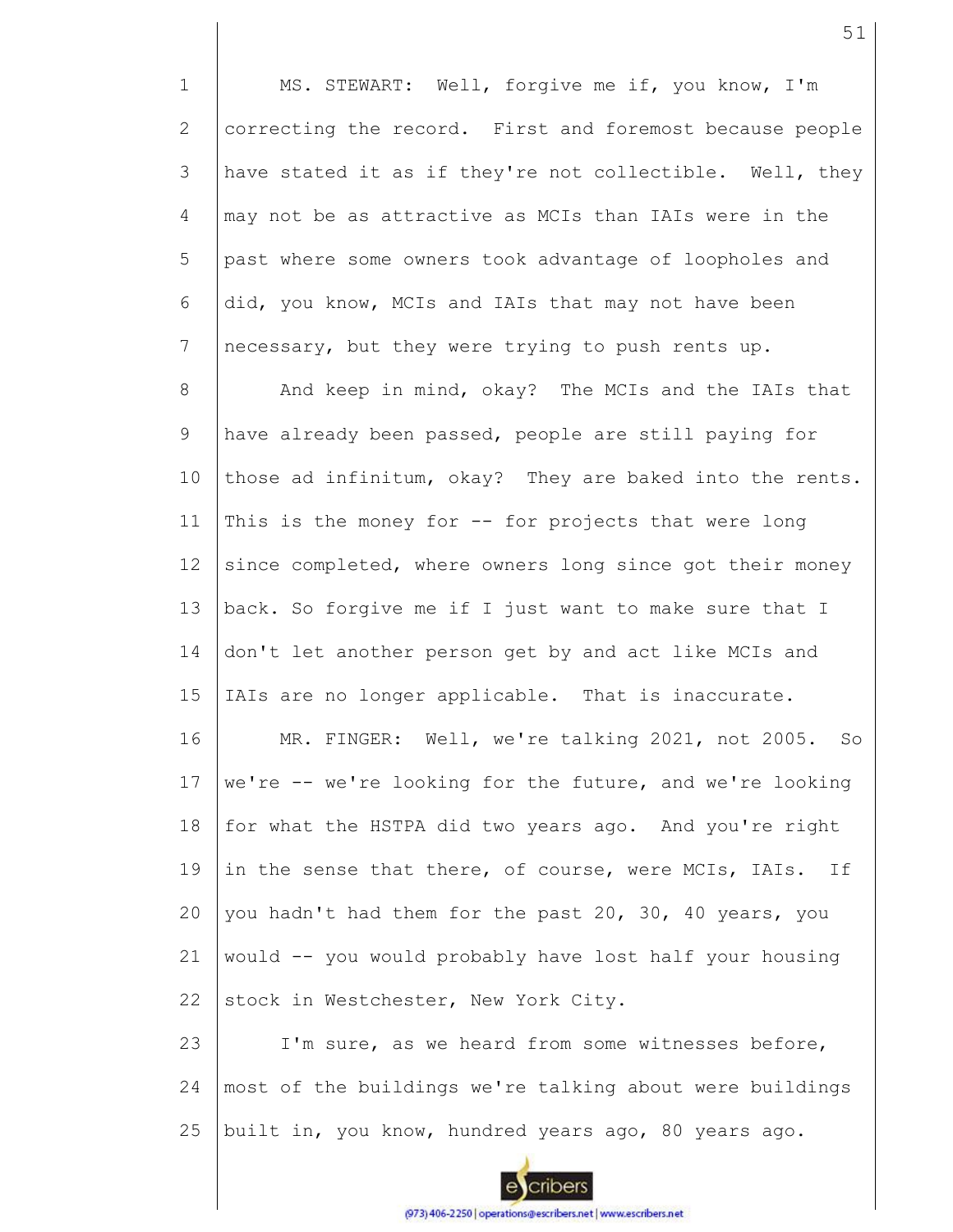1 These buildings have to -- have to be kept up.

2 3 4 This is the affordable housing that we have in Westchester. It can't be kept up if you don't have the money to do it. It's as simple as that.

5 6 7 8 9 10 11 12 13 14 15 16 17 18 19 20 21 22 23 24 25 You know, everyone is trying to make sure that the tenants are protected, and we understand that. But we want the tenants to have reasonable, safe, modern housing, with modern appliances, appropriate and nonleakable units, heat when -- when they can get it. And as Reverend Loftin-Woods said, you don't have a building going to the state where you can't get gas to the tenants or the others 88 people that live in her building, which doesn't do anybody any good. So we want a fair shot for everybody. MS. RUBIN: Thank you, Mr. Nukho. MR. NUKHO: You're welcome. MS. RUBIN: Peter, I'm going to -- are there -- the previous people, is any of them available now? MR. STECKER: I can try to promote Mr. Kaufteil again. MS. RUBIN: Okay. MR. STECKER: As an alternative, I can allow him to speak for the time that he would get if you're comfortable with my doing that. MS. RUBIN: Allow who to speak?



cribers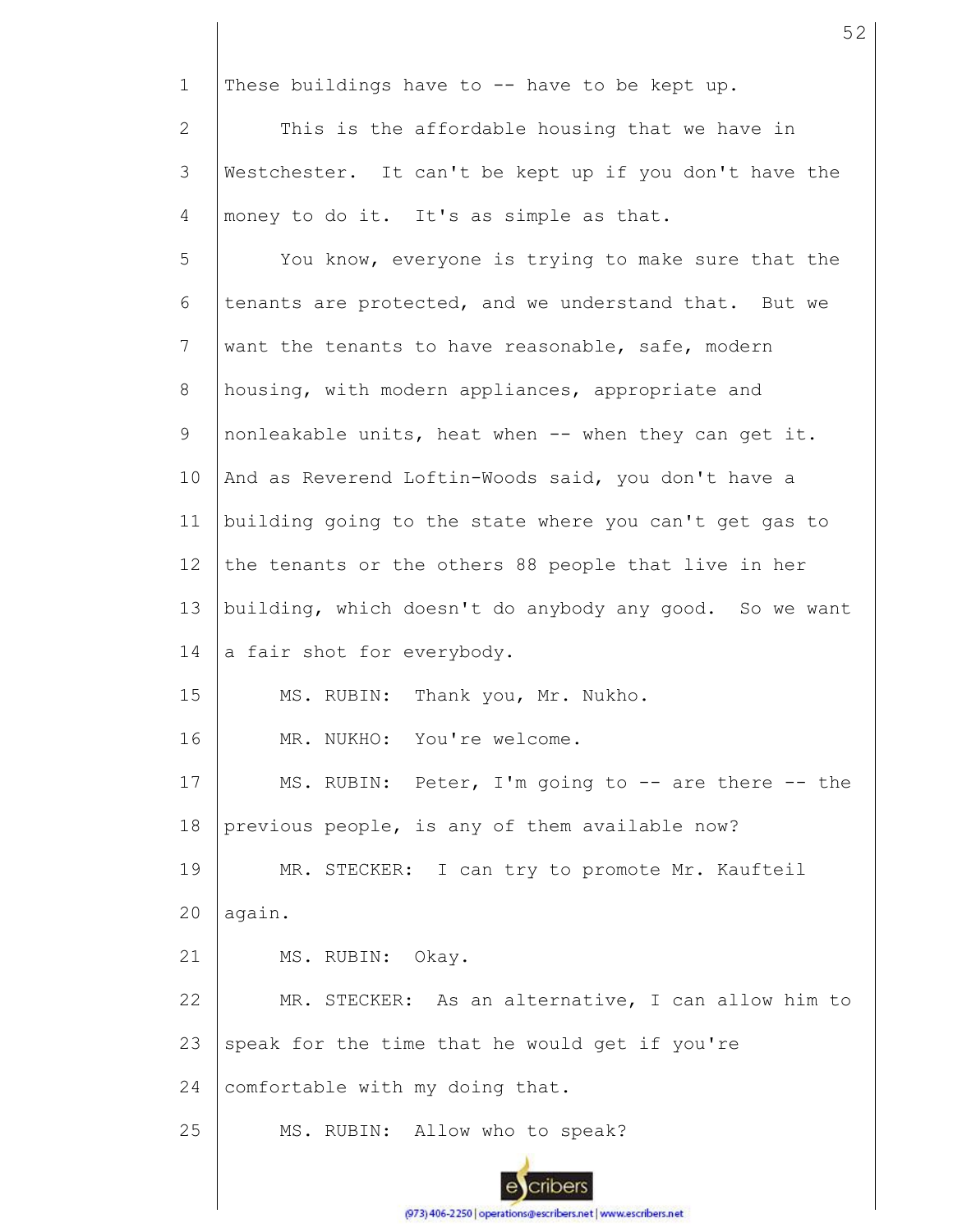1 2 3 4 5 6 7 8 9 10 11 12 13 14 15 16 17 18 19 20 21 22 23 24 25 MR. STECKER: Mr. Kaufteil who is the individual that I'm having an issue promoting so that we can see him on video.  $MS. RUBIN: Okay. So we can -- he -- he can just -$ we can just listen to him. MR. STECKER: I can see if that works. MS. RUBIN: Okay. Mr. Kaufteil, are you there? You have to unmute yourself. You're muted. You have to unmute. MR. STECKER: I'll -- I'll send him an email --MS. RUBIN: Okay. MR. STECKER: -- privately and see if I can figure out what's going on. None of the other individuals that you called previously, though, and -- MS. RUBIN: Okay. So let's call Mr. Michael McKee. MR. STECKER: I'm promoting him to a panelist right now. Mr. McKee? MS. RUBIN: Hello, Mr. McKee. MR. MICHAEL MCKEE: Good evening, Chair Rubin, Members of the Board, thank you for the opportunity to testify. My name is Michael McKee. I'm testifying on behalf of the tenant's Political Action Committee. I want to first compliment you for freezing rents last year for both one and two-year lease renewals. And I want to urge you to do it again. I think the testimony

53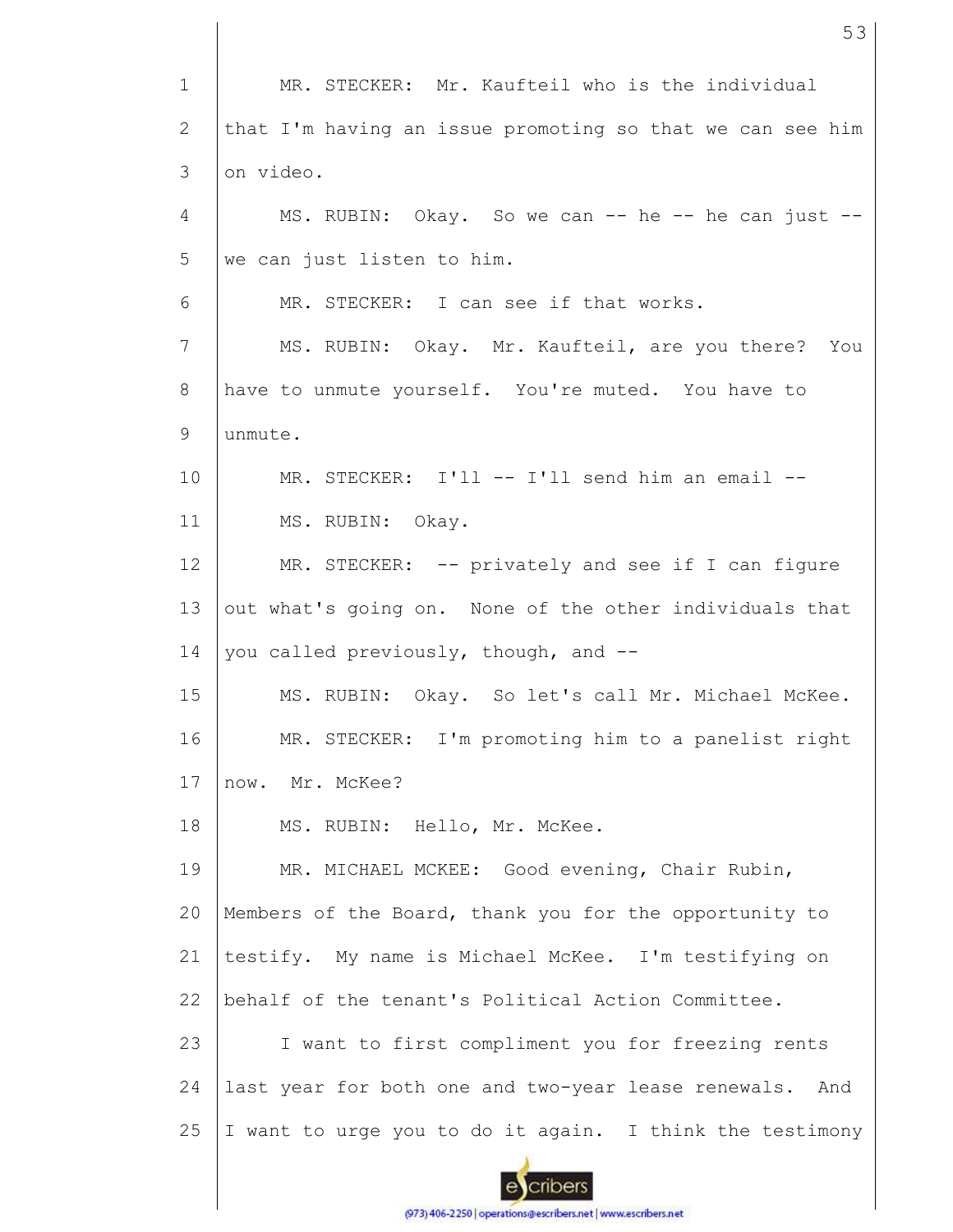1 by Reverend Loftin-Woods is very relevant.

2 3 4 5 6 7 8 9 10 11 This would not be the first time that you froze rents for one group of tenants and then left the next group of tenants out just based on when their leases come up for renewal. We have this Russian roulette system of one and two-year lease renewals. Our reform bill would eliminate all of that, would eliminate lease renewals entirely, would elite -- will eliminate this two-year rent adjustment. But that's what we're stuck with right now. So I think it would only be fair for you to do zero and zero again this year.

12 13 14 15 I want to -- I'm not going to have time to obviously read my testimony. I sent it in this afternoon. I'm not sure if you saw it yet or not. But I would urge you to read the entire thing.

16 17 18 19 20 21 22 23 24 25 I just want to talk about net operating income and what that means. I mean, first of all, the numbers that you have in front of you do not lie. The numbers show and these are numbers that are provided by owners of ETPA apartments. They show that for many, many years now, net operating incomes have been on the rise. They are higher than they have ever been since 2002. And -- and despite attempts to minimize what that means by some of the landlord witnesses, it means you've got a picture of a real estate industry in Westchester County that is doing

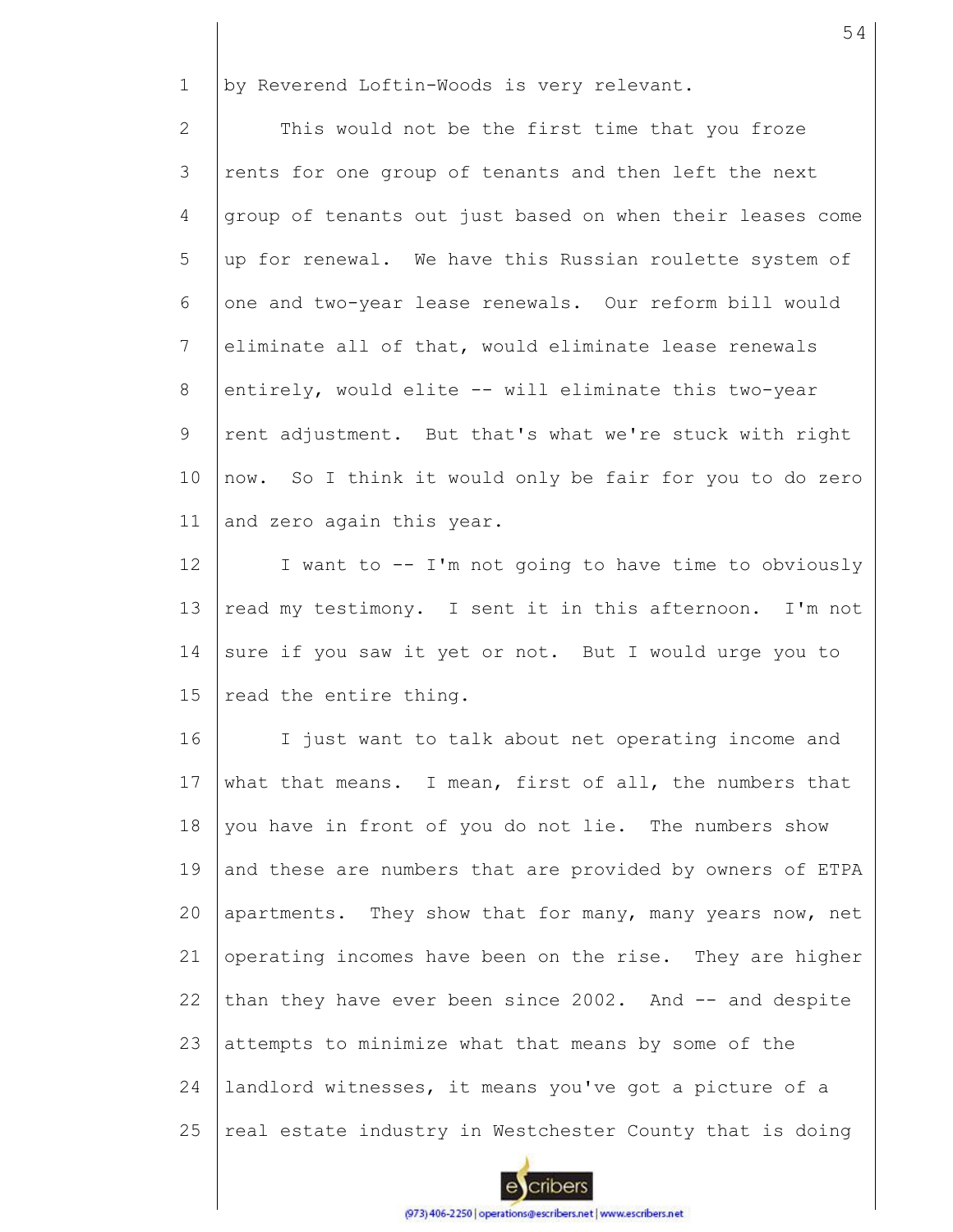1 very well.

| $\overline{2}$ | Net operating income is not a precise measure of          |
|----------------|-----------------------------------------------------------|
| 3              | profit. To actually determine profit, you would need      |
| $\overline{4}$ | individual tax and financing information for an           |
| 5              | individual property, or a group of properties, but net    |
| 6              | operating income is a pretty good surrogate and I'm       |
| $7\phantom{.}$ | sorry, a 39 percent net, 39 cents of the dollar is a very |
| 8              | healthy even robust net and there's a picture of a real   |
| 9              | estate industry that's doing very well.                   |
| 10             | The other thing that table 1 shows you, and I was         |
| 11             | surprised at this, is that rents held pretty steady from  |
| 12             | year to year, from 2019 to 2020. They declined by about   |
| 13             | \$79,000 total.                                           |
| 14             | I would have expected a much larger decrease in           |
| 15             | rents collected by landlords because of COVID, but        |
| 16             | apparently, despite COVID and despite the three year --   |
| 17             | three months of a rent freeze that is covered by the 2020 |
| 18             | income and expense reports, rents have held pretty        |
| 19             | steady, and landlords are not suffering as much as I      |
| 20             | would have thought they would.                            |
| 21             | I think that, you know, all this talk about capital       |
| 22             | improvements, net operating income does not cover capital |
| 23             | improvements. That's true. But DHCR, the State Division   |

24 of Housing Committee Renewal published a study in 1989.

25 I don't even know if the agency still has access to it.

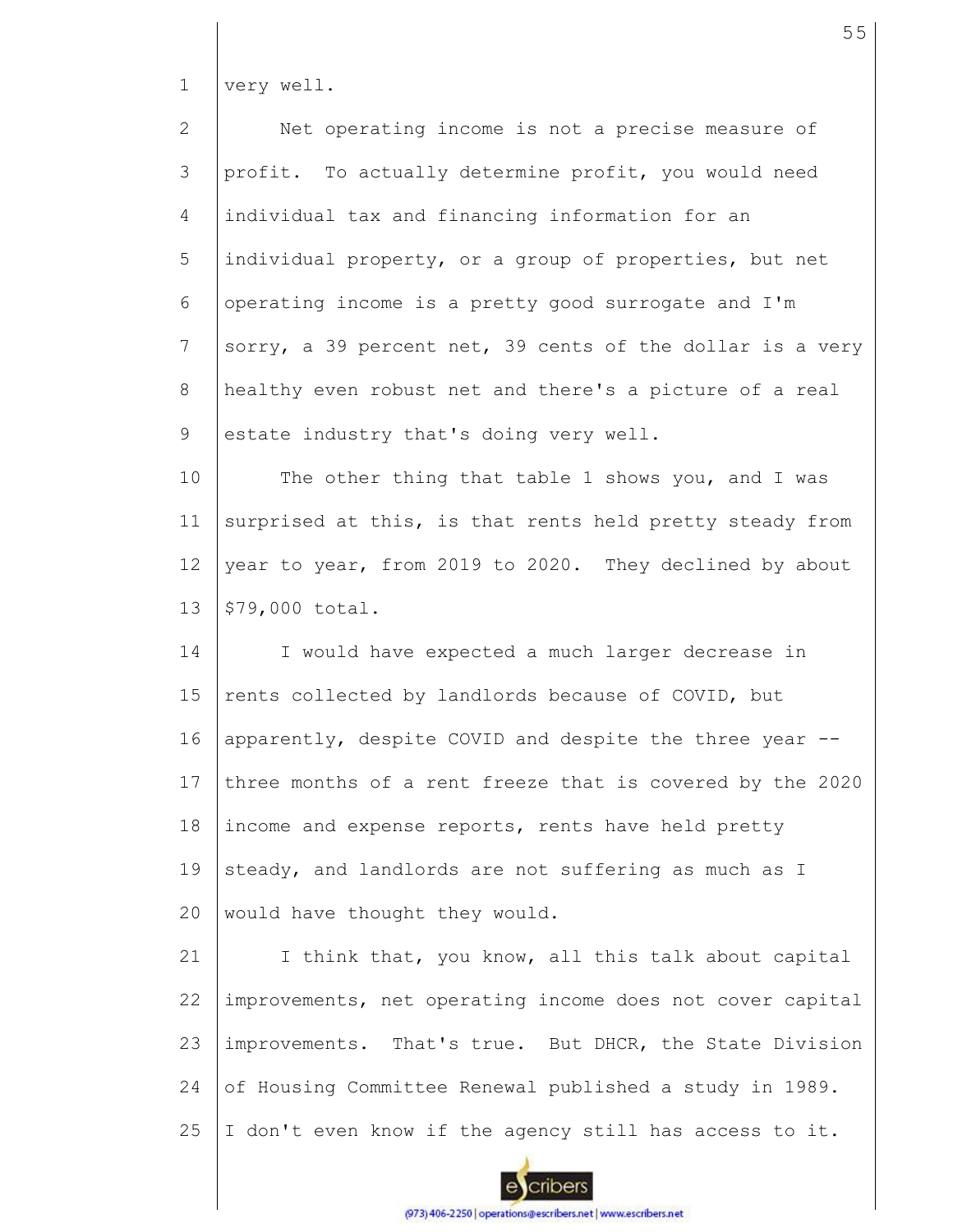1 2 I used to have a copy of it, and somebody stole it off of my bookshelf a few years ago.

3 4 5 6 7 8 9 10 11 12 13 14 15 16 17 18 19  $20$ 21 22 23 24 But they did a study of  $-$ - of major capital improvements that found that these investments were extraordinarily profitable, that most landlords don't pay for MCIs for capital improvements out of their cash reserves or their rent role. Almost all of them are financed. And furthermore, the study found that financing MCIs is more profitable than paying for them out of your cash reserves because of tax considerations. So I think it's -- it just -- it's a red herring for you able to be talking about or worried about capital improvements. That is really not your function. I do want to comment.  $I$  -- I -- I -- both Mr. Finger and Mr. Nukho referred to interest as below the line. And I want you to read the section of my testimony called bad methodology. Some years ago, this Board departed from proper methodology, unlike the Rockland County Board and the Nassau County Board, which treat interest as a below-theline expense where it should be. This Board instructed the Office of Rent Administration to put it above the line as part of ONM. That is simply improper bad methodology. I've raised this with you year after year.

25 You've never done anything about it.



cribers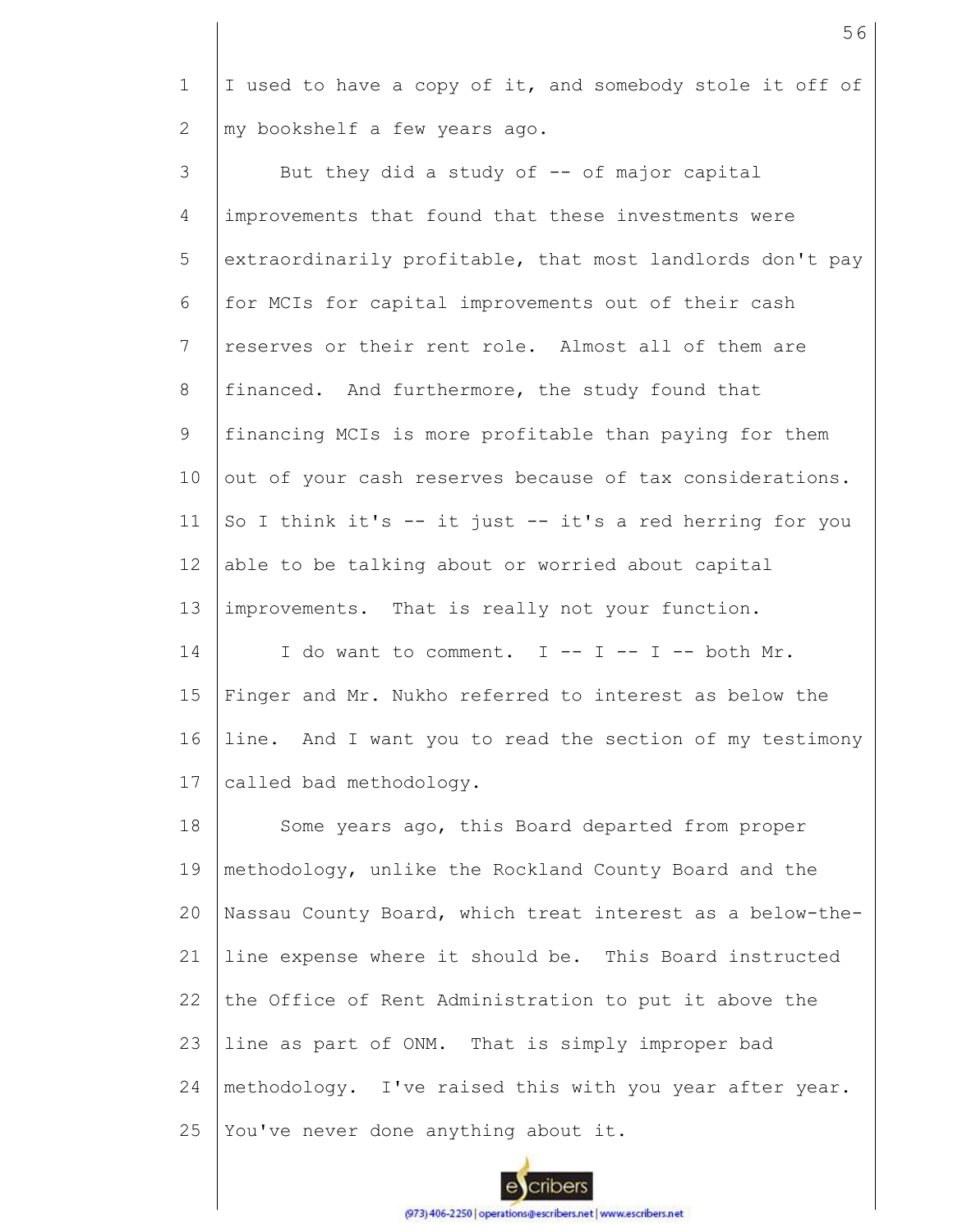1 2 3 4 5 6 7 8 9 10 11 12 13 14 15 16 17 18 19 20 21 22 23 24 25 I do think a motion from some of the public members to instruct RIA to put interest back below the line would be very useful. And I want to point out to you that Office of Rent Administration implicitly agrees with us otherwise they would not be doing the second column on the historic cost to income ratio table. So let's get it straight. Now, ERAP, very important. We fought very hard to convince the state legislator to -- MS. RUBIN: Mr. McKee? MR. MCKEE: Yes. MS. RUBIN: I'm sorry. But your time is up. MR. MCKEE: Okay. That was quick. That was a quick five minutes. MS. RUBIN: Yeah. MR. MCKEE: Let me just say about the rent -- one thing about the rent freeze that if  $a - -$  if a landlord accepts ERAP funds, they're supposed to freeze the rent for a year, that's correct. MS. RUBIN: Perhaps you can -- perhaps you can continue your train of thought when somebody asks you a question. MR. MCKEE: Okay. MS. RUBIN: Anybody has a question for Mr. McKee? Yes. Yes, Mr. Badru.

57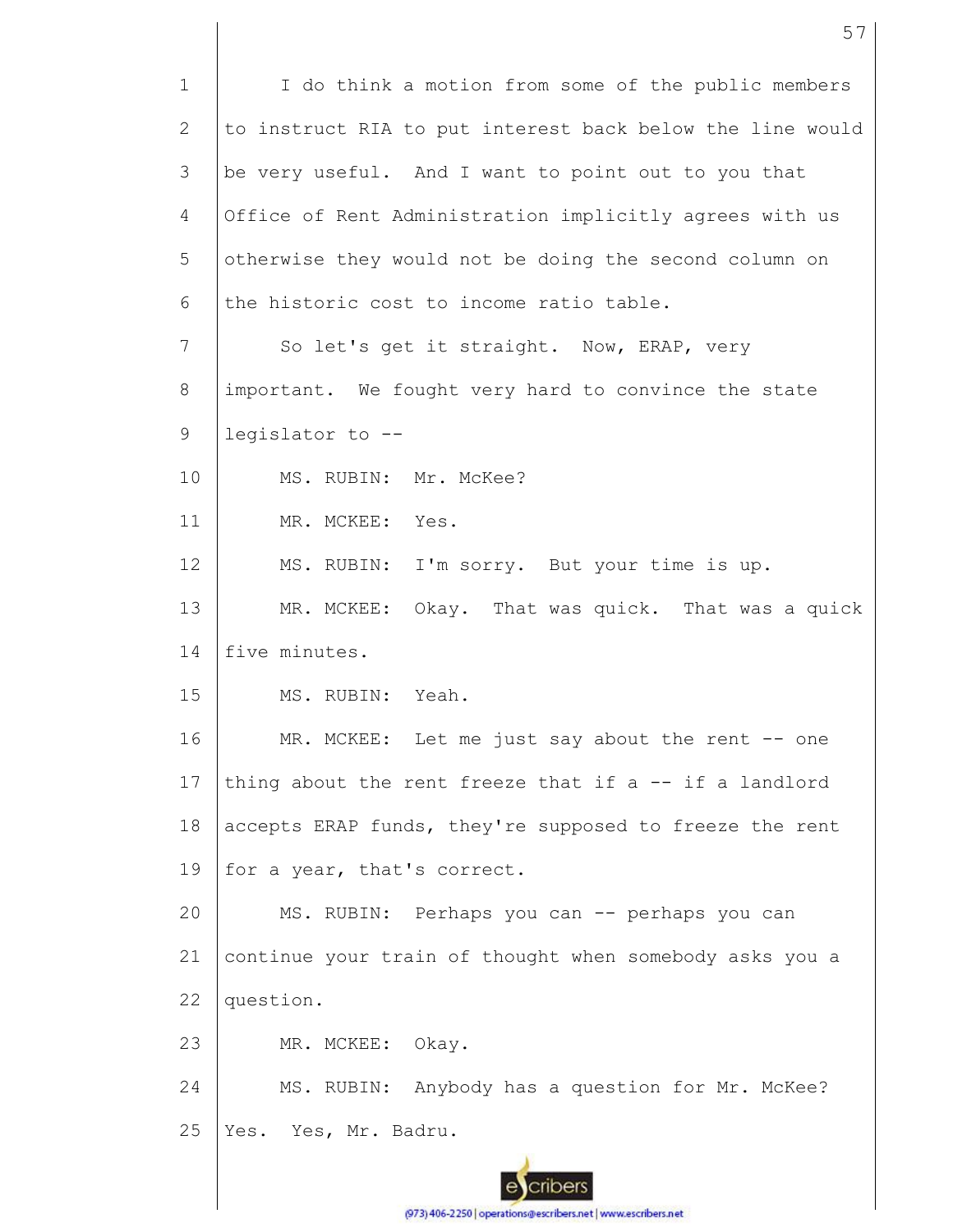1 2 3 MR. BADRU: Yeah. I was going to give him the opportunity. Can we talk about your concerns with the ERAP Program?

4 5 6 7 MR. MCKEE: I'm sorry. I can't quite hear you. MR. BADRU: No. I said I wanted to give you an opportunity to talk more about your concerns about the ERAP.

8 9 10 11 12 MR. MCKEE: Oh, thank you. Thank you. You know, the program that the legislatures enacted last year was nothing short of a disaster. We told them it was not going to work, and it didn't work. They did listen to us this year and I think they pretty much got it right.

13 14 15 16 17 18 19 20 21 22 23 We think this program is going to be helpful. It's going to make it possible for tenants to avoid eviction. And it's going to make it possible for landlords to pay their bills and catch up. With the buzz I'm hearing from OTDA is that they expect that funds will be starting to flow in the next couple of weeks, early July, they said. Some  $80,000$  --  $81,000$  tenants have applied since June 1st. There were some problems with the rollout that the website crashed on the first day. But OTBA has worked with us very closely in terms of fixing some of those problems.

24 25 As Mr. Foley testified, the punitive and restrictive restrictions that were put into the law last year are no

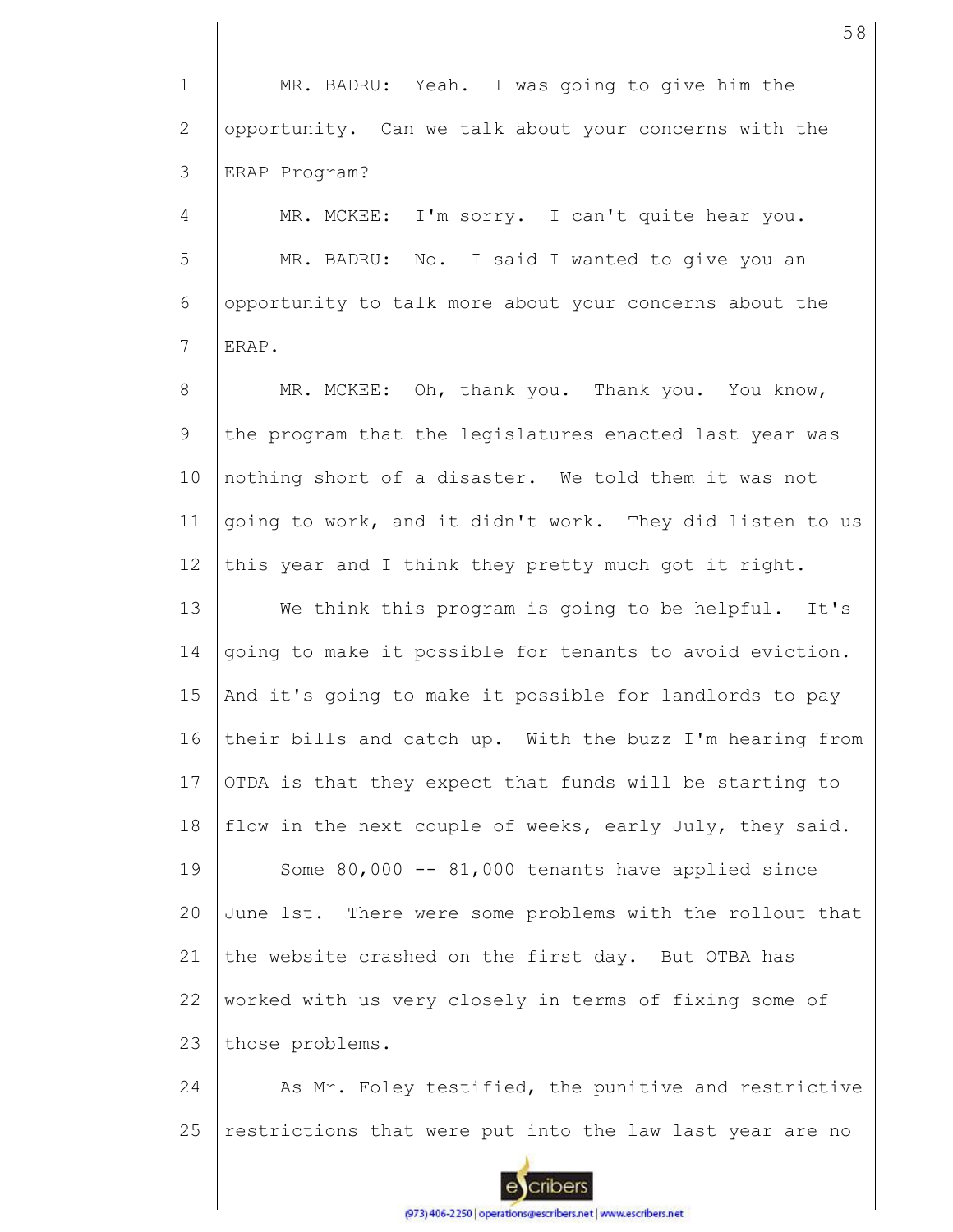1 2 3 4 longer there. There's no immigration test so undocumented tenants are eligible for this money as well as citizens. And we think it's going to be have -- a very helpful thing.

5 6 7 8 9 10 11 But I do want to point out to you about the one-year rent freeze. You have to worry about whether that's going to be enforced. And how many landlords are going to simply ignore it? Yes. If the landlord takes the money from ERAP, they're supposed to freeze the rent for one year. But I would bet there are going to many, many cases where landlords are going to ignore that.

12 13 MS. RUBIN: Any other questions? Yes, Ms. Stewart. MS. STEWART: Hi, Michael.

14 MR. MCKEE: Hi Tamara.

15 16 17 18 19 20 21 22 23 MS. STEWART: I read through your testimony and as usual, it was excellent. Can you speak to the concerns -- one of the concerns that I have in what I've heard so far from folks is the people acting as if the only tenants that have been harmed are the ones that are eligible for ERAP. But I know people who went into their savings, who maxed out credit cards, who because they did not know that there was going to be a relief for renters, they did whatever they could.

24 25 They borrowed money from people in order to keep up with their rent. And now they've got all these debt that

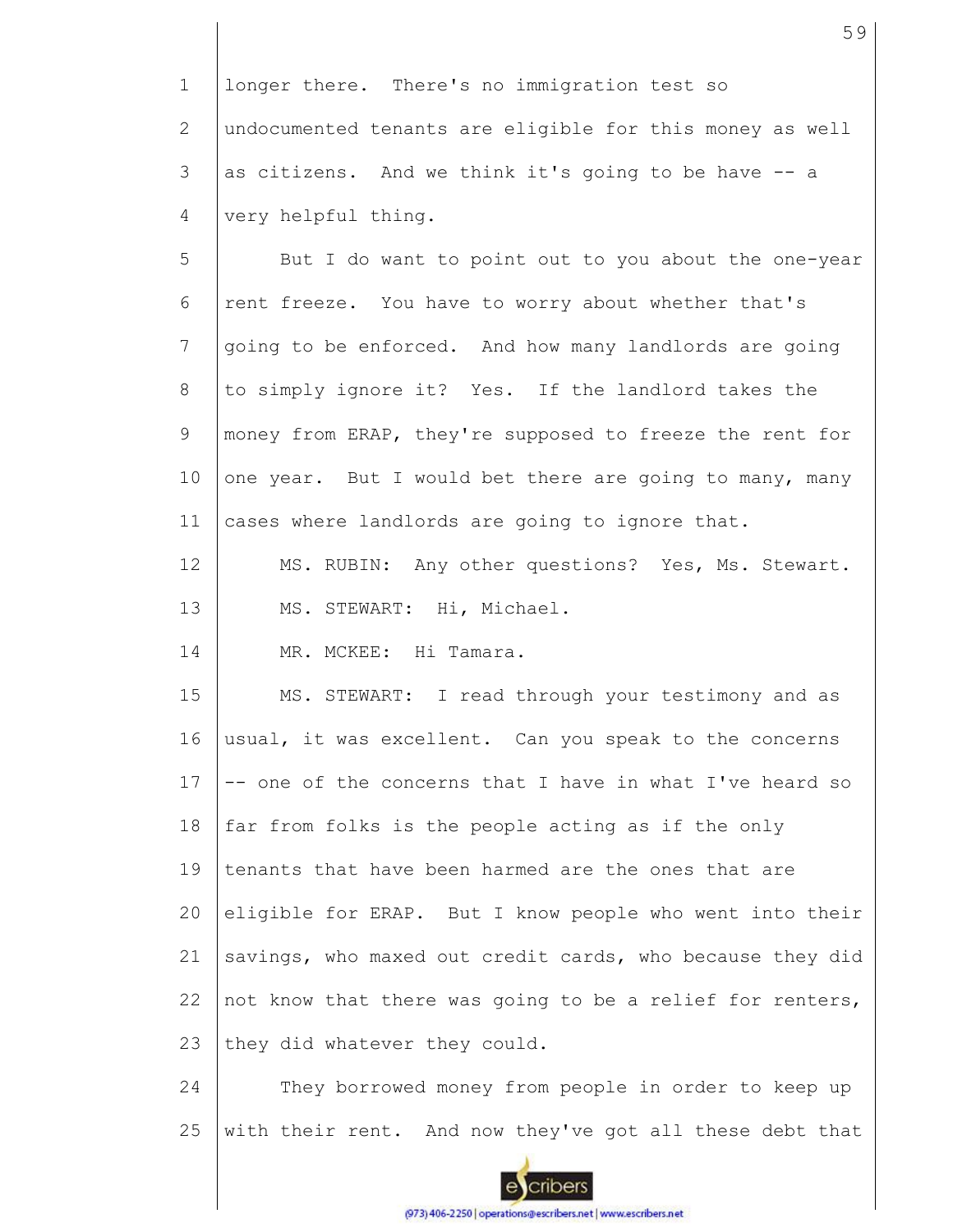1 2 3 4 5 6 7 8 9 10 11 12 13 14 15 16 17 18 19 20 21 22 23 24 25 they've taken on or they've depleted their savings and they're not eligible for ERAP funds but they were harmed nonetheless during the pandemic. I know that you're - you know, your organization is actually in check with a lot of tenant. Have you found that this is also the case that it's sort of like a hidden tier of people who aren't eligible for ERAP but who certainly were -- were financially harmed during the pandemic? MR. MCKEE: Well, it's been a tough 15, 16 months, let's face it. A lot of people were laid off. A lot of people have their hours cut. I have friends who completely lost their source of income entirely and have been unable to pay rent. I have friends who have struggled and paid some rent but still owe a lot back rent. I mean, basically, the way ERAP is structured, if anyone is in the hardship, because of anything related to the pandemic, they should qualify. And I would also point out to you that there was a -- an additional \$100 million of state funds that the legislature appropriated which is supposed to be used for people who are above 80 percent of AMI. Now, we don't know how OT -- OTDA is going to administer that and so far they're only talking about the main fund which by Federal Law is restricted to households with incomes of 80 percent or below of AMI.

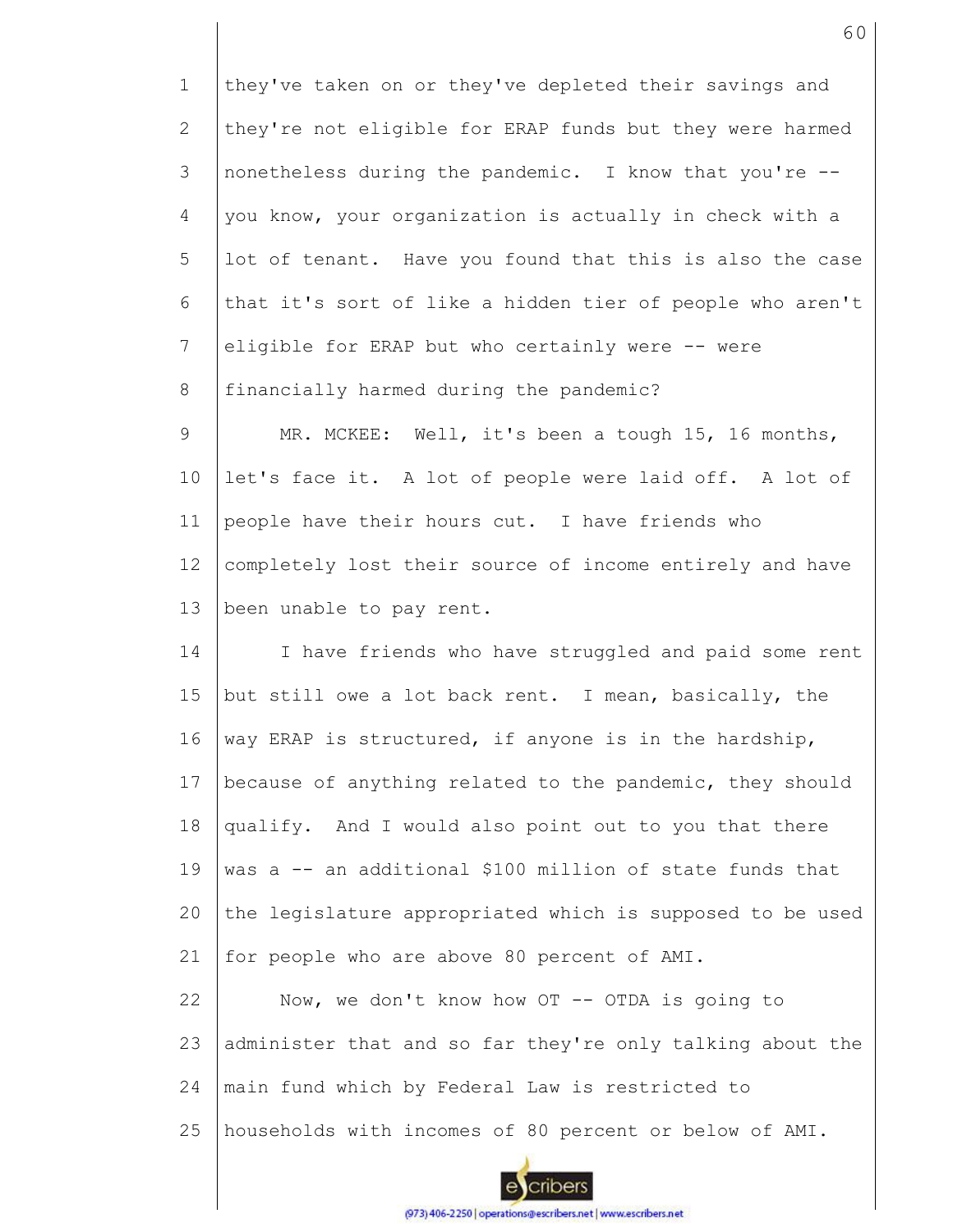1 2 3 But there is an extra \$100 million that is supposed to be used for people who are above that income threshold, who might or might not benefit from it.

4 5 6 7 8 9 10 So it's just been a very tough year and -- and I do hope that this program is going to make a very big difference and it's going to -- I know of -- I know -- I know people for whom this is not going to cover the entire arrears, who -- who owe more than 12 months' rent because the -- for most people, it's going to -- it will cover up to 12 months' rent.

11 12 13 14 15 16 17 In some cases, the ERAP funds can cover up to 15 months' rent. But if your -- if your back rent is now cleared or a substantial amount of your back when it's cleared and you don't have an income, going forward, you're going to be in trouble. So at some point, the legislatures and Congress is probably going to have to deal with that.

18 19 20 21 But we do hope that these funds will start flowing well before the August 31st expiration of the state moratorium on evictions. But we -- there's no guarantee about of this.

22 MS. RUBIN: Mr. McKee.

23 MS. STEWART: Thank you.

24 25 MS. RUBIN: Oops. Sorry. I -- I read your testimony and I appreciate the time that you take to



(973) 406-2250 | operations@escribers.net | www.escribers.net

cribers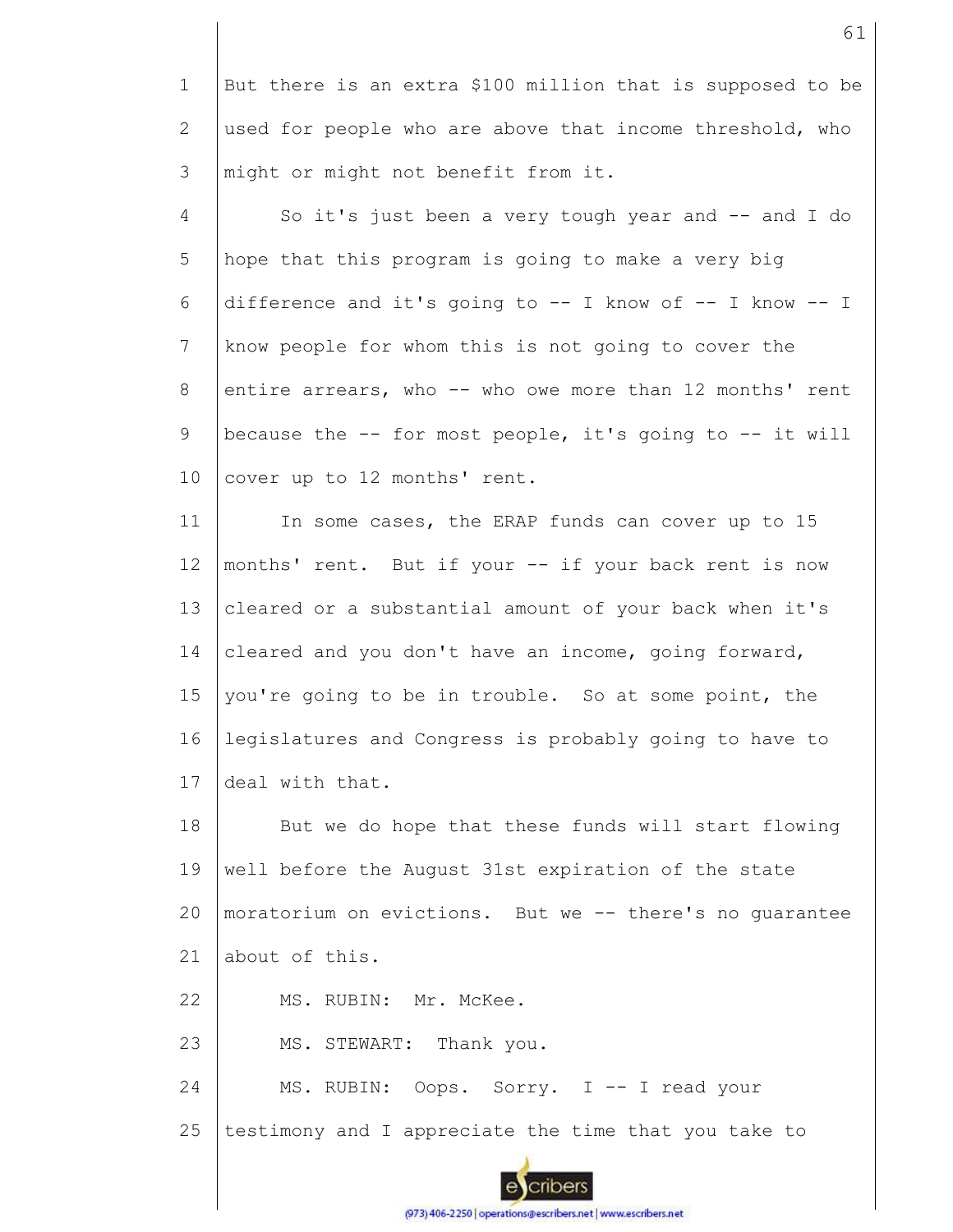1 2 3 4 5 6 7 8 9 10 11 12 13 14 15 16 17 18 19 20 21 22 23 24 25 educate us, and however, I have the big objection about the characterization that you give to this Board that we just follow whatever was done last year. I assure that you there are new people in this Board. There are old people. Old people that have been -- I don't want to say old people. People who had been here previous to me, and they are all take their time, and their effort to come to conclusions that are the best to our knowledge and the best to our abilities. So I don't -- I didn't like that. So I wanted to mention it to you. MR. MCKEE: I'm sorry, I don't know what you are actually referring to. I don't quite understand what your complaint is. MS. RUBIN: There was a sentence, I don't have the paper in front of me when you say that this Board just does whatever was done the year before. It doesn't -- MR. MCKEE: No. No. That's not what I said. I said I -- I said that all of the Boards, all four of them, at Guidelines Boards, I'm talking about methodology. That all four of the Rent Guidelines Boards including the New York City Board have a tendency to do -- do the research the same way every year. That's what I was referring to. And there's a syndrome of we've always done this way

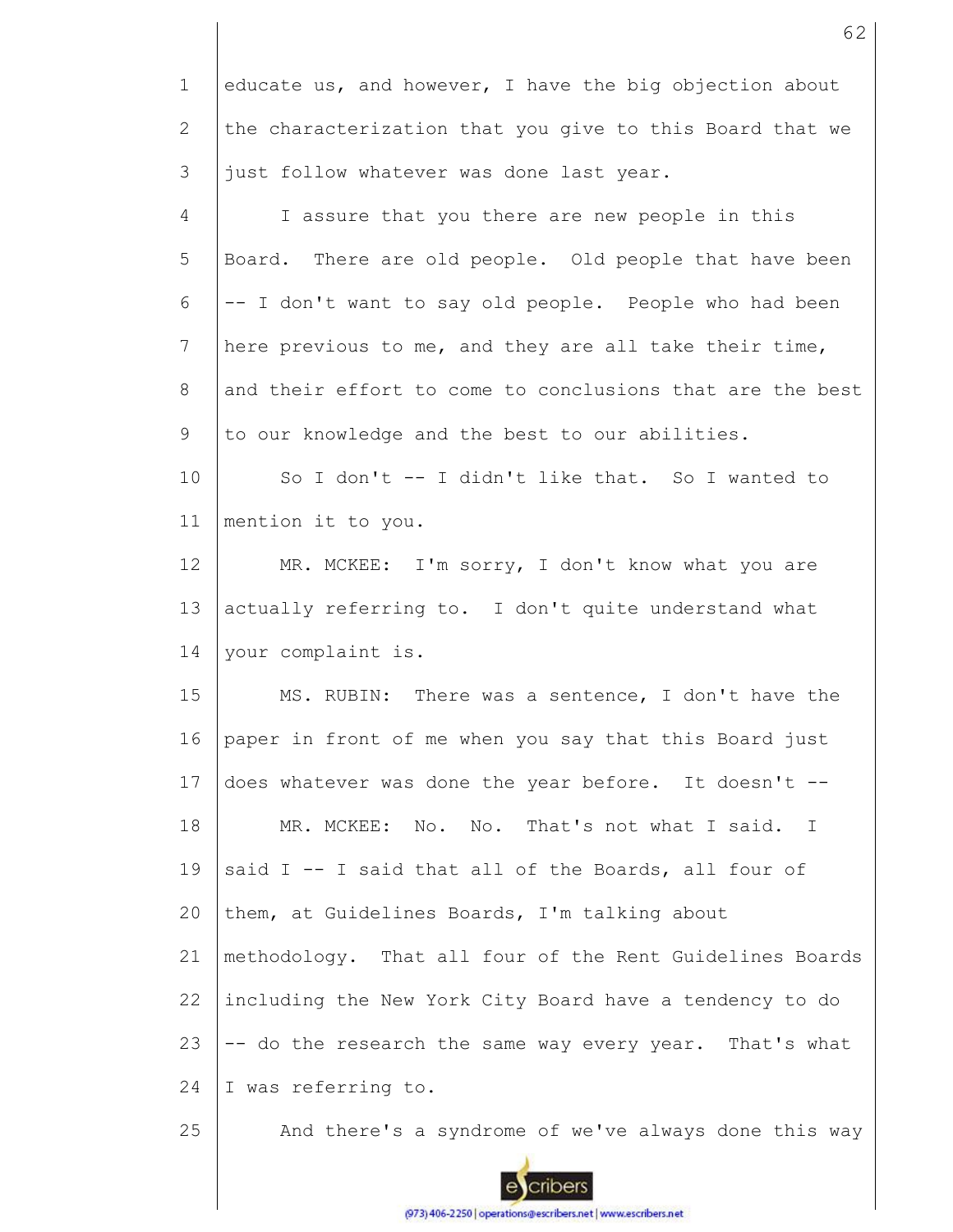| $\mathbf 1$    | so we'll continue to do it that way. That's my comment |
|----------------|--------------------------------------------------------|
| $\mathbf{2}$   | about the methodology. Not about the substantive       |
| 3              | decisions that you have to make as a Board.            |
| $\overline{4}$ | MS. RUBIN: Thank you for clarifying that. Anybody      |
| 5              | else has a question? Thank you, Mr. McKee.             |
| 6              | MR. MCKEE: Thank you.                                  |
| 7              | MS. RUBIN: Peter, can we call Len Sepano?              |
| 8              | MR. STECKER: Mr. Sepano does not look as though        |
| $\mathsf 9$    | he's here.                                             |
| 10             | MS. RUBIN: So the next person I have in my list is     |
| 11             | Brigitte Rocha.                                        |
| 12             | MR. STECKER: Yes. She's here, and I'll promote her     |
| 13             | now.                                                   |
| 14             | MS. RUBIN: Thank you. Hello, Ms. Rocha. You are        |
| 15             | on mute. You have to unmute.                           |
| 16             | MS. BRIGITE ROCHA: Sorry about that.                   |
| 17             | MS. RUBIN: It's okay. How are you?                     |
| 18             | MS. ROCHA: I'm good. Thank you. So I'm                 |
| 19             | representing an organization.                          |
| 20             | MS. RUBIN: Great. You have five minutes.               |
| 21             | MS. ROCHA: Thank you. Good evening to all.<br>Мy       |
| 22             | name is Brigite Rocha. I have worked for 19 years now  |
| 23             | for DeRosa Builders, a family-owned and operated       |
| 24             | landlord.                                              |
| 25             | Managing buildings with rent-stabilized units has      |
|                |                                                        |

63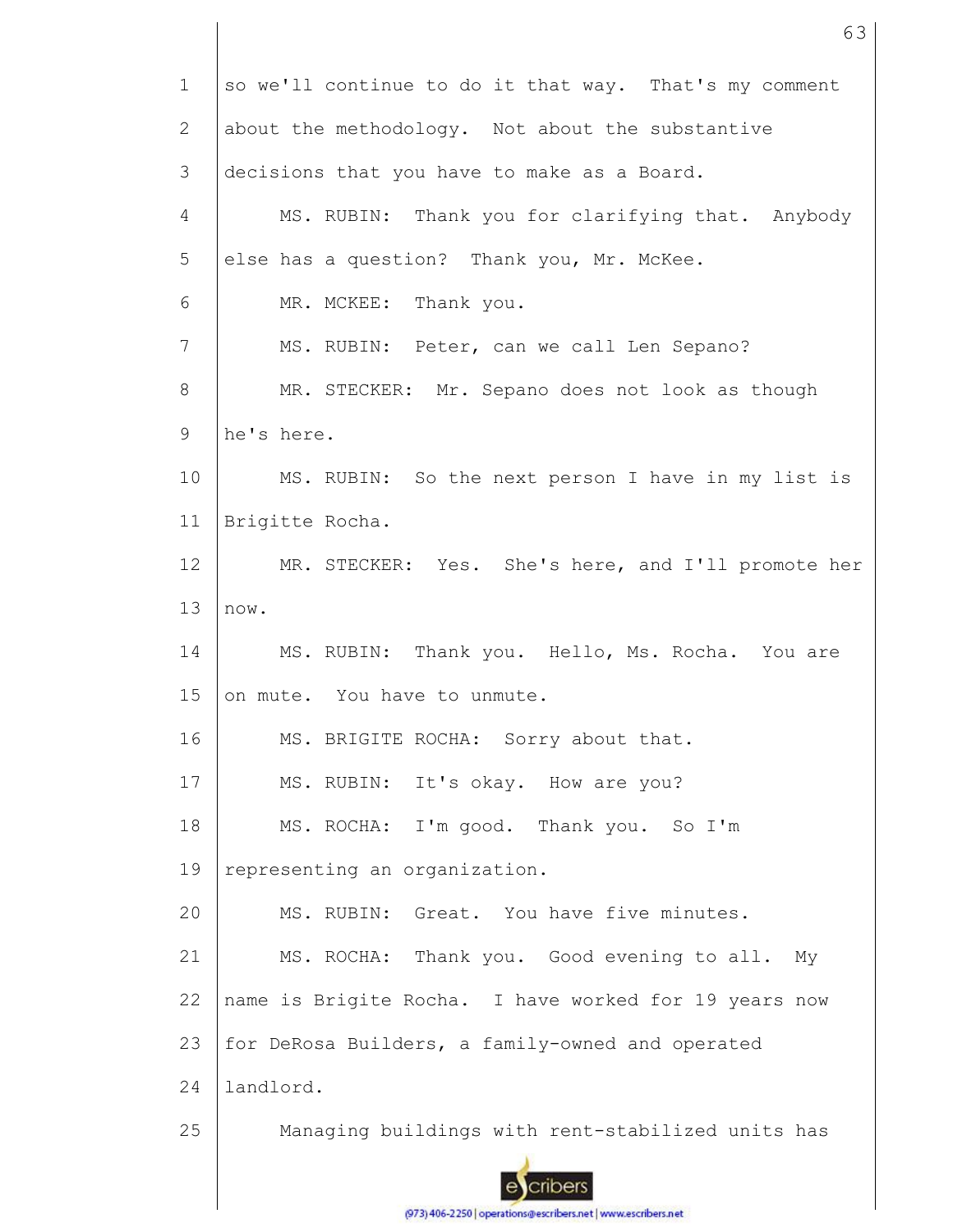1 2 3 4 5 become harder and harder with the passing of each year. This past year was probably one of the most challenging years so far. Some of the challenges we already face on the daily basis became harder to deal with while new challenges surfaced.

6 7 8 9 Unfortunately, many of our residents lost their jobs which affected their ability to pay rent. Some just did not pay any rent for months, others paid whatever they could.

10 11 12 13 14 15 16 17 18 We did everything we could assists them during these trying times. We offered payment plans and agreed to let some residents downsize to another unit while carrying renting arrears which meant added expense for us, because now, we have to renovate the unit they moved out from. We made sure our residents had a home even when they could not pay rent while we still have to pay the electric bill, the elevator maintenance, the insurance, the taxes, the payroll, the water.

19 20 21 22 23 24 25 I also would like to address the fact that we currently have a resident was delinquent pre-COVID. We have the court date set for March 19, 2020, which was canceled due to COVID. He never lost his job. It just stopped paying his rent. He currently owes over \$19,000. June 1st, I reached out to him to let him know about ERAP. I emailed him. I called him. I started the

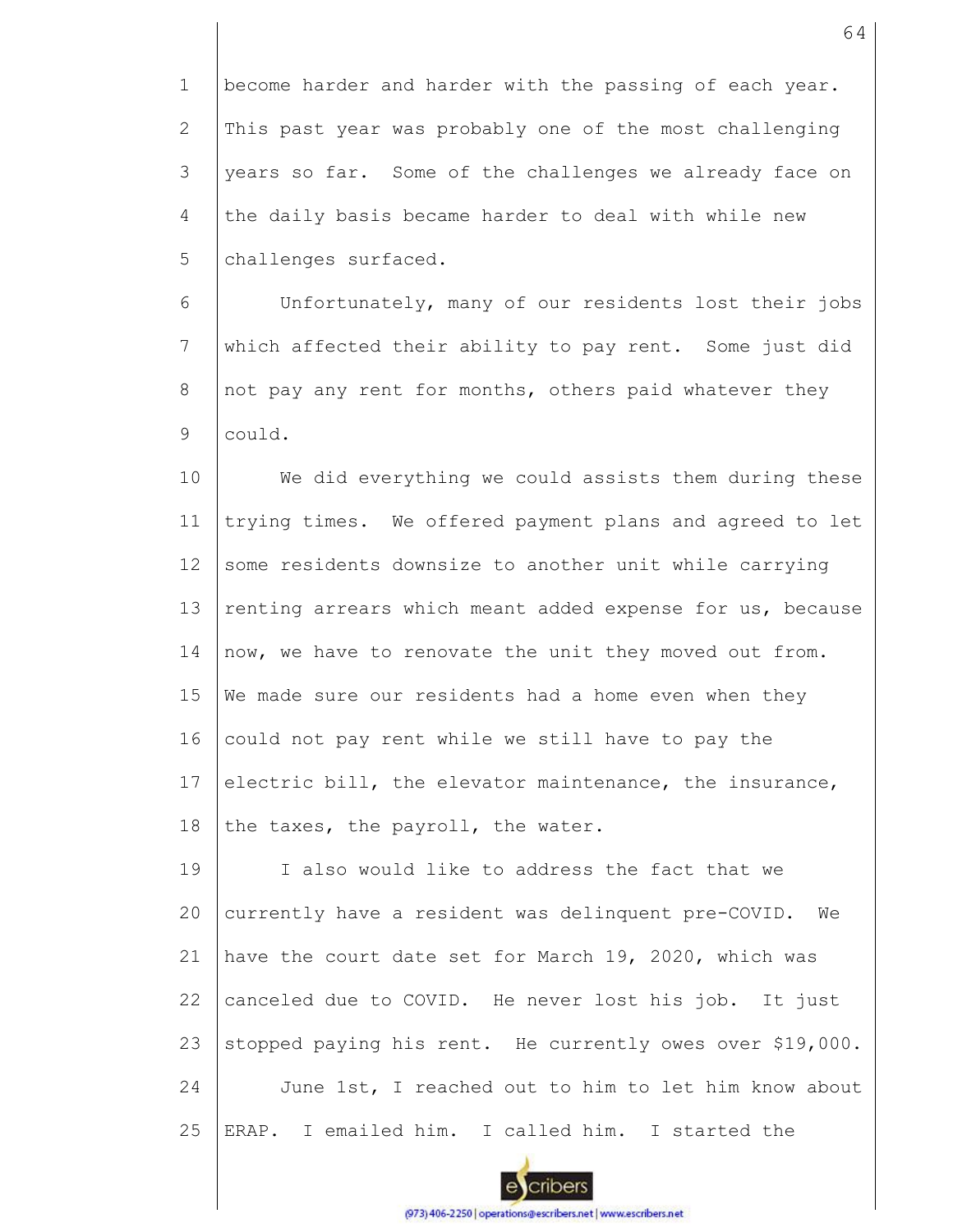1 2 3 application for him. I tried to set up an appointment to meet with him so we could finish the application. He never came through.

4 5 6 7 One time, we have an appointment at 1:00 p.m. on a Friday. He sent me an email the next day to tell me that he had to take a nap. Today is January -- is June 21st, 2021, and he has yet to submit the application.

8 9 10 11 12 13 Applying to ERAP does not mean that the application is going to be approved or that 100 percent of the rent in arrear will be paid to the landlords. Additionally, since some residents will not apply for ERAP as they are comfortable not paying their rents and take advantage of the moratorium on evictions.

14 15 16 17 18 19 Another challenge we have to face was the increase of our vacancy rate. We went from a 3 percent to a 10 percent vacancy rent rate in less than a year with units sitting vacant for more than six months. A unit that is not rented for six months is income we will never get back.

20 21 22 23 24 ERAP does not cover this lost income. We suddenly found ourselves competing with Class A buildings that were also affected by the pandemic, and started lowering their rents drastically, and offered promotions such as two months of rent-free.

25

Most of Class A buildings are newly built and have

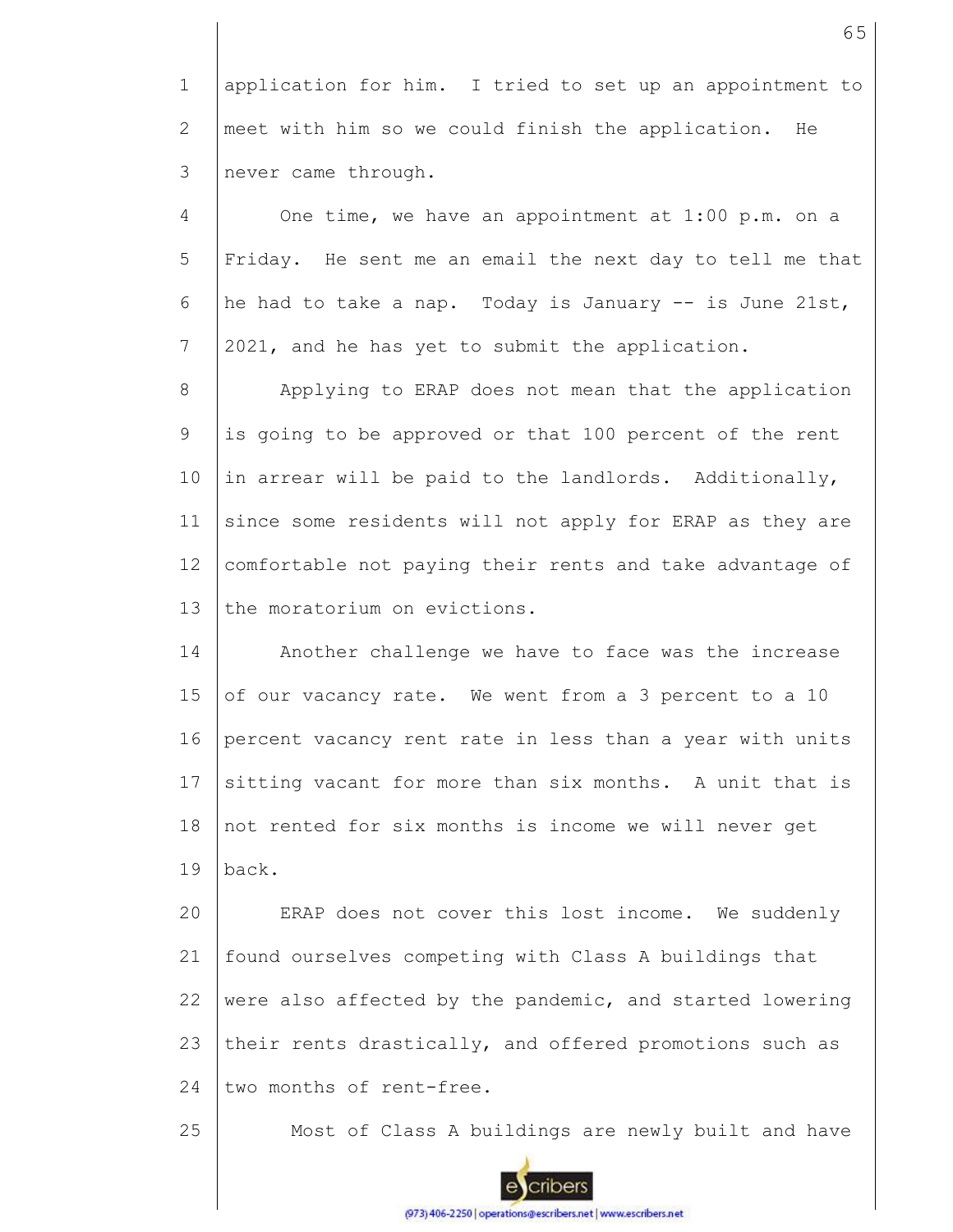1 2 3 brand new everything inside the units and offer amenities such as gyms, patios with grill, et cetera. We do not have that.

4 5 6 7 8 9 10 11 12 13 14 15 16 17 18 19 20 21 22 23 24 Some of our residents who thankfully were not affected financially by this pandemic and to whom we actually offered at lease renewal with no rent increase decided to move out to a Class A building because the two last month of rent were free. And for 200 more dollar -- 200 more dollars, they have -- they had the gym. Building Class A do not face the restriction -- the restrictions we face with rent stabilized units. They can raise their rents accordingly to other rental marks that is doing. They do not have to keep track of the legal regulated rent of each unit. They do have to submit pictures of the before and after refrigerator they replaced or keep proof of payment for that appliance. Lastly, we saw the cost of operating of our building increase exponentially which ERAP is not going to cover. For example, a stove went from \$470 to \$500. It's an increase of 6.38 percent. Our refrigerator went from \$566 to \$597. It's a 5.48 percent increase. A light bulb went from 90 cent to \$1.25. It's an increase of 34 percent. And I could go on. To conclude, we have been faced the loss of income

25 and expenses that keep on rising. ERAP is not going to

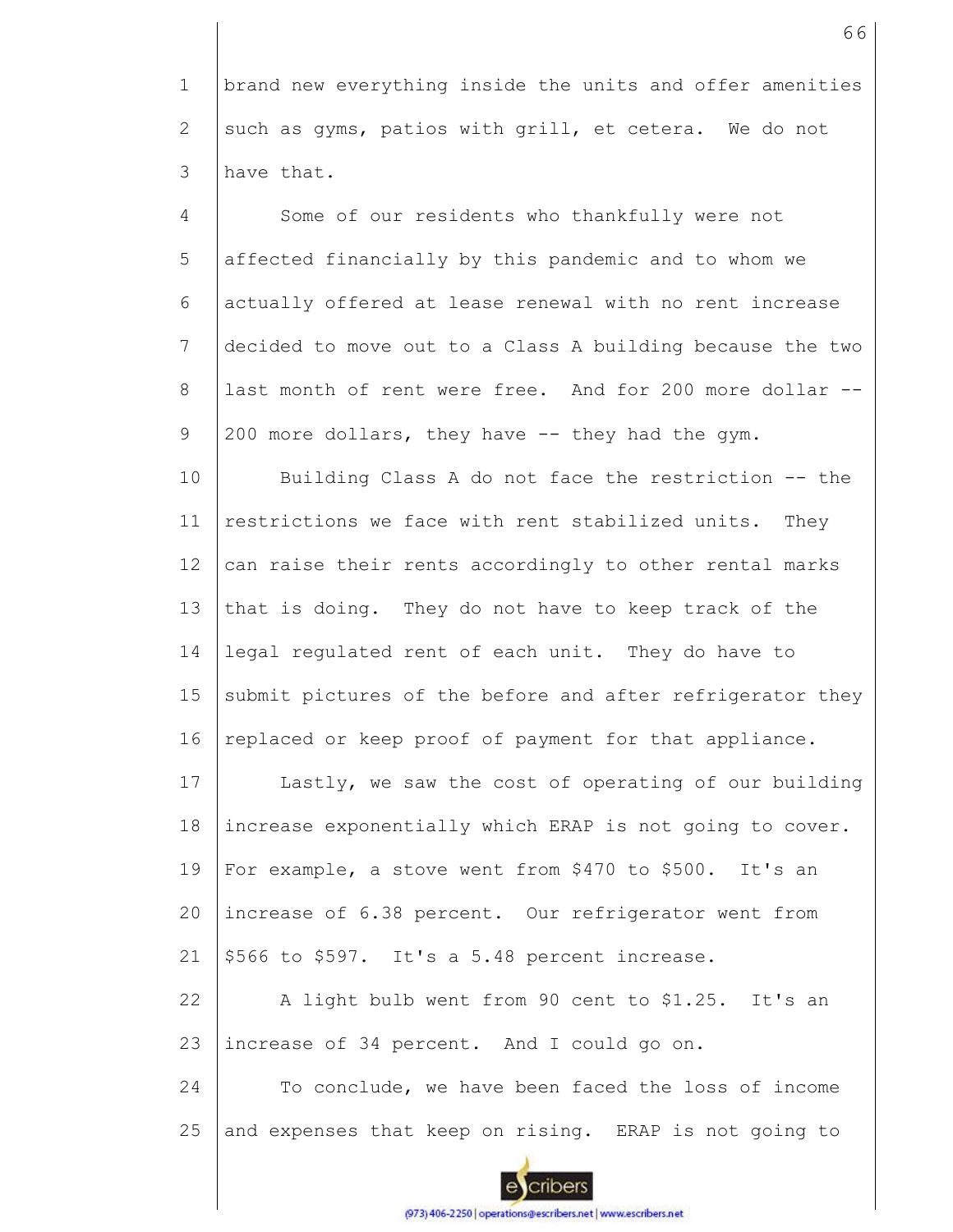| $\mathbf 1$     | cover that. For us to be able to maintain our buildings   |
|-----------------|-----------------------------------------------------------|
| $\mathbf{2}$    | and provide good housing accommodations to our residents, |
| 3               | we need help. We no longer should carry the burden of     |
| 4               | zero rent increase rates.                                 |
| 5               | I think that 3.5 percent for one year lease and 4.5       |
| 6               | percent for a two-year lease would be fair and would be a |
| $7\phantom{.0}$ | good start in helping landlords. Thank you all -- all     |
| 8               | for your time.                                            |
| 9               | MS. RUBIN: Thank you, Ms. Rocha.                          |
| 10              | MS. ROCHA: You're welcome.                                |
| 11              | MS. RUBIN: Great timing.                                  |
| 12              | MS. ROCHA: Thank you.                                     |
| 13              | MS. RUBIN: Anybody has a question for Ms. Rocha?          |
| 14              | MR. FINGER: I didn't hear the increase she                |
| 15              | suggested.                                                |
| 16              | MS. ROCHA: 3.5 for one year and 4.5 for two years.        |
| 17              | MR. FINGER: Thank you.                                    |
| 18              | MS. ROCHA: You're welcome.                                |
| 19              | MS. RUBIN: Anybody else? Thank you for -- yes, Mr.        |
| 20              | LaMont.                                                   |
| 21              | MR. BADRU: Out of curiosity, how many -- many units       |
| 22              | do you own and where are they distributed throughout the  |
| 23              | county?                                                   |
| 24              | MS. ROCHA: I work for DeRosa Builders, three              |
| 25              | buildings, 400 unit on Lake Street, in White Plains.      |
|                 |                                                           |

(973) 406-2250 | operations@escribers.net | www.escribers.net

I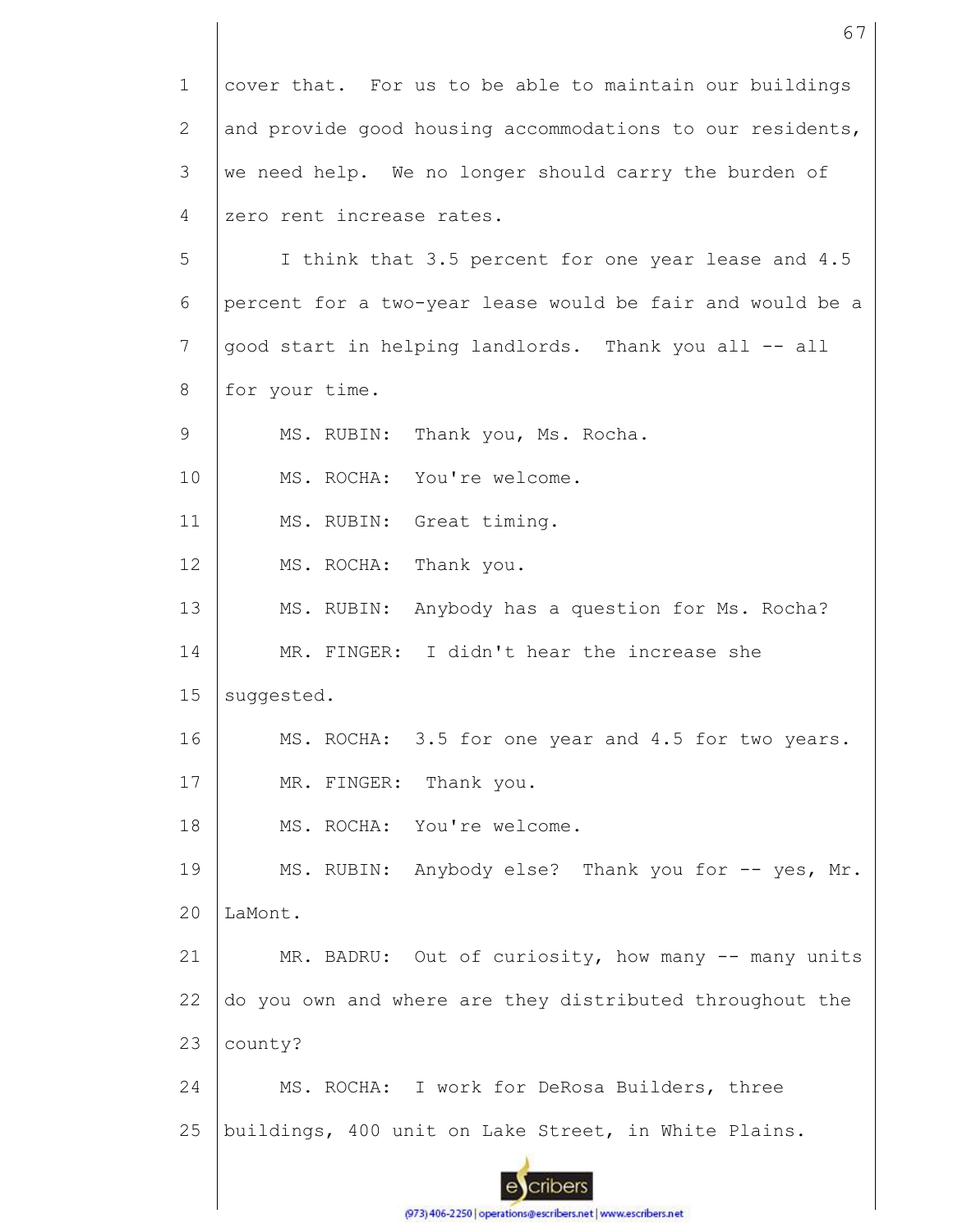1 2 3 4 5 6 7 8 9 10 11 12 13 14 15 16 17 18 19 20 21 22 23 24 25 MS. RUBIN: So you're an employee of Ms. Lisa DeRosa? MS. ROCHA: Yes, proudly. MS. RUBIN: Thank you. MS. ROCHA: You're welcome. MS. RUBIN: Thank you very much for your testimony. MS. ROCHA: Oh, thank you for your time. MS. RUBIN: Peter, is Len Sepano around or any of the others that we missed before? MR. STECKER: I can try to promote Dale Kaufteil again. MS. RUBIN: Okay. MR. FINGER: Maybe we demoted him rather than promoted him. MR. STECKER: The next, it looks like he just dropped out. So -- MS. RUBIN: Okay. So we'll move to Antoinette Rose. MR. STECKER: Yes. I'll promote her now. MR. FINGER: Whose that, Madam Chairwoman? MS. RUBIN: Antoinette Rose, representing the tenants. MR. FINGER: Antoinette Rose. Okay. Thank you. MS. RUBIN: Hello, Ms. Rose. MS. ANTOINETTE ROSE: Hello. MS. RUBIN: Can you tell us if you are representing

68



cribers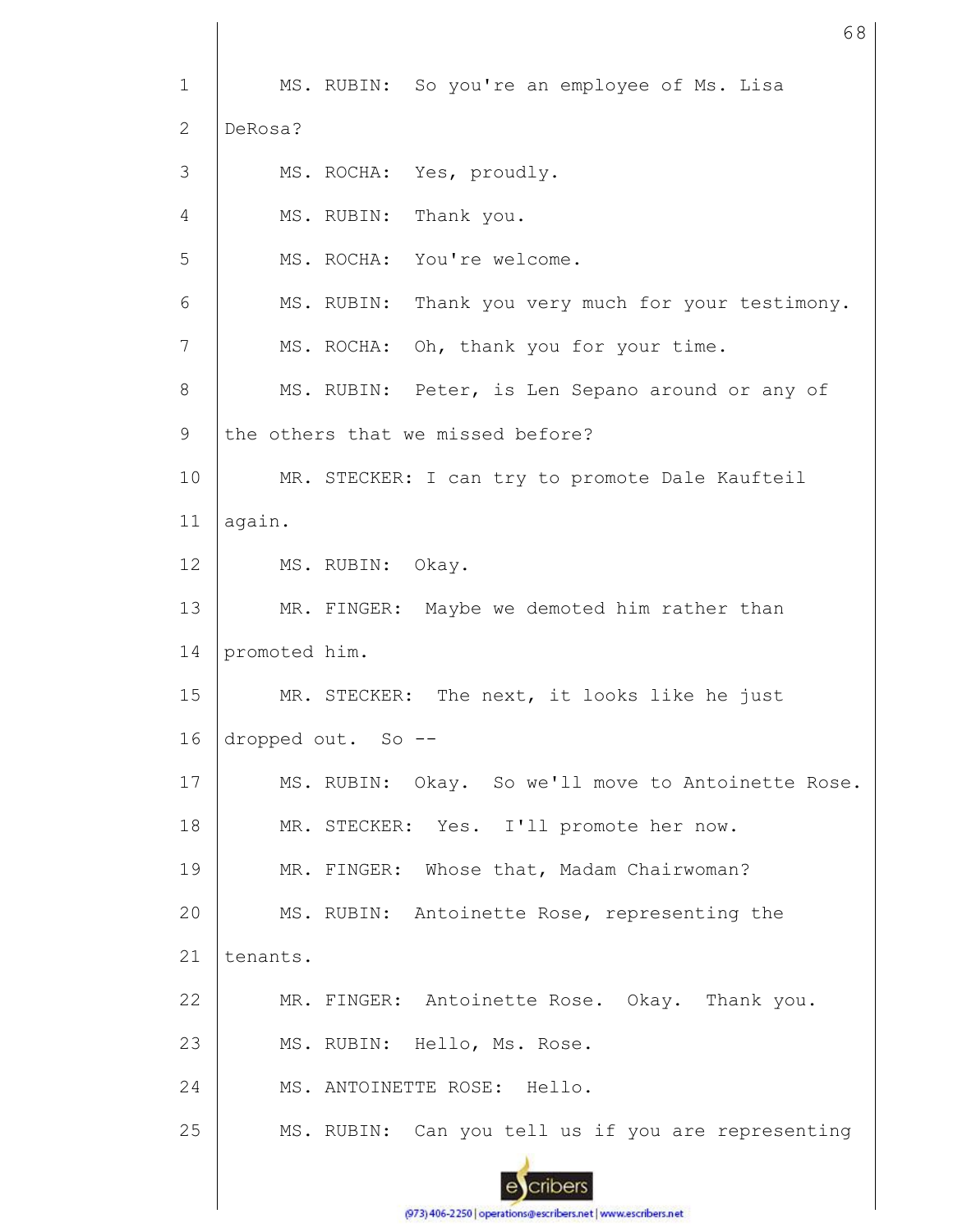| $\mathbf 1$     | yourself or an entity?                                   |
|-----------------|----------------------------------------------------------|
| $\overline{2}$  | MS. ROSE: I'm representing an entity.                    |
| 3               | MS. RUBIN: Which entity is that?                         |
| $\overline{4}$  | MS. ROSE: 1199 SCIU Union --                             |
| 5               | MS. RUBIN: Thank you very much. You have five            |
| 6               | minutes.                                                 |
| $7\phantom{.}$  | MS. ROSE: Okay. Let me make sure I'm logging off.        |
| 8               | Good evening, my -- good evening Board Members,          |
| 9               | Westchester Council Residents, and interested guests.    |
| 10              | My name is Antoinette Rose. I live in Mount Vernon       |
| 11              | and I work for the Montefiore Medical Center in          |
| 12 <sup>°</sup> | Tarrytown. I am a proud delegate for 1199 SCIU Union,    |
| 13              | the country's largest healthcare worker union with over  |
| 14              | 450,000 members, over 12,000 of whom live in Westchester |
| 15              | County.                                                  |
| 16              | I am appeared before this body last year to tell you     |
| 17              | about how badly the pandemic was affecting me and my co- |
| 18              | workers. Today, I am back to give you an update on how   |
| 19              | 1199 members are doing and to respectfully request that  |
| 20              | you freeze rent for Westchester Tenants.                 |
| 21              | Every day the members of 1199 SCI save lives,            |
| 22              | deliver babies, and care for the sick, seniors, and      |
| 23              | people with disabilities. We are frontline caregivers in |
| 24              | hospitals, nursing home, home care, clinics, pharmacies, |
| 25              | and all other areas of the healthcare industry. We are   |
|                 |                                                          |

69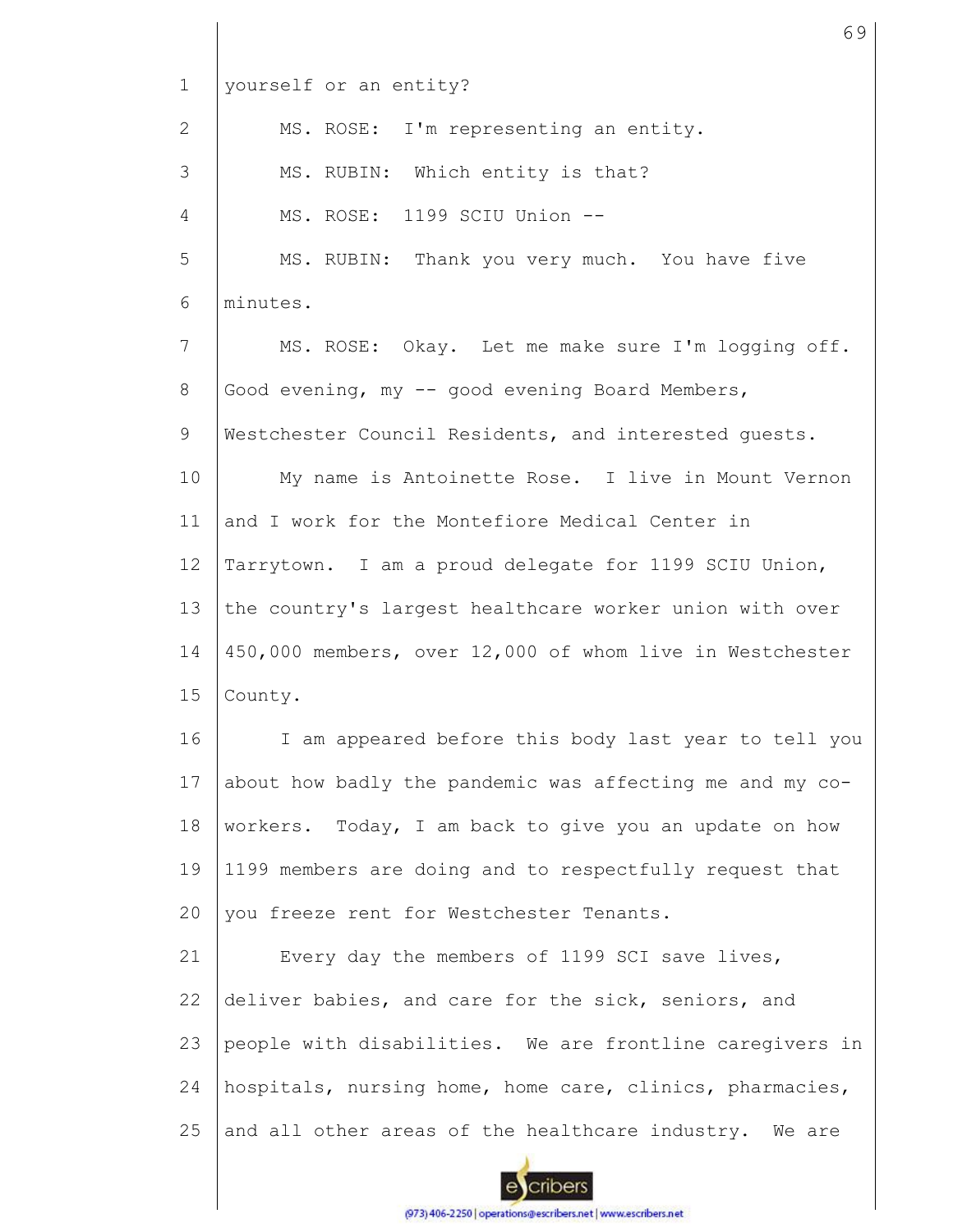1 2 3 4 5 nurses, nurse aide, techs, lab workers, clerks, housekeepers, dietary workers, transporters, pharmacists, social workers, and many other types of medical professions. We are the healthcare heroes that inspire the noisy 7:00 p.m. tributes during the pandemic.

6 7 8 9 10 11 12 My co-workers and I face many challenges and suffered many losses over the past 15 months, and our struggles continue. While most of our members kept our jobs during the pandemic, hundreds of our member caught COVID. Some became seriously ill, and sadly some died. I attended another one of my co-worker's funerals just this Wednesday.

13 14 15 16 17 18 Due to the high cost of housing in our community - our country, our county, many of our members had a hard time paying rent even before COVID. And the pandemic just made things worse. Many of our members also are required multiple people working, multiple shift to pay for rent, food, childcare, and other necessities.

19 20 21 22 23 24 25 Some of our members had to quit their job or reduce their hours to stay home and take care of their children while daycare centers and school have been closed. Some family lost income due to layoff, reduction in hours, illness, or death of breadwinners last year. Some of our members have only managed to pay rent by using their savings, withdrawing money from their 401(k)s or running

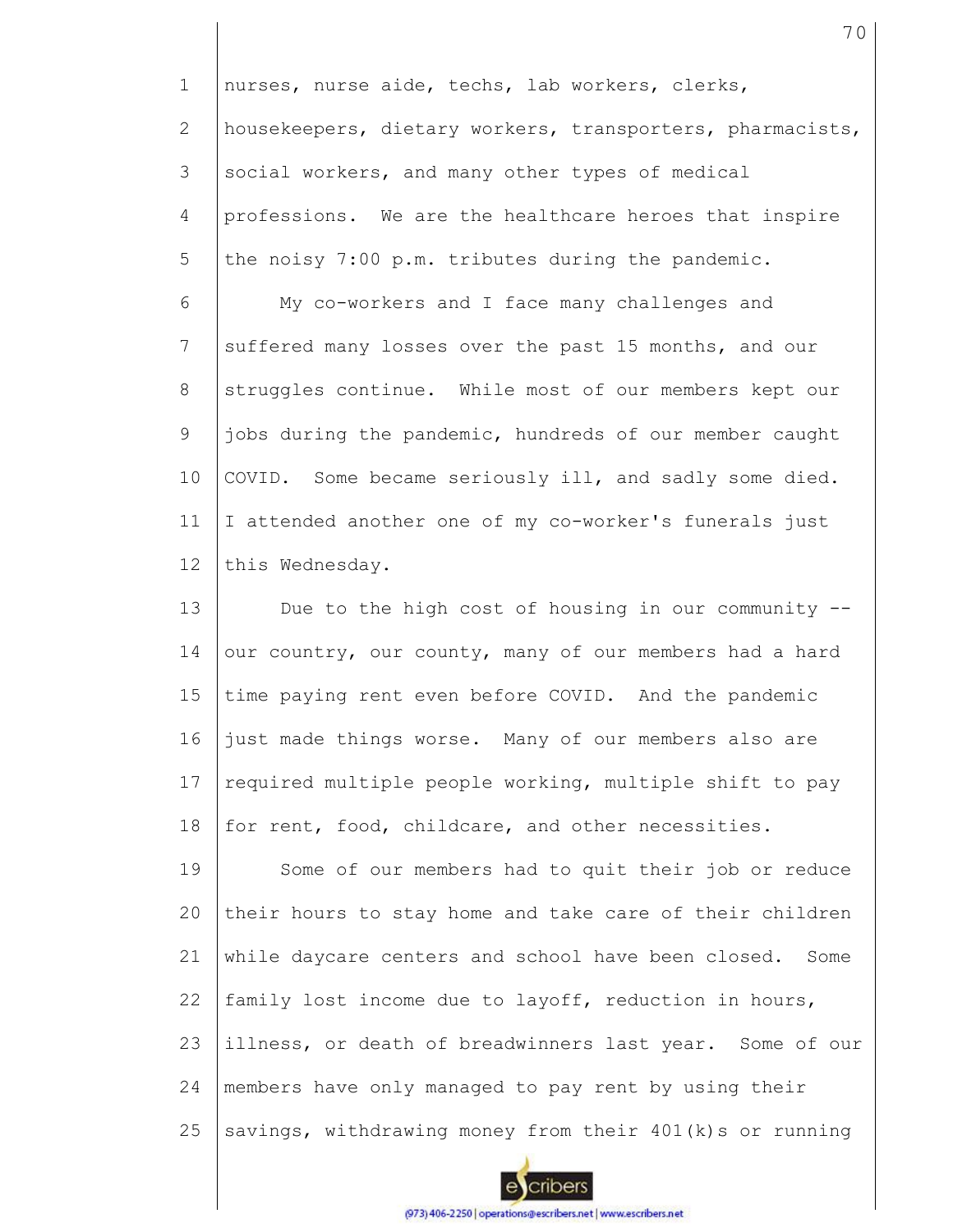1 2 3 4 5 6 up their credit cards. While we thank God for the vaccines that are saving life and helping our country to reopen, many 1199 members are still regularly visiting food pantry, slowly digging out of debt, and struggling to deal with grief from their loss of family, friends, and co-workers.

7 8 9 10 11 12 13 For many, it was be  $--$  it will be several years before we can financially return to where we were in March 2020, if we return at all. If this Board truly appreciates the sacrifices the healthcare workers made during this work of the pandemic then please help our rents stabilize members recover financially by freezing rent again this year. Thank you.

14 15 MS. RUBIN: Thank you, Ms. Rose. Any questions for -- yes.

16 17 18 19 MS. ROSE: Yes, I have one thing. Where is it can I upload my statement to the -- to the email that Peter sent me so everyone on the Board can have a copy to read. MS. RUBIN: Yeah. That's a good idea.

20 MR. STECKER: Yes, you can --

21 22 23 24 25 MS. RUBIN: Peter -- Peter will let you know where. MR. STECKER: Sure. Ms. Rose, the email I sent you previously with the instructions to join tonight. You can just respond to that and send me any upload and I'll forward it to the board.



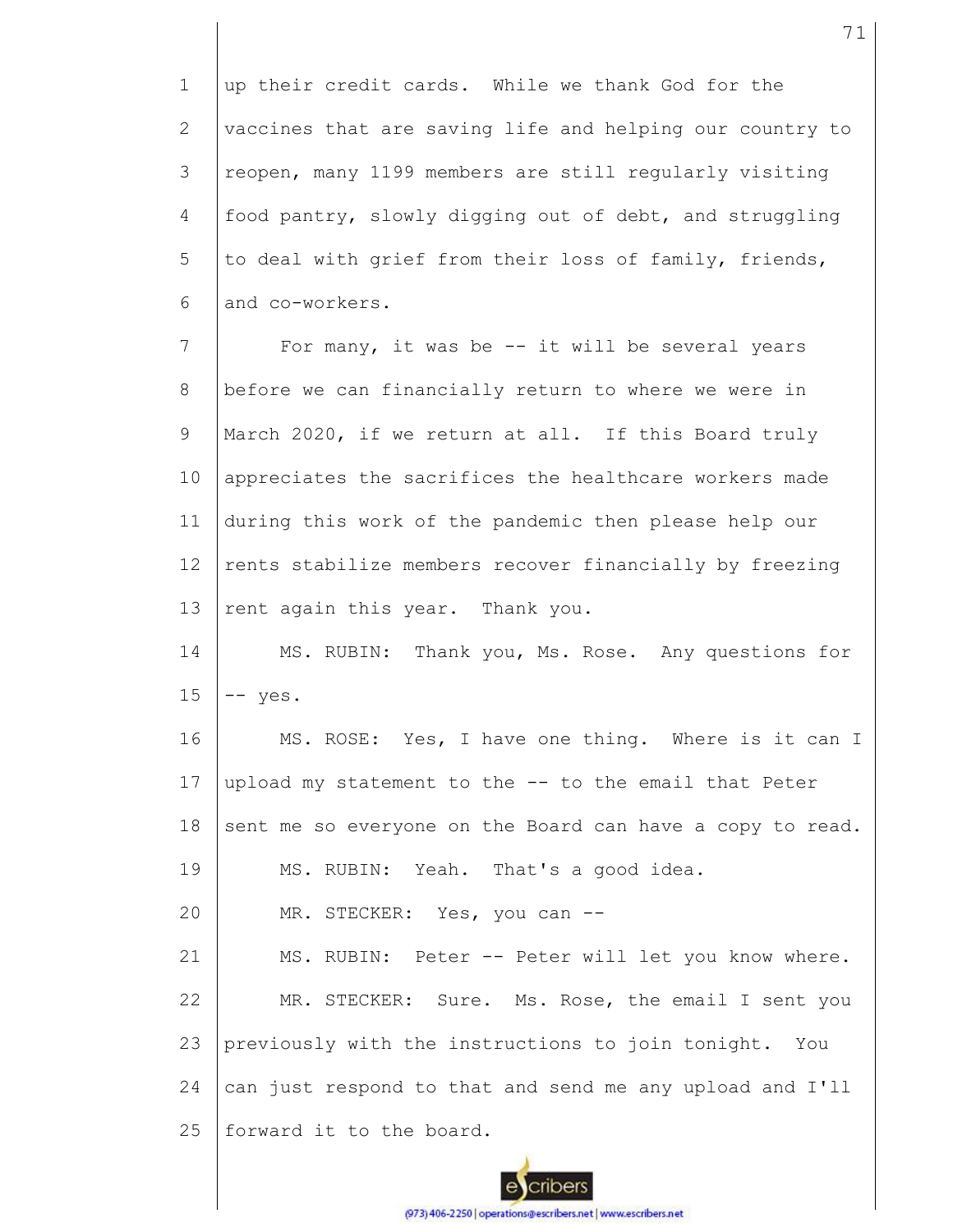1 MS. ROSE: Thank you.

2 3 MS. RUBIN: Any questions for Ms. Rose? Yes, Ms. Santiago.

4 5 6 7 8 9 10 11 12 13 14 15 16 17 18 19 20 21 22 23 24 25 MS. SANTIAGO: It's not a question, just a comment. I just wanted to thank you and all the frontline workers for all the sacrifices that you made during this pandemic. It is very much appreciated so thank you. MS. RUBIN: Yes. MS. ROSE: Thank you. You're welcome. MS. RUBIN: Anybody else? Thank you, Ms. Rose for your presentation and we're looking forward to seeing it in writing. MS. ROSE: You're welcome. I will sub -- submit it. MS. RUBIN: Thank you. MS. ROSE: Thank you. MS. RUBIN: Peter, can we promote Isabelle Hoyos? MR. STECKER: Yes. I'll promote her right now, Chair. MS. ISABELLE HOYOS: Hello. Can you guys hear me? MS. RUBIN: Yes, we can hear -- hear you but we cannot see you. MS. HOYOS: Okay. I'll just speak then because I don't want to hold this up for too long. I appreciate all your time and allowing me to speak tonight. I am myself an owner. I would like to just reiterate a couple

cribers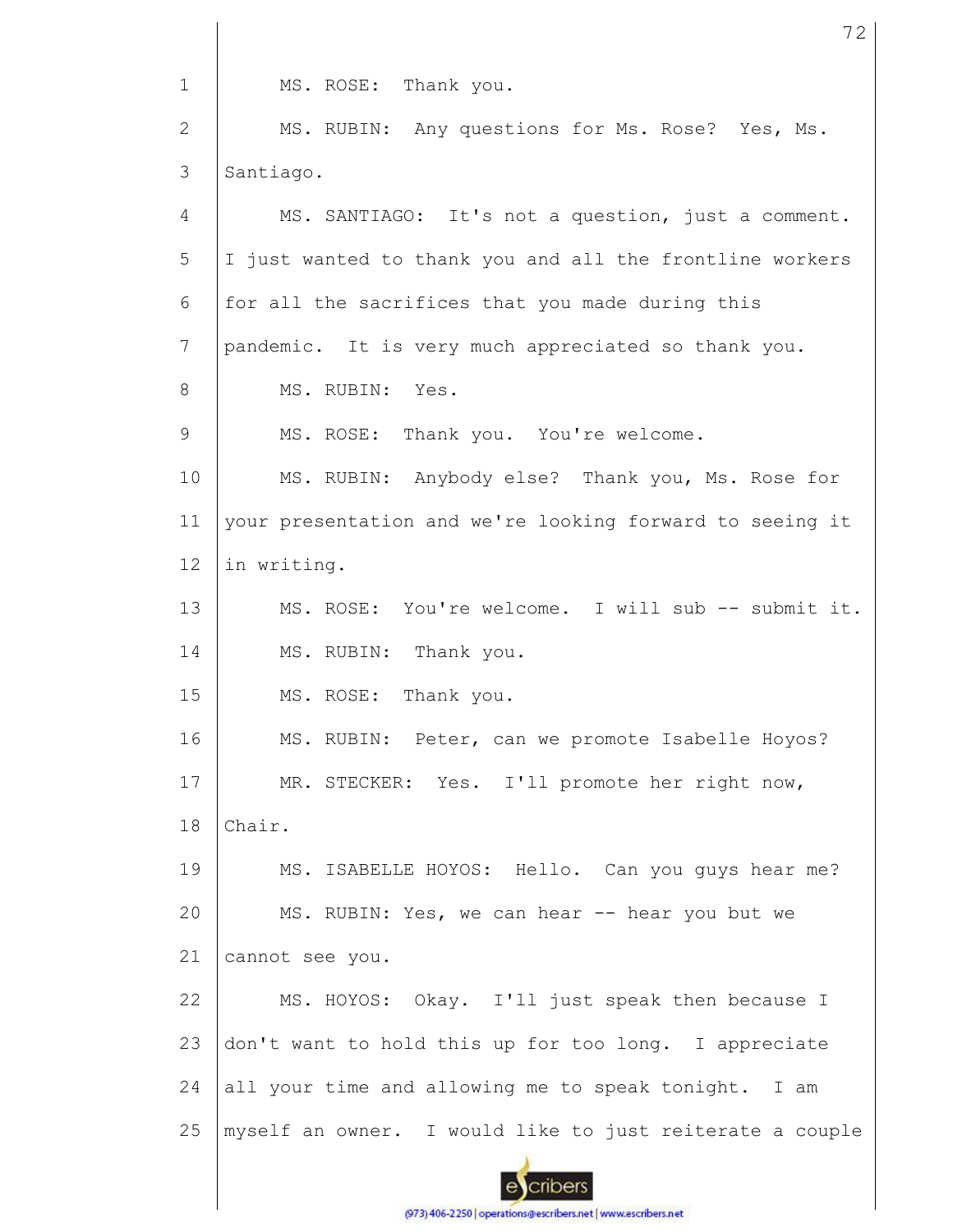1 2 of the points that were already spoken by some of the other owner representatives.

3 4 5 6 7 8 9 10 11 12 Firstly, we are extremely thankful for the ERAP Program. However, it still does not account for pre-COVID arrears that are still not made right. And like some of the other owner representatives said before, we as well have people that were in arrears prior to COVID who were in court and their court dates got pushed or cancelled. And they still have not made up the arrears, and instead, have fallen further into arrears. In addition, the ERAP Program requires that all applicants be at or below 80 percent of the median

13 14 income. However, many of our residents do not qualify under this category.

15 16 17 18 19 20 21 22 23 I also like to reiterate the point that months of vacancies are going by with no income coming into us. And since 2019, there has been no vacancy bonus, which during these times would help make up for some of this loss. In addition, we have had many capital improvements that are needed to be done over the past year, including elevator repairs, laundry room repairs, leaks in rooms that all together have cost us over \$100,000 within the year of 2020.

24 25 At a zero percent increase for two years, it is becoming unacceptable and unreasonable. Prices are still



cribers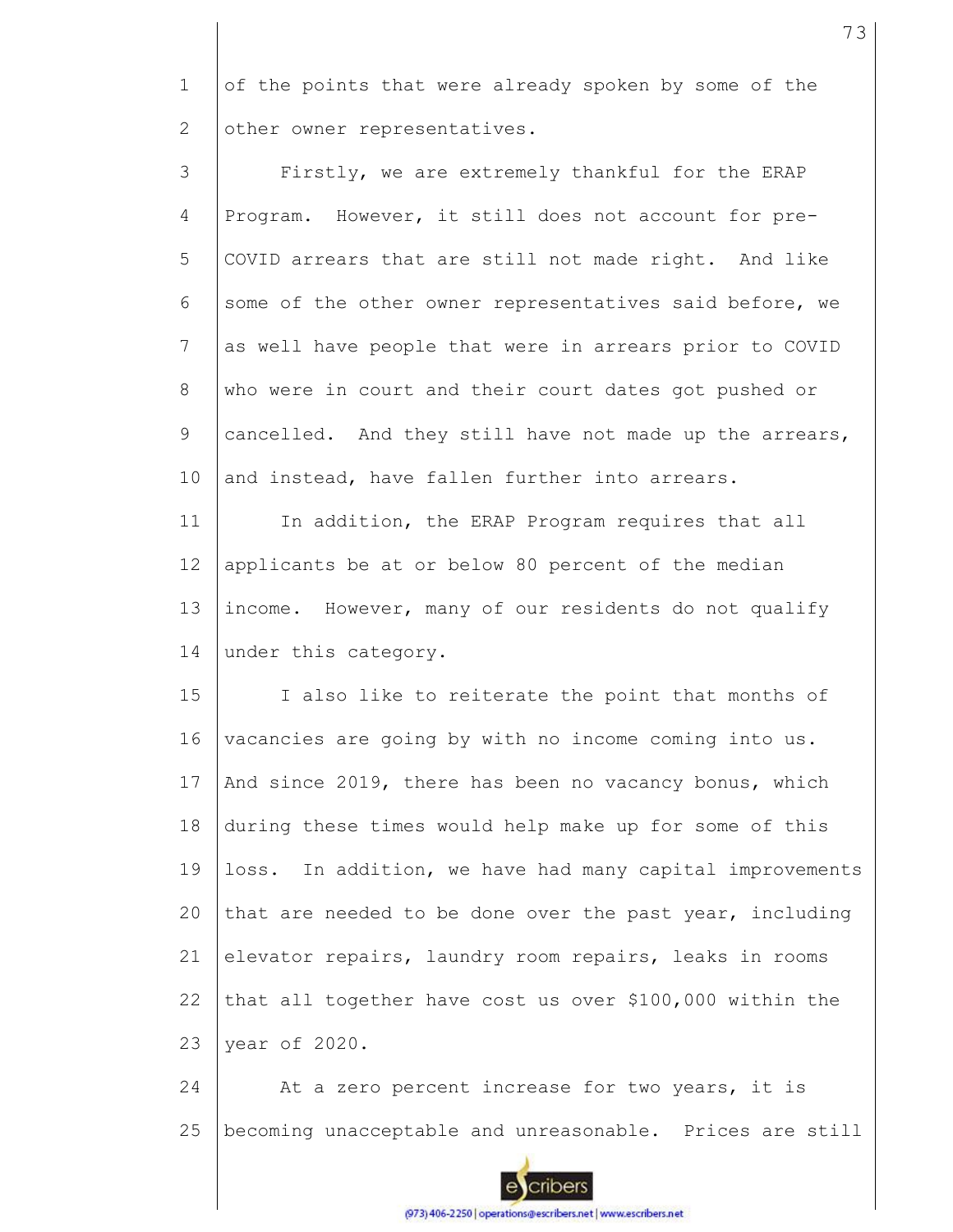1 2 3 4 5 6 7 8 9 10 11 12 13 14 15 16 17 18 19 20 21 22 23 24 25 increasing, and if another year passes as zero percent, many more people are going to sign up for a zero percent two year increase, and it will leave us in an even worse position. Thank you. MS. RUBIN: Thank you. Any questions from the Board? You unmute -- unmute yourself, Mr. Finger. MR. FINGER: I just did. Thanks. Where is the building that she's an owner of? MS. HOYOS: We have two in Mount Vernon as well as Nassau. MR. FINGER: And how big are they? MS. HOYOS: One is 16 units, the other one is 35. MR. FINGER: Thank you. MR. HOYOS: Thank you. MS. RUBIN: Any other questions? Yes, Ms. Stewart. MS. STEWART: Hi. Have you been assisting your tenants who may need the help in completing their ERAP paperwork there? MS. HOYOS: Yeah. On the first week of June, I would like to say this second or third after some of the technical difficulties were resolved on the website, I did have phone meetings as well as in-person meetings with each of our tenants who would qualify for ERAP. We have completed all the paperwork, and we're now just waiting for funds to be assigned as well as a case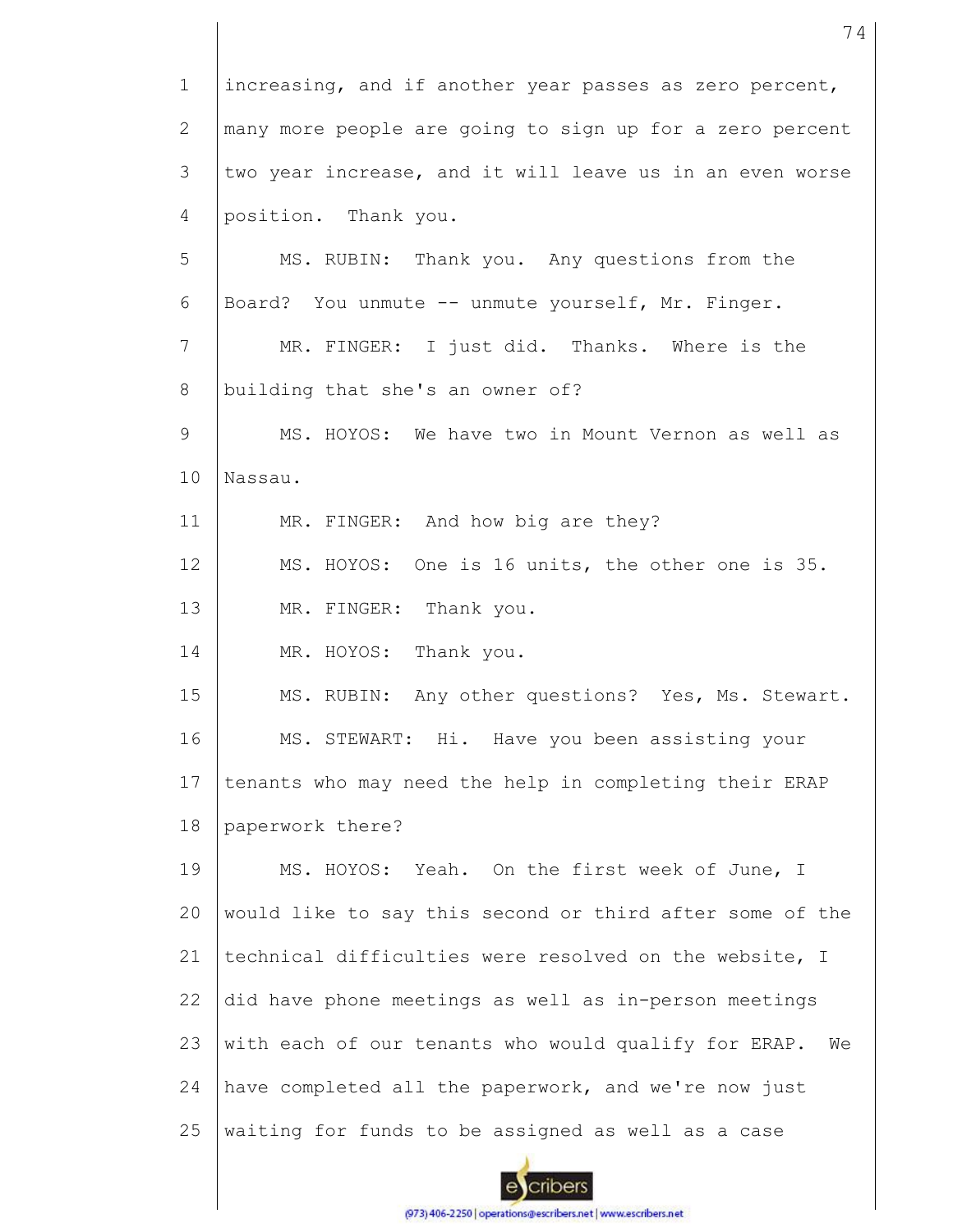1 manager to be assigned.

2 3 4 However, we saw people in arrears who would not quality for ERAP nor refuse to apply for whatever reasons they see fit.

5 6 7 8 9 10 11 12 MS. STEWART: May I suggest that for a tenant to maybe a little bit reluctant -- and I do know that sometimes, depending on the relationship that some tenants have with their property managers that refering people to Mount Vernon United Tenants which is a trusted partner in the community. People may be more receptive to getting the message and getting the information from a different source.

13 14 MS. HOYOS: Thank you. I really appreciate that, especially in Mount Vernon. Thank you.

15 16 17 18 19 MS. RUBIN: Any other question? Yes, Ms. Santiago. MS. SANTIAGO: Yeah. I was just curious and this is not just for Isabelle but anyone who can answer the question. What are some of the reasons that tenants might be hesitant to apply for ERAP?

20 21 22 23 24 25 MS. HOYOS: Personally, I wouldn't necessarily know. I would say that throughout the past year, I've developed a very close working relationship with some of our tenants since we have tried to be so understanding. I know that some people have been not -- been denied assistance before from previous programs such as the

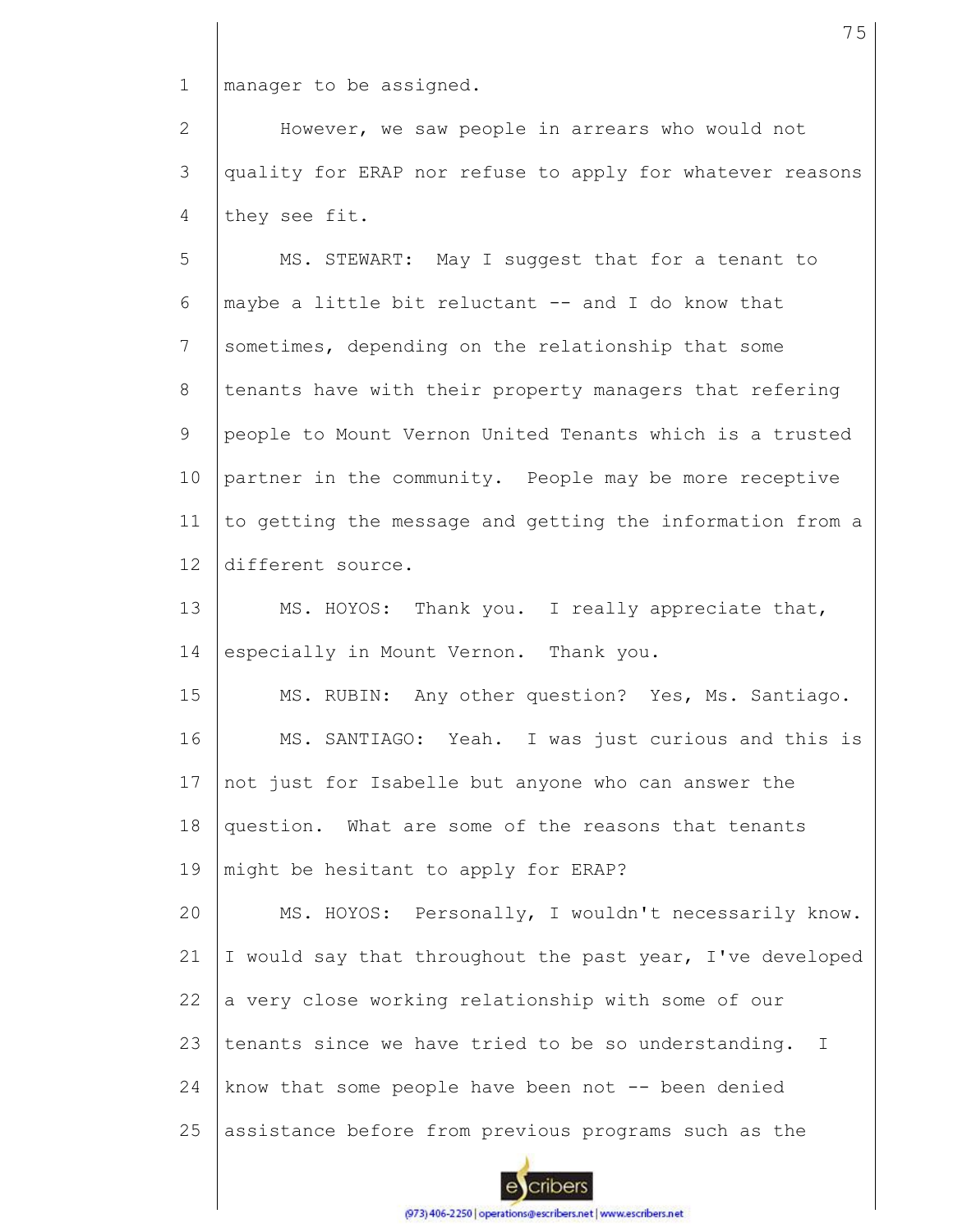1 2 3 4 COVID Rent Relief Program that was released last year. So I do believe they're just hesitant to complete the work and jump through those hoops just to be denied again.

MS. RUBIN: Yes, Ms. Stewart.

5

6 7 8 9 10 11 12 13 MS. STEWART: Just as an added piece of information, Miss. The city itself is sponsoring a Zoom on Thursday at 6 o'clock, the workshop on Rent Arrears Assistance. And that's being sponsored. It's  $-$  it's a Zoom at 6 o'clock, Thursday, the day after tomorrow. And if you just check with the Planning Department at Mount Vernon City Hall, we can get the information to share with your tenants or we can refer people to them.

14 15 16 17 18 19 But I do know that the city itself is trying to do its part to kind of help the tenant who need help and then to connect the tenants and the landlord so that they can apply for the funds that are available to help folks. MS. HOYOS: Thank you for that information. MS. RUBIN: Thank you. Thank you for your

20 testimony, Ms. Hoyos. Peter, I would like to call

21 Francesca Delmonte.

22 MR. STECKER: Okay. I'm promoting her now, Chair.

23 MR. FINGER: What was the last name, Elsa?

24 MS. RUBIN: Delmonte.

25 MR. FINGER: Delmonte. Okay.

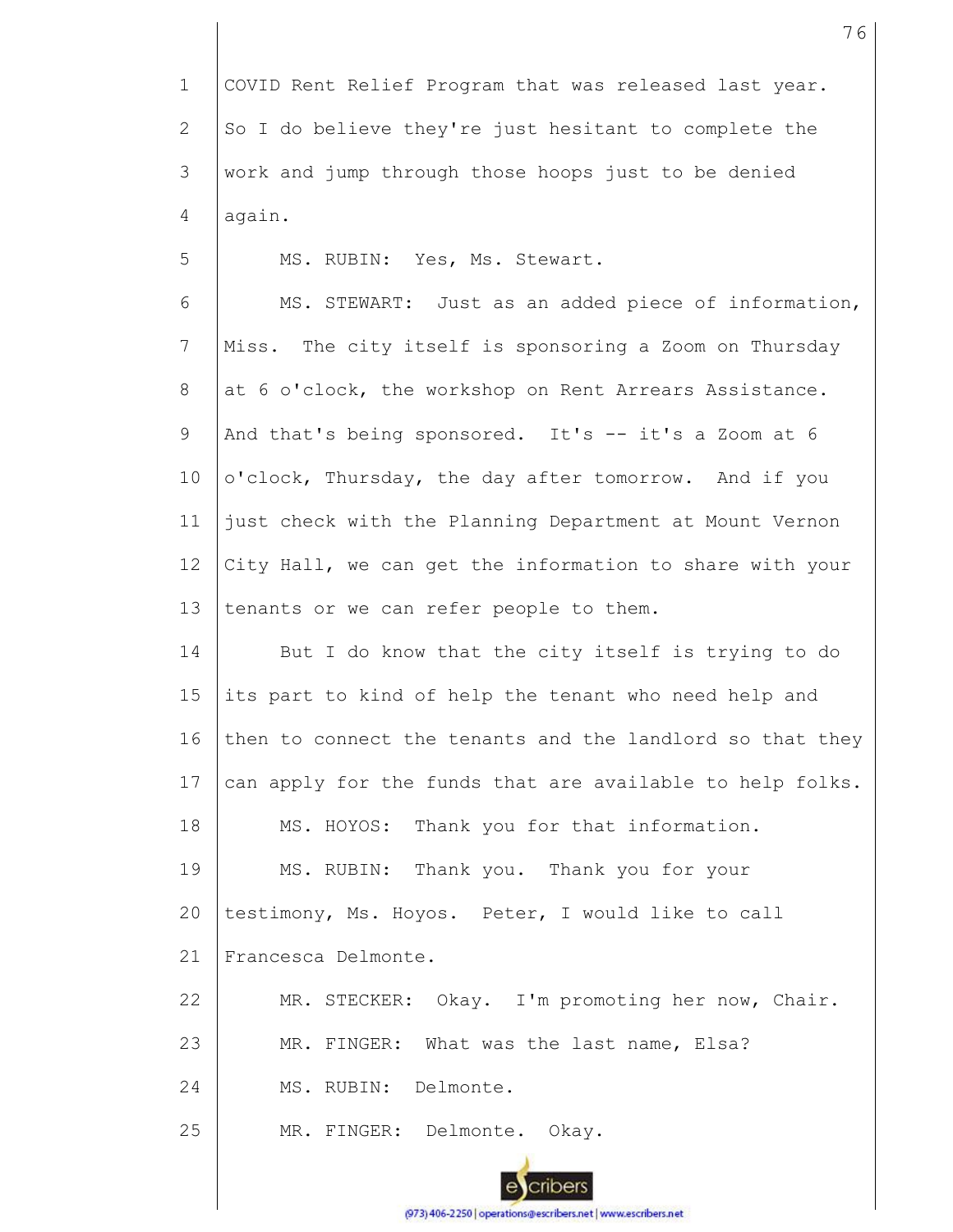| $\mathbf 1$    | MS. RUBIN: D-E-L-M-O-N-T-E.                             |
|----------------|---------------------------------------------------------|
| $\overline{2}$ | MR. FINGER: E, okay. Thank you, Madam Chairman.         |
| 3              | MR. RUBIN: Ms. Delmonte, you are on mute and we         |
| 4              | can't see you.                                          |
| 5              | MS. FRANCESCA DELMONTE: Hello. Can you hear me?         |
| 6              | MS. RUBIN: Yes.                                         |
| 7              | MS. DELMONTE: Okay.                                     |
| 8              | MS. RUBIN: We can hear you. We cannot see you.          |
| 9              | MS. DELMONTE: I don't know why. I'm sorry.              |
| 10             | MS. RUBIN: Are you representing yourself or your --     |
| 11             | or an entity?                                           |
| 12             | MS. DELMONTE: I'm representing myself. I'm the          |
| 13             | owner of two multifamily buildings in White Plains, New |
| 14             | York. One is about 30 units and one is 50 units.        |
| 15             | MS. RUBIN: Okay. You have three minutes.                |
| 16             | MS. DELMONTE: Thank you.                                |
| 17             | MS. RUBIN: Thank you.                                   |
| 18             | MS. DELMONTE: You know, I really feel we need to        |
| 19             | consider an increase that will allow for us to make     |
| 20             | necessary improvement and follow through with pending   |
| 21             | renovations. This year alone, I had to put various      |
| 22             | renovations and improvements on hold. And as we all     |
| 23             | know, this is not only impacting the landlord.          |
| 24             | Even at a 1 or 2 percent increase, we are not even      |
| 25             | slightly making a dent in the debt accrued during 2020. |
|                |                                                         |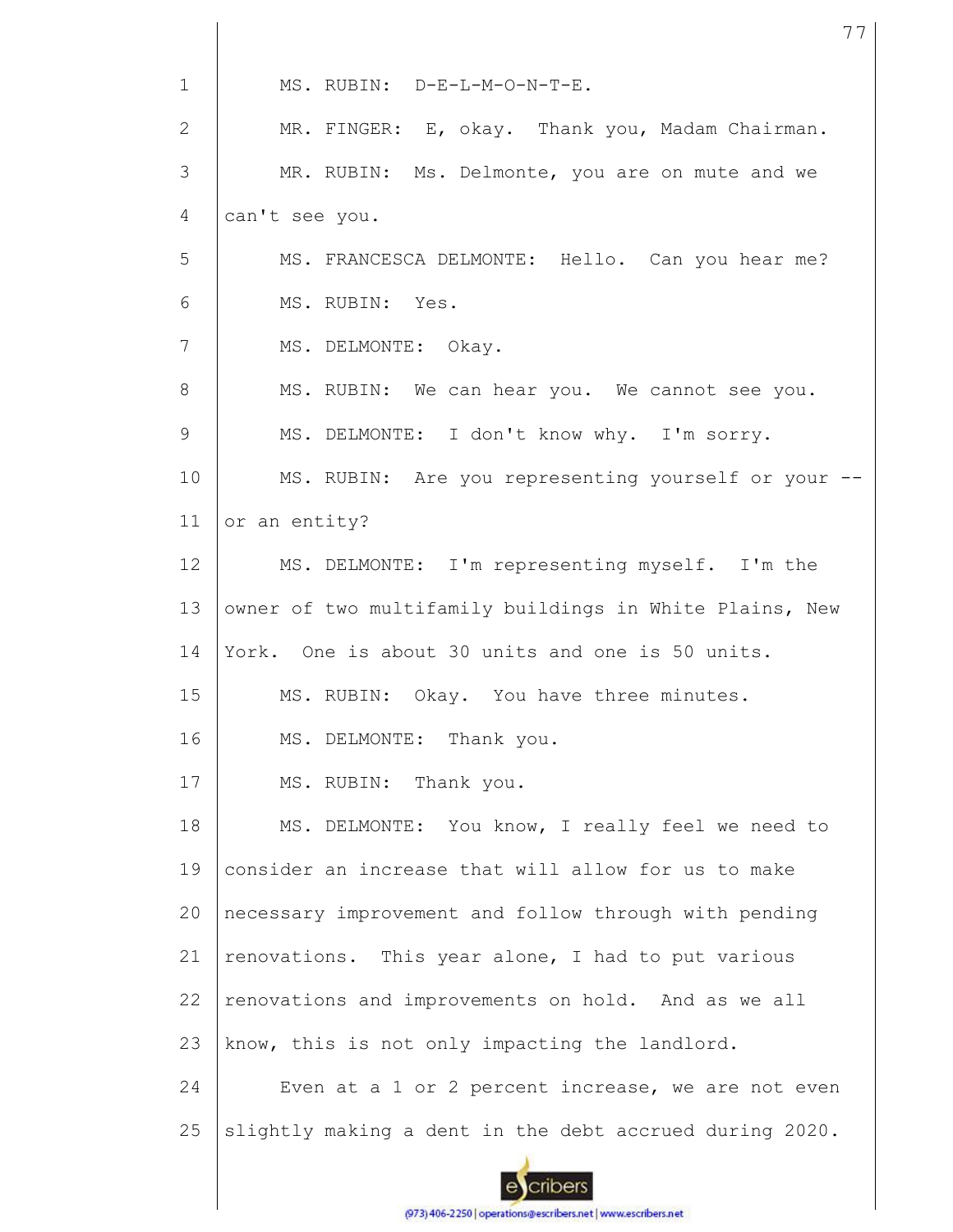1 2 And most tenants this year alone selected a two-year option at zero percent.

3 4 5 6 7 8 I have had at least five tenants that we started the legal process for prior to the courts shutting down and the eviction moratoriums. These tenants have not made a single rent payment since nor have they returned our calls in an effort to support and a system with the ERAP program.

9 10 11 12 13 One of my tenants that was legal prior to the moratorium, owes close to \$20,000 and recently as of last week moved out in the middle of the night. How are we supposed to recover from this debt especially with the increased cost of supplies, labor, and gas?

14 15 16 17 As stated earlier, we are definitely grateful for the ERAP program. However, this program will only be beneficial for those that we can get to comply and take advantage of this program.

18 19 20 21 22 I've reached out to multiple tenants, text messages, calls, emails, having supers knocked on their doors. And they're not responding. Do I have an answer as why, no. But you know, this is I think some of the barriers and the difficulties we face.

23 24 25 Now, I'm not speaking for every tenant. There are tenants there -- here that we know are really facing difficulties, that have lost their jobs that are trying

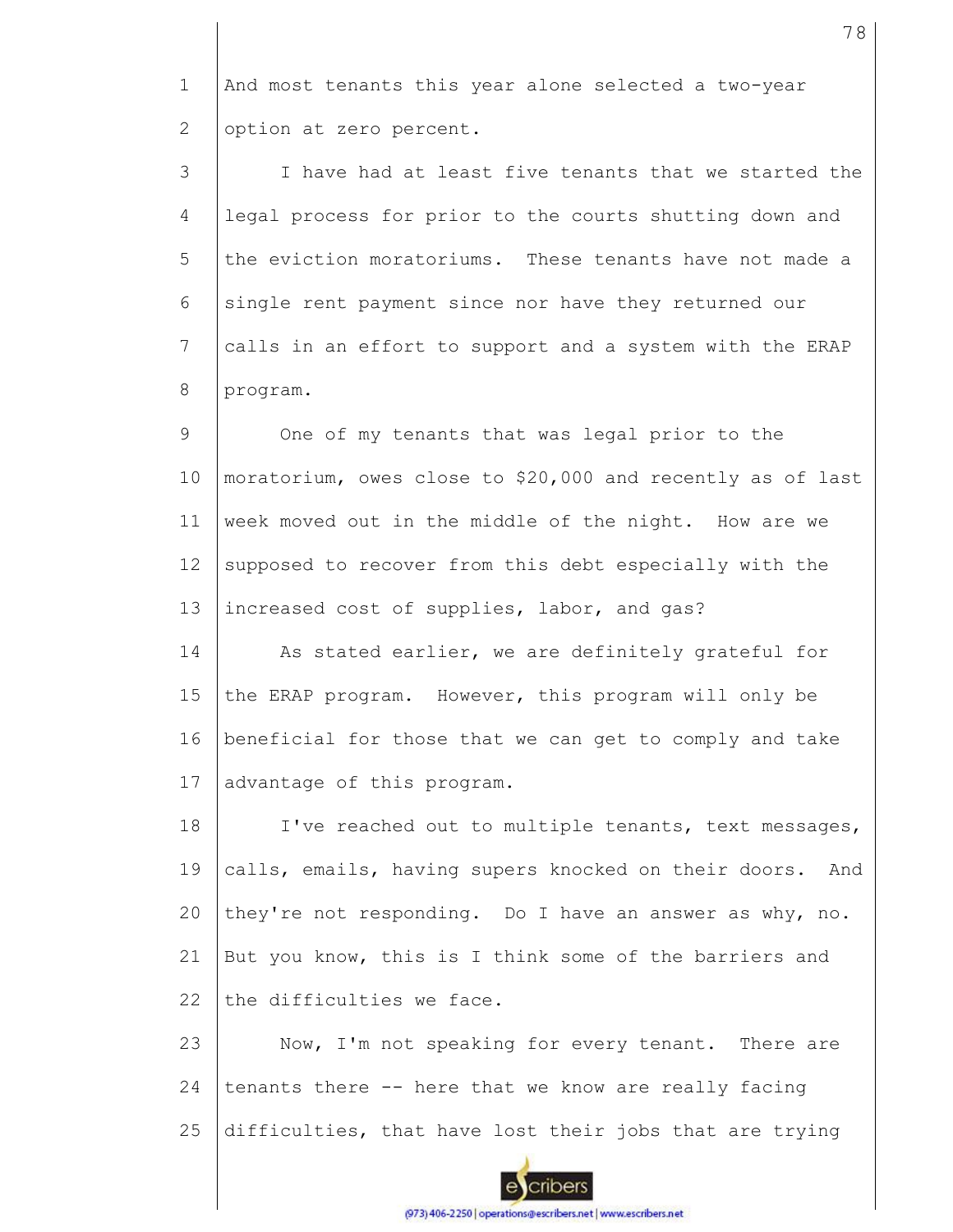1 2 3 4 to feed their families. But at the end of the day, I do know that there are some people taking advantage of this system. And I think that that needs to be recognized and heard. Thank you.

5 6 MS. RUBIN: Thank you. Any questions for Ms. Delmonte? Yes, Ms. Stewart.

7 8 9 10 11 12 13 14 15 MS. STEWART: Hello. Once again, I -- I do understand that there are folks that it can be difficult to get to them with regard to the information. Some tenants have had really bad experiences with their landlords and avoid them as a result without knowing whether or not the landlord is trying to communicate with them about something good or something bad. Mostly because usually when the landlord is trying to get in touch with them, it's about something bad.

16 17 18 19 20 21 22 23 24 You may want to contact the county's Planning Department which is mostly coordinating the nonprofit organizations throughout the county that are reaching out and helping tenants with ERAP application. It may be that if you partner with some of the local organizations or with the county to try to have somebody different who the tenant may have a different relationship with reach into them to inform them about the program and to offer assistance that they may be open to it.

25 I'm not saying you're a bad landlord. That, you

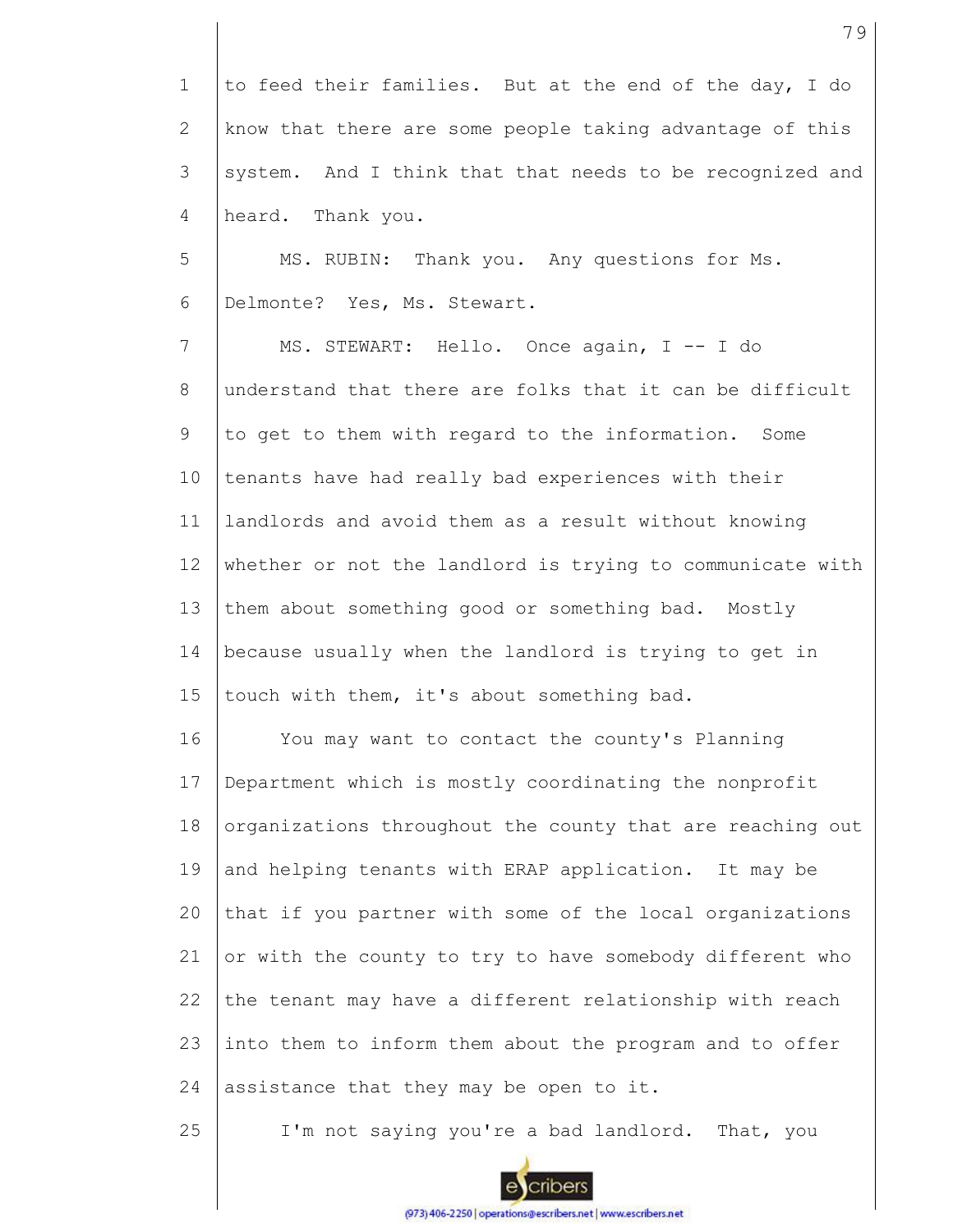1 2 3 4 5 6 7 8 9 10 11 12 13 14 15 16 17 18 19 20 21 22 know, your people don't want to talk to you. I have no idea why whoever isn't responding. But I do know from my own experience in talking to tenants that there are just some that are -- are naturally suspicious and/or reluctant to -- to deal with their landlord, and especially if they're way behind in their rent. So if -- if you want to try a different approach, please contact the county planning department and/or some of the -- the local nonprofit. If you don't know, the county planning department can tell you who's in your area and see if maybe you can work to towards you know, getting these people to apply for ERAP through a trusted partner. MS. DELMONTE: Okay. Thank you. I appreciate that advice. You know, and  $I$  -- I just find it hard because, you know, we're writing letters slipping the ERAP form with instructions on how to apply under their doors. And, you know, so obviously, we are coming from a place where we're trying to help them. So they should get that at that point. I just think that -- you know, and I'm speaking for a handful of tenants obviously. But I just think that

23 24 that is definitely one of the biggest barriers we're, you know, facing with trying to take advantage of these

25 funds.

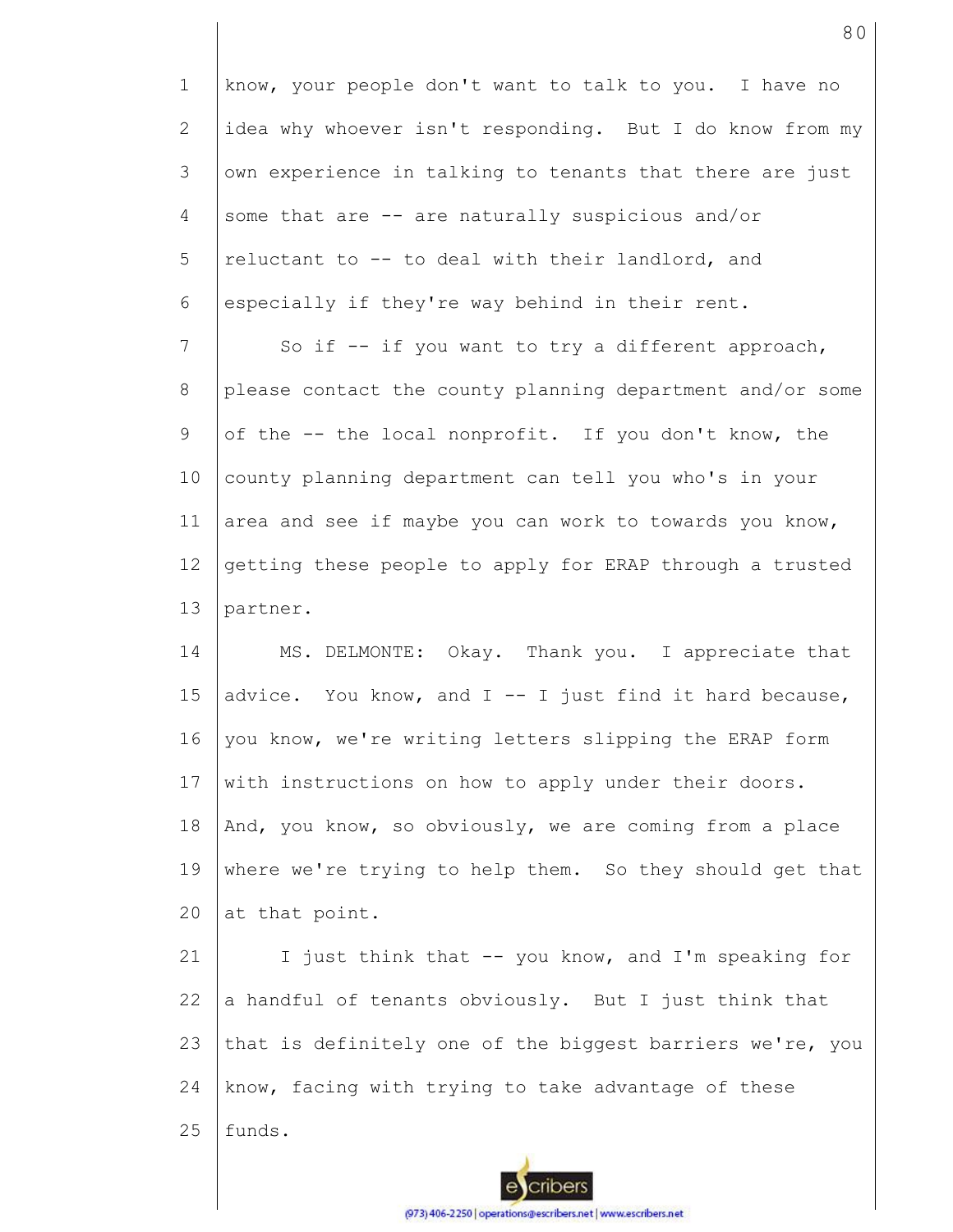1 2 3 4 5 6 7 8 9 10 MS. STEWART: I know that a lot of owners may not think about it but there are a lot of people, a lot of people who were -- who are in low to middle income. They don't have broadband. They may not be technology, you know, technologically savvy. That's the reason why we haven't been seeing a lot of them in our Zoom meetings, et cetera. There is -- there is a -- a real technological educational divide between owners in general and tenants in general.

11 12 13 14 15 16 17 18 19 So what may be something that's very clear to you as an owner that, you know, well, obviously these papers that you can read them, and interpret them, and then follow the instructions on them, and then you have the resources to go, and complete an application if you were to have been in that situation. I have met people that need a lot of hand-holding. I knew that from when we -- I was out doing the census. There are people who could not complete the census without somebody there to hold their hand.

20 21 22 23 Trust and believe that they couldn't do the census and answer those questions without assistance, they need help and I mean substantial help to -- to the ERAP application.

24 MS. RUBIN: Anybody else?

25 MS. BARNES: Yes, I just wanted to -- I'm sorry, Ms.



cribers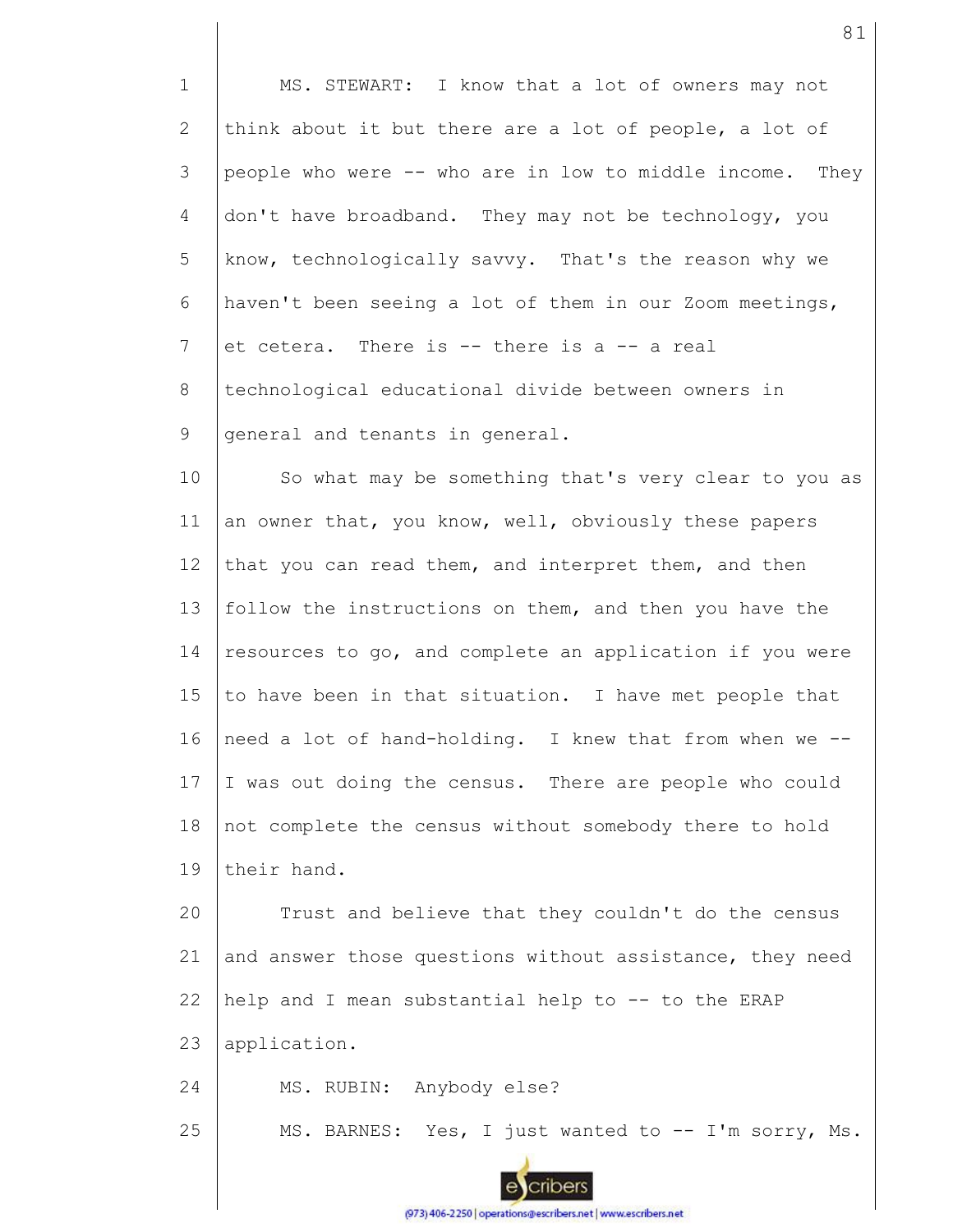1 Rubin?

2

MS. RUBIN: Yes.

3 4 5 6 7 8 MS. ACQUAH: Elsa, yeah, I also wanted to actually sort of repeat what Ms. Stewart said as well. Again, I always said this last time and the last meeting that the agencies are really out there waiting to hear from people, to assist with this -- with this ERAP Assistance. They're really waiting.

9 10 11 12 13 14 15 16 17 18 And its -- its also a great resource, the agencies out there, the landlord representatives, the, you know, whomever, you know, whosever out there to help. The landlords can reach out for assistance. The tenants can reach out for assistance. And, you know, Google, I know some people are not technologically, you know, there. But it's -- it's important to get as much information on what agencies are participating, and assisting with this program in your area, and what it's trying to help one way or another.

19 20 21 22 23 24 25 So just, you know, reach out to the county, to your city, to your municipality, whomever, you know, wherever you can get the help, just yeah, try -- try to get that because not everyone is receptive to everyone, comfortable with everyone assisting them also so yeah. There's quite a -- quite a bit out there. It's a lot. It's a lot. And it's a lot of work.



(973) 406-2250 | operations@escribers.net | www.escribers.net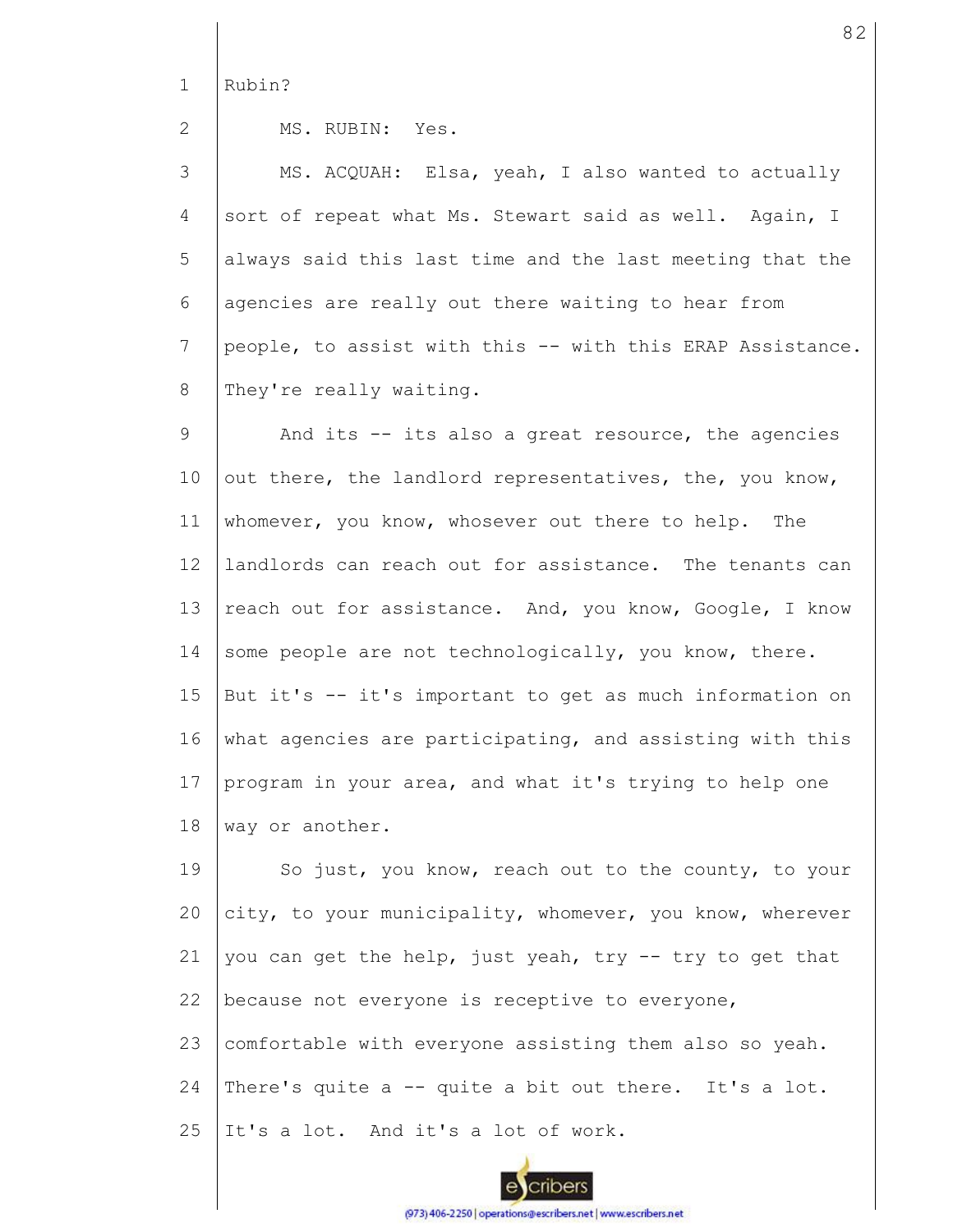1 2 3 4 5 6 7 8 9 10 11 12 13 14 15 16 17 18 19 20 21 22 23 24 25 And it's also intense work. So it's expected that some people will, you know, whether it's -- if they're having literacy, you know, issues. You don't know that. No one knows that. So it's good to get helping agencies out there involved. That's what I have to say. MS. RUBIN: Thank you. Peter, regarding -- Eddie Mae, you want to talk? MS. BARNES: No. MS. RUBIN: Peter, I have a question regarding this matter. Is the -- the website for the organization have any -- any information about this? MR. STECKER: To be honest with you, Chair, off the top of my head, I'm not sure. MS. RUBIN: And maybe April knows. MR. STECKER: Now that April is on the line, I'll defer to her if she knows. MS. GRAY-HUERTAS: Sorry. I'm not sure that anything is done on our website because it's not being run by our agency any longer. The last year's program was when through -- through a part of DHCR. So, with this, they would have to go to the correct website, probably through the Governor's office. But I'll look it up right now and see if I can get you some information before the end of your meeting. MS. RUBIN: Okay. Thank you. Thank you Ms. -- Ms.

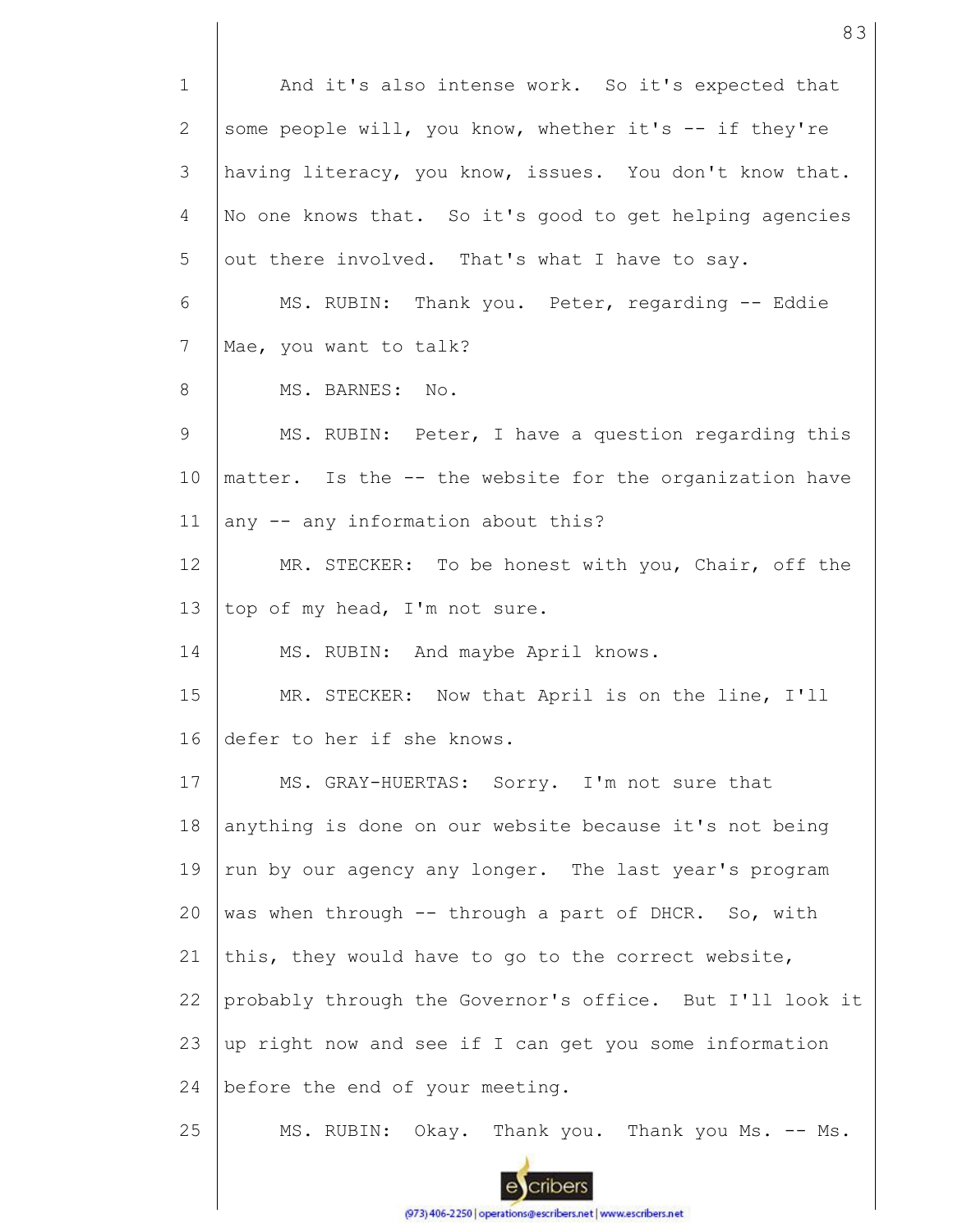1 2 3 4 5 6 7 8 9 10 11 12 13 14 15 16 17 18 19 20 21 22 23 24 25 Delmonte. MS. DELMONTE: Thank you. MS. RUBIN: And Peter, can we promote our next person, please. MR. STECKER: Sure. That would be --MS. RUBIN: I have in my list Dennis Hanratty. MR. STECKER: Yes. I'm promoting him right now. Mr. Hanratty, can you hear us? MR. DENNIS HANRATTY: Yes, can you hear me? MR. STECKER: Yes. MS. RUBIN: Yes, we can hear. We can't -- we can't see you though. MR. HANRATTY: You can't see me. Start video. Can you see me now? MS. RUBIN: Nope. MR. HANRATTY: All right. I may need some -- share -- what do I push, share screen? No. MR. STECKER: No. That wouldn't be it. FEMALE VOICE: The video, it's the video. MS. RUBIN: Use the video. MR. HANRATTY: Our video. There's a -- I hit the -how is that? MS. RUBIN: Now -- now we can see you. Hello. MR. HANRATTY: -- want it. I don't know. MS. RUBIN: Welcome.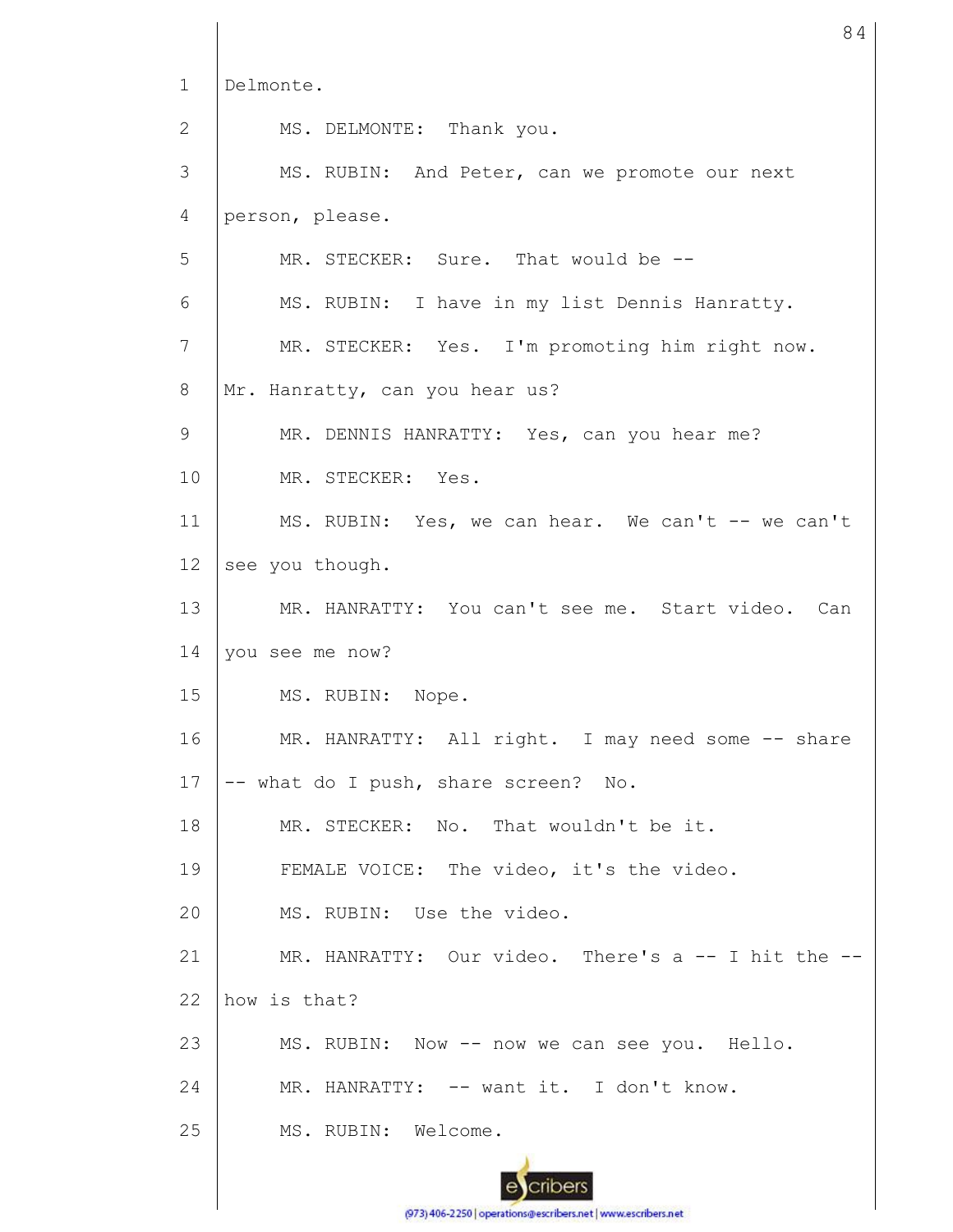| $\mathbf 1$    | MR. HANRATTY: Thank you. Thank you. Welcome to           |
|----------------|----------------------------------------------------------|
| $\mathbf{2}$   | you guys. Did you guys receive my statement?             |
| 3              | MS. RUBIN: Yes, we did.                                  |
| $\overline{4}$ | MS. STEWART: Yes.                                        |
| 5              | MR. HANRATTY: Let me read this out. I have -- by a       |
| 6              | couple of other things if you already have my -- my      |
| $\overline{7}$ | statement. Is that okay?                                 |
| 8              | MS. RUBIN: Okay. You have -- are you representing        |
| 9              | an organization?                                         |
| 10             | MR. HANRATTY: Yeah. I'm representing Mount Vernon        |
| 11             | United Tenants and I'm representing them tonight. When I |
| 12             | saw the $--$                                             |
| 13             | MS. RUBIN: You have five minutes.                        |
| 14             | MR. HANRATTY: I'm not going to read the whole            |
| 15             | statement. I probably won't even need the full five      |
| 16             | minutes. You guys can read that yourself. I just like    |
| 17             | to respond to a couple of the issues.                    |
| 18             | We're one of the agencies that would -- that people      |
| 19             | have been talked about that is/are helping people fill   |
| 20             | out these applications. So people can come here,         |
| 21             | landlords or tenants. We get a couple of applications    |
| 22             | out every day plus we're referring people to the website |
| 23             | where they can do it themselves if they so choose.       |
| 24             | Probably over 50 people today and we've already          |
| 25             | completed about 20 applications. But we also participate |
|                |                                                          |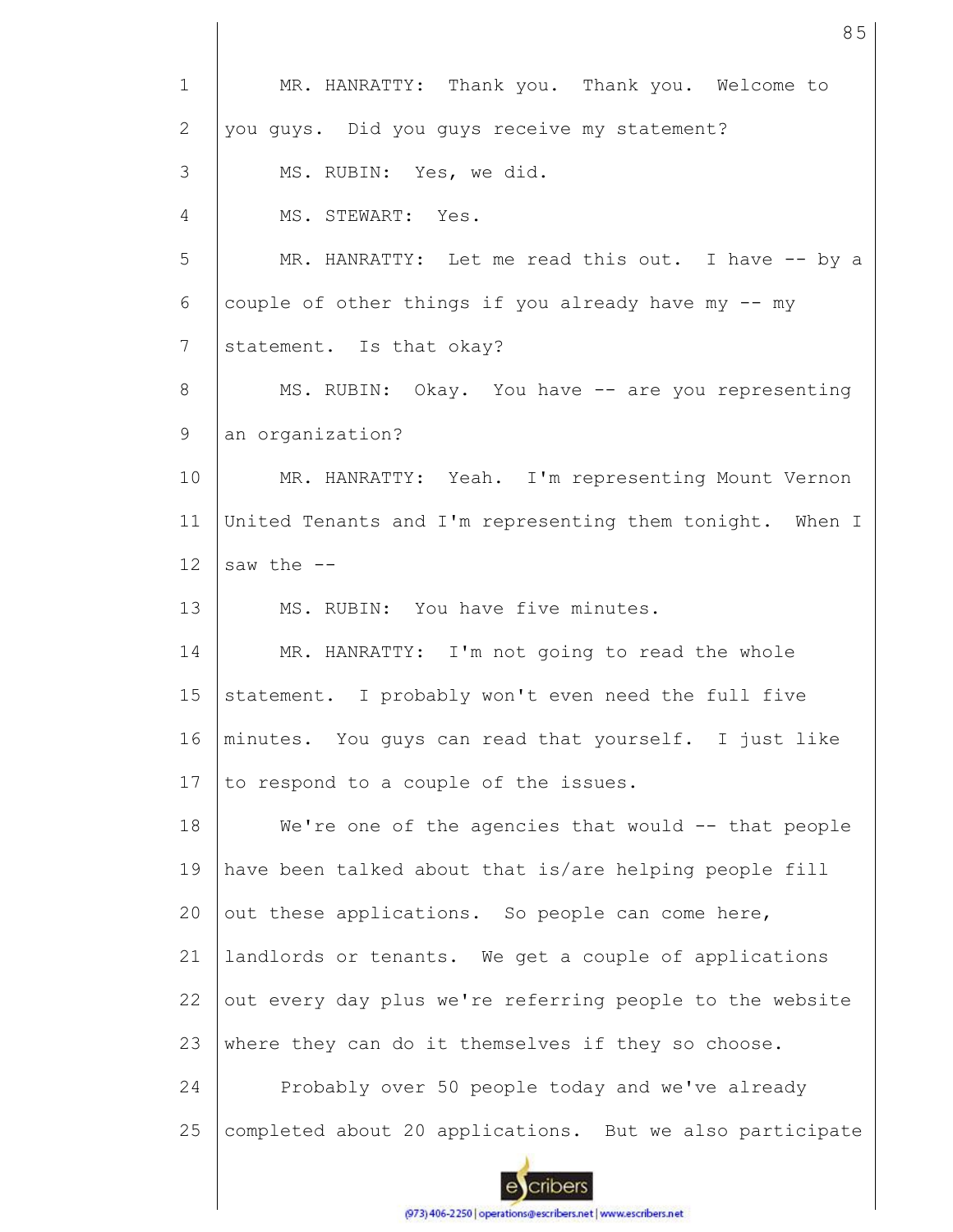1 2 3 4 5 6 7 8 9 10 11 12 13 14 15 16 17 18 19 20 21 22 23 24 25 -- you mentioned the county. We participate with the County Planning Commissioner and with about 15 other agencies in the buildings. And we have weekly check-ins to go over the process about how many people are doing the -- doing the application, how many are getting referred. So there is a coordinated attempt. Just today I got an email from the -- from the County Executive's Office about new flyers that they have out there. And there's going to be a flyer coming out I believe tomorrow that's going to list all the agencies. So that should be helpful for the people as well and also, you brought that up about not being, knowing where to go. That's stuff is going to be available from the county plus anybody can call my office. We'll provide any of those information -- any of that information. Feel free to, you know, promote my phone number to anybody who calls or gets in touch with you. We can do that. Now we talked a little bit about some of the -- the rents and stuff like that. What I've talked about the last number of years, there's a lot of the -- you know, so nobody else is paying attention. The landlord's real big source of income has vacancy allowances. They've cleaned up on vacancies over the years. That's why you

86

cribers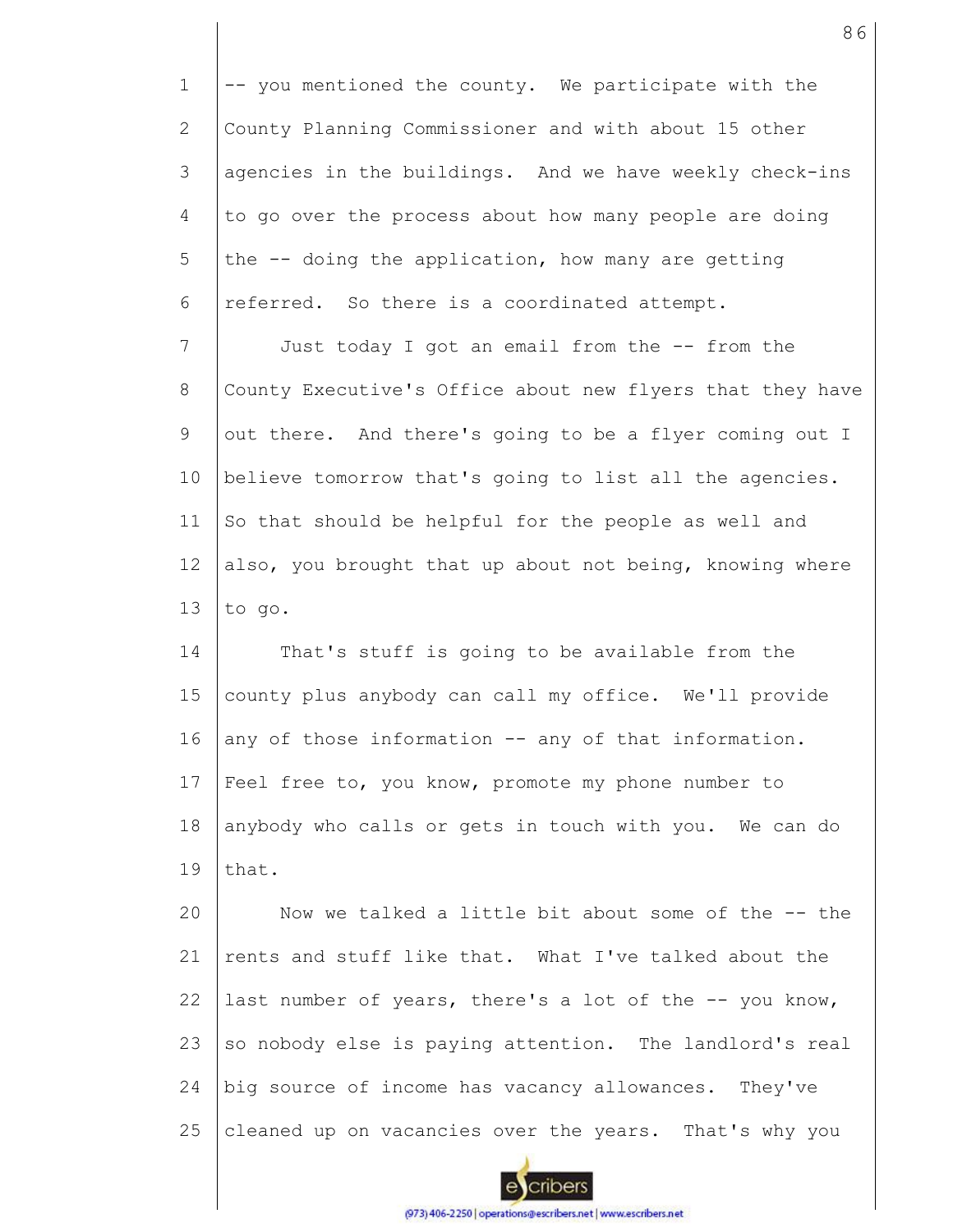1 2 3 4 5 can't find the rent-regulated apartment now for under 1,800, \$2,000 on the market. They've gotten so high, more and more landlords are doing preferential rent because they can't even rent the apartments that are so high that they're beyond the market.

6 7 8 9 10 11 12 So, you know, this stuff about them needing this - this time. And nobody has gone out of business now even without all this money, they're not collecting. So they're going to be getting a lot of money under ERAP. And I recognize that's not an improvement. That's money that's owed to them. But it's going to be a huge -- huge input into their operating course.

13 14 15 16 17 18 So the last thing tenants need right now is a rent increase on top of that. I think it's very, very clear that the tenants didn't receive the zero to zero guidelines last year's options. They have that this year. Those tenants have got to be protected especially coming to this pandemic.

19 20 21 22 23 24 25 Every day we get calls from people who've lost jobs, who've had their hours cut, who've had other expenses related to the pandemic who just can't get by. We deal with that on a day-to-day basis, on a grassroots level, and the pain and suffering that people are experiencing is real. And then the rent increase is the last thing people need to hear about right now.



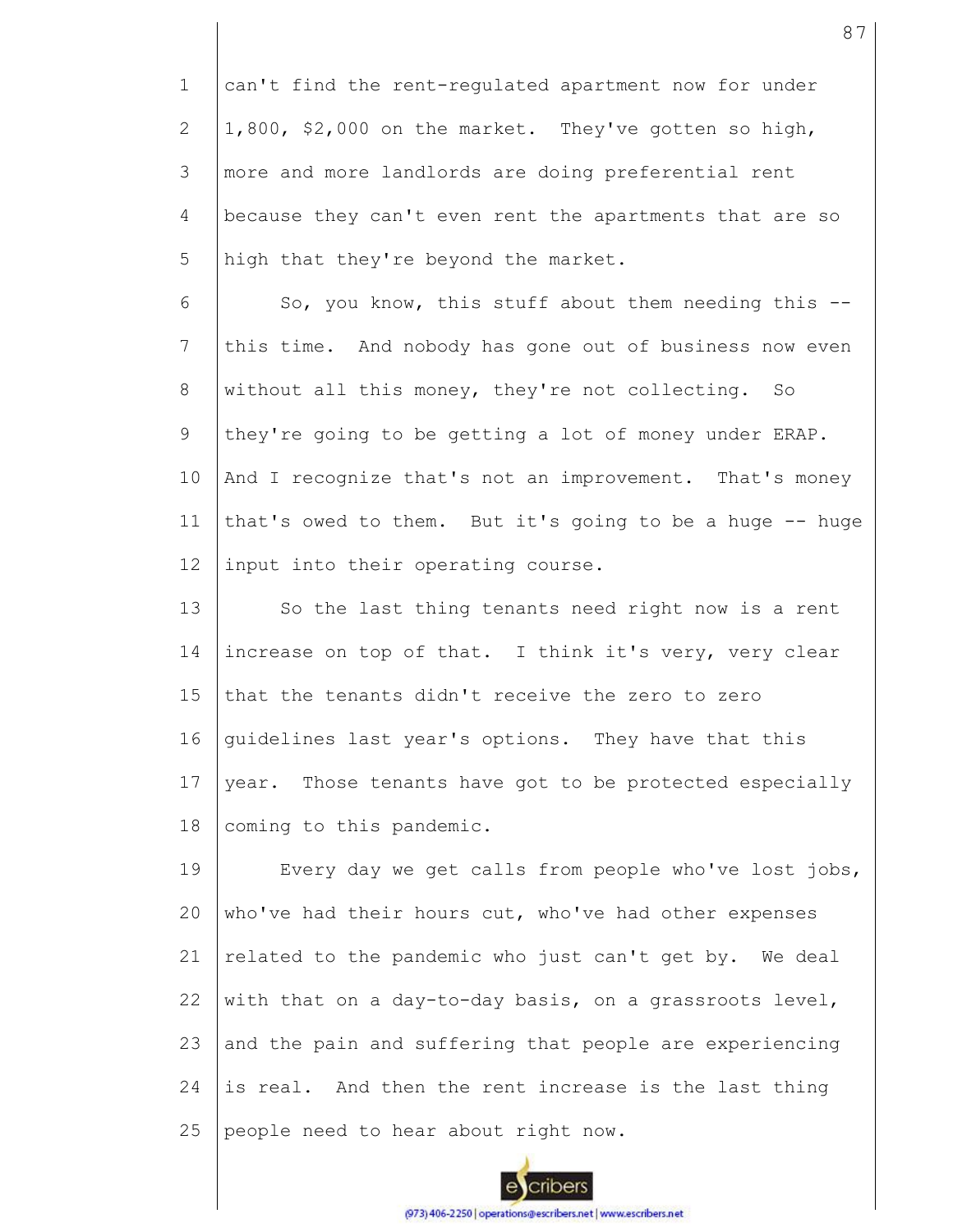1 2 3 4 5 6 7 I mean, people always ask me, is my rent going to be -- be all right for a while. And we do say and one of the things I think that makes it easier for you guys is about no increase is the fact that acceptance of the ERAP Funds requires them to -- to not raise their rent for a year. And like Michael McKee mentioned to you guys before, what's the enforcement of that.

8 9 10 11 12 But I think that's just so obvious, they're not going to -- a good number of people are going to be eligible for ERAP, they can't pay increases anyway. So this should be -- this Guidelines Board should not pass any increases based upon all of that.

13 14 15 16 17 18 Where -- Tamara mentioned also about a workshop this Thursday night. I'm holding up a -- and I hope people can see that. Mount Vernon Clearing Department is sponsoring that with us and with legal services of the Hudson Valley. I'll be doing a zoom presentation right from this office on that.

19 20 21 22 23 24 25 And you can see the one on the first instance, workshop on rent arrears assistance. So we're working day in and day -- day out on this trying to inform people about their rights, the tenants and how to go about in making the process of the application, informing landlords on (inaudible). We'd helped, you know, maybe a half dozen landlords which are throwing out the

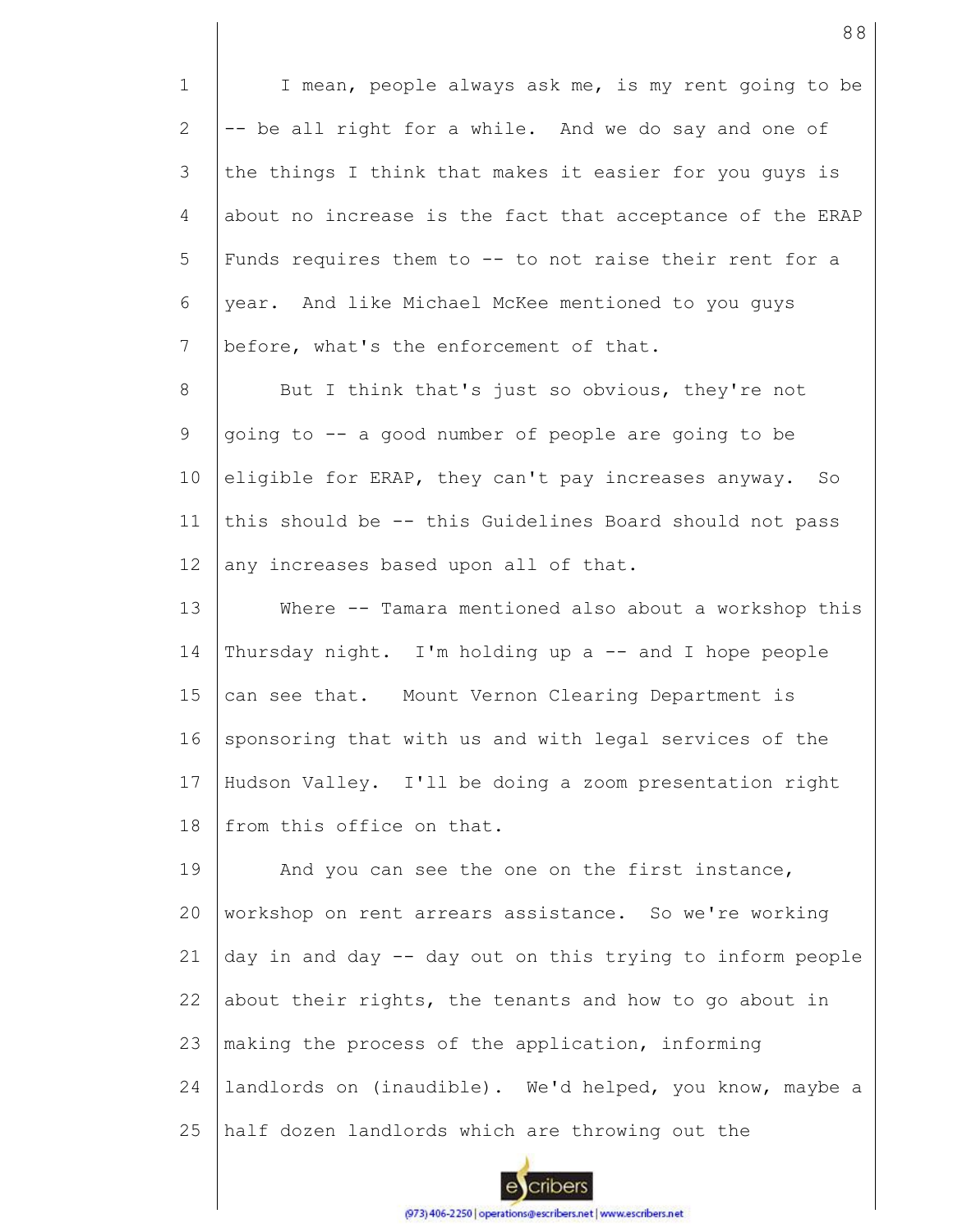1 applications and referring them out.

2 3 4 5 6 7 8 9 So we're in this, you know, right to end with everybody. We're trying to get, you know, tenants are not going to get this money. This money is going to go to landlords. We're not going to -- ourselves of that to get the landlords money that's owed to them because they do that and we don't begrudge them that. But the last thing anybody really needs now are -- and outside of landlords is a rent increase now.

10 11 12 13 14 Given the circumstances, the dire economic situation tenants are facing, they can't be subjected to any more increases at this time. They deserve the same benefits that tenants whose leases expired last year have received.

15 16 17 18 19  $20$ So we're calling -- my organization is calling for zero guidelines for 1 and two-year renewals. I mean if anything as Michael McKee mentioned and Genevieve Roche, they can make the argument there should be a reduction with the numbers, what they show with the net operating income.

21 22 23 24 25 I think both Genevieve and Michael presented very, very compelling economic arguments. Mine is more about the social arguments that our members are experiencing. But feel free to pro -- you know, to promote my phone number to anybody whose interested, landlord or tenant on

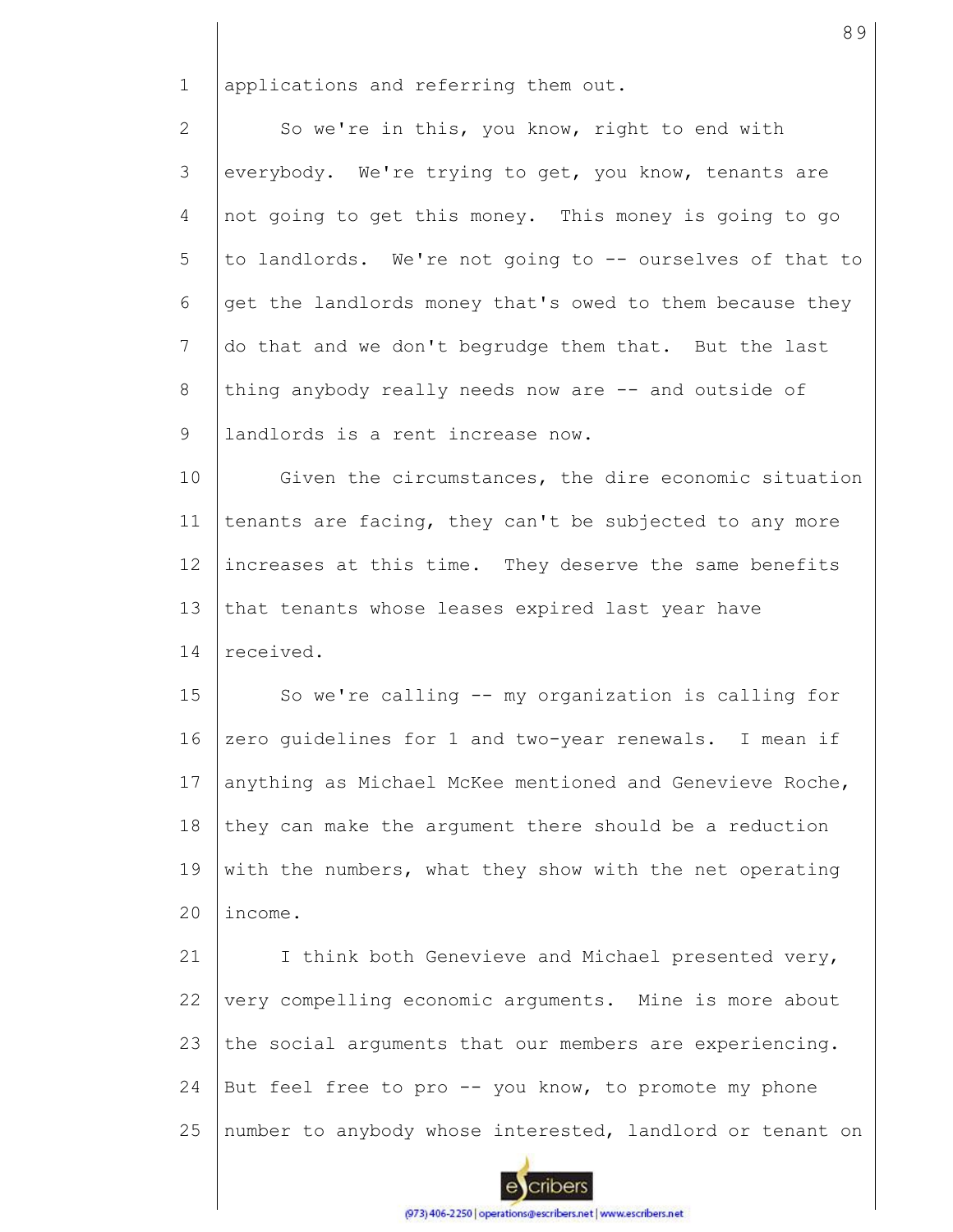| $\mathbf 1$    | how to fill out the ERAP application. Like I said, we're |
|----------------|----------------------------------------------------------|
| 2              | doing that around the clock. And that's I guess all I    |
| 3              | have to say and thank you very much for having me.       |
| $\overline{4}$ | MS. RUBIN: Thank you. Thank you. Any questions?          |
| 5              | Yes, Ms. Stewart.                                        |
| 6              | MS. STEWART: Hey, Dennis.                                |
| 7              | MR. HANRATTY: Hey, Tamara.                               |
| 8              | MS. STEWART: Anecdotally, are you also finding that      |
| 9              | there are people who make sacrifices financially to keep |
| 10             | up their rent, you know, liquidating savings, maxing out |
| 11             | on credit cards, et cetera just to try to stay current   |
| 12             | with rent during COVID?                                  |
| 13             | MR. HANRATTY: Yes.                                       |
| 14             | MS. STEWART: And then --                                 |
| 15             | MR. HANRATTY: I haven't seen a lot of that. But I        |
| 16             | have seen -- there's a couple, yes.                      |
| 17             | MS. STEWART: Yeah. But then now they're not              |
| 18             | eligible for ERAP like if they would have stopped paying |
| 19             | their rent --                                            |
| 20             | MR. HANRATTY: Exactly.                                   |
| 21             | MS. STEWART: And then held on to what they had, --       |
| 22             | MR. HANRATTY:<br>Yup.                                    |
| 23             | MS. STEWART: They'd be getting relief right now          |
| 24             | from ERAP. But because they sacrificed in order to keep  |
| 25             | up with their rent they've got --                        |
|                |                                                          |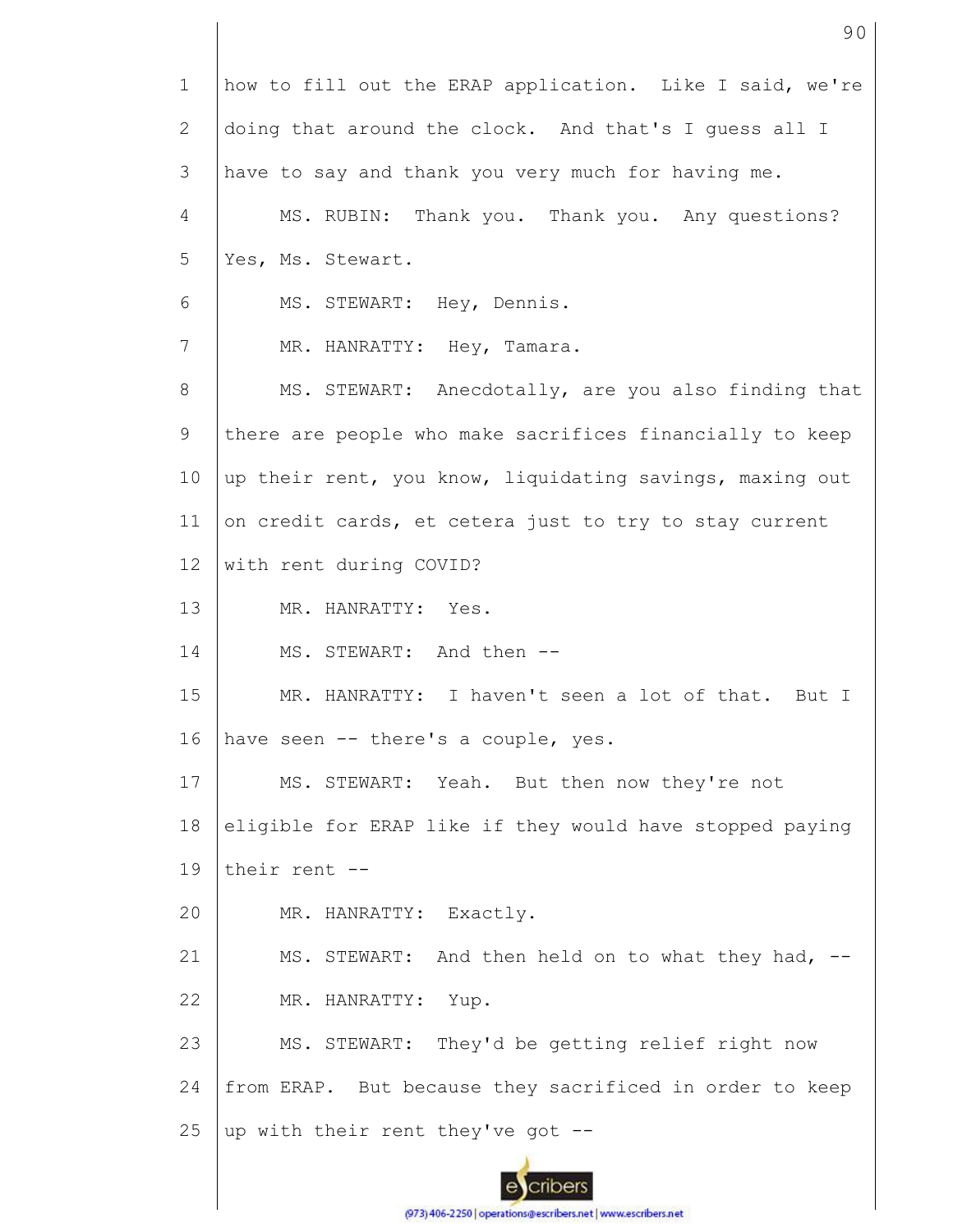MR. HANRATTY: Exactly.

1

2 3 4 5 MS. STEWART: They've got the financial burden of debt that they cannot recover because the ERAP Program does not recognize that -- that they were harmed because they managed somehow to keep up with their rent.

6 7 8 9 10 11 12 13 14 15 16 MR. HANRATTY: No. You're right. That -- that -that we've had a number of cases like that, not a real lot. But, you know, unfortunately, ERAP program has just come out fairly recently so people were trying to keep all along. Remember, this is going back to March 13th of last year so people like you said, some of our clients, some of our members, you know, do whatever they could just to keep current not realizing there was going to be money available towards the end. I mean it's great, the ERAP Program is a phenomenal, phenomenal program like so many people have mentioned.

17 18 19 20 21 22 23 24 25 They've learned a lot from the year prior when they made a lot of mistakes with the administration of the program. This one looks like it's going to be good even though the money hasn't started flowing yet. They're expecting it to start coming out in early to mid-July so we're really -- we have our fingers crossed that it's going to go smoothly from there. And like I say, my agency and other nonprofits are working, you know, every day, all through the week about how -- helping people

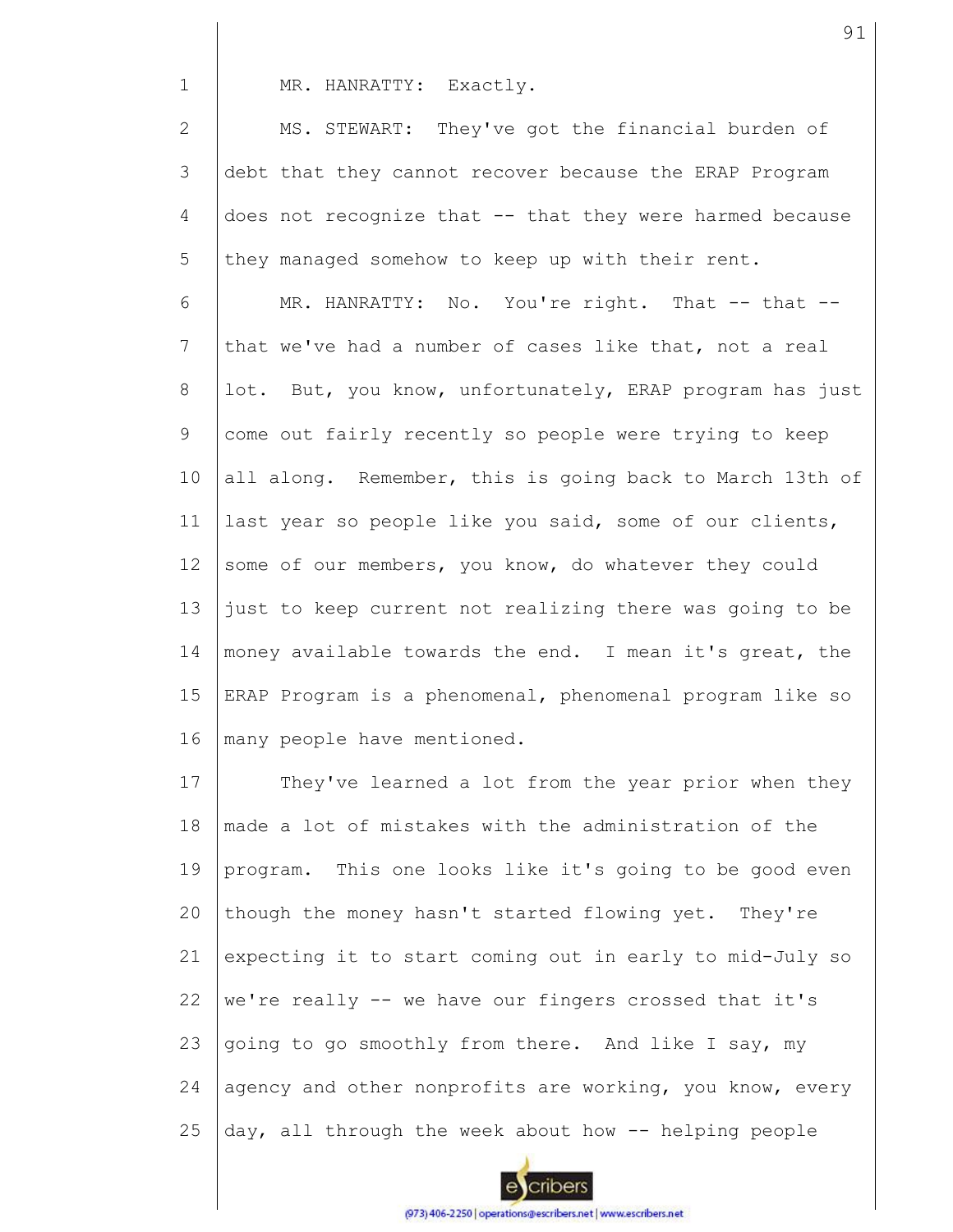1 2 3 4 5 6 7 8 9 10 11 12 13 14 15 16 17 18 19 20 21 22 23 24 25 process applications and trying to monitor them. Like I say, every Friday, 11 o'clock, we have a check-in with the County Department of Planning and all of the 15 or so agencies that are processing these applications. MS. STEWART: Thank you. MS. RUBIN: Yes, Ms. Santiago. MS. SANTIAGO: Yeah, just to piggyback on Tamara's question. Dennis, do you have -- is there any indication that there will be any type of program to help those - those tenants who sacrificed, went through their savings, borrowed people, went to borrow from their retirement, and are currently either unemployed or underemployed. Is there anything in the works for those people? MR. HANRATTY: Not that I'm aware of. But as you're aware, there is -- part of the ERAP is going to -- will allow people for up to three months after they're caught up on their rent. So maybe that will be available if they couldn't pay at this time. And as Michael McKee mentioned before, we're fully expecting or well, not fully. But somewhat expecting that this to be revisited by the state legislature and ultimately by the county then to make this happen for a future date because they don't think it's a magic number, after three months, after the 12 months everything is going to be hunky-dory.

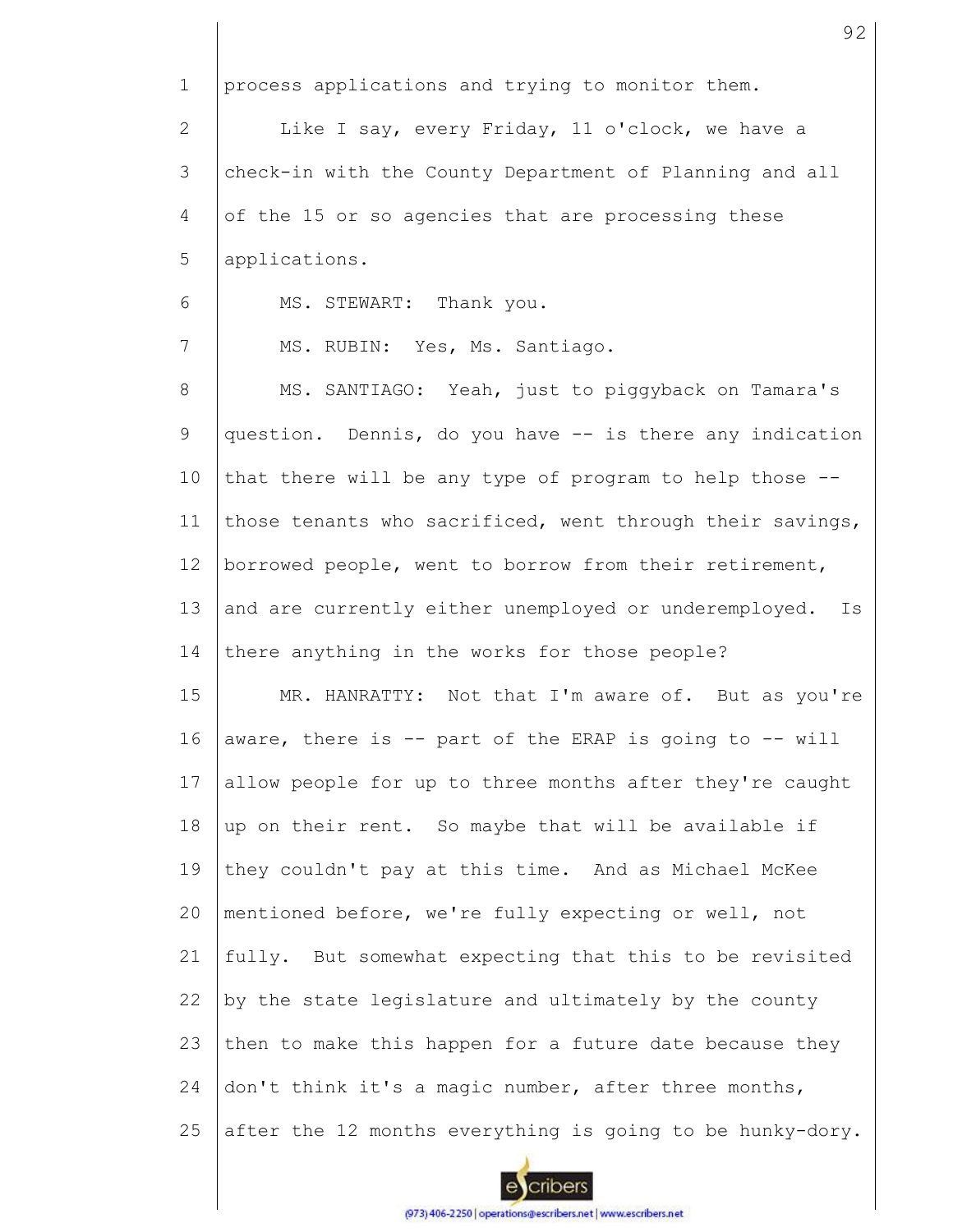1 2 3 4 5 6 7 8 9 10 11 12 13 14 15 16 17 18 19 20 21 22 23 24 25 There's going to be continuing problems. So there's going to have to be some legislative initiatives down the road. And, you know, we'll participate after the -- the degree we're able to or lobby for great benefits to be available. MS. SANTIAGO: Thank you. MS. RUBIN: Thank you. MS. ACQUAH: I want to say something. MS. RUBIN: Yes, Ms. Acquah. MS. ACQUAH: Yes, Dennis. Hi. How are you? MR. HANRATTY: How are you, Velene? MS. ACQUAH: Good. Good. It's good to see you and I'm glad you're here to also, you know, give information on how people can get help. MR. HANRATTY: You know, Velene, let me -- let me just say -- MS. ACQUAH: Yeah. MR. HANRATTY: You know, the -- the poster that I'm showing, people come and get this. This tells you how to get involved on our Tenant Rates Workshop on Thursday evening like we're co-sponsoring with the city. So people can come to my office. They had copies of this if they'd like for their buildings and for the stores. We're flooring the neighborhood. We're posting these in the stores up on Gramatan Avenue, on 4th Avenue, on Mount

93

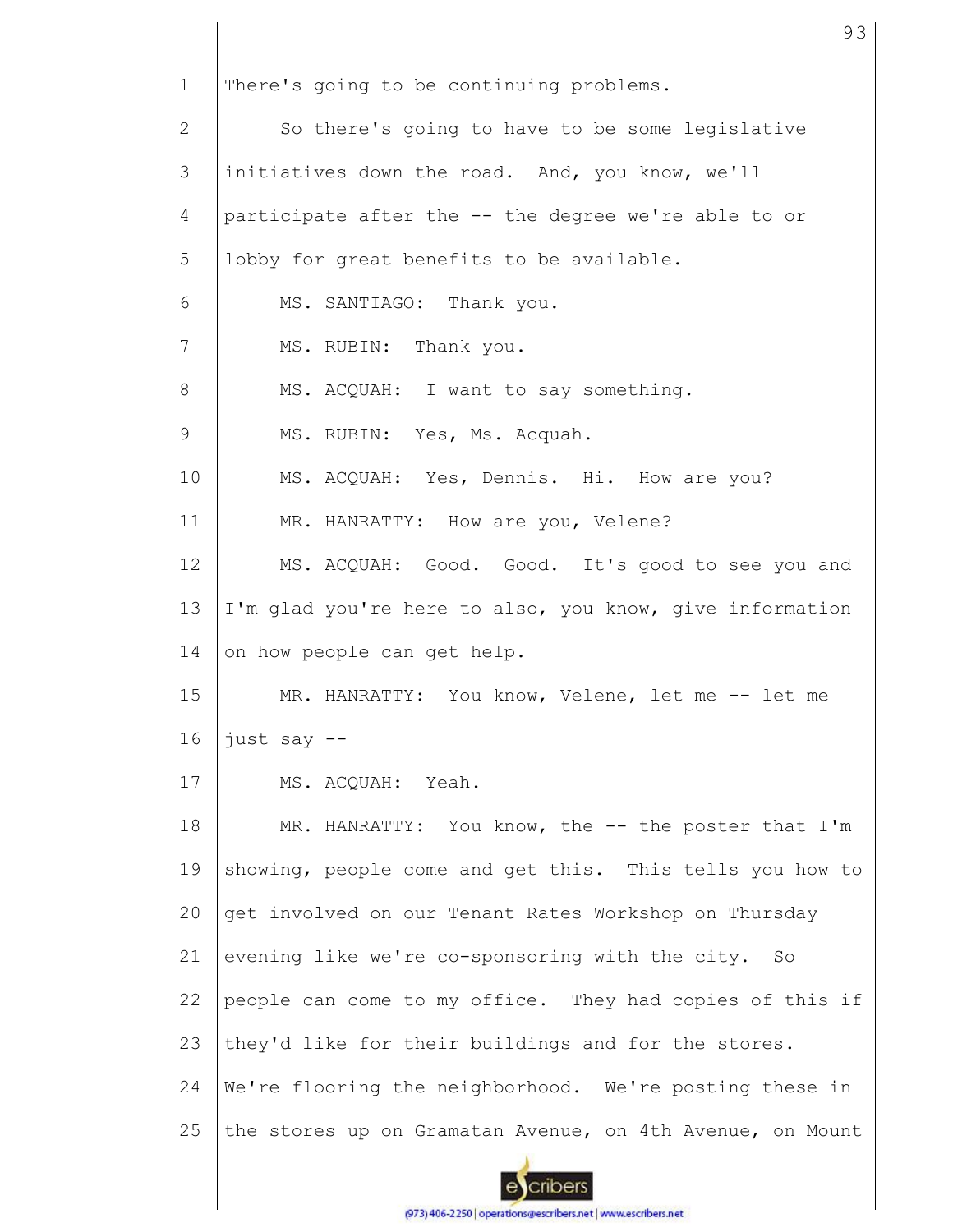1 2 3 4 5 6 7 8 9 10 11 12 13 14 15 16 17 18 19 20 21 22 23 24 25 Vernon Avenue. We have them covered in English and in Spanish. MS. ACQUAH: Wonderful. And I just got an email actually with that flyer. MR. HANRATTY: Okay. Good, good. MS. ACQUAH: From City Hall, yeah. That's great. It's out there. Yeah, the help is out there. So that's a good thing. MR. HANRATTY: Yeah, we're working very closely with the planning department. And I don't know if people are aware of it. There's -- the planning department is hiring a couple of -- well, the city is hiring a few new code enforcement officers. If recognized, we've been working with the county  $--$  I mean the city's planning department over the last couple of years. And I know it's called the city's Rise Program. And they've recognized, you know, Mount Vernon has got a very aging housing stock. And so especially -- haven't always had the incentive to keep their buildings up as long as they know their tenants can't go anywhere else. I mean they don't always maintain the buildings as well as they should. So we're going to have I think a more robust code enforcement system coming up. They hired two new code enforcement officers and they're going to hire a third

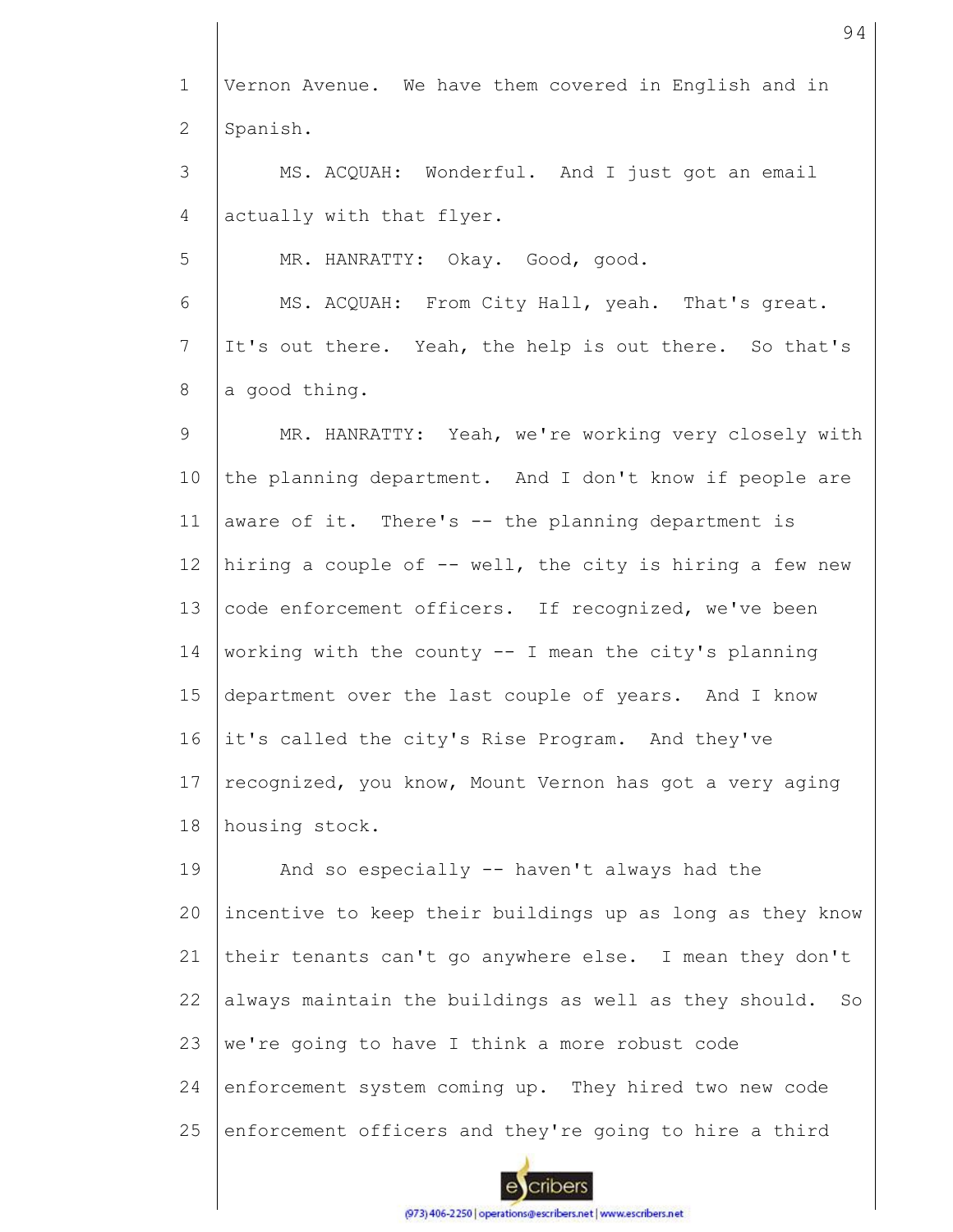1 one as well. So we're excited about that. We think that's going to help really maintain services to tenants 2 3 throughout town. 4 MS. ACQUAH: Okay. All right. Thank you. 5 MS. RUBIN: Thank you. Yes, LaMont. You -- you are 6 muted. Okay. Good. 7 MR. BADRU: I wanted to say -- 8 MR. HANRATTY: Hey, LaMont. 9 MR. BADRU: And thank you for the work that you do. 10 I think you're making a really big impact and I've 11 witnessed it personally so I'd like to give you a shout-12 out and say thanks. 13 MR. HANRATTY: Thank you. MS. RUBIN: Anybody else? Well, thank you, Dennis, 14 15 for your presentation. MR. HANRATTY: Thank you. 16 17 MS. RUBIN: Good to see you. 18 MR. HANRATTY: Good to see you guys. 19 MS. RUBIN: I would like to call the next person, 20 Lynn -- Lynn White. 21 MR. STECKER: Okay. I'm promoting her right now, 22 Chair. 23 MS. RUBIN: Hello, Ms. White? 24 MS. LYNN WHITE: Can you hear me? 25 MS. RUBIN: Yes, we can hear you. We cannot see cribers

(973) 406-2250 | operations@escribers.net | www.escribers.net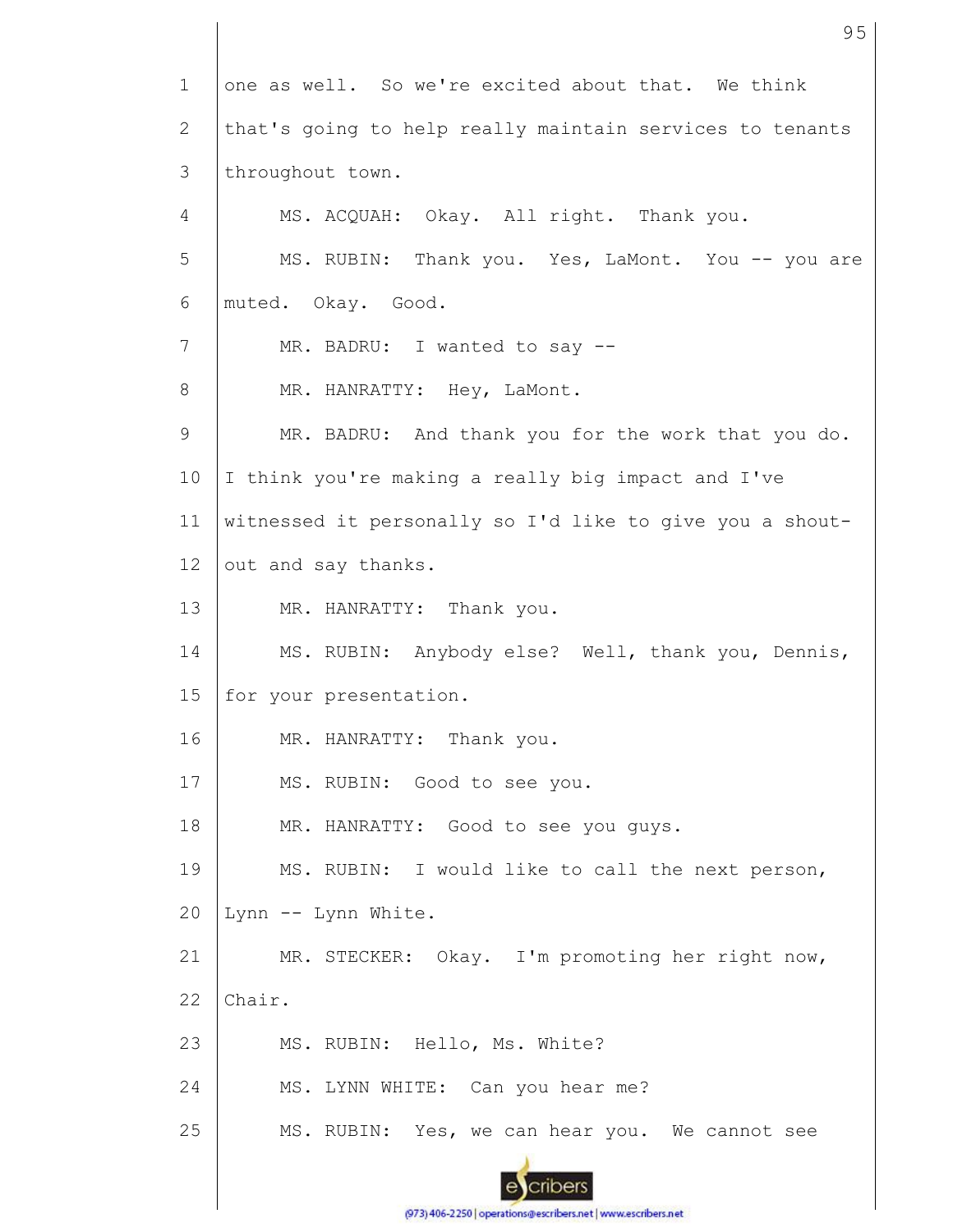1 2 3 4 5 6 7 8 9 10 11 12 13 14 15 16 17 18 19  $20$ 21 22 23 24 25 you. MS. WHITE: Well, let's see if I can do anything about that. I don't seem to be able to do anything about that. MS. RUBIN: So just let us know if you're representing yourself or an organization. MS. WHITE: An organization. MS. RUBIN: Now we can see you. Which -- which organization is that? MS. WHITE: The Apartment Owners Advisory Council and the Building and Realty Institute. MS. RUBIN: Okay. You have five minutes. MS. WHITE: I am an owner of some multifamily buildings. I have owned these for many years. It is been hard to maintain them because I don't get rent probably I'm owned a moment about \$100,000 in rent. The people who spoke tonight, I don't know where they're getting their statistics. But I know that I've had to put in new refrigerators this year to tenants who had not paid me rent. And I've done it because they need to have food that's refrigerated. A woman spoke, the Reverend spoke about Con Edison and the leak, and that I'm sure is a very big problem but I know because I had a leak in one of my buildings that Con Ed took a long, long time to fix the leak. It wasn't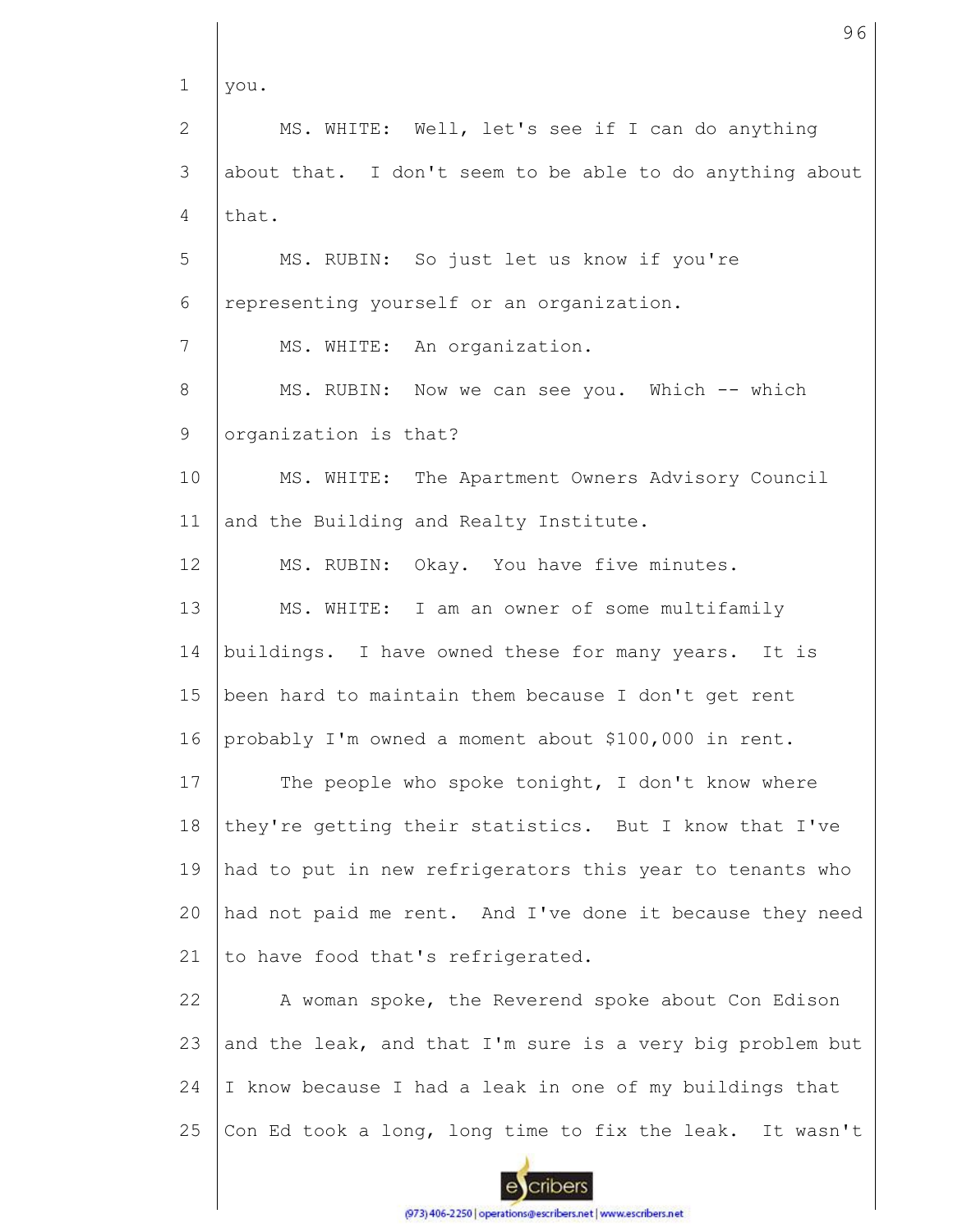1 2 3 4 5 6 7 8 9 10 11 12 13 14 15 16 17 18 19 20 21 22 23 24 25 my fault. It wasn't anything I did. I called them to get it fixed but it was Con Ed who stole, not me. So I hear these complaints and I feel that the tenants think that the landlord should not make any money. But we work very hard just as the tenants work very hard. For some reason, the tenants feel that we shouldn't, you know, we should do everything for free. Well, that just doesn't work out very well. It doesn't work out well for the tenants and it doesn't work out well for the landlord. Then you talk about the capital improvements, the MCIs, the AIA -- the IAIs. Frankly, I can't get any money for the MCIs and the IAIs. So you know what? Those apartments will stay vacant. I will do better having that -- using that as a loss. The inventory of apartments will go down. That was not the intention of HSTPA. So I think that the Board should think about all these issues very carefully. Utilities have gone up, insurances has gone up, taxes have gone up, oil is going way up. How are we supposed to pay? Not only that, Section 8, oh, there's a dent in the wall, you need to get it fixed, a dent in the wall? I think you -- there's a lot to think about here. That's all I have to say. Thank you.

97

(973) 406-2250 | operations@escribers.net | www.escribers.net

cribers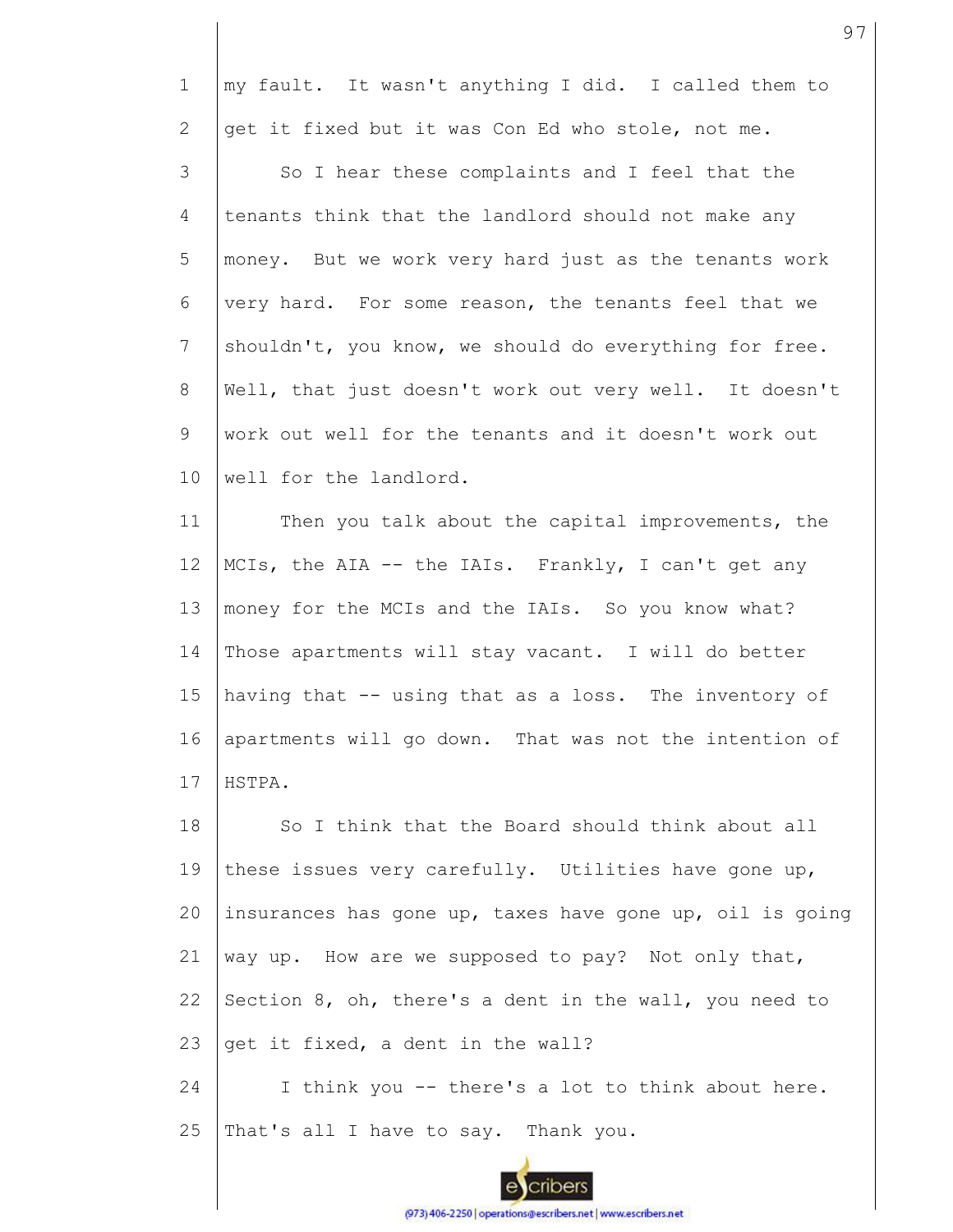1 MS. RUBIN: Thank you. Any questions for Ms. White? 2 Yes, Ms. Stewart. 3 MS. STEWART: Hi, Ms. White. How many buildings and 4 how many units do you have? 5 MS. WHITE: I have three buildings in White Plains, 6 86 units. 7 MS. STEWART: And have you been helping your tenants that are in arrears with ERAP application that they might 8 9 qualify, ma'am? 10 MS. WHITE: Absolutely. I have gotten -- there are some just don't want to do it and there are also some who 11 12 make too much money to do it. Not that they pay me. 13 They have other issues. Some were out of work, now are working and are making too much money. 14 15 MS. STEWART: Well, for the ones that may be 16 reluctant, I hope you've been listening to our plea that 17 landlords contact that County Planning Department and 18 work with the nonprofit that are trying to reach tenants 19 in your -- in your community who may be -- MS. WHITE: And I will put up notices. 20 21 MS. STEWART: -- for tenants to partners. 22 MS. WHITE: And I will put up notices and I will 23 again try to help them. I'm more than willing to help them, and I am more than willing to put notices in my 24 25 buildings which I've already done to -- in an attempt to cribers

98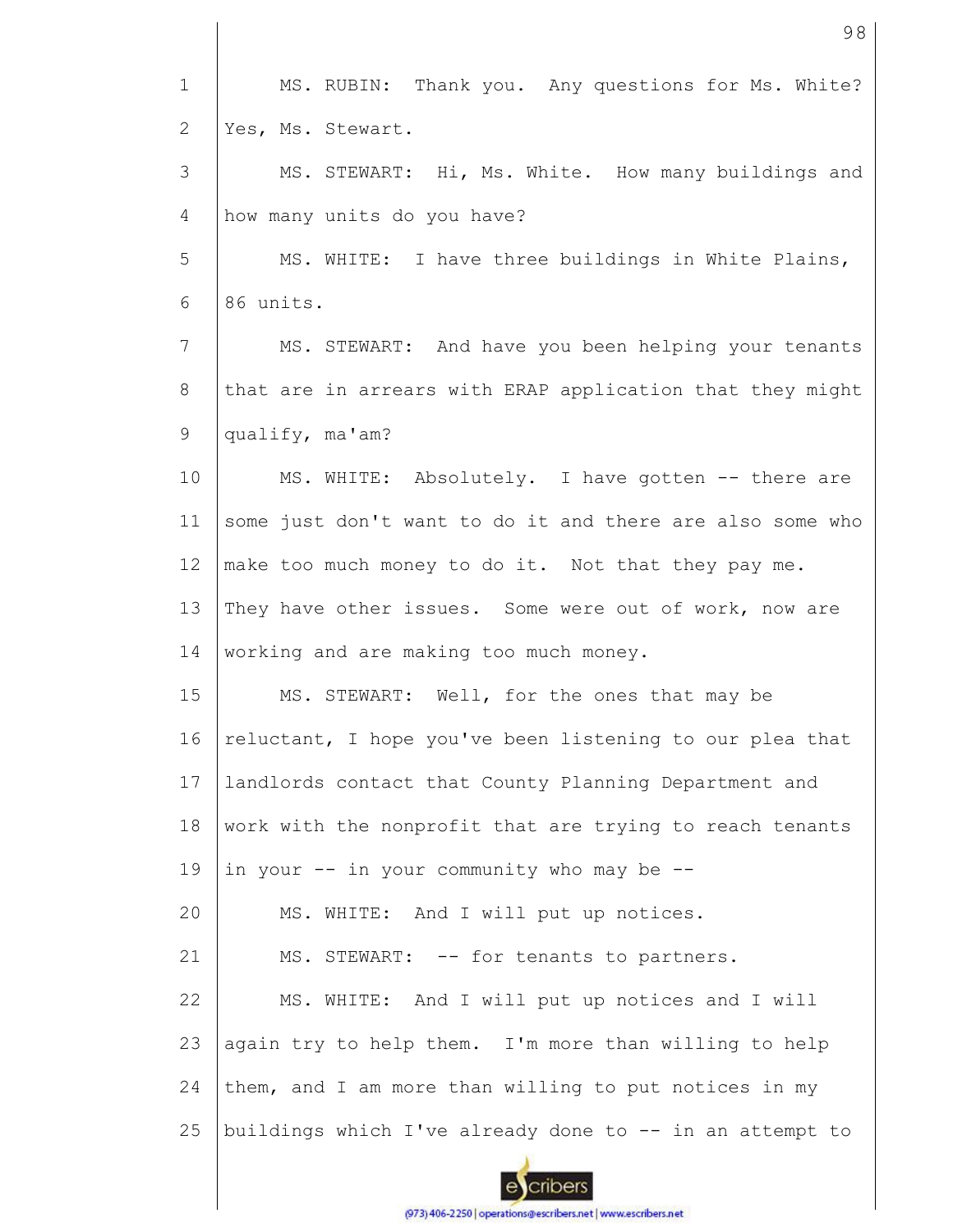1 2 3 4 5 6 7 8 9 10 11 12 13 14 15 16 17 18 19 20 21 22 23 24 25 help them. MS. STEWART: Well that's one way. But sometimes, like I said, if there's a trust issue, it may -- the information may be more effective coming from a different source. MS. WHITE: I agree. And I will try to help them in every way I can. But that still -- MS. STEWART: Thank you. MS. WHITE: -- very limiting from -- for the landlord, in this case for me. MS. RUBIN: Yeah. Mr. Cherson, you have a question. MR. CHERSON: Yes, I do. Thank you. Ms. White, thank you very much for your testimony. Can you please explain to the members of the Board, expand upon why it is that you're not going to rent a vacant -- apartment that becomes vacant. I don't  $-$  a lot of people on the Board -- I may understand that and Mr. Finger may understand that. But if you can explain to the other members as to why it is that you're not going to rent a vacant apartment these days? MS. WHITE: Okay. I have an apartment at one of my buildings, the lady has lived there for 40 or 50 years. I get a -- a whole hundred, \$647 for that two-bedroom apartment. To just keep that apartment cost more than this 647. So it is a benefit to me not to rent it. Plus

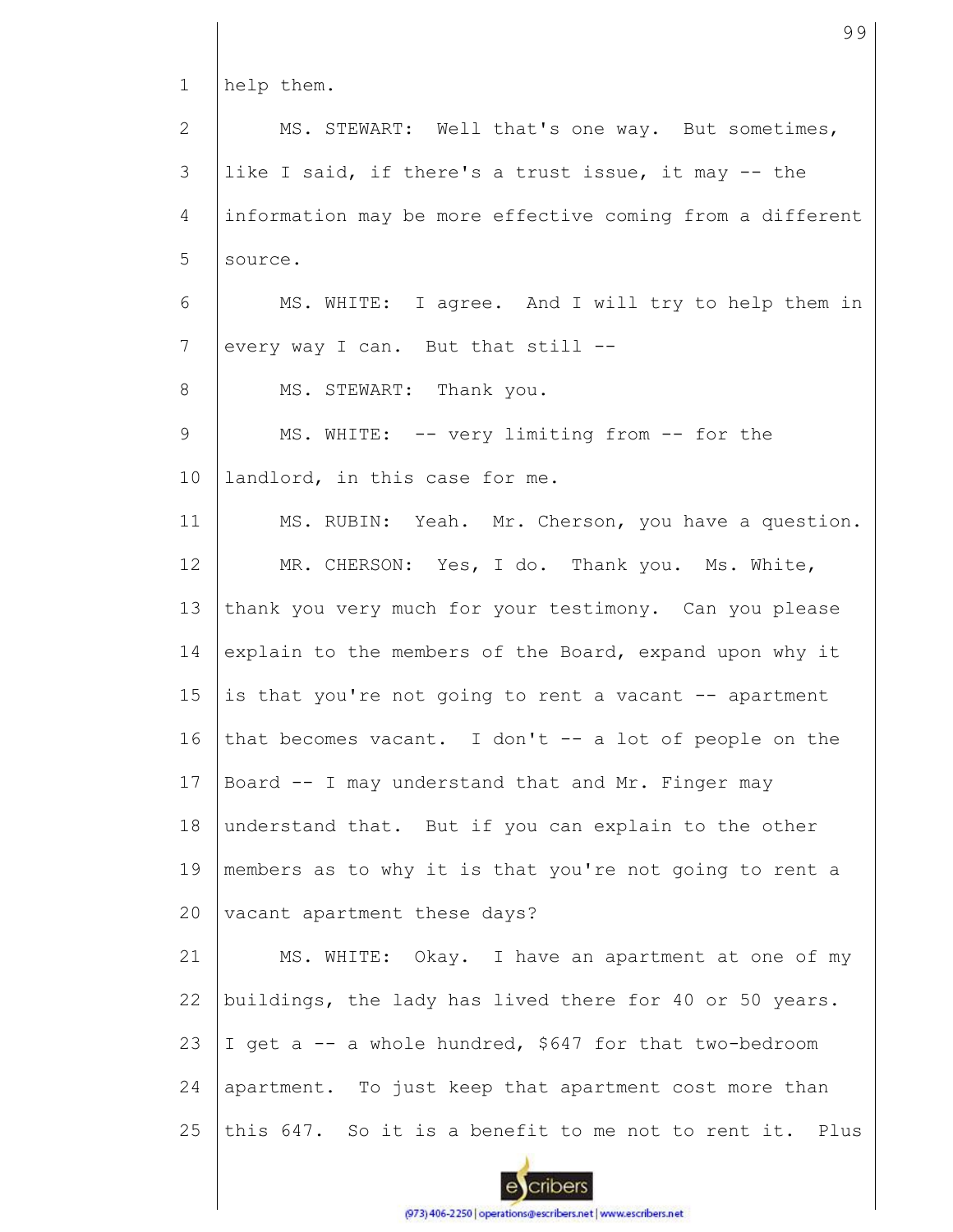1 2 3 4 5 6 7 8 9 10 11 12 13 14 15 16 17 18 19 20 21 22 23 24 25 I'd have to upgrade it. I'd have to put in a new stove. I'd have to paint it. I would have to put in a new refrigerator, probably, you know, do the floors. MR. CHERSON: And what would the rent be for the new tenant? MS. WHITE: Very close to 647. I can't -- I cannot increase that rent so it's not worth it to me to rent it. So you're losing stock, housing stock, the whole reason for HSTPA was to increase housing stock. They're going to lose it. I'm not going to rent that apartment. There's a studio apartment that just became vacant. I doubt I'll rent it. Again, it's the same reason. I don't get enough rent to make it worthwhile. And I can take it off my taxes. So it becomes more beneficial to me not to rent it. MR. CHERSON: Thank you. MS. WHITE: Yes. MS. RUBIN: Yes, sir. You're on mute. Okay. MR. BADRU: Yeah, I'm sorry. I think -- so you said the operating cost of the unit is more than the cost? MS. WHITE: Correct. MR. BADRU: What's that -- a minute. You got to get off the camera. I'm sorry guys. MS. WHITE: It's okay. She's cute. I can't hear - if you're talking I can't hear.

> cribers (973) 406-2250 | operations@escribers.net | www.escribers.net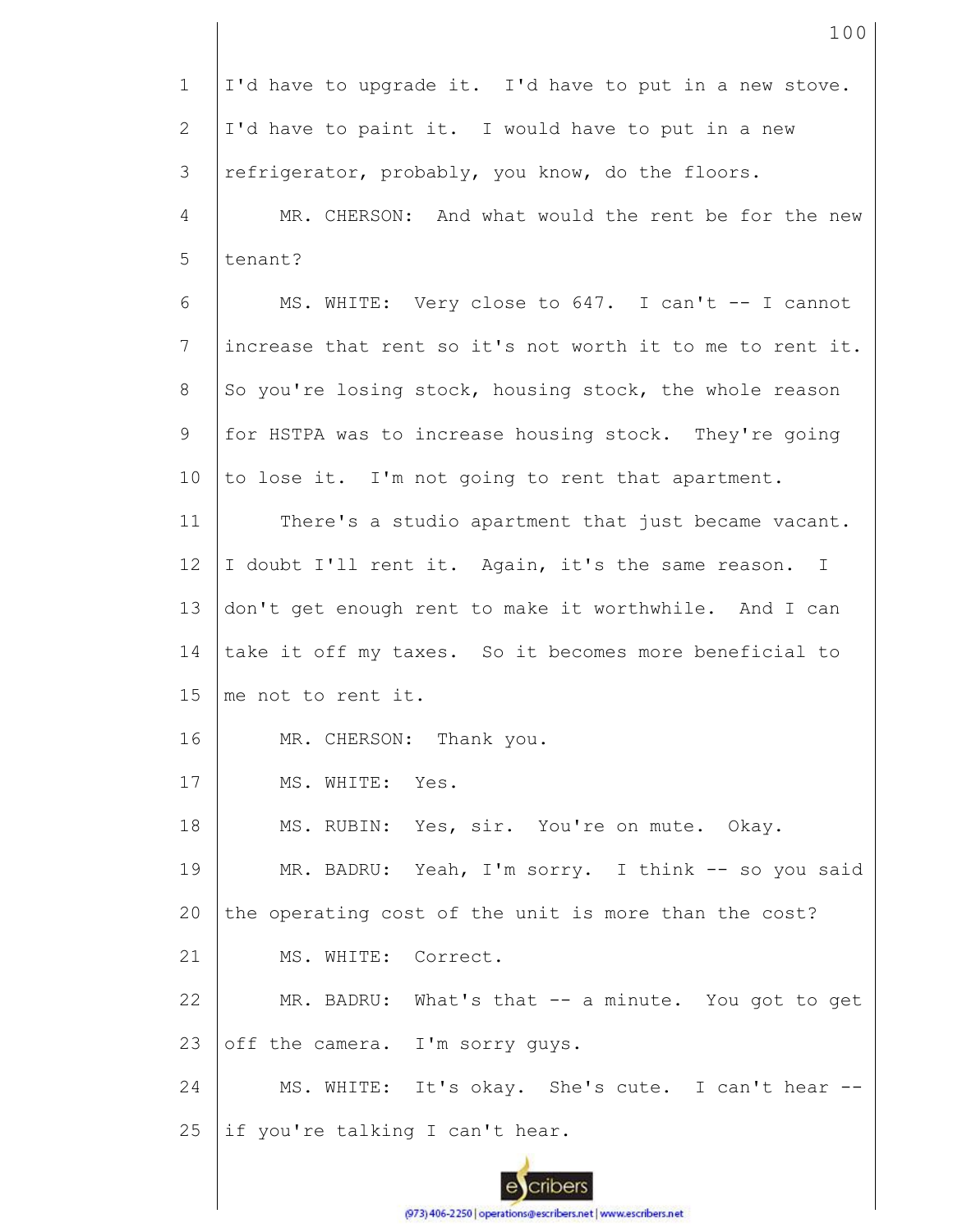1 2 3 4 MR. BADRU: So what type -- what type of operating cost for these units do you have on a monthly basis that -- that outweigh the rent that you would collect on the unit?

5 6 7 8 9 10 11 12 13 14 15 16 17 18 MS. WHITE: Well, he -- the cost of a refrigerator, the stove, there's a certain amount of electric that goes into it, maintaining the building. It's a unit I don't have to maintain. And then if the tenant has a problem or an issue, that's a whole another thing. It just makes it worth -- well, if I was making money on it or even breaking even maybe I'd rent it. But when it comes to losing money, I'm losing money on this apartment. So I don't see the sense in running it except, you know, you would say well, it benefits certain people which it does. But I work very hard for my own buildings. I am the manager. I'm the landlord and the manager. I work very hard to try to make a buck, just like I'm sure you do.

19 MR. BADRU: Thank you.

20 21 MS. RUBIN: Anybody else? Thank you for your testimony, Ms. White.

22 MS. WHITE: Thank you. I thank all of the Board.

23 MS. ACQUAH: You're welcome. Thank you.

24 MR. FINGER: Thank you.

25 MS. ACQUAH: Thank you for being here.

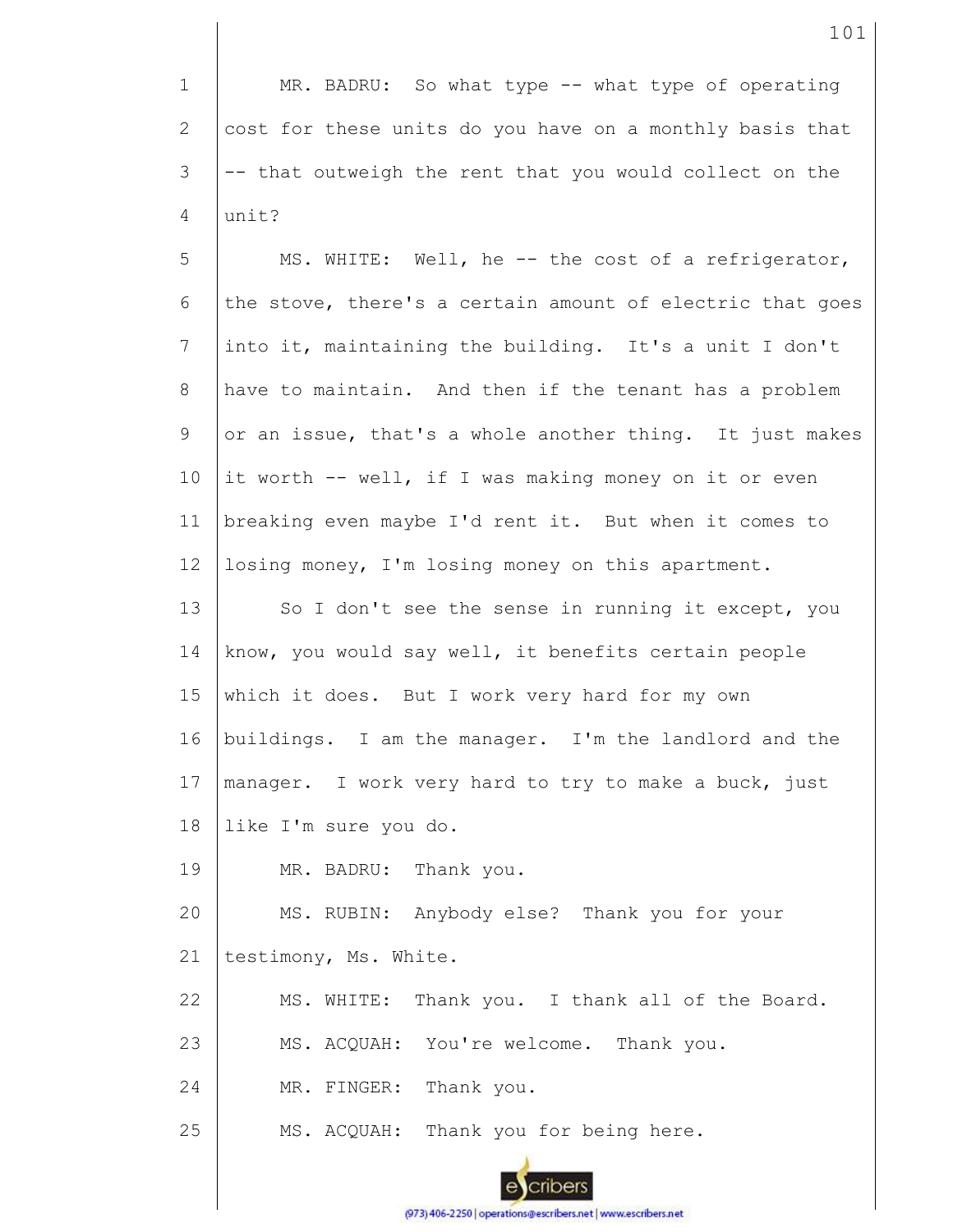| $\mathbf 1$  | MS. RUBIN: Peter, I have the last person in my list       |
|--------------|-----------------------------------------------------------|
| $\mathbf{2}$ | is Sandra Borducci.                                       |
| 3            | MR. STECKER: Yup. I'm promoting her right now.            |
| 4            | MR. FINGER: Could you spell that?                         |
| 5            | MS. RUBIN: B-O-R-D-U-C-C-I.                               |
| 6            | MR. FINGER: Borducci.                                     |
| 7            | MS. RUBIN: Hello, MS. Borducci.                           |
| 8            | MS. SANDRA BORDUCCI: Hi. How are you?                     |
| 9            | MS. RUBIN: Am I pronouncing your name correctly?          |
| 10           | MS. BORDUCCI: Borducci, yes.                              |
| 11           | MS. RUBIN: Borducci, okay.                                |
| 12           | MS. BORDUCCI: You did much better than Siri.              |
| 13           | MS. RUBIN: Are you representing yourself or an            |
| 14           | entity?                                                   |
| 15           | MS. BORDUCCI: No. I'm representing an entity.<br>$I'$ m   |
| 16           | testifying on behalf of two landlords, Radford Management |
| 17           | Associates which has 58 units in Grand Terrace,           |
| 18           | Associates which as 38 units in Southwest Yonkers in      |
| 19           | Mount Vernon respectively.                                |
| 20           | According to a case, case law of Rose Associates          |
| 21           | versus DHCR, the appellant division indicated that the    |
| 22           | purpose of the Rent Guidelines Board is balance the       |
| 23           | landlord's needs against the tenants. There has to be a   |
| 24           | rational basis for the determination, the guidelines, and |
| 25           | considering substantial evidence on both sides.           |

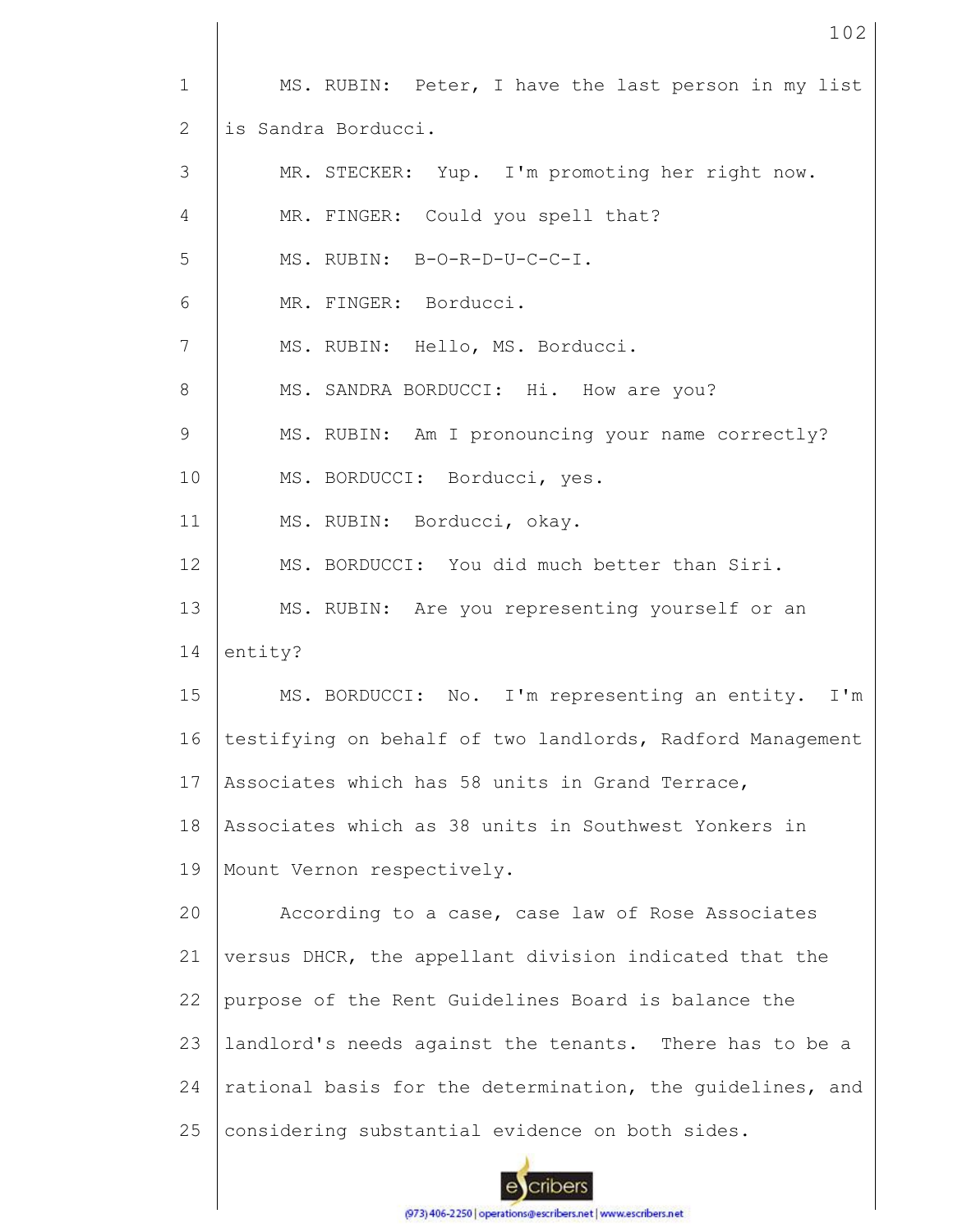1 2 3 4 5 6 7 8 9 10 11 12 13 14 15 16 17 18 19  $20$ 21 22 23 24 Now that the pandemic is mostly over, keeping increases at zero percent seems highly unreasonable especially since Mr. Hanratty just said that only a couple of Mount Vernon tenants had to dip into their savings. In the case of Casado versus New York City Rent Line Guide -- Rent Guidelines Board 2011, the Court of Appeals of New York opine that small annually authorized increases do not come close to covering increased cost. Further in rent stabilization association -- association of NYC versus NYC Rent Guidelines Board, the Supreme Court of New York in 2017 held that while tenant affordability is a proper factor for the Board to consider in establishing guidelines, tenant affordability is not the only factor. The Board also has to consider the economic condition of the residential real estate industry and the affected area including such factors as real estate taxes, utility rates, maintenance cost, operating costs like insurance, government fees, cost of fuel, labor cost, of unavailability of financing, cost of living. I'm asking the Board to consider a 4 to 5 percent increase. A lot of these points have been mentioned before but Mount Vernon Real Estate Taxes increased 13 percent after net operating income which Genevieve claims

25 as 38 percent profit. Well, real estate taxes at a

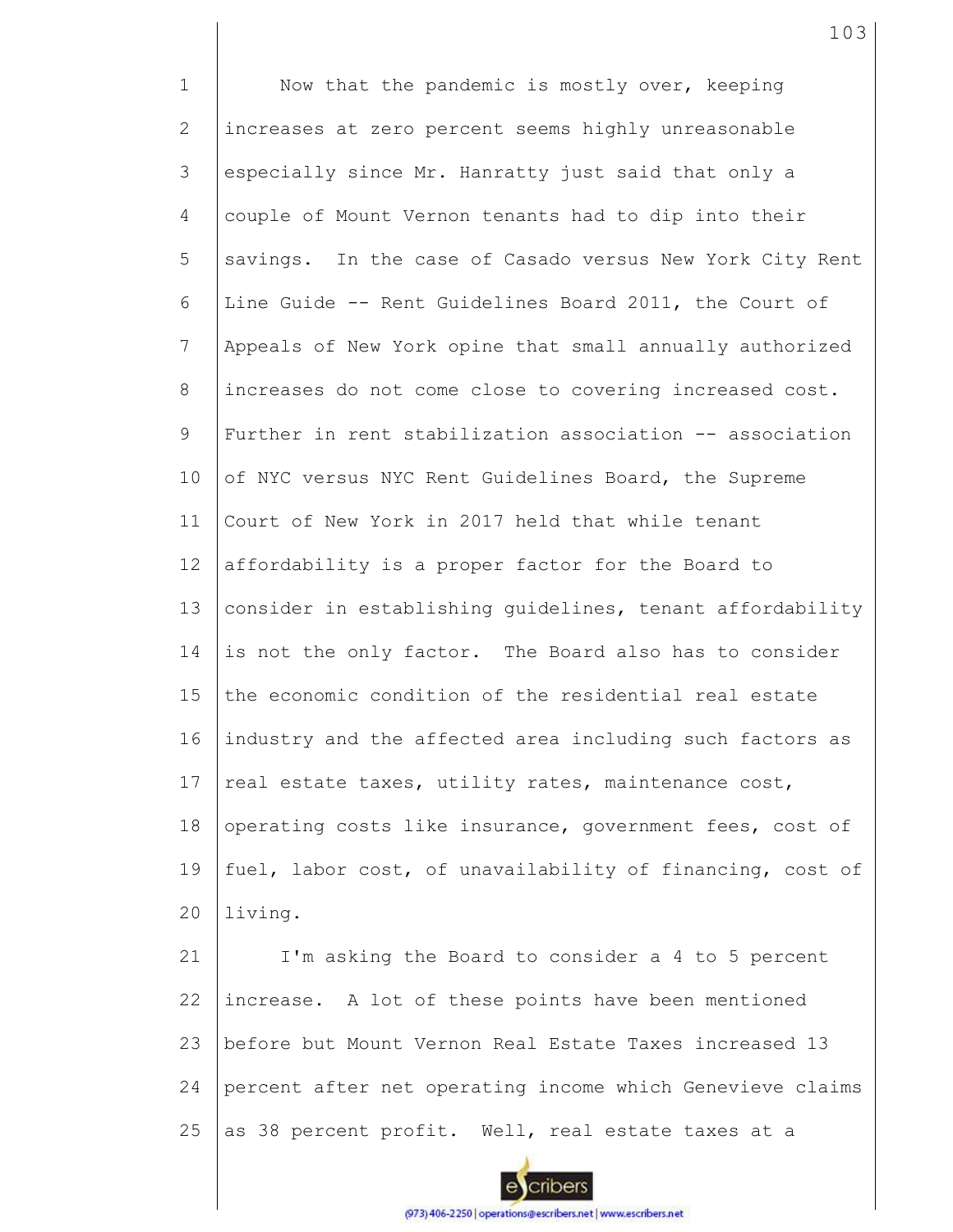1 2 3 4 5 6 7 100,000 -- of a \$100,000 a year plus mortgage interest are deducted. So that's huge deduction coming out of profit. We can't evict -- evict non paying tenants. Our union wages are up 12 percent, utilities 20 to 30 percent, insurance up 30 percent because insurance companies found that landlords can't invest in money in their buildings when rents aren't coming in.

8 9 10 11 12 13 14 15 16 17 18 Most of our tenants were able to pay the rent but that's because our rents are low. They're preferential and they're below the legal regulated rents. I do annual rent registration every single year, and I see this. More code enforcement in Mount Vernon, we already get code enforcement from Section 8 and the city. These are just more cost for -- for landlords out of their bottom line. Every code violation in a paying and non-paying tenant's apartment is less in the bottom line. In Westchester, tenants have all the love during the pandemic.

19  $20$ 21 22 23 24 25 We like many other landlords, one of our way to help struggling tenants with programs offered by the state and the city thanks to the completely pro-tenant ETPA Laws passed in 2019. We can't charge vacancy increases. We can't suddenly charge legal regulated rents after charging preferential rents. The RGB gave zero percent increases for 1 and two-year lease renewals. Most

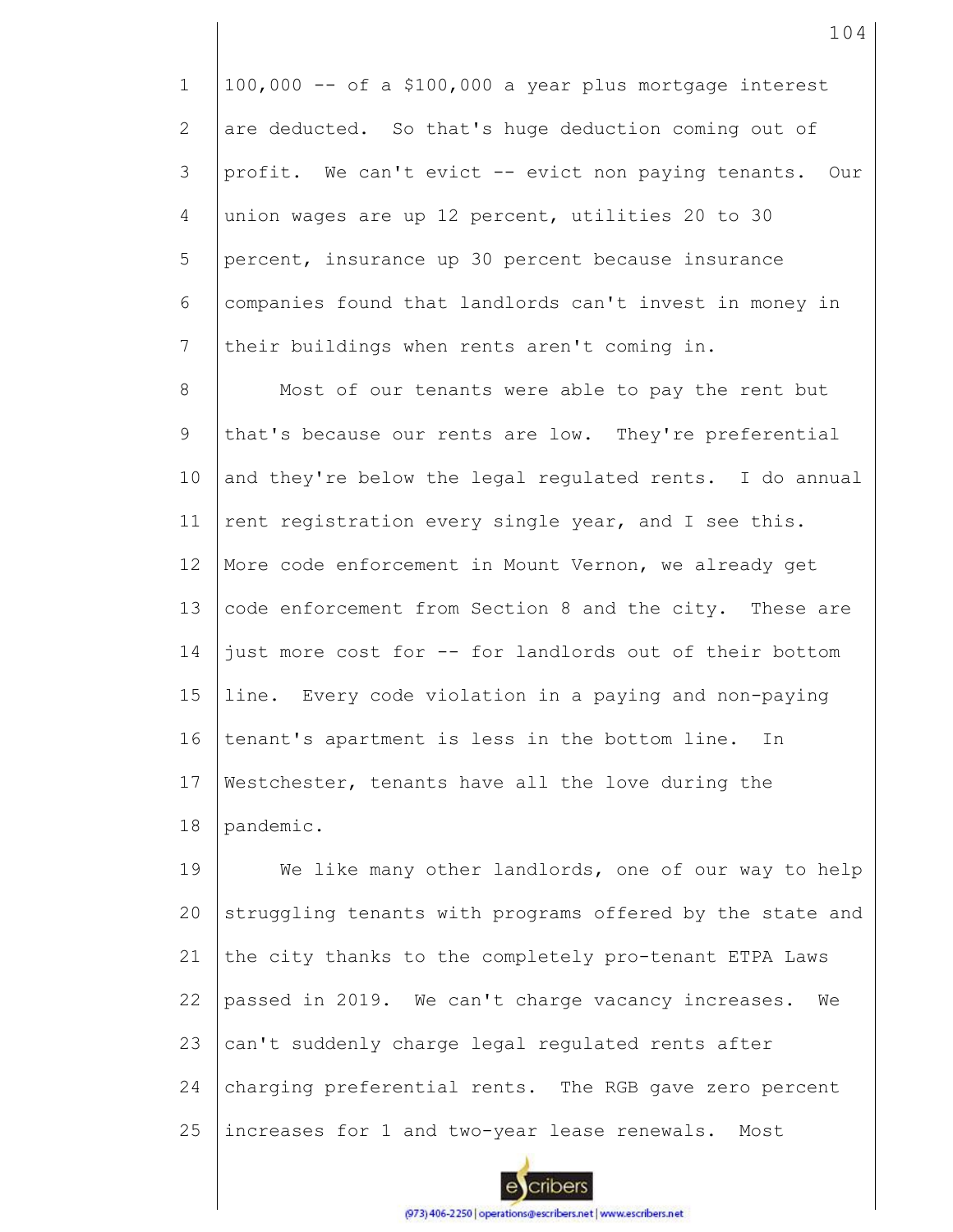1 tenants showed zero percent.

2 3 4 5 6 7 8 9 10 If landlords accept ERAP, the RGB passes that increase, landlords may at least have legal regulated rent increases on their registrations for the next round of tenants, that -- that could be a positive thing for landlords, you know. All the judges in Westchester are pro-tenant. They got months up to a year, maybe more to pay. And forget about IAI's because before we might get \$10 increase on rent. Now it's more like \$1 or \$2 increase at rent.

11 12 13 14 15 16 17 One tenant asked me to move to an updated apartment with an updated kitchen and how could we do it for a zero percent increase. It's unfathomably low. It just makes no financial sense. \$16,000 kitchen with a \$1 a month increase, could you do that if you owned a home? No. No. That would be ridiculous. Where is the love from landlords?

18 19 20 21 22 23 24 25 As hardworking tenants know, charity does not pay the bills. For teams of owners, managers, and superintendents who go to work every day to make sure the buildings are operating well, to make sure tenants have gas, electric, heat, hot water which we pay for, you know? It's tough. We can't turn off utilities or stop paying a mortgage, shut off the elevator, and then we have all these administrative duties, filing annual rent

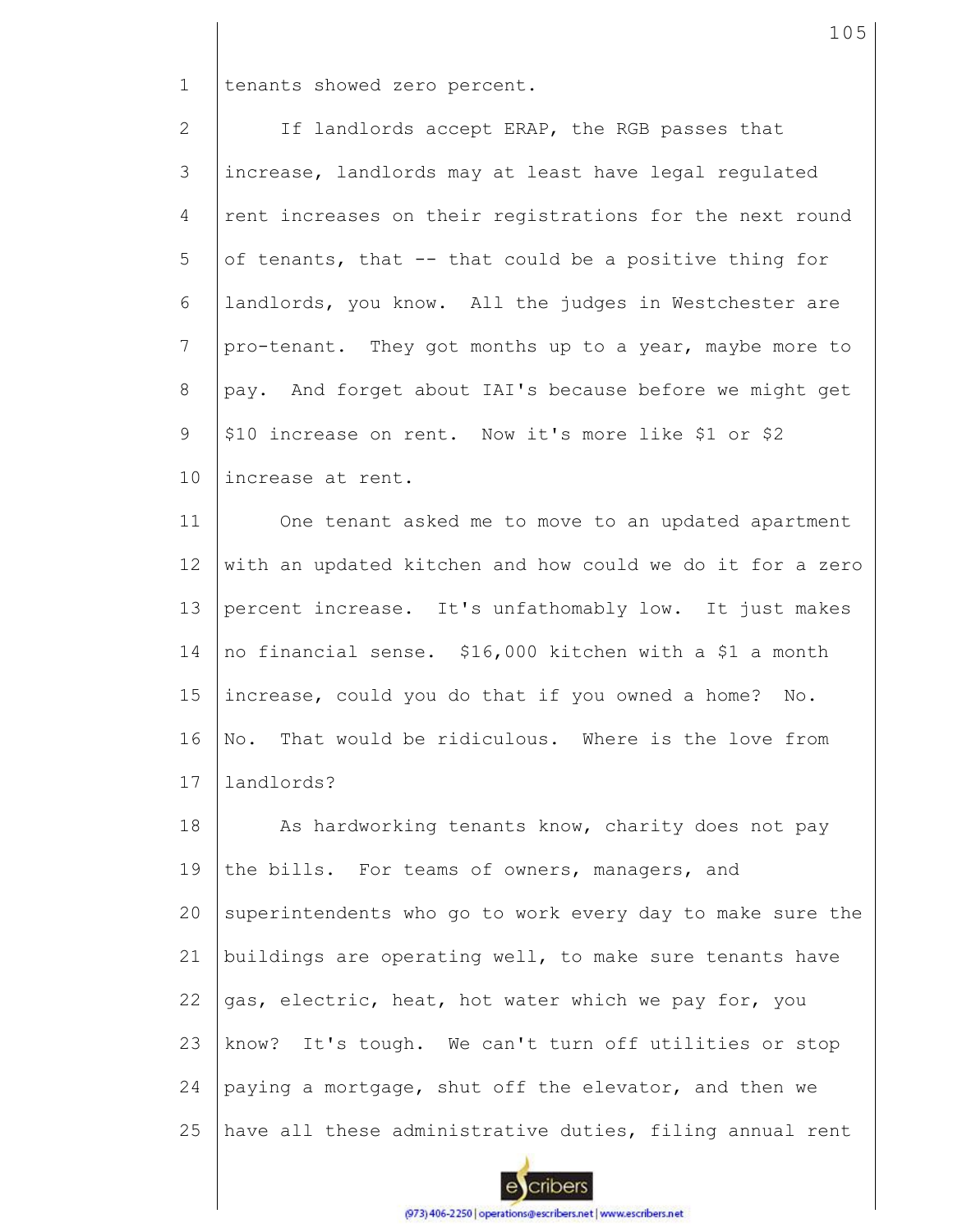1 registrations.

2 3 4 5 6 7 8 9 10 11 12 13 14 15 16 17 18 19 20 21 22 23 24 25 Now more code enforcement, ETPA reports, the list goes on. It's -- it's intense. Who wants to do this for free? On top of that, tenants, you know, are not all angels. There're drugs. There's domestic violence. There's, you know, some leaves the newspaper on their toaster oven. You know, the buildings got smoke damage and water damage from the sprinklers. It's a non-stop, 24 hour, weekend, holiday job. This is not a for free job. I'm sorry. You know, if tenants need to get more than one job, that's great. And landlords are not stopping from 9:00 to 5:00. Okay. That's all I want to say. MS. RUBIN: Okay. Yeah, that's your time allowed. Anybody has a question? MS. ACQUAH: I do. MS. RUBIN: Okay. Ms. Acquah? MS. ACQUAH: Yes. No, I -- I may have missed it. Where are the buildings located and how many units? MS. BORDUCCI: Southwest Yonkers, Mount Vernon, 58 and 38 respectively. MS. ACQUAH: Oh, okay. Thank you. MS. BORDUCCI: Taxes are really high, you know, it's ridiculous because they're going to programs, right?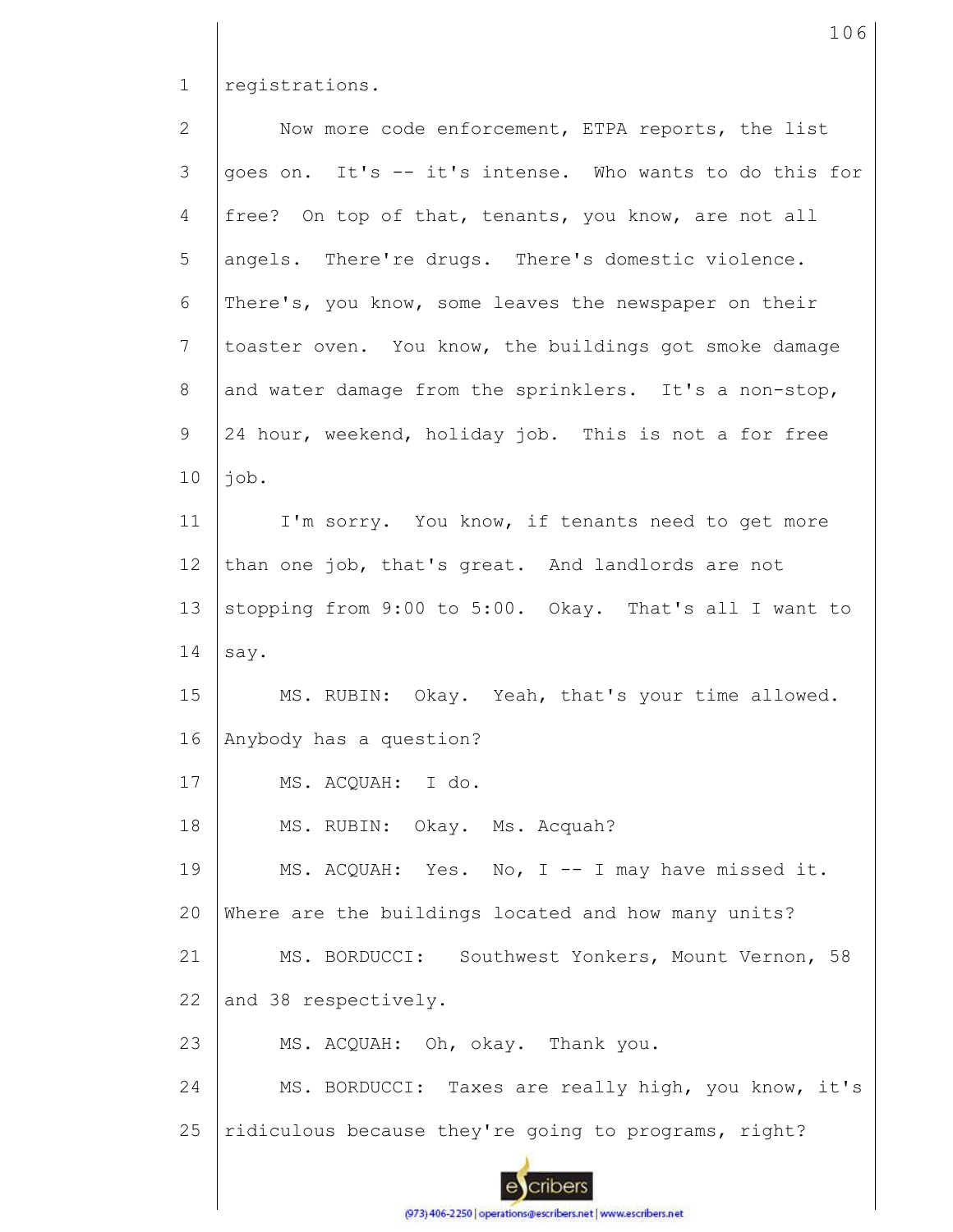1 MS. RUBIN: Anybody else? MS. BORDUCCI: Or corrupt politicians in Mount 2 Vernon which we all know have been written about in the 3 4 papers. So we're paying for it. But we're the ones 5 whose paying for it. 6 MS. RUBIN: Anybody else? Anybody else has a 7 question? MS. ACQUAH: That's it for me. 8 9 MS. RUBIN: So, okay. Thank you very much for your 10 presentation. 11 MR. FINGER: Thank you. 12 MS. ACQUAH: Thank you. 13 MR. FINGER: Thanks. 14 MS. RUBIN: Peter, do we have any other previous 15 people that were waiting or not waiting? 16 MR. STECKER: No, I was able to email Mr. Kaufteil. He said he had technical difficulties. I told him to try 17 18 to call Lynn but he doesn't try to come back on. So 19 other than that, none of the other people who we missed  $20$ have come on either so that's the end of the list as far as I have it. 21 MS. RUBIN: Okay. So, that's it for tonight for the 22 23 presentation. As I said before, our next meeting is on 24 Wednesday, the 23rd. And unless anybody has any other questions or comments, I will ask for someone to make a 25 cribers

107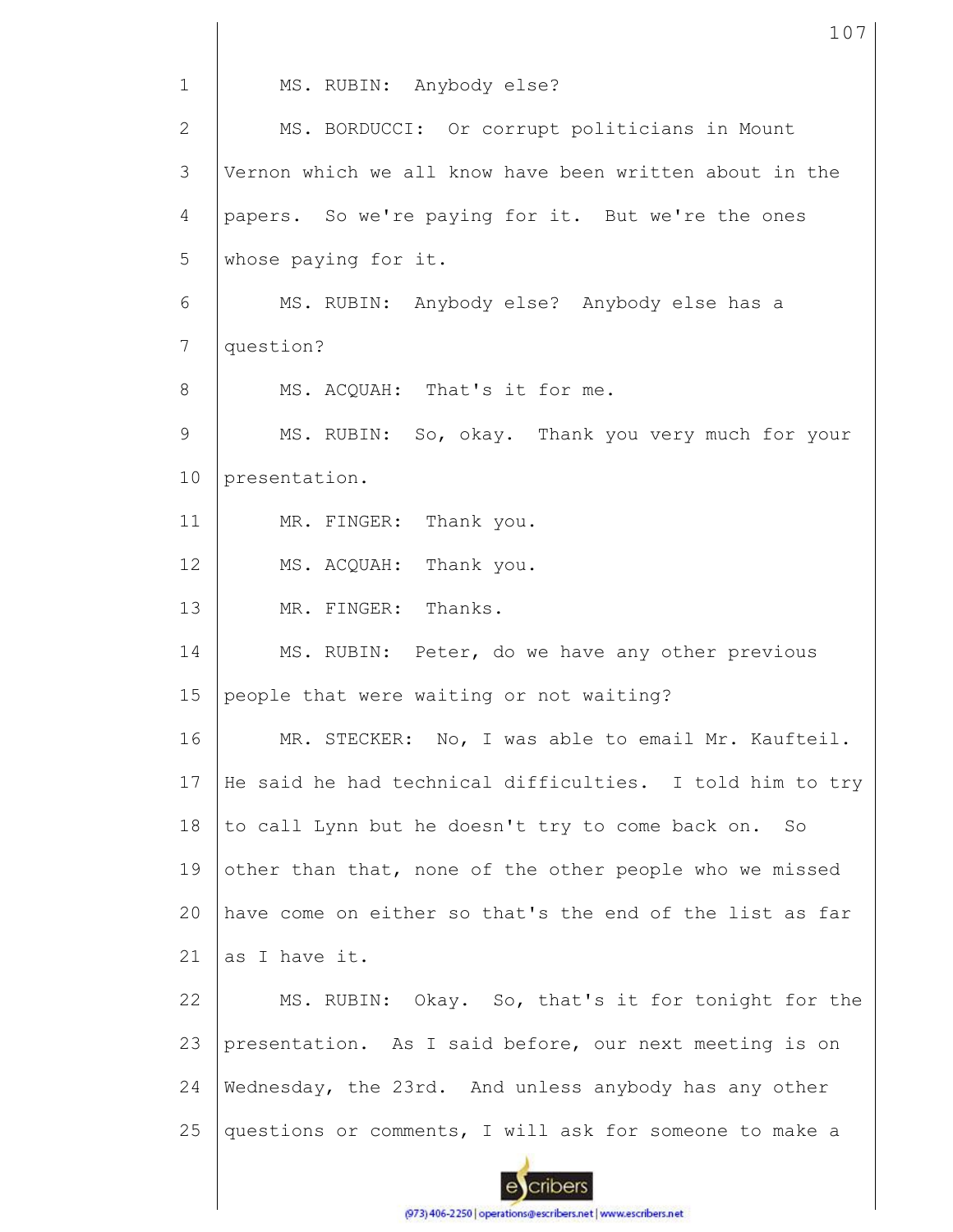| $\mathbf 1$    | motion to -- to adjourn the meeting.              |
|----------------|---------------------------------------------------|
| 2              | MR. CHERSON: Motion to adjourn.                   |
| 3              | MS. RUBIN: I knew you were going to do it.        |
| $\overline{4}$ | MS. ACQUAH: Second.                               |
| 5              | MR. CHERSON: It's been a long day.                |
| 6              | MS. RUBIN: I know. Thank you very much for your   |
| 7              | time and your patience, and have a great evening. |
| 8              | MS. ACQUAH: Thank you.                            |
| 9              | MS. BARNES: Yeah. Thank you, everybody.           |
| 10             | MR. CHERSON: Good night everyone.                 |
| 11             | MS. ACQUAH: Good to see you. See you next time.   |
| 12             | MS. RUBIN: See you Wednesday.                     |
| 13             | MS. ACQUAH: Yes. Wednesday again.                 |
| 14             | [END RECORDING]                                   |
| 15             |                                                   |
| 16             |                                                   |
| 17             |                                                   |
| 18             |                                                   |
| 19             |                                                   |
| 20             |                                                   |
| 21             |                                                   |
| 22             |                                                   |
| 23             |                                                   |
| 24             |                                                   |
| 25             |                                                   |
|                | cribers                                           |
|                | 0721404-2250                                      |

(973) 406-2250 | operations@escribers.net | www.escribers.net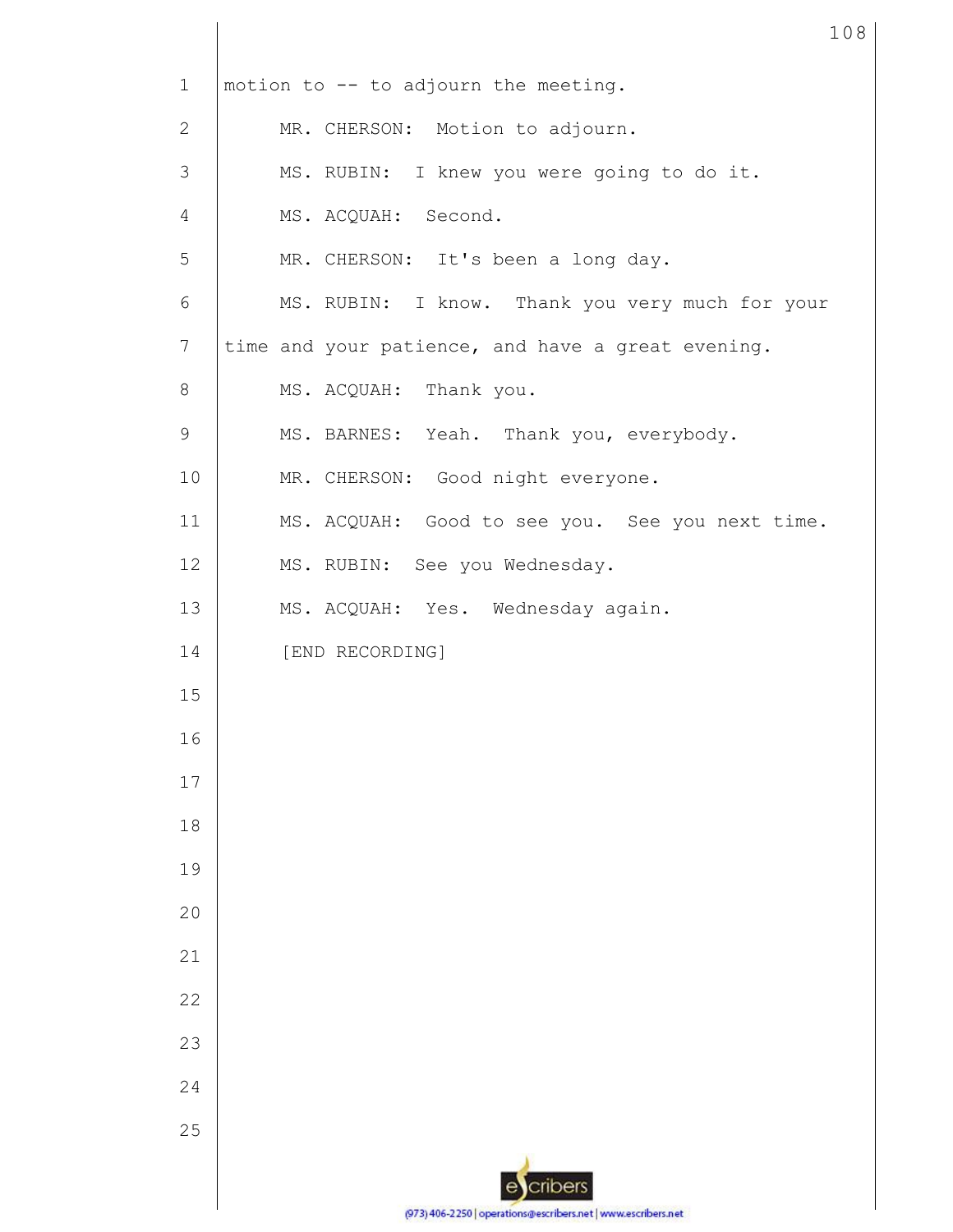| $\mathbf{1}$    | CERTIFICATION                                                 |
|-----------------|---------------------------------------------------------------|
| $\mathbf{2}$    | The prior proceedings were transcribed from audio             |
| 3               | files and have been transcribed to the best of my             |
| 4               | ability. I further certify that I am not connected by         |
| $\mathsf S$     | blood, marriage or employment with any of the parties         |
| 6               | herein nor interested directly or indirectly in the           |
| $7\phantom{.0}$ | matter transcribed.                                           |
| $8\,$           |                                                               |
| 9               | Signature                                                     |
| 10              |                                                               |
| 11              | Jendy 16 g                                                    |
| 12              | Date June 29, 2021                                            |
| 13              |                                                               |
| 14              |                                                               |
| 15              |                                                               |
| 16              |                                                               |
| 17              |                                                               |
| 18              |                                                               |
| 19              |                                                               |
| 20              |                                                               |
| 21              |                                                               |
| 22              |                                                               |
| 23              |                                                               |
| 24              |                                                               |
| 25              |                                                               |
|                 | cribers<br>$\mathbf{e}$                                       |
|                 | (973) 406-2250   operations@escribers.net   www.escribers.net |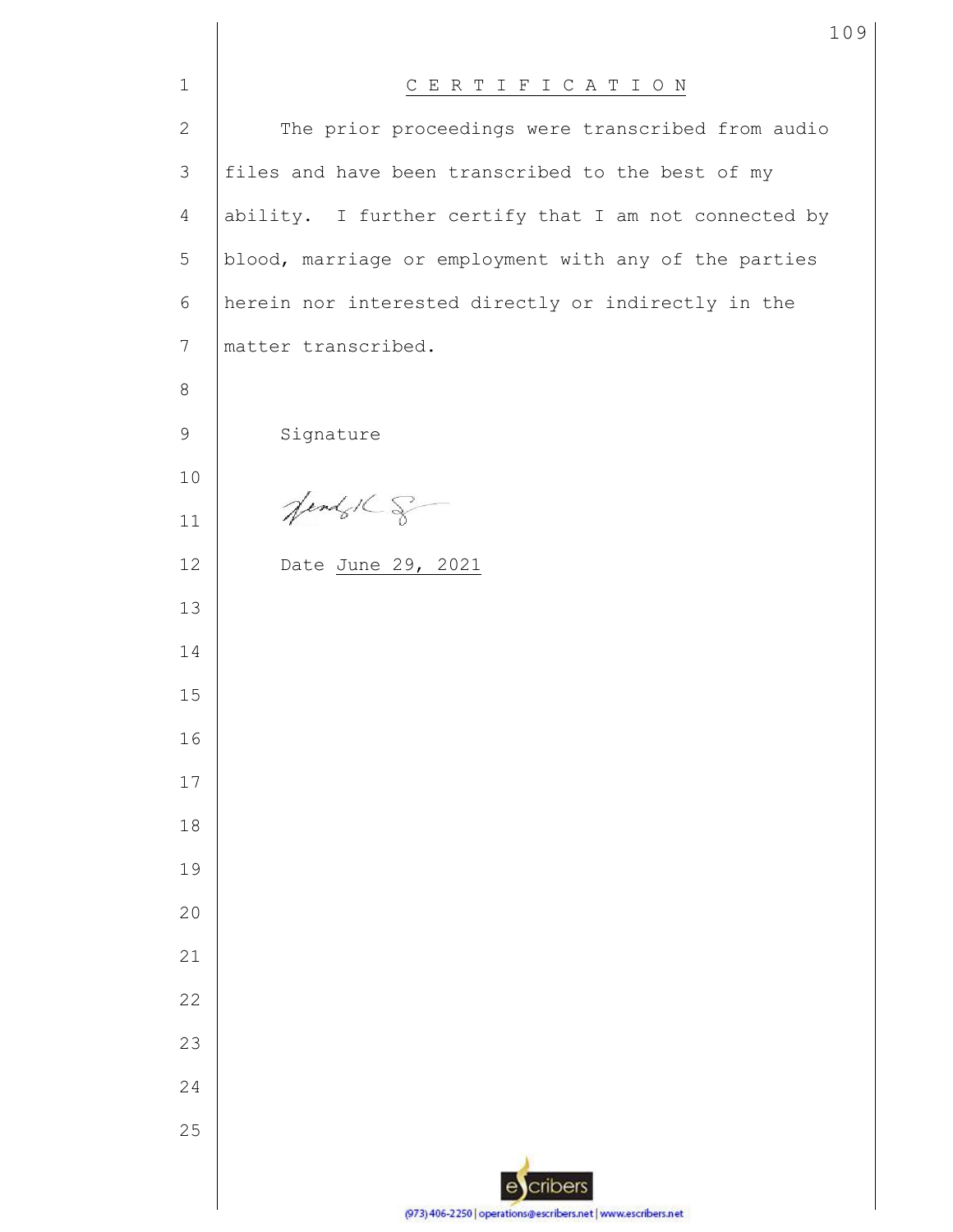|                                      |                                     | 66:6;82:3;94:4                  | afternoon (2)                                | always $(8)$                                 |
|--------------------------------------|-------------------------------------|---------------------------------|----------------------------------------------|----------------------------------------------|
| \$                                   | $\mathbf A$                         | ad(1)                           | 38:1;54:1                                    | 20:1;26:2;27:2;62:2;                         |
|                                      |                                     | 51:1                            | again $(20)$                                 | 82:5;88:1;94:1,2                             |
| \$1(2)                               | abilities (1)                       | adapt(1)                        | 6:2;12:3;17:1;19:7;                          | Amazon's (1)                                 |
| 105:1,9                              | 62:9                                | 18:1                            | 21:2;24:2;26:1;28:2;                         | 46:4                                         |
| \$1,514(2)                           | ability $(4)$                       | add(2)<br>38:1,8                | 48:1;52:2;53:2;54:1;<br>68:1;71:1;76:4;79:7; | amenities (1)<br>66:1                        |
| 36:4;37:2<br>\$1.25(1)               | 2:2;17:1;28:8;64:7<br>able $(16)$   | added $(2)$                     | 82:4;98:2;100:1;108:1                        | AMI(3)                                       |
| 66:2                                 | 19:9;21:1,1;22:2;                   | 64:1;76:6                       | against $(2)$                                | 13:1;60:2,2                                  |
| \$10(2)                              | 24:5;27:2;29:1;30:1;                | addition (2)                    | 50:2;102:2                                   | $\mathbf{among}\left(1\right)$               |
| 50:1;105:9                           | 32:1;37:1;56:1;67:1;                | 73:1,1                          | agencies (9)                                 | 10:2                                         |
| \$100(2)                             | 93:4;96:3;104:8;107:1               | additional (3)<br>8:1;21:1;60:1 | 15:9;82:1,6,9;83:4;<br>85:1;86:1,3;92:4      | amongst(1)<br>23:1                           |
| 60:1;61:1                            | above $(7)$                         | <b>Additionally (1)</b>         | agency $(3)$                                 | amount $(6)$                                 |
| \$100,000(5)<br>22:2;50:4;73:2;96:1; | 13:1,2;25:2;49:2;<br>56:2;60:2;61:2 | 65:1                            | 55:2;83:1;91:2                               | 12:1;31:9;32:1,1;                            |
| 104:1                                | Abrahim (1)                         | address (7)                     | aging(1)                                     | 61:1;101:6                                   |
| \$14(1)                              | 41:4                                | 4:1,2;8:1;39:1,7,7;             | 94:1                                         | and/or $(3)$                                 |
| 37:2                                 | absolutely (4)                      | 64:1                            | ago(6)                                       | 50:2;80:4,8                                  |
| \$15,000(2)                          | 10:1;30:2;40:1;98:1                 | addressed (2)<br>8:1,1          | 35:1;51:1,2,2;56:1,2<br>agonizing $(1)$      | Anecdotally (1)<br>90:8                      |
| 50:1,1                               | AC(1)<br>48:1                       | adjourn $(2)$                   | 7:1                                          | angels $(1)$                                 |
| \$16,000(1)<br>105:1                 | accept(1)                           | 108:1,2                         | agree $(5)$                                  | 106:5                                        |
| \$19,000(1)                          | 105:2                               | adjustment (2)                  | 8:2;14:2;16:1;27:1;                          | announcements (1)                            |
| 64:2                                 | acceptance(1)                       | 2:1:54:9                        | 99:6                                         | 4:2                                          |
| \$2(1)                               | 88:4                                | adjustments (1)                 | agreed $(1)$                                 | annual $(4)$                                 |
| 105:9                                | accepting(1)                        | 3:3<br>administer (1)           | 64:1<br>agrees $(1)$                         | 40:1;47:4;104:1;<br>105:2                    |
| \$2,000(2)                           | 27:1                                | 60:2                            | 57:4                                         | annually (2)                                 |
| 50:5;87:2<br>\$20,000(1)             | accepts(1)<br>57:1                  | <b>Administration (4)</b>       | Ah(1)                                        | 44:2;103:7                                   |
| 78:1                                 | access(1)                           | 2:1;56:2;57:4;91:1              | 30:2                                         | Antoinette (5)                               |
| \$200,000(1)                         | 55:2                                | administrative (2)              | ahead $(4)$                                  | 68:1,2,2,2;69:1                              |
| 37:1                                 | accommodate (1)                     | 7:1;105:2<br>advance (2)        | 5:4;6:1;16:1;48:2<br>AIA(1)                  | anyways $(1)$<br>19:8                        |
| \$46,000(1)                          | 4:1                                 | 5:1;48:1                        | 97:1                                         | AOAC(1)                                      |
| 46:1<br>\$470(1)                     | accommodations (3)<br>2:1;9:2;67:2  | advantage $(6)$                 | aid(1)                                       | 11:2                                         |
| 66:1                                 | accompanied (1)                     | 16:1;51:5;65:1;78:1;            | 27:6                                         | apart $(3)$                                  |
| \$500(1)                             | 10:5                                | 79:2;80:2                       | aide $(1)$                                   | 9:8;46:8;50:2                                |
| 66:1                                 | According (1)                       | advice(1)<br>80:1               | 70:1<br>aids(1)                              | <b>Apartment</b> (15)<br>6:1;13:1;26:1;87:1; |
| \$566(1)                             | 102:2                               | <b>Advisers</b> (1)             | 27:1                                         | 96:1;99:1,2,2,2,2;                           |
| 66:2<br>\$597(1)                     | accordingly(1)<br>66:1              | 44:3                            | Albany $(1)$                                 | 100:1,1;101:1;104:1;                         |
| 66:2                                 | account(4)                          | <b>Advisory (2)</b>             | 7:1                                          | 105:1                                        |
| \$60,000(1)                          | 16:2;36:2;40:2;73:4                 | 6:1;96:1                        | alive $(1)$                                  | apartments (7)                               |
| 36:6                                 | accountant(1)                       | advocates (1)                   | 21:1                                         | 27:2;28:1,1;54:2;                            |
| \$647(1)                             | 44:9                                | 14:1<br>advocating (1)          | allotted $(1)$<br>34:2                       | 87:4;97:1,1<br>apologize $(1)$               |
| 99:2<br>\$74,000(1)                  | accrued(1)<br>77:2                  | 12:3                            | allow $(5)$                                  | 5:1                                          |
| 36:1                                 | Acquah (23)                         | affected (5)                    | 41:6;52:2,2;77:1;                            | apparently (1)                               |
| \$79,000(1)                          | 3:7,8;82:3;93:1,1,1,                | 35:7;64:7;65:2;66:5;            | 92:1                                         | 55:1                                         |
| 55:1                                 | 8,9;94:3,6;95:4;101:2,              | 103:1                           | allowances (1)                               | appeal (1)                                   |
| \$80(1)                              | 2;106:1,1,1,2;107:1,8;              | affecting $(1)$<br>69:1         | 86:2<br>allowed (3)                          | 21:1<br>Appeals (1)                          |
| 50:1                                 | 108:1,1,4,8                         | affects $(1)$                   | 41:1;50:6;106:1                              | 103:7                                        |
| \$928(1)<br>37:2                     | act(1)<br>51:1                      | 24:6                            | allowing $(1)$                               | appearances $(1)$                            |
|                                      | $\arctan(1)$                        | afford $(1)$                    | 72:2                                         | 16:4                                         |
| I                                    | 59:1                                | 37:2                            | almost $(2)$                                 | appeared (1)                                 |
|                                      | Action (1)                          | affordability (2)               | 27:2;56:7                                    | 69:1                                         |
| [END (1)]                            | 53:2                                | 103:1,1<br>affordable (5)       | alone $(2)$<br>77:2;78:1                     | appellant $(1)$<br>102:2                     |
| 108:1<br>[START (1)]                 | actively $(1)$<br>45:1              | 13:1;34:1;35:1;36:5;            | along $(2)$                                  | apples $(1)$                                 |
| 2:1                                  | actually(11)                        | 52:2                            | 13:1;91:1                                    | 29:2                                         |
|                                      | 6:4;13:8;28:2;40:1;                 | aftermath $(1)$                 | alternative (1)                              | appliance $(1)$                              |
|                                      | 41:5;55:3;60:4;62:1;                | 46:2                            | 52:2                                         | 66:1                                         |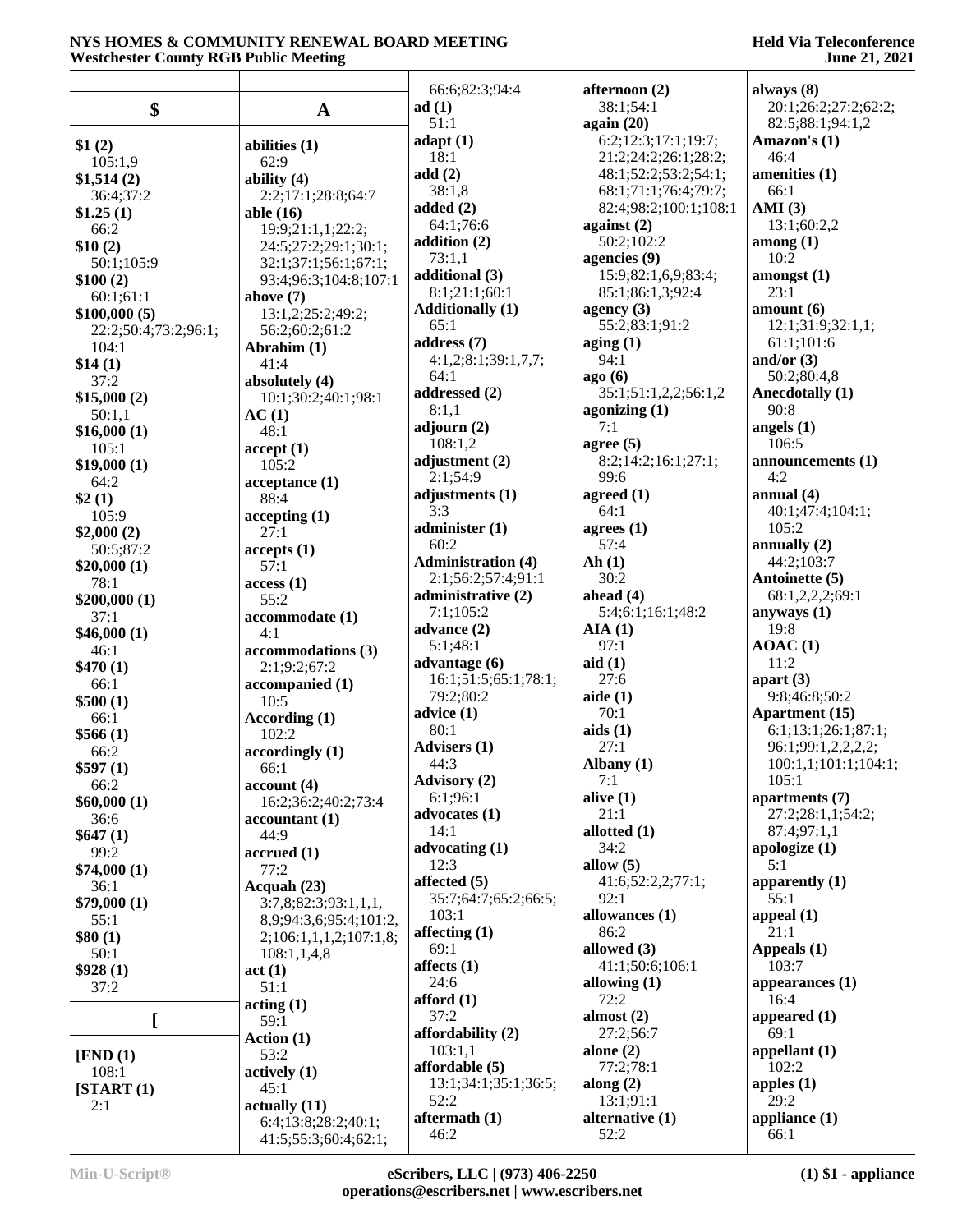| Westchester County RGB Public Meeting |                                  |                                           |                                    | June 21, 2021               |
|---------------------------------------|----------------------------------|-------------------------------------------|------------------------------------|-----------------------------|
| appliances $(6)$                      | 75:2;76:8;88:2;98:8              | aware $(4)$                               | 73:2                               | bonus $(1)$                 |
| 10:8;21:1;28:2;50:1,                  | arrive(1)                        | 34:1;92:1,1;94:1                          | begin $(3)$                        | 73:1                        |
| 1;52:8                                | 44:1                             |                                           | 6:9;8:9;34:1                       | bonuses $(3)$               |
| applicable (1)                        | articles (2)                     | B                                         | begrudge $(1)$                     | 29:3,7;47:1                 |
| 51:1                                  | 40:1;46:6                        |                                           | 89:7                               | bookshelf (1)               |
| applicants (1)                        | aside $(1)$                      | babies $(1)$                              | behalf (3)                         | 56:2                        |
| 73:1                                  | 32:1                             | 69:2                                      | 33:2;53:2;102:1                    | boost $(1)$                 |
| application (11)                      | aspects $(1)$                    | back $(21)$                               | behind $(5)$                       | 37:2                        |
| 65:1,2,7,8;79:1;81:1,                 | 49:2                             | 8:4;26:1;27:1;32:1,                       | 14:2,9;15:1;18:4;                  | boosted $(1)$               |
| 2;86:5;88:2;90:1;98:8                 | assessing $(1)$                  | 1;34:1;37:4;42:2;48:1,                    | 80:6                               | 37:1                        |
| applications (7)                      | 6:2                              | 1;50:2,5;51:1;57:2;                       | below $(7)$                        | Borducci (12)               |
| 11:9;85:2,2,2;89:1;                   | assigned $(2)$                   | 60:1;61:1,1;65:1;69:1;                    | 12:2;49:6;56:1;57:2;               | 102:1,1,1,1,1,1,2,6,7,8;    |
| 92:1,5                                | 74:2;75:1                        | 91:1;107:1                                | 60:2;73:1;104:1                    | 106:2,2;107:2               |
| applied (4)                           | assist $(3)$                     | backlog (1)                               | below-the- $(1)$                   | $B-O-R-D-U-C-C-I(1)$        |
| 13:2;14:2;15:1;58:1                   | 7:2;11:2;82:7                    | 18:2                                      | 56:2                               | 102:5                       |
| apply $(8)$                           | <b>Assistance</b> (11)           | bad(10)                                   | beneficial (2)                     | borrow $(2)$                |
| 7:5;14:2;65:1;75:1,                   | 7:1,4;18:1;75:2;                 | 10:4;29:2,2,2;56:1,2;                     | 78:1;100:1                         | 49:3;92:1                   |
| 3;76:1;80:1,1<br>applying $(3)$       | 76:8;79:2;81:2;82:1,1,<br>7:88:2 | 79:1,1,1,2                                | benefit (4)<br>17:4;21:1;61:3;99:2 | borrowed $(2)$<br>59:2;92:1 |
| 14:1;15:1;65:8                        | assisting $(3)$                  | badly $(1)$<br>69:1                       | benefiting $(1)$                   | both(9)                     |
| appointment (2)                       | 74:1;82:1,2                      | <b>BADRU</b> (14)                         | 37:1                               | 12:2,2;26:1;32:1;           |
| 65:1,4                                | assists $(1)$                    | 3:1,9;40:4,9;57:2;                        | benefits (4)                       | 35:1;53:2;56:1;89:2;        |
| appreciate $(6)$                      | 64:1                             | 58:1,5;67:2;95:7,9;                       | 8:2;89:1;93:5;101:1                | 102:2                       |
| 11:1;39:1;61:2;72:2;                  | Associates (3)                   | 100:1,2;101:1,1                           | best $(5)$                         | bottom $(7)$                |
| 75:1;80:1                             | 102:1,1,2                        | baked $(1)$                               | 18:6;21:2;24:2;62:8,               | 34:1;35:2;38:7;45:8;        |
| appreciated (1)                       | <b>Association (3)</b>           | 51:1                                      | 9                                  | 46:3;104:1,1                |
| 72:7                                  | 44:1;103:9,9                     | balance $(4)$                             | bet $(1)$                          | boxes $(1)$                 |
| appreciates $(1)$                     | assuming $(1)$                   | 21:1;40:6;47:5;                           | 59:1                               | 42:1                        |
| 71:1                                  | 16:1                             | 102:2                                     | better $(4)$                       | brand(1)                    |
| approach $(2)$                        | assure $(2)$                     | bankers (1)                               | 14:2,8;97:1;102:1                  | 66:1                        |
| 14:1;80:7                             | 49:1;62:4                        | 37:1                                      | beyond $(2)$                       | breadwinners (1)            |
| appropriate (2)                       | attached $(1)$                   | bankroll (1)                              | 21:2;87:5                          | 70:2                        |
| 9:5;52:8                              | 17:3                             | 18:3                                      | big(7)                             | breakdown (1)               |
| appropriated (1)                      | attempt $(2)$                    | bankruptcy (1)                            | 18:3;61:5;62:1;74:1;               | 17:1                        |
| 60:2                                  | 86:6;98:2                        | 46:8                                      | 86:2;95:1;96:2                     | breaking $(1)$              |
| approved (1)                          | attempts $(1)$                   | Barbosa (2)                               | biggest $(1)$                      | 101:1                       |
| 65:9                                  | 54:2                             | 25:8,9                                    | 80:2                               | bred(1)                     |
| April (4)<br>20:2;22:1;83:1,1         | attended (1)<br>70:1             | Barnes (9)                                | bill $(2)$<br>54:6;64:1            | 18:5<br>BRI(6)              |
| area(8)                               | attention (2)                    | 3:1,1;6:8;21:6;25:2,<br>4;81:2;83:8;108:9 | bills $(6)$                        | 7:1,1,1;11:2;26:1,1         |
| 9:1;12:2,6;14:2;                      | 15:1;86:2                        | barriers $(2)$                            | 37:5;45:1,9;47:1;                  | brickwork (1)               |
| 35:2;80:1;82:1;103:1                  | attractive (1)                   | 78:2;80:2                                 | 58:1;105:1                         | 31:1                        |
| areas(1)                              | 51:4                             | based $(6)$                               | bit $(4)$                          | <b>BRIGITE (2)</b>          |
| 69:2                                  | attributable (2)                 | 10:1;18:1,2;19:1;                         | 15:6;75:6;82:2;86:2                | 63:1,2                      |
| arguably $(1)$                        | 8:3;46:1                         | 54:4;88:1                                 | blessed $(1)$                      | Brigitte (1)                |
| 47:7                                  | August $(1)$                     | basic $(2)$                               | 24:5                               | 63:1                        |
| argued $(1)$                          | 61:1                             | 17:2;37:8                                 | <b>Board</b> (47)                  | bring $(4)$                 |
| 39:1                                  | authorized (1)                   | basically $(1)$                           | 2:1,2,4;5:7;8:1;9:4;               | 26:2;29:1,1;45:2            |
| argument (2)                          | 103:7                            | 60:1                                      | 11:2;16:1;20:1,2,9;                | broadband (1)               |
| 40:1;89:1                             | available (14)                   | basis $(4)$                               | 21:1;22:1;23:1;26:1;               | 81:4                        |
| arguments (2)                         | 7:1;14:8;33:8;38:1;              | 64:4;87:2;101:2;                          | 29:1;30:6;31:2;33:1;               | Broadway (3)                |
| 89:2,2                                | 40:5;41:2;43:1,8;52:1;           | 102:2                                     | 38:1;50:9;53:2;56:1,1,             | 20:1,1;22:1                 |
| arising $(1)$                         | 76:1;86:1;91:1;92:1;             | bear $(1)$                                | 2,2;62:1,2,2,5;63:3;               | brokerage $(1)$             |
| 29:1                                  | 93:5                             | 22:2                                      | 69:8;71:1,2,9;74:6;                | 44:3                        |
| around (5)                            | Avenue (3)                       | bearing $(1)$                             | 88:1;97:1;99:1,1;                  | brought $(1)$               |
| 19:3;45:9;50:6;68:8;<br>90:2          | 93:2,2;94:1<br>average(8)        | 40:2<br>became $(3)$                      | 101:2;102:2;103:1,1,1,<br>2,6      | 86:1<br>buck $(2)$          |
| $\arctan(1)$                          | 35:5;36:1,1,4,6,8,9;             | 64:4;70:1;100:1                           | Boards (3)                         | 26:2;101:1                  |
| 65:1                                  | 37:2                             | become $(1)$                              | 62:1,2,2                           | build $(1)$                 |
| arrears (19)                          | averaging $(1)$                  | 64:1                                      | body(1)                            | 48:3                        |
| 8:1,2,5;11:1;12:8;                    | 35:4                             | becomes $(2)$                             | 69:1                               | builder $(1)$               |
| 13:1;14:3;16:2;27:1;                  | avoid (2)                        | 99:1;100:1                                | boiler $(2)$                       | 50:1                        |
| 61:8;64:1;73:1,5,7,9;                 | 58:1;79:1                        | becoming $(1)$                            | 44:2;50:4                          | builders (5)                |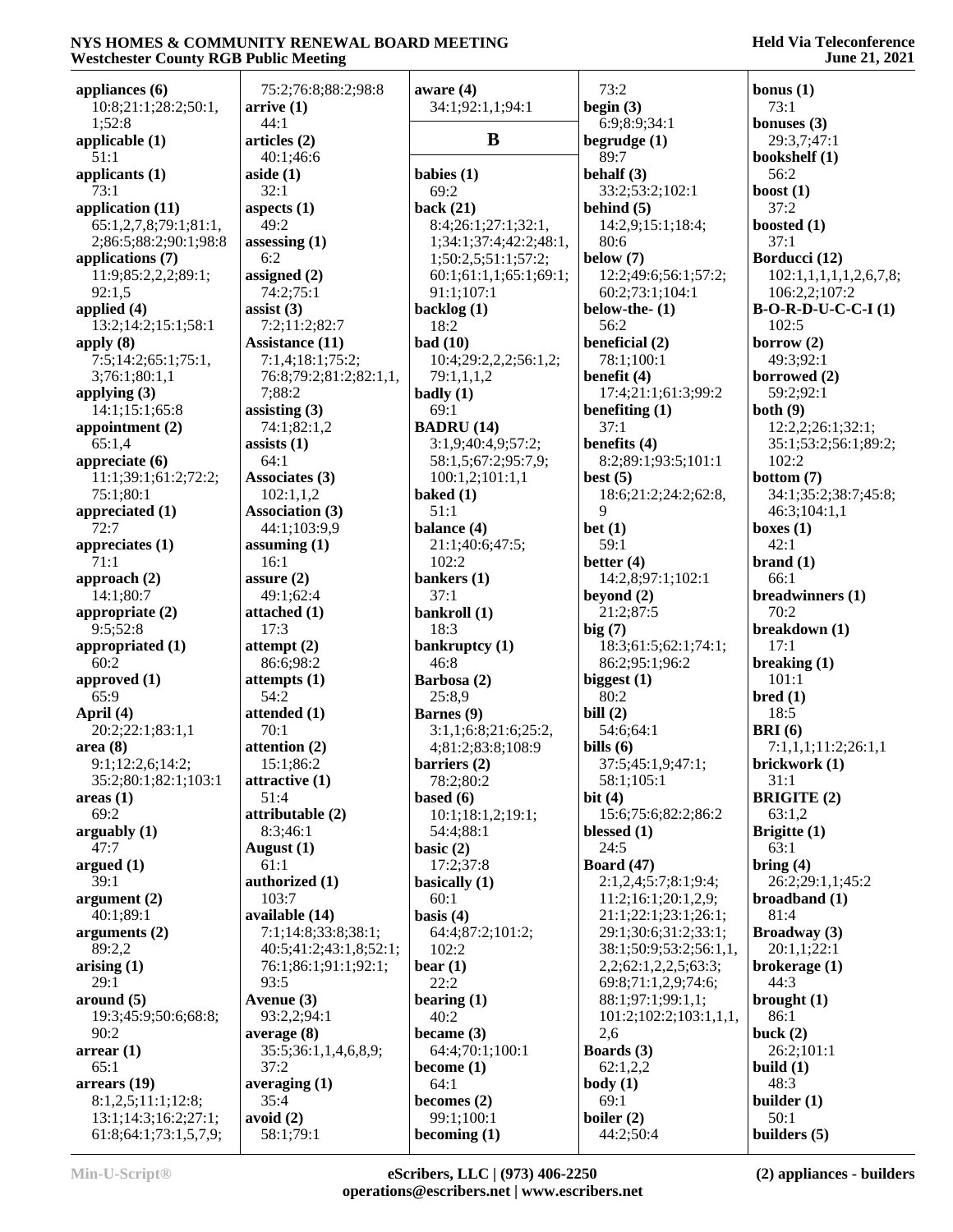| 10:7;26:1,4;63:2;                               | 23:1;25:1,1,2,2;28:2;            | 10:1;32:1;73:1          | <b>CHERSON</b> (32)     | 14:2;39:1;75:2;78:1;    |
|-------------------------------------------------|----------------------------------|-------------------------|-------------------------|-------------------------|
| 67:2                                            | 29:1,2,2,8;30:2;31:1;            | caught $(3)$            | 3:1,1;18:1,1;19:1;      | 100:6;103:8             |
| Building (29)                                   | 33:2;34:2;38:1;39:1;             | 9:2;70:9;92:1           | 20:1,2;23:1,1,1,1,2,9;  | closed $(1)$            |
| 6:1;10:5;21:1;22:1;                             | 43:1,1,1,2;45:2;49:1,1;          | celebrate (1)           | 24:2;25:3;30:2,2;31:1;  | 70:2                    |
|                                                 |                                  |                         |                         |                         |
| 23:2;26:1,4;27:1;28:1;                          | 50:5;52:1,2,9;53:1,2,4,          | 24:2                    | 32:5,9;33:3;42:1,2,5,7; | closely $(2)$           |
| 31:1,1,1,2,2;32:2;44:2;                         | 4, 5, 6; 57: 2, 2; 58: 2; 59: 1; | cements (1)             | 99:1,1;100:1,4;108:1,2, | 58:2;94:9               |
| 46:1,2,9;47:2;50:2;                             | 61:1;63:7;66:1;68:1,2;           | 26:2                    | 5                       | $co- (1)$               |
| 52:1,1;66:1,1,7;74:8;                           | 71:1,1,2,2,8;72:1,1,2;           | census $(4)$            | childcare (1)           | 69:1                    |
| 96:1;101:7                                      | 75:1;76:1,1,1;77:5,8;            | 40:2;81:1,1,2           | 70:1                    | Coalition (1)           |
| buildings (42)                                  | 78:1;79:8;80:1,1;81:1;           | cent(1)                 | children (2)            | 40:1                    |
| 9:1;12:7;14:2;27:1;                             | 82:1,1,2;83:2;84:1,1,2,          | 66:2                    | 45:1:70:2               | code(7)                 |
|                                                 |                                  |                         |                         |                         |
| 28:1;30:1,5,8;32:1,1,1,                         | 3,8,9;85:1,2,2;86:1,1;           | Center $(1)$            | choice (1)              | 94:1,2,2;104:1,1,1;     |
| 1,1;48:1,1,1,3,8;51:2,2;                        | 88:1,1;89:1;93:1,2;              | 69:1                    | 15:8                    | 106:2                   |
| 52:1;63:2;65:2,2;67:1,                          | 95:2,2;96:2,8;99:1,1,7;          | centers (1)             | choose $(1)$            | collapse (1)            |
| 2;77:1;86:3;93:2;94:2,                          | 100:1                            | 70:2                    | 85:2                    | 47:1                    |
| 2;96:1,2;98:2,3,5;99:2;                         | cancel (2)                       | cents (1)               | circumstances (4)       | collect(6)              |
| 101:1;104:7;105:2;                              | 27:2;30:2                        | 55:7                    | 6:2;8:1;18:2;89:1       | 40:6;45:1,5;49:1,1;     |
| 106:2,7                                         | canceled (1)                     | CEO(1)                  | cited(1)                | 101:3                   |
| built $(5)$                                     | 64:2                             | 6:1                     | 40:1                    | collected (1)           |
| 31:2;32:1;48:3;51:2;                            | cancelled (1)                    | certain(3)              | citizens (1)            | 55:1                    |
|                                                 |                                  |                         |                         |                         |
| 65:2                                            | 73:9                             | 14:2;101:1,6            | 59:3                    | collectible (4)         |
| bulb $(1)$                                      | cancelling (1)                   | certainly (2)           | City(18)                | 44:1,1;49:2;51:3        |
| 66:2                                            | 31:9                             | 18:2;60:7               | 7:1;15:1,1,7;35:1,1;    | collecting $(3)$        |
| bunch $(1)$                                     | cans $(1)$                       | certified (2)           | 51:2;62:2;76:1,1,7;     | 46:2;47:7;87:8          |
| 12:1                                            | 32:1                             | 43:2;44:4               | 82:2;93:2;94:1,6;       | colors(1)               |
| burden $(4)$                                    | capital (11)                     | cetera $(3)$            | 103:5;104:1,2           | 24:1                    |
| 13:1;36:1;67:3;91:2                             | 44:1,2;45:2;49:1;                | 66:2;81:7;90:1          | city's (2)              | column (1)              |
| burdens $(1)$                                   | 55:2,2;56:1,3,6;73:1;            | chair $(13)$            | 94:1,1                  | 57:5                    |
| 7:1                                             | 97:1                             |                         |                         |                         |
|                                                 |                                  | 2:2,2;4:1,2;5:2;25:9;   | claiming $(1)$          | comfortable (4)         |
| business $(5)$                                  | cards $(5)$                      | 41:5;42:1;53:1;72:1;    | 39:4                    | 28:1;52:2;65:1;82:2     |
| 31:8;32:2;33:1;46:5;                            | 19:1;34:2;59:2;71:1;             | 76:2;83:1;95:2          | claims $(1)$            | coming $(11)$           |
| 87:7                                            | 90:1                             | Chairman (1)            | 103:2                   | 31:1,1;73:1;80:1;       |
|                                                 |                                  |                         |                         |                         |
| businesses $(1)$                                | care $(7)$                       | 77:2                    |                         | 86:9;87:1;91:2;94:2;    |
|                                                 |                                  |                         | clarify $(1)$           |                         |
| 37:1                                            | 13:1;25:1,6;29:2;                | Chairperson (1)         | 23:1                    | 99:4;104:2,7            |
| buzz(1)                                         | 69:2,2;70:2                      | 49:2                    | clarifying $(1)$        | commencing $(2)$        |
| 58:1                                            | cared $(1)$                      | Chairwoman (2)          | 63:4                    | 2:1;3:3                 |
|                                                 | 30:3                             | 16:1;68:1               | Class $(4)$             | comment (4)             |
| $\mathbf C$                                     | carefully (1)                    | challenge (2)           | 65:2,2;66:1,7           | 44:6;56:1;63:1;72:4     |
|                                                 | 97:1                             | 21:7;65:1               | cleaned $(1)$           | comments $(3)$          |
| cajole (1)                                      | caregivers (1)                   | challenges $(3)$        | 86:2                    | 3:2;4:1;107:2           |
| 7:2                                             | 69:2                             | 64:3,5;70:6             | clear $(10)$            | commercial (3)          |
| call $(20)$                                     | Carol(1)                         | challenging $(1)$       | 7:2;16:2;27:1,2;        | 29:1,5;44:3             |
|                                                 | 17:2                             | 64:2                    |                         |                         |
| 3:6;5:1,4,5;18:1;                               |                                  |                         | 44:1;45:1,1,3;81:1;     | <b>Commissioner</b> (1) |
| 19:1;25:7;33:7;38:2;                            | carry $(1)$                      | changed (2)             | 87:1                    | 86:2                    |
| 41:1,2,4;43:5,6;53:1;                           | 67:3                             | 18:1;49:1               | clear-cut $(1)$         | Committee (2)           |
| 63:7;76:2;86:1;95:1;                            | carrying $(1)$                   | changes $(1)$           | 18:8                    | 53:2;55:2               |
| 107:1                                           | 64:1                             | 29:1                    | cleared (2)             | communicate (1)         |
| called $(6)$                                    | Casado (1)                       | changing $(1)$          | 61:1,1                  | 79:1                    |
| 37:4;53:1;56:1;64:2;                            | 103:5                            | 44:2                    | Clearing $(1)$          | communication (1)       |
| 94:1;97:1                                       | case $(11)$                      | characterization (1)    | 88:1                    | 15:1                    |
| calling $(2)$                                   | 4:2;8:6;16:9;17:2;               | 62:2                    | clears $(1)$            | communities (2)         |
| 89:1,1                                          | 45:5;60:5;74:2;99:1;             | charge $(3)$            | 8:1                     | 14:7:26:2               |
|                                                 |                                  |                         |                         |                         |
| calls $(5)$                                     | 102:2,2;103:5                    | 16:2;104:2,2            | clerks(1)               | Community (5)           |
| 16:3;78:1,7;86:1;                               | cases $(6)$                      | charging $(1)$          | 70:1                    | 7:1;15:2;70:1;75:1;     |
| 87:1                                            | 9:1;14:1;18:7;59:1;              | 104:2                   | clients $(1)$           | 98:1                    |
| came $(4)$                                      | 61:1;91:7                        | charity $(1)$           | 91:1                    | companies $(3)$         |
| 16:2;22:1;38:1;65:3                             | $\cosh(3)$                       | 105:1                   | climb(1)                | 31:8;44:1;104:6         |
| camera (2)                                      | 45:1;56:1,6                      | check (3)               | 34:1                    | company $(5)$           |
| 33:1;100:2                                      | catch(1)                         | 40:1;60:4;76:1          | clinics $(1)$           | 26:3;31:7;44:3;45:1,    |
| can $(110)$                                     | 58:1                             | check-in $(1)$          | 69:2                    |                         |
|                                                 |                                  | 92:3                    | clock(1)                | compatible $(1)$        |
| 4:1,2;8:1,1;12:1,1,2;                           | catching (1)                     |                         |                         | 48:1                    |
| 14:5;15:1,2,2,4;16:1,1;<br>18:1,7;19:1,1,1,2,2; | 37:6<br>category $(3)$           | check-ins $(1)$<br>86:3 | 90:2<br>close $(6)$     | compelling (1)          |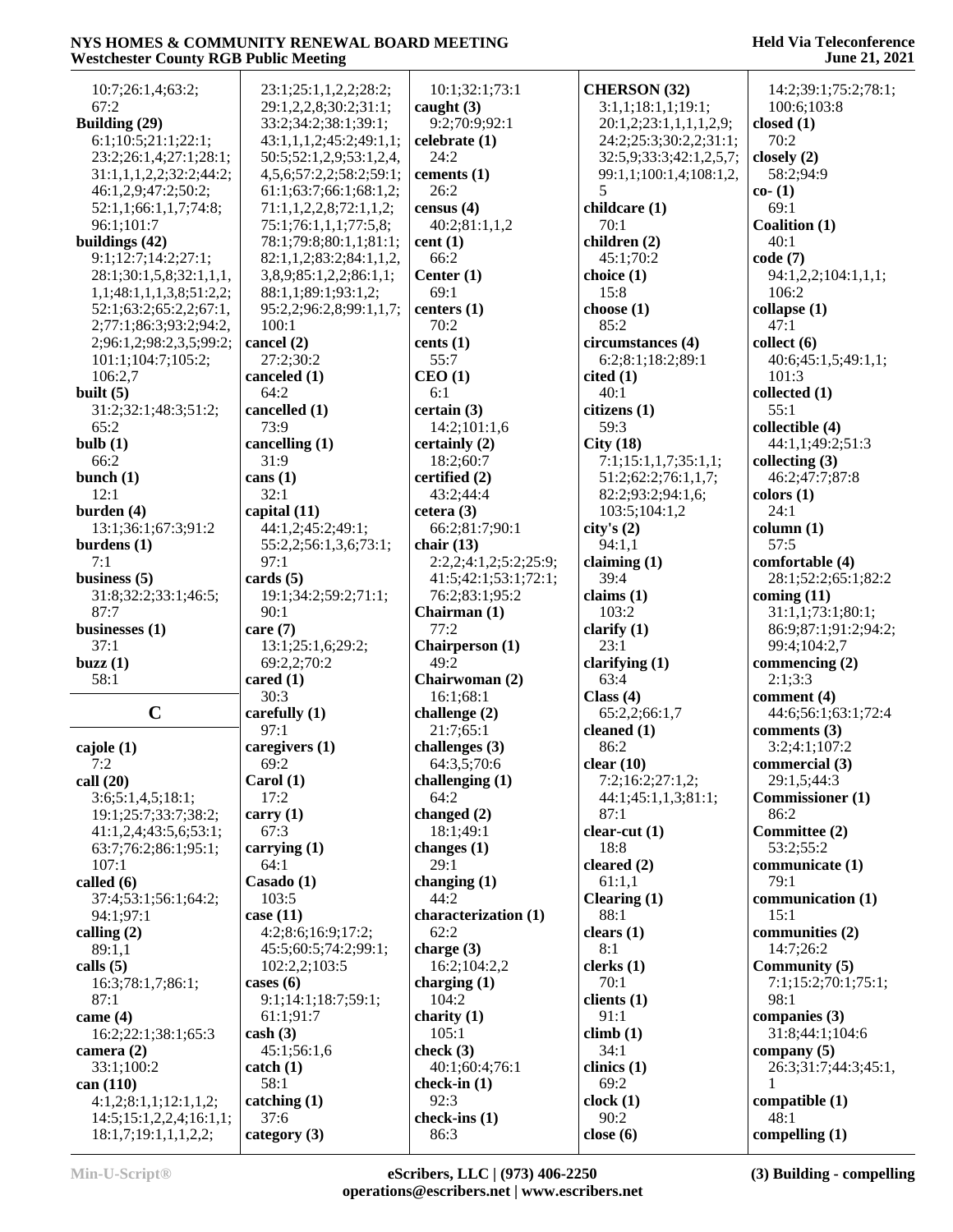| 89:2                | Congratulations (1)   | coordinating $(1)$      | 8:1;10:2;55:2;61:1,1,                 | 106:7,8              |
|---------------------|-----------------------|-------------------------|---------------------------------------|----------------------|
| compete $(2)$       | 26:6                  | 79:1                    | 7;65:2;66:1;67:1                      | data(6)              |
| 47:5,8              | Congress (1)          | $co-organizing(1)$      | covered $(5)$                         | 40:1,1,1,2,6,9       |
| competing $(1)$     | 61:1                  | 12:5                    | 8:6;16:2;17:1;55:1;                   | date(2)              |
| 65:2                | connect (1)           | copies $(1)$            | 94:1                                  | 64:2;92:2            |
| complaint $(1)$     | 76:1                  | 93:2                    | covering $(1)$                        | dates $(1)$          |
| 62:1                | connections (1)       | copper $(1)$            | 103:8                                 | 73:8                 |
| complaints (1)      | 26:2                  | 10:1                    | COVID(16)                             | day $(16)$           |
| 97:3                | consider (7)          | copy(2)                 | 21:1,1,2;23:6;28:1;                   | 40:2;50:1,7;58:2;    |
| complete (3)        | 3:2;9:5;14:1;77:1;    | 56:1;71:1               | 45:2;46:1;55:1,1;64:2;                | 65:5;69:2;76:1;79:1; |
| 76:2;81:1,1         | 103:1,1,2             | corporation (1)         | 70:1,1;73:5,7;76:1;                   | 85:2;87:1;88:2,2,2;  |
| completed $(3)$     | considerable (1)      | 18:2                    | 90:1                                  | 91:2;105:2;108:5     |
| 51:1;74:2;85:2      | 37:5                  | corporations (1)        | <b>COVID-19 (6)</b>                   | daycare (1)          |
| completely $(3)$    | consideration (2)     | 26:2                    | 2:9;8:3;16:2;27:9;                    | 70:2                 |
| 13:1;60:1;104:2     | 17:1;23:5             | correcting $(1)$        | 29:1;34:1                             | days $(1)$           |
| completing $(1)$    | considerations (1)    | 51:2                    | COVID-related (1)                     | 99:2                 |
| 74:1                | 56:1                  | correctly $(1)$         | 8:5                                   | day-to-day $(1)$     |
| compliance (2)      | considered (1)        | 102:9                   | co-workers (2)                        | 87:2                 |
| 28:4,8              | 36:5                  | corrupt(1)              | 70:6;71:6                             | Dazinger (1)         |
| compliment (1)      | considering (1)       | 107:2                   | co-worker's (1)                       | 17:2                 |
| 53:2                | 102:2                 | $co-sponsoring(1)$      | 70:1                                  | deal(6)              |
| comply $(1)$        | construction (2)      | 93:2                    | CPI(2)                                | 37:1;61:1;64:4;71:5; |
| 78:1                | 10:9;30:1             | cost(25)                | 19:2,3                                | 80:5;87:2            |
| comprising $(1)$    | consumes $(1)$        | 8:1;9:2;10:2;13:9;      | crashed (1)                           | dealing $(2)$        |
| 30:1                | 36:9                  | 22:2;39:6,9;46:2;50:1;  | 58:2                                  | 11:5;29:9            |
| compromise (1)      | consuming $(1)$       | 57:6;66:1;70:1;73:2;    | $c$ razy $(1)$                        | death(1)             |
| 30:1                | 36:1                  | 78:1;99:2;100:2,2;      | 28:2                                  | 70:2                 |
| computers $(1)$     | contact $(5)$         | 101:2,5;103:1,1,1,1,8;  | creative $(2)$                        | debt(8)              |
| 48:1                | 4:1;7:1;79:1;80:8;    | 104:1                   | 12:1;15:1                             | 8:2;31:1;45:2;59:2;  |
| Con(6)              | 98:1                  | costs(8)                | credit $(4)$                          | 71:4;77:2;78:1;91:3  |
| 21:4;22:1,1;96:2,2; | context(1)            | 8:1,1;9:1;16:2;21:1;    | 34:2;59:2;71:1;90:1                   | debts(1)             |
| 97:2                | 9:1                   | 23:3;29:2;103:1         | crisis(1)                             | 27:1                 |
| concern $(1)$       | continue (5)          | Council (4)             | 34:1                                  | decided (1)          |
| 39:1                | 18:8;50:2;57:2;63:1;  | 6:1;26:1;69:9;96:1      | criteria (2)                          | 66:7                 |
| concerned (1)       | 70:8                  | Counsel (1)             | 12:2;14:1                             | decides(1)           |
| 50:1                | continued (2)         | 4:1                     | $\boldsymbol{\mathrm{crooted}}$ $(1)$ | 9:4                  |
| concerning $(1)$    | 8:8;35:3              | country $(2)$           | 29:2                                  | decisions(1)         |
| 3:2                 | continues (1)         | 70:1;71:2               | crossed $(1)$                         | 63:3                 |
| concerns $(4)$      | 33:2                  | country's $(1)$         | 91:2                                  | declined $(2)$       |
| 58:2,6;59:1,1       | continuing $(1)$      | 69:1                    | cross-subsidize (1)                   | 35:2;55:1            |
| conclude (1)        | 93:1                  | County $(25)$           | 29:2                                  | decrease (1)         |
| 66:2                | contractor (3)        | 2:1,4;7:7;11:2,2;       | curiosity $(1)$                       | 55:1                 |
| conclusions (1)     | 31:7;47:1,1           | 12:5;54:2;56:1,2;67:2;  | 67:2                                  | dedicated (3)        |
| 62:8                | contractors (2)       | 69:1;70:1;79:1,2;80:1,  | curious $(1)$                         | 13:1;26:2;32:2       |
| conclusively (1)    | 27:2;28:1             | 8;82:1;86:1,1,2,8;92:2, | 75:1                                  | deducted(1)          |
| 34:5                | contribute $(2)$      | 3;94:1;98:1             | current $(2)$                         | 104:2                |
| condition (4)       | 35:1;39:1             | county's $(2)$          | 90:1;91:1                             | deduction (1)        |
| 10:2;17:1;27:2;     | contributed (1)       | 7:1;79:1                | currently $(4)$                       | 104:2                |
| 103:1               | 35:1                  | county-wide (1)         | 29:1;64:2,2;92:1                      | $d$ eem $(1)$        |
| conditions (2)      | control(1)            | 6:2                     | cut(3)                                | 18:2                 |
| 27:2;28:1           | 21:2                  | couple (9)              | 5:1;60:1;87:2                         | deep $(2)$           |
| conducting $(1)$    | <b>Conversely (1)</b> | 58:1;72:2;85:1,2,6;     | cute $(1)$                            | 26:2,2               |
| 2:1                 | 37:9                  | 90:1;94:1,1;103:4       | 100:2                                 | deeply $(1)$         |
| confidence (1)      | convince (1)          | course $(3)$            |                                       | 7:2                  |
| 17:6                | 57:8                  | 50:3;51:1;87:1          | D                                     | defer(2)             |
| confident (1)       | coop(1)               | $\text{court} (7)$      |                                       | 18:8;83:1            |
| 15:2                | 22:8                  | 16:4,7;64:2;73:8,8;     | daily $(1)$                           | deferred $(3)$       |
| confined $(1)$      | cooperative (3)       | 103:1,6                 | 64:4                                  | 9:1,2;46:2           |
| 23:2                | 20:3;22:1,7           | courts $(3)$            | Dale $(3)$                            | definitely (4)       |
| confirms $(1)$      | cooperator $(1)$      | 16:2,9;78:4             | 41:2;42:4;68:1                        | 15:1;38:1;78:1;80:2  |
| 34:5                | 23:2                  | courtyard (1)           | $D-A-L-E(1)$                          | definition $(1)$     |
| confused (1)        | coordinated (1)       | 15:1                    | 42:4                                  | 36:1                 |
| 42:7                | 86:6                  | cover(9)                | damage $(2)$                          | degree $(1)$         |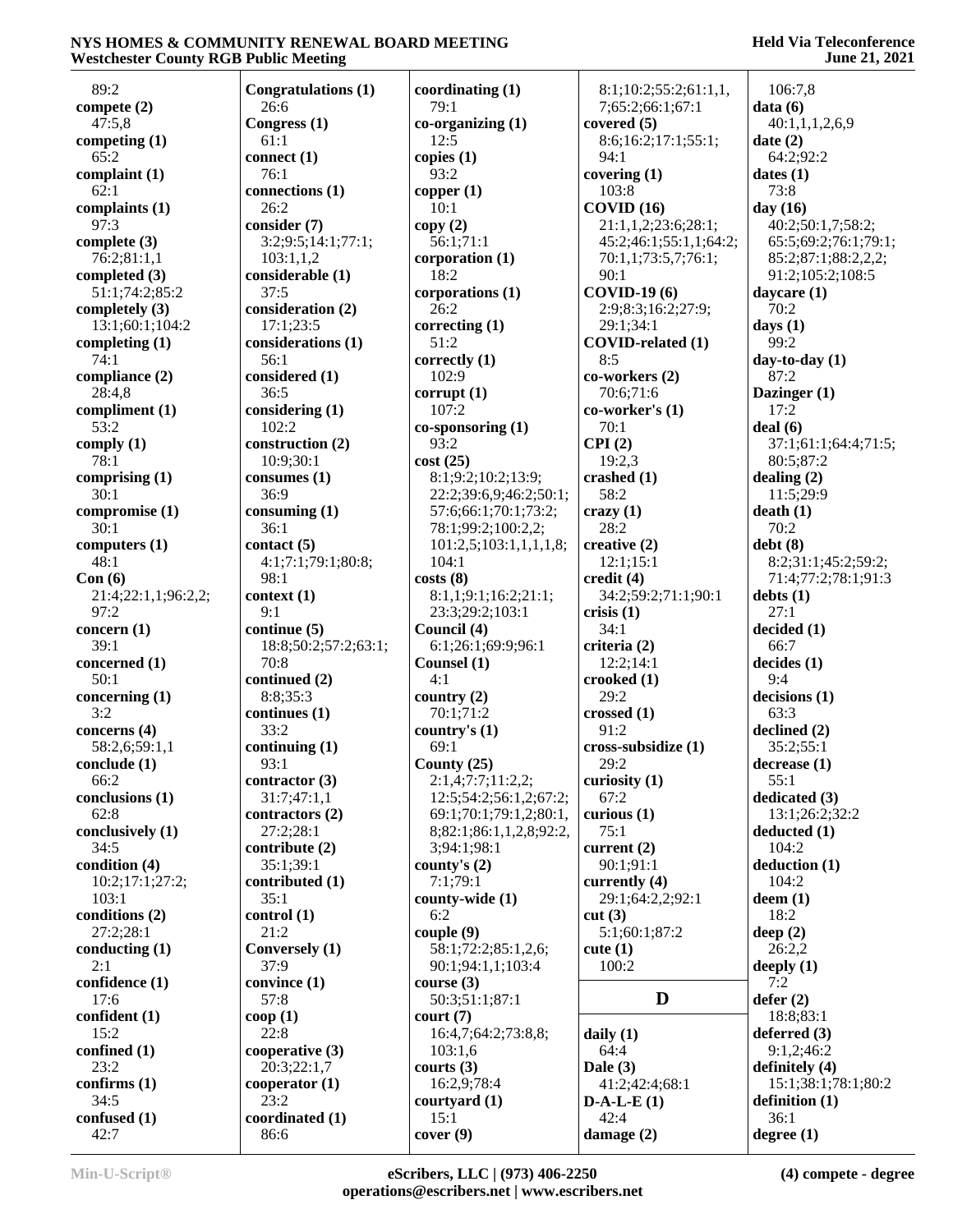**Held Via Teleconference June 21, 2021**

 93:4 **delayed (1)** 37:6 **delays (2)** 7:9;10:8 **delegate (1)** 69:1 **deli (1)** 46:1 **deliberatively (1)** 34:4 **delinquent (1)** 64:2 **deliver (1)** 69:2 **Delmonte (14)** 76:2,2,2;77:1,1,1,3,5, 7,9;79:6;80:1;84:1,2 **D-E-L-M-O-N-T-E (1)** 77:1 **Deloitte (1)** 44:1 **demand (2)** 36:1;37:1 **demoted (1)** 68:1 **denied (2)** 75:2;76:3 **Dennis (6)** 84:6,9;90:6;92:9; 93:1;95:1 **dent (3)** 77:2;97:2,2 **departed (1)** 56:1 **Department (11)** 41:1;76:1;79:1;80:1, 8;88:1;92:3;94:1,1,1; 98:1 **depending (1)** 75:7 **depleted (1)** 60:1 **deregulated (1)** 31:5 **DEROSA (28)** 25:1,1,1,1,1,2,2;26:1, 1,1,3,3,7,9;30:1,1,1,2,7; 31:1,1;32:1,7;33:5,6; 63:2;67:2;68:2 **deserve (2)** 27:3;89:1 **designed (1)** 48:1 **despite (4)** 34:1;54:2;55:1,1 **destroyed (1)** 46:5 **detail (1)** 39:8 **deteriorates (1)** 28:1 **determination (1)** 102:2 **determine (2)** 13:8;55:3 **devastating (2)** 34:1,9 **developed (1)** 75:2 **DHCR (4)** 40:1;55:2;83:2; 102:2 **died (1)** 70:1 **dietary (1)** 70:2 **difference (1)** 61:6 **different (8)** 6:4;14:1,7;75:1;79:2, 2;80:7;99:4 **difficult (2)** 21:7;79:8 **difficulties (4)** 74:2;78:2,2;107:1 **difficulty (4)** 10:8;17:8;37:5;42:2 **dig (1)** 34:8 **digging (1)** 71:4 **dip (1)** 103:4 **dire (1)** 89:1 **directive (1)** 2:7 **disabilities (1)** 69:2 **Disability (1)** 7:1 **disabling (1)** 42:1 **disappear (1)** 9:2 **disaster (3)** 21:2;29:1;58:1 **disasters (1)** 47:2 **disconnected (3)** 21:1;22:1;24:5 **discovered (1)** 22:1 **discuss (2)** 29:1;44:1 **discussion (1)** 39:1 **discussions (1)**  $12:4$ **disproportionate (3)** 34:2,9;36:1 **disproportionately (1)** 37:2 **distribute (1)** 12:1 **distributed (2)** 34:2;67:2 **divide (1)** 81:8 **Division (2)** 55:2;102:2 **doctors (1)** 29:2 **documentation (1)** 12:2 **documents (1)** 13:4 **dollar (2)** 55:7;66:8 **dollars (2)** 13:2;66:9 **domestic (1)** 106:5 **done (14)** 7:2;15:2;28:1,1; 30:2;39:1;56:2;62:1,2, 3;73:2;83:1;96:2;98:2 **doors (4)** 10:1;28:2;78:1;80:1 **double-pane (1)** 31:1 **doubt (2)** 29:2;100:1 **down (9)** 9:1;15:1;30:2;39:2; 46:7;48:1;78:4;93:3; 97:1 **downsize (1)** 64:1 **downturn (2)** 29:1;39:2 **dozen (2)** 10:5;88:2 **drastically (1)** 65:2 **drop (1)** 35:6 **dropped (1)** 68:1 **dropping (1)** 42:2 **drugs (1)** 106:5 **Due (8)** 10:2;11:1;35:2;37:5; 40:1;64:2;70:1,2 **during (12)** 37:1;60:3,8;64:1; 70:5,9;71:1;72:6;73:1; 77:2;90:1;104:1 **duties (1)** 105:2 **E earlier (2)** 47:1;78:1 **early (4)**

 48:1,4;58:1;91:2 **earners (1)** 37:1 **eased (1)** 7:1 **easier (2)** 17:2;88:3 **economic (4)** 34:1;89:1,2;103:1 **economics (2)** 12:2;17:1 **economy (3)** 39:2;47:1;50:1 **Ed (4)** 43:7,8;96:2;97:2 **Eddie (4)** 3:1,1;6:8;83:6 **Edison (4)** 21:4;22:1,1;96:2 **educate (1)** 62:1 **educational (1)** 81:8 **effect (3)** 17:9;46:2;50:1 **effective (2)** 35:8;99:4 **effects (1)** 40:2 **efficient (1)** 27:1 **effort (3)** 2:8;62:8;78:7 **efforts (1)** 7:5 **either (4)** 23:2;30:2;92:1; 107:2 **Eleanor (1)** 41:1 **electric (6)** 21:1;48:1,9;64:1; 101:6;105:2 **electrical (1)** 21:1 **elevator (3)** 64:1;73:2;105:2 **eligibility (2)** 7:1;14:1 **eligible (8)** 7:2;13:5;59:2,2;60:2, 7;88:1;90:1 **eliminate (3)** 54:7,7,8 **elimination (1)** 35:9 **ELIOT (3)** 3:1,1;18:1 **elite (1)** 54:8 **ELSA (22)** 2:2,2;3:1,1,1,1,2,2,9; 4:2,2;5:2,5;6:1,1,1,7;

 18:1;30:1;38:1;76:2; 82:3 **else (19)** 8:1;9:1;23:1;29:1; 33:4;40:3;41:2;50:2; 63:5;67:1;72:1;81:2; 86:2;94:2;95:1;101:2; 107:1,6,6 **email (11)** 4:1,2,2;24:2;53:1; 65:5;71:1,2;86:7;94:3; 107:1 **emailed (1)** 64:2 **emails (1)** 78:1 **Emergency (1)** 7:4 **Emma (3)** 19:1,1;20:7 **emphasis (1)** 44:7 **emphasize (1)** 6:2 **employ (1)** 37:2 **employee (1)** 68:1 **employees (2)** 33:1;44:1 **employing (1)** 47:1 **employment (1)** 34:1 **enabled (1)** 42:1 **enacted (1)** 58:9 **encouraging (3)** 7:1;11:8;13:2 **end (9)** 8:2;11:1;13:4;16:5; 79:1;83:2;89:2;91:1; 107:2 **endlessly (1)** 7:7 **ends (2)** 18:1;50:7 **energy- (1)** 27:1 **enforced (1)** 59:7 **enforcement (7)** 88:7;94:1,2,2;104:1, 1;106:2 **English (3)** 12:2;45:2;94:1 **enough (9)** 10:4;19:6;29:2,2; 37:2,3;38:7;46:2;100:1 **entire (4)** 21:1;24:6;54:1;61:8 **entirely (2)**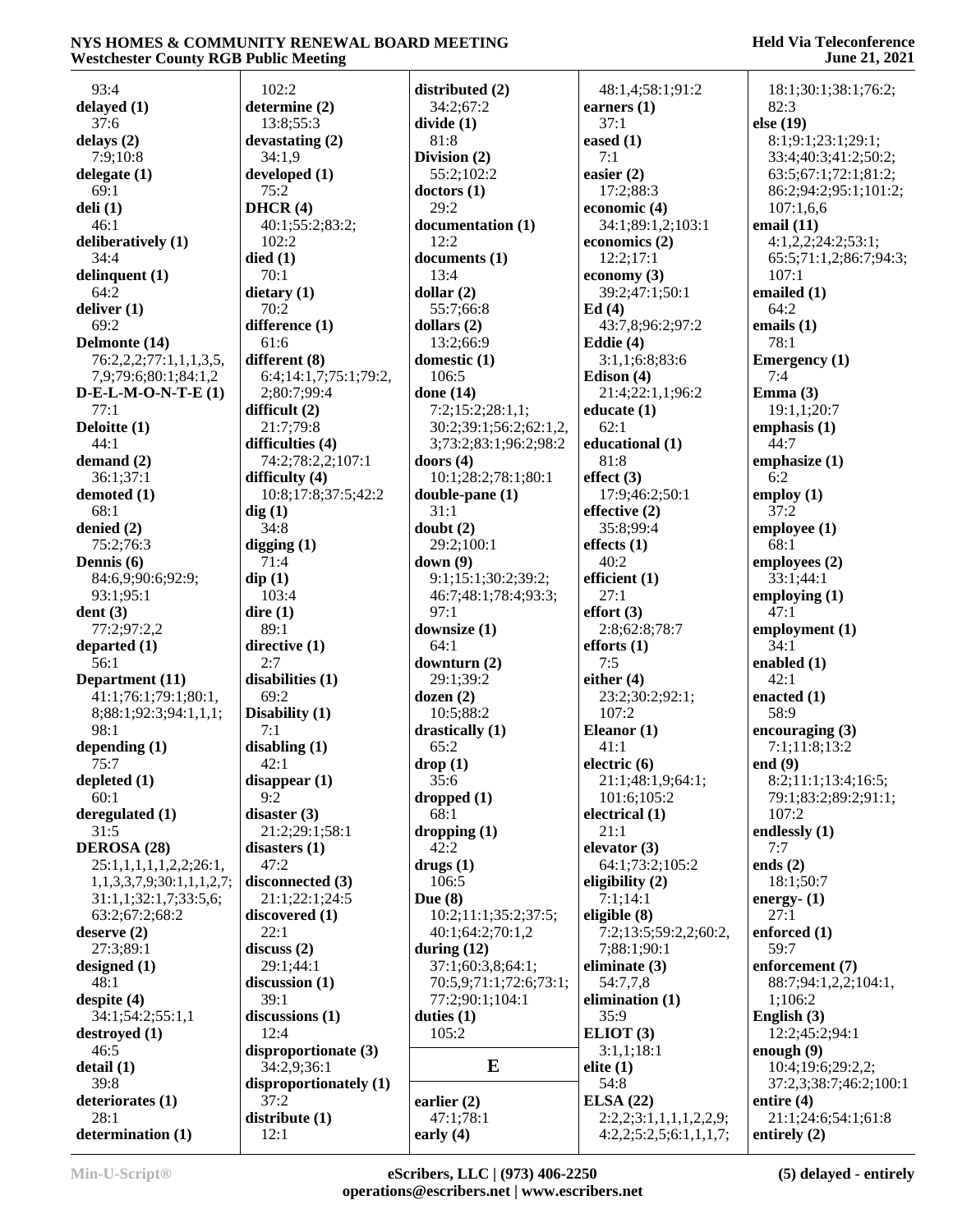| Westchester County NGD I upite Meeting |                                     |                                   |                                               | JUNC 41, 4041             |
|----------------------------------------|-------------------------------------|-----------------------------------|-----------------------------------------------|---------------------------|
| 54:8;60:1                              | 40:1;46:3;52:5;71:1;                | 20:1                              | 21:8;22:1,2;32:1,2;                           | FINGER(53)                |
| entity (12)                            | 82:2,2,2;108:1                      | expired $(1)$                     | 79:1                                          | 3:1,1;11:1,1,2,4;         |
| 20:1,2;33:1;43:2,2,2;                  | evict $(2)$                         | 89:1                              | family $(4)$                                  | 12:1;16:1,1;18:1;24:1,    |
| 69:1,2,3;77:1;102:1,1                  | 104:3,3                             | expires (1)                       | 9:1;13:1;70:2;71:5                            | 1,2,8,9;25:1,2,2;30:1,1,  |
| environment (3)                        | eviction $(5)$                      | 34:2                              | family-owned (1)                              | 1;42:3;43:1,1;48:1,2,2,   |
| 19:9;47:1,1                            | 8:2;17:5;34:2;58:1;                 | expiring $(1)$                    | 63:2                                          | 2;49:2,2,2,6,9;51:1;      |
| equity $(1)$                           | 78:5                                | 20:1                              | far $(8)$                                     | 56:1;67:1,1;68:1,1,2;     |
| 32:1                                   | evictions (3)                       | explain(2)                        | 7:6;37:2,2;50:1;                              | 74:1,1,6,7;76:2,2;77:2;   |
| ERAP $(63)$                            | 34:2;61:2;65:1                      | 99:1,1                            | 59:1;60:2;64:3;107:2                          | 99:1;101:2;102:4,6;       |
| 7:1,2,4;8:2,2;9:3;                     | evidence (1)                        | explosion (1)                     | fashion $(1)$                                 | 107:1,1                   |
| 10:2;11:2,9;12:2,2;                    | 102:2                               | 22:2                              | 11:2                                          | fingers $(1)$             |
| 15:2;16:1,2;17:1,3,3,7;                | exacerbated (1)                     | exponentially (1)                 | father $(3)$                                  | 91:2                      |
| 19:8;27:1,5;34:2;57:1,                 | 35:2                                | 66:1                              | 26:1;32:1,1                                   | finish $(1)$              |
| 7;58:3,7;59:2,9;60:1,2,                | exactly $(3)$                       | exposing (1)                      | fault $(1)$                                   | 65:2                      |
| 7;61:1;64:2;65:1,2,8;                  | 47:2;90:2;91:1                      | 28:1                              | 97:1                                          | fire $(1)$                |
| 66:1,2;73:1,3;74:1,2;                  | example $(3)$                       | expressed (1)                     | February (1)                                  | 47:2                      |
| 75:1,3;78:1,7;79:1;                    | 20:1;28:4;66:1                      | 44:7                              | 28:5                                          | fires $(1)$               |
| 80:1,1;81:2;82:7;87:9;                 | examples $(2)$                      | extra(1)                          | Federal (2)                                   | 47:2                      |
| 88:1,4;90:1,1,2;91:1,3,                | 29:2;30:2                           | 61:1                              | 13:2;60:2                                     | Firms $(1)$               |
| 8;92:1;98:8;105:2                      | exceed (1)                          | extraordinarily (1)               | feed $(3)$                                    | 37:1                      |
| ERAP's $(1)$                           | 36:3                                | 56:5                              | 22:2;32:2;79:1                                | first $(17)$              |
| 39:2                                   | excellent (2)                       | extravagant (1)                   | feel $(5)$                                    | 5:1,4;6:2,2;10:2;         |
| escalating $(1)$                       | 40:2;59:1                           | 37:1                              | 77:1;86:1;89:2;97:3,                          | 26:1,5;31:1;48:2,2;       |
| 39:1                                   | except (4)                          | extremely $(3)$                   | 6                                             | 51:2;53:2;54:1,2;58:2;    |
| escalation (3)                         | 8:1;15:2;39:1;101:1                 | 7:9;35:2;73:3                     | fees $(1)$                                    | 74:1;88:1                 |
| 35:1,2,3                               | exceptions (1)                      |                                   | 103:1                                         | Firstly $(1)$             |
| especially (8)                         | 50:2                                | $\mathbf{F}$                      | FEMALE (5)                                    | 73:3                      |
| 28:2;46:2;75:1;78:1;                   | excited $(1)$                       |                                   | 5:2;6:2;26:1,5;84:1                           | fit(2)                    |
| 80:6;87:1;94:1;103:3                   | 95:1                                | facade (1)                        | Fernando (1)                                  | 32:1;75:4                 |
| essentially $(1)$                      | <b>Executive (1)</b>                | 44:2                              | 25:7                                          | five $(16)$               |
| 8:3                                    | 2:9                                 | face $(7)$                        | few $(4)$                                     | 5:1;6:1;10:1;26:8;        |
|                                        |                                     |                                   |                                               |                           |
| establishing $(1)$                     | <b>Executive's (1)</b>              | 60:1;64:3;65:1;66:1,              | 10:2;39:1;56:2;94:1                           | 33:2;34:2;38:3;39:1;      |
| 103:1                                  | 86:8                                | 1;70:6;78:2                       | fifth $(1)$                                   | 48:7;57:1;63:2;69:5;      |
| estate $(6)$                           | existence (1)                       | faced $(1)$                       | 35:4                                          | 78:3;85:1,1;96:1          |
| 54:2;55:9;103:1,1,2,                   | 48:1                                | 66:2                              | figure $(3)$                                  | fix(1)                    |
| $\overline{2}$                         | expand $(1)$                        | faceless $(1)$                    | 15:1;18:6;53:1                                | 96:2                      |
| et(3)                                  | 99:1                                | 26:2                              | figured $(1)$                                 | fixed $(4)$               |
| 66:2;81:7;90:1                         | expect (2)                          | facing $(4)$                      | 18:1                                          | 39:2,2;97:2,2             |
| ETPA $(8)$                             | 24:1;58:1                           | 20:2;78:2;80:2;89:1               | figures $(3)$                                 | fixing $(1)$              |
| 2:1;21:8;22:1;23:2;                    | expected $(2)$                      | fact $(3)$                        | 18:2,2;36:1                                   | 58:2                      |
| 35:1;54:1;104:2;106:2                  | 55:1;83:1                           | 27:1;64:1;88:4                    | filing $(2)$                                  | flat $(1)$                |
| Evelyn $(2)$                           | expecting $(3)$                     | factor $(2)$                      | 11:9;105:2                                    | 47:6                      |
| 3:2,2                                  | 91:2;92:2,2                         | 103:1,1                           | fill(2)                                       | flexibility $(2)$         |
| even $(31)$                            | expenditures $(2)$                  | factors $(3)$                     | 85:1;90:1                                     | 9:1;29:5                  |
| 7:2;8:4,8;14:6;17:2;                   | 44:2,2                              | 34:1;47:3;103:1                   | financed $(1)$                                | flexible $(1)$            |
| 18:2;23:2;29:1,5;30:4;                 | expense $(4)$                       | failed $(1)$                      | 56:8                                          | 29:8                      |
| 34:1;35:2;36:2,3,9;                    | 44:2;55:1;56:2;64:1                 | 37:1                              | finances $(1)$                                | float $(1)$               |
| 37:3;40:2;47:7;55:2,8;                 | expenses $(10)$                     | failing $(1)$                     | 17:1                                          | 17:1                      |
| 64:1;70:1;74:3;77:2,2;                 | 21:2;39:1,1,9;44:1,1;               | 44:1                              | financial (16)                                | flooring $(1)$<br>93:2    |
| 85:1;87:4,7;91:1;                      | 47:6,8;66:2;87:2<br>expensive $(1)$ | fair $(6)$                        | 8:2,2,8;9:2,7;10:2;                           |                           |
| 101:1,1                                | 39:3                                | 18:2;29:1;45:1;52:1;<br>54:1;67:6 | 13:1;17:1,1,2,8;19:7;<br>20:2;29:1;91:2;105:1 | floors $(1)$<br>100:3     |
| evening (19)<br>2:2;5:2;6:6,7,8;11:1,  | experience (2)                      | fairly $(1)$                      | financially $(5)$                             |                           |
| 2;19:1,1;20:6;26:9;                    | 13:8;80:3                           | 91:9                              | 60:8;66:5;71:1,8;                             | flow $(2)$<br>45:1;58:1   |
| 30:1;33:2;53:1;63:2;                   | experienced (2)                     | fairness $(1)$                    | 90:9                                          | flowing $(2)$             |
| 69:8,8;93:2;108:7                      | 9:2;12:2                            | 5:1                               | financing $(3)$                               | 61:1;91:2                 |
| everybody (6)                          | experiences (1)                     | fall $(1)$                        | 55:4;56:9;103:1                               | flush $(1)$               |
| 5:1,6;15:7;52:1;                       | 79:1                                | 50:2                              | find $(4)$                                    | 15:1                      |
| 89:3;108:9                             | experiencing $(2)$                  | fallen $(1)$                      | 29:2,2;80:1;87:1                              | fly-by- $(1)$             |
| everyday $(1)$                         | 87:2;89:2                           | 73:1                              | finding $(1)$                                 | 26:2                      |
| 23:6                                   | expiration $(1)$                    | falling $(2)$                     | 90:8                                          | flyer $(2)$               |
| everyone (12)<br>6:6;15:2;20:7;27:2;   | 61:1<br>expire(1)                   | 30:2;46:8<br>families (6)         | fine $(1)$<br>20:4                            | 86:9;94:4<br>flyers $(2)$ |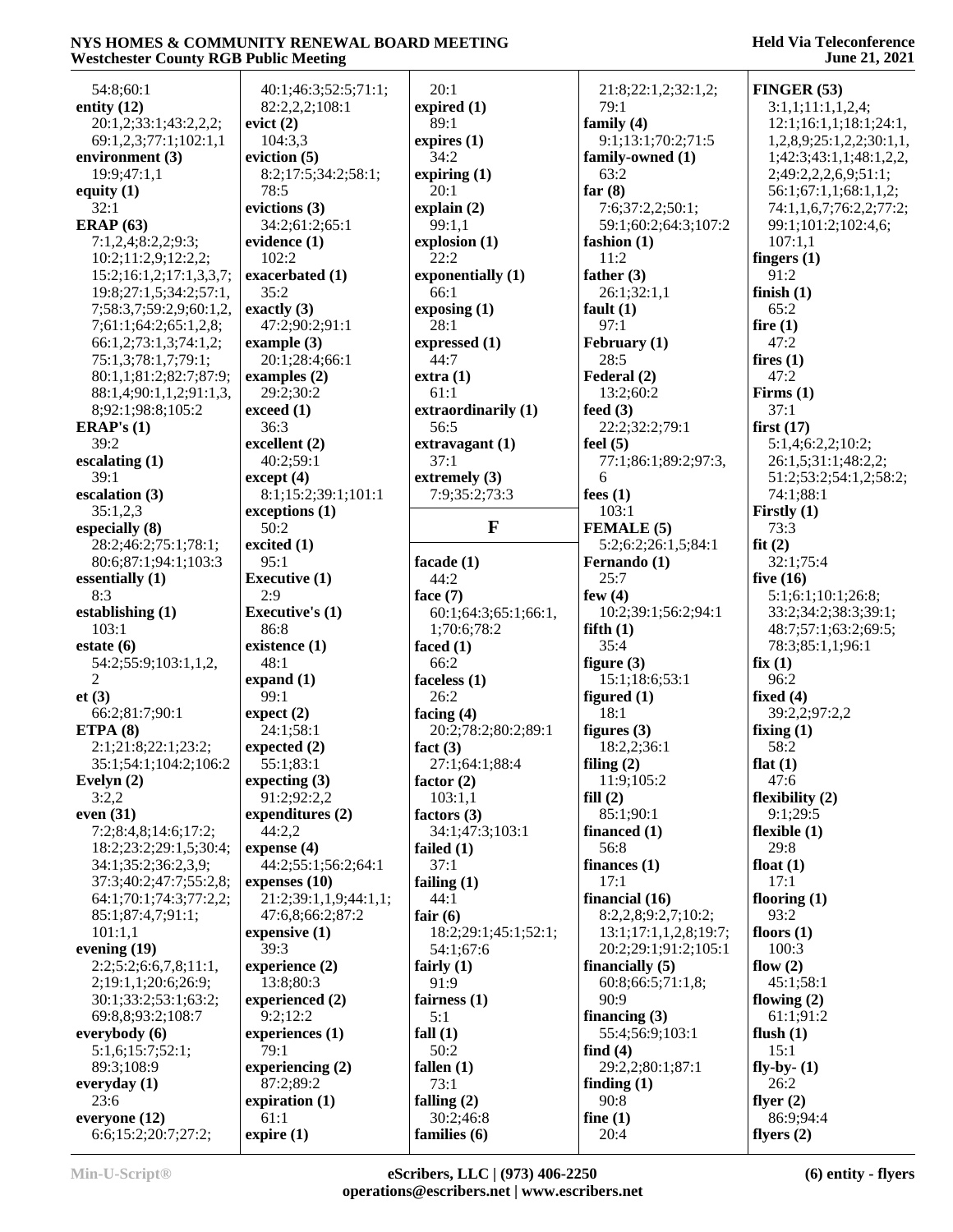| 12:1;86:8                        | freezing $(3)$             | 50:9;104:2                                    | 19:2;54:3,4;55:5               | 34:2;36:1                      |
|----------------------------------|----------------------------|-----------------------------------------------|--------------------------------|--------------------------------|
| flying $(1)$                     | 17:5;53:2;71:1             | general (2)                                   | guarantee $(1)$                | hardship (8)                   |
| 24:1                             | frequent $(1)$             | 81:9,9                                        | 61:2                           | 8:2,2,8;9:2;12:2;              |
| foam $(1)$                       | 7:1                        | <b>GENEVIEVE (7)</b>                          | guess(1)                       | 17:1;19:7;60:1                 |
| 10:1                             | Friday $(2)$               | 33:1,2,7;38:2;89:1,2;                         | 90:2                           | hardships $(2)$                |
| Foley $(31)$                     | 65:5;92:2                  | 103:2                                         | guests $(1)$                   | 20:2;21:1                      |
| 5:1,2;6:1,1,1,1,1,5,6            | friends $(3)$              | gentleman (1)                                 | 69:9                           | hardworking (1)                |
| 9;10:1,1,1;11:1,1,1,2,2,         | 60:1,1;71:5                | 21:1                                          | Guide (1)                      | 105:1                          |
| 2,8;12:2;13:2;14:2;              | front $(2)$                | gets(4)                                       | 103:6                          | harmed (4)                     |
| 16:1,2,8;18:1,1,2;19:1;          | 54:1;62:1                  | 8:4;27:1;50:1;86:1                            | guideline (3)                  | 59:1;60:2,8;91:4               |
| 58:2                             | frontline $(2)$            | given $(4)$                                   | 2:1;18:2;29:1                  | harming $(1)$                  |
| folks $(13)$                     | 69:2:72:5                  | 9:1;37:6;50:1;89:1                            | Guidelines (16)                | 28:1                           |
| 11:1,1;15:1;17:1,1,1;            | froze $(1)$                | glad(2)                                       | 2:1,2,4;8:1;20:1,8;            | harshly $(1)$                  |
| 18:5;45:3,4,6;59:1;              | 54:2                       | 24:1;93:1                                     | 62:2,2;87:1;88:1;89:1;         | 7:8                            |
| 76:1;79:8                        | frozen $(3)$               | God(1)                                        | 102:2,2;103:1,1,6              | Hatar $(3)$                    |
| follow $(3)$                     | 9:3;17:9;19:8              | 71:1                                          | $g$ uys $(11)$                 | 41:2,4,5                       |
| 62:3;77:2;81:1                   | frustrated $(1)$           | God's(2)                                      | 14:2,3;45:2;72:1;              | hauled $(1)$                   |
| followed $(1)$                   | 7:7                        | 21:1;22:2                                     | 85:1,2,2;88:3,6;95:1;          | 16:6                           |
| 45:2                             | frustrating $(2)$          | goes(2)                                       | 100:2                          | HCR's (1)                      |
| following $(1)$                  | 7:1;35:2                   | 101:6;106:3                                   | gym(1)                         | 2:1                            |
| 34:5                             | fuel $(1)$                 | good (50)                                     | 66:9                           | head $(2)$                     |
| food $(4)$                       | 103:1                      | 2:2;5:2;6:6,7,8;9:1;                          | gyms(1)                        | 32:2;83:1                      |
| 36:2;70:1;71:4;96:2              | full $(5)$                 | 11:1,2;16:1;19:1,1;                           | 66:2                           | health $(1)$                   |
| foremost $(1)$                   | 28:7,8;29:1;47:8;          | 20:6;23:1,1,1;24:9;                           | gypsum(1)                      | 32:2                           |
| 51:2                             | 85:1                       | 25:1,1,4,6;26:9;27:1;                         | 10:1                           | healthcare (6)                 |
| forestall $(1)$<br>34:2          | fully $(3)$<br>29:3;92:2,2 | 32:2;33:2;36:2;52:1;                          | H                              | 13:9;36:2;69:1,2;              |
|                                  | function $(1)$             | 53:1;55:6;63:1,2;67:2,                        |                                | 70:4;71:1                      |
| forever $(1)$<br>28:1            | 56:1                       | 7;69:8,8;71:1;79:1;<br>83:4;88:9;91:1;93:1,1, | half $(7)$                     | healthy $(1)$<br>55:8          |
| forget $(1)$                     | fund $(1)$                 | 1;94:5,5,8;95:1,1,6;                          | 21:2;35:9;36:2;38:7,           | hear $(29)$                    |
| 105:8                            | 60:2                       | 108:1,1                                       | 9;51:2;88:2                    | 5:1,1;19:1,1,2;20:1;           |
|                                  |                            |                                               |                                |                                |
|                                  |                            |                                               |                                |                                |
| forgive $(2)$                    | fundamental (1)            | Google (1)                                    | Hall $(2)$                     | 25:1,1;43:1,1;46:5;            |
| 51:1,1                           | 16:2                       | 82:1                                          | 76:1;94:6                      | 47:2;58:4;67:1;72:1,2,         |
| form $(1)$                       | fundamentally (1)          | government (3)                                | Hallelujah (1)                 | 2;77:5,8;82:6;84:1,8,9;        |
| 80:1                             | 17:1                       | 8:2;45:4;103:1                                | 24:2                           | 87:2;95:2,2;97:3;              |
| formal $(1)$                     | funds $(12)$               | Governor's (2)                                | Hammer (2)                     | 100:2,2                        |
| 44:5                             | 30:5;34:2;57:1;58:1;       | 2:7;83:2                                      | 3:1,2                          | heard $(9)$                    |
| former $(1)$                     | 60:1,2;61:1,1;74:2;        | grace(2)                                      | hand $(4)$                     | 6:2;16:9;17:2;21:1;            |
| 20:7                             | 76:1;80:2;88:5             | 21:1;22:2                                     | 5:2;41:6;45:2;81:1             | 26:1;50:1;51:2;59:1;<br>79:4   |
| formulas $(1)$<br>29:8           | funerals $(1)$<br>70:1     | Gramatan (1)<br>93:2                          | handful $(1)$<br>80:2          |                                |
| formulation $(1)$                | furious $(1)$              | Grand(1)                                      |                                | hearing $(3)$<br>2:4;39:2;58:1 |
| 49:1                             | 18:1                       | 102:1                                         | hand-holding $(1)$<br>81:1     | hearings $(3)$                 |
| forward $(4)$                    | furlough $(1)$             | granted (1)                                   | handouts (1)                   | 2:1,1,2                        |
| 47:1;61:1;71:2;72:1              | 37:4                       | 50:3                                          | 34:2                           | heat $(3)$                     |
| fought $(1)$                     | further $(2)$              | grassroots (1)                                | <b>HANRATTY (29)</b>           | 31:3;52:9;105:2                |
| 57:8                             | 73:1;103:9                 | 87:2                                          | 84:1,1,2,2,6,8,9;85:1,         | held $(4)$                     |
| found $(6)$                      | furthermore (1)            | grateful (2)                                  | 1,1,5;90:1,1,2,2,7;91:1,       | 55:1,1;90:2;103:1              |
| 26:2;56:4,8;60:5;                | 56:8                       | 27:6;78:1                                     | 6;92:1;93:1,1,1;94:5,9;        | Hello $(14)$                   |
| 65:2;104:6                       | future $(4)$               | <b>GRAY-HUERTAS (1)</b>                       | 95:1,1,1,8;103:3               | 5:2;33:1;41:1;43:1;            |
| four $(2)$                       | 8:1;12:1;51:1;92:2         | 83:1                                          | happen $(1)$                   | 53:1;63:1;68:2,2;72:1;         |
| 62:1,2                           |                            | Great (8)                                     | 92:2                           | 77:5;79:7;84:2;95:2;           |
| Francesca (2)                    | G                          | 63:2;67:1;82:9;91:1;                          | happening $(3)$                | 102:7                          |
| 76:2;77:5                        |                            | 93:5;94:6;106:1;108:7                         | 16:5;50:1,1                    | help $(35)$                    |
| frankly $(3)$                    | galloping (1)              | greater(1)                                    | happy $(4)$                    | 11:1,8;12:1,1;14:1,1,          |
| 9:1;39:2;97:1                    | 37:1                       | 24:1                                          | 7:1;15:1;18:9;24:1             | 1,6;15:2,2;16:2;39:2;          |
| free $(6)$                       | garbage (1)                | green(1)                                      | hard $(12)$                    | 48:1;67:3;71:1;73:1;           |
| 66:8;86:1;89:2;97:7;             | 32:1                       | 30:1                                          | 14:2;15:2;29:2;38:7;           | 74:1;76:1,1,1;80:1;            |
| 106:4,9                          | gas(12)                    | grief(1)                                      | 57:8;70:1;80:1;96:1;           | 81:2,2;82:1,1,2;92:1;          |
| freeze $(11)$                    | 20:2;21:1,4,4;22:1,1,      | 71:5                                          | 97:5,6;101:1,1                 | 93:1;94:7;95:2;98:2,2;         |
| 9:1;34:8;35:7;36:1;              | 1;23:2,2;52:1;78:1;        | grill(1)                                      | harder $(4)$                   | 99:1,6;104:1                   |
| 38:9;55:1;57:1,1;59:6,<br>9;69:2 | 105:2<br>gave $(2)$        | 66:2<br>group(4)                              | 15:6;64:1,1,4<br>hardest $(2)$ | helped $(1)$<br>88:2           |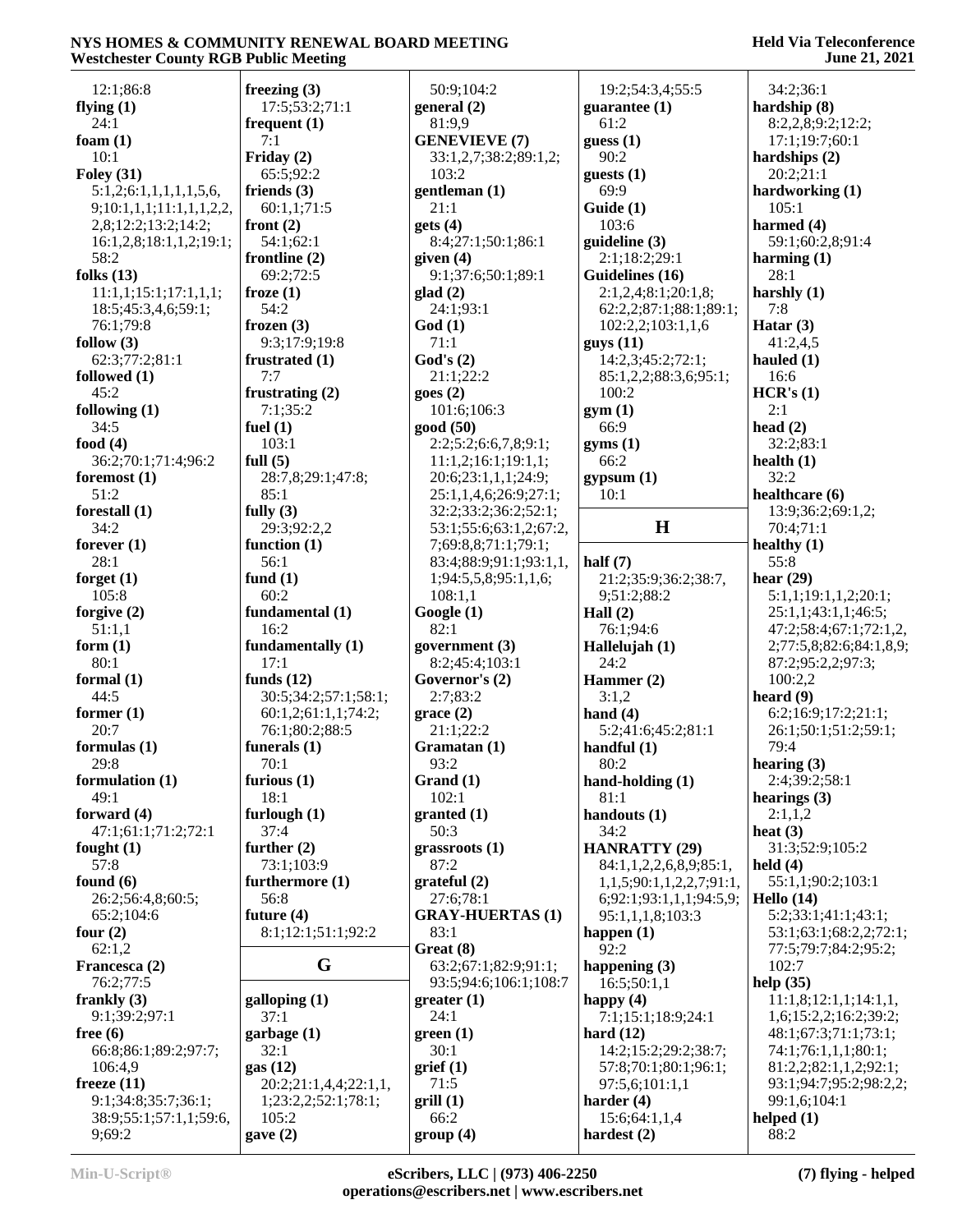| helpful $(3)$              | 26:1;32:1                                    | 1                                               | 2;66:2;70:2;73:1,1;     | initial $(1)$          |
|----------------------------|----------------------------------------------|-------------------------------------------------|-------------------------|------------------------|
| 58:1;59:4;86:1             | honoring $(1)$                               | IAI's $(2)$                                     | 81:3;86:2;89:2;103:2    | 15:1                   |
|                            | 35:3                                         | 29:3;105:8                                      | incomes $(5)$           | initiatives (1)        |
| helping $(10)$             |                                              |                                                 |                         |                        |
| 7:2;11:1;29:6;67:7;        | hoops $(2)$                                  | idea $(4)$                                      | 35:2;36:1;37:7;54:2;    | 93:3                   |
| 71:2;79:1;83:4;85:1;       | 13:3;76:3                                    | 10:2;28:1;71:1;80:2                             | 60:2                    | injury $(1)$           |
| 91:2;98:7                  | hope $(8)$                                   | ideas $(1)$                                     | inconvenience (1)       | 38:8                   |
| heroes $(1)$               | 8:6;16:2,4;34:3;61:1,                        | 12:1                                            | 22:2                    | <b>Innovations</b> (1) |
| 70:4                       | 5;88:1;98:1                                  | identified (2)                                  | incorrectly $(1)$       | 7:1                    |
| herring $(1)$              | hopefully $(1)$                              | 5:2:42:9                                        | 49:1                    | in-person $(1)$        |
| 56:1                       | 27:3                                         | identify (4)                                    | increase (37)           | 74:2                   |
|                            |                                              |                                                 |                         |                        |
| hesitant $(2)$             | hoping $(1)$                                 | 14:1;41:1,7;42:1                                | 8:1;9:6;10:2;16:1;      | input $(1)$            |
| 75:1;76:2                  | 31:1                                         | ignore $(2)$                                    | 17:1;19:1,5;28:2;35:1;  | 87:1                   |
| Hey(5)                     | horrible $(1)$                               | 59:1,8                                          | 39:5;50:1,2,9;65:1;     | inside $(1)$           |
| 24:1,1;90:6,7;95:8         | 47:1                                         | ignored (1)                                     | 66:1,2,2,2,6;67:1,4;    | 66:1                   |
| Hi(10)                     | hospitals $(1)$                              | 22:1                                            | 73:2;74:3;77:1,2;87:1,  | inspire $(1)$          |
| 6:6;38:2,2;43:1;59:1,      | 69:2                                         | ill $(1)$                                       | 2;88:4;89:9;100:7,9;    | 70:4                   |
| 1;74:1;93:1;98:3;102:8     | hot $(4)$                                    | 70:1                                            | 103:2;105:1,1,1,3,9     | installing $(1)$       |
| hidden $(1)$               | 21:6,6;24:6;105:2                            | illness $(1)$                                   | increased (5)           | 27:1                   |
|                            |                                              |                                                 |                         |                        |
| 60:6                       | hotel $(1)$                                  | 70:2                                            | 37:1;47:6;78:1;         | instance $(1)$         |
| high $(5)$                 | 36:2                                         | illuminated (1)                                 | 103:2,8                 | 88:1                   |
| 37:1;70:1;87:2,5;          | hour $(2)$                                   | 47:1                                            | increases (17)          | instead $(1)$          |
| 106:2                      | 37:2;106:9                                   | imbalance (1)                                   | 8:1;20:1;28:1;29:1,     | 73:1                   |
| higher (4)                 | hours $(4)$                                  | 20:1                                            | 1;35:1;39:1,1;47:5;     | Institute (4)          |
| 13:9;35:1;46:2;54:2        | 60:1;70:2,2;87:2                             | immigration $(1)$                               | 88:1,1;89:1;103:2,8;    | 6:1;26:1,5;96:1        |
| highest $(2)$              | household (1)                                | 59:1                                            | 104:2,2;105:4           | instruct $(1)$         |
| 29:1;39:1                  | 36:2                                         | impact $(5)$                                    |                         | 57:2                   |
|                            |                                              |                                                 | increasing $(1)$        |                        |
| highly $(1)$               | households (1)                               | 9:2;34:1,2;36:1;95:1                            | 74:1                    | instructed $(1)$       |
| 103:2                      | 60:2                                         | impacting $(1)$                                 | incurring $(2)$         | 56:2                   |
| highs $(1)$                | housekeepers (1)                             | 77:2                                            | 21:1,2                  | Instruction (1)        |
| 35:2                       | 70:2                                         | implicitly $(1)$                                | indicated (1)           | 2:1                    |
| hindsight $(2)$            | housing $(17)$                               | 57:4                                            | 102:2                   | instructions $(5)$     |
| 35:1;39:1                  | 2:1;7:1;34:1;35:1,2;                         | important $(5)$                                 | indication $(1)$        | 4:1,1;71:2;80:1;81:1   |
| hire $(3)$                 | 36:3;37:7;40:1;51:2;                         | 16:2;32:1;47:1;57:8;                            | 92:9                    | insufficient $(1)$     |
| 47:1,1;94:2                | 52:2,8;55:2;67:2;70:1;                       | 82:1                                            | individual (4)          | 37:7                   |
|                            |                                              |                                                 |                         |                        |
| hired $(1)$                | 94:1;100:8,9                                 | improper $(1)$                                  | 5:4;53:1;55:4,5         | insult(1)              |
| 94:2                       | HOYOS(11)                                    | 56:2                                            | individuals (1)         | 38:8                   |
| hiring $(2)$               | 72:1,1,2;74:1,1,1,9;                         | improvement (4)                                 | 53:1                    | insurance (9)          |
| 94:1,1                     | 75:1,2;76:1,2                                | 10:1;49:1;77:2;87:1                             | industries $(3)$        | 8:1;32:2;44:1;45:1,    |
| historic $(1)$             | HSTPA (7)                                    | improvements (13)                               | 29:2;34:1;36:2          | 1;64:1;103:1;104:5,5   |
| 57:6                       | 27:1;29:7;31:4;50:1;                         | 27:1,2;28:1;32:1;                               | industry $(4)$          | insurances $(1)$       |
| history (1)                | 51:1;97:1;100:9                              | 50:2;55:2,2;56:1,4,6;                           | 54:2;55:9;69:2;         | 97:2                   |
| 50:2                       | HSTPA's(1)                                   | 73:1;77:2;97:1                                  | 103:1                   | intense $(2)$          |
| hit $(6)$                  | 35:8                                         |                                                 | ineffective (1)         | 83:1;106:3             |
|                            |                                              | inaccurate (1)                                  |                         |                        |
| 14:2;34:2;35:1;36:1;       | Hudson $(1)$                                 | 51:1                                            | 22:1                    | intention $(1)$        |
| 38:9;84:2                  | 88:1                                         | inadequate (1)                                  | inexpensively (1)       | 97:1                   |
| hold $(4)$                 | huge $(4)$                                   | 7:8                                             | 31:1                    | interest $(6)$         |
| 41:1;72:2;77:2;81:1        | 28:1;87:1,1;104:2                            | inaudible (1)                                   | infinitum $(1)$         | 8:1;49:3;56:1,2;       |
| holding $(2)$              | hundred $(2)$                                | 88:2                                            | 51:1                    | 57:2;104:1             |
| 45:2;88:1                  | 51:2;99:2                                    | incentive (1)                                   | inflation $(1)$         | interested (2)         |
| holds $(1)$                | hundreds $(1)$                               | 94:2                                            | 8:1                     | 69:9;89:2              |
| 40:1                       | 70:9                                         | included (2)                                    | inflict $(1)$           | interpret $(1)$        |
| holiday $(1)$              | hunky-dory (1)                               | 49:2,4                                          | 35:1                    | 81:1                   |
|                            |                                              |                                                 |                         |                        |
| 106:9                      | 92:2                                         | includes (1)                                    | inform $(2)$            | into $(20)$            |
| home $(7)$                 | hurting $(1)$                                | 6:1                                             | 79:2;88:2               | 9:1;16:2,7;23:5;       |
| 10:1,7;64:1;69:2,2;        | 46:1                                         | including $(7)$                                 | information (16)        | 28:1;32:1;40:2;45:2;   |
| 70:2;105:1                 |                                              | 17:2;22:2;27:1;29:1;                            | 14:1;40:2,2;55:4;       | 46:7;48:1;50:1;51:1;   |
| homes $(1)$                | I                                            | 62:2;73:2;103:1                                 | 75:1;76:1,1,6;79:9;     | 58:2;59:2;73:1,1;79:2; |
| 9:1                        |                                              | income $(38)$                                   | 82:1;83:1,2;86:1,1;     | 87:1;101:7;103:4       |
| honest $(2)$               | IAI $(3)$                                    | 12:2;13:1,9;31:9;                               | 93:1;99:4               | introduce (1)          |
| 18:2;83:1                  | 28:2;49:1;50:1                               | 34:1;36:1,2,2,5;39:1,2,                         | informed (1)            | 5:7                    |
|                            | IAIs $(12)$                                  |                                                 |                         |                        |
| honestly $(3)$             |                                              | 9;40:1;44:1,1,1,8;45:1;                         | 28:4                    | introductory (1)       |
|                            |                                              |                                                 |                         |                        |
| 18:7;28:2,3<br>honor $(2)$ | 28:6;29:1,7;35:1;<br>49:1;51:1,1,4,6,8;97:1, | 47:6;54:1;55:1,2,2,6;<br>57:6;60:1;61:1,2;65:1, | informing $(1)$<br>88:2 | 2:5<br>inventory $(1)$ |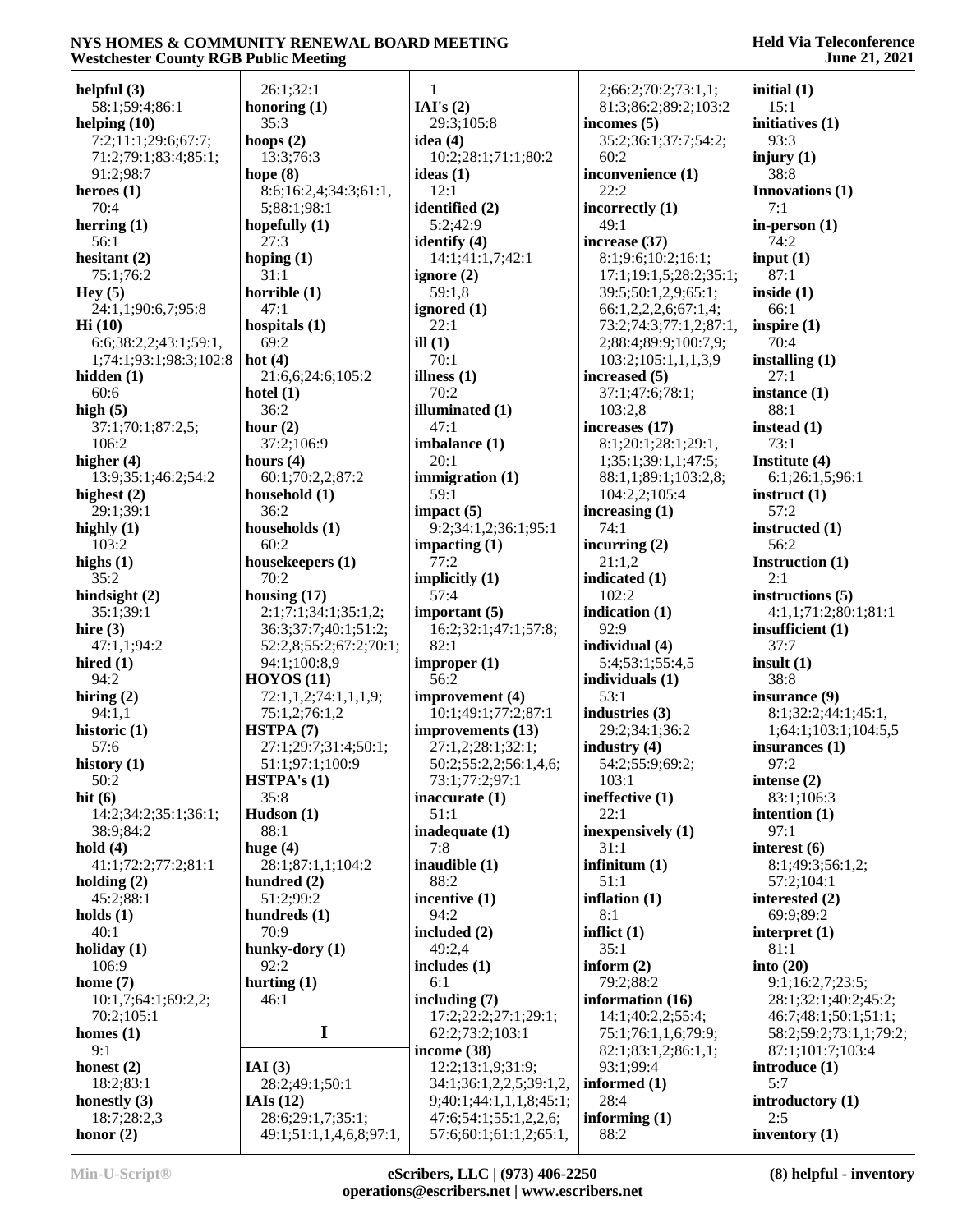| 97:1                   | 2:3;4:6;58:2;64:2;          | LAMONT (7)                             | 96:2,2,2                         | 13:1;49:2                |
|------------------------|-----------------------------|----------------------------------------|----------------------------------|--------------------------|
| invest $(1)$           | 65:6;74:1                   | 3:1,9;40:2,3;67:2;                     | leaking $(1)$                    | liquidating $(1)$        |
| 104:6                  | jurisdiction (1)            | 95:5,8                                 | 31:1                             | 90:1                     |
| invested $(1)$         | 2:1                         | land $(2)$                             | leaks $(3)$                      | Lisa $(4)$               |
| 7:2                    | justified (1)               | 13:1;42:7                              | 31:1,2;73:2                      | 25:1,1;26:1;68:1         |
| investing $(1)$        | 35:2                        | landlord $(27)$                        | learned $(1)$                    | list $(10)$              |
| 27:1                   |                             | 8:2;9:9;12:9;17:4;                     | 91:1                             | 4:2;14:1;25:1;41:1;      |
| investments (1)        | $\mathbf K$                 | 26:1;27:2;32:1;42:8,9;                 | lease $(9)$                      | 63:1;84:6;86:1;102:1;    |
| 56:4                   |                             | 45:6;46:2;54:2;57:1;                   | 17:1,1;53:2;54:6,7;              | 106:2;107:2              |
| investors $(1)$        | Kaufteil (8)                | 59:8;63:2;76:1;77:2;                   | 66:6;67:5,6;104:2                | listen $(4)$             |
| 26:2                   | 41:2;42:2,4;52:1;           | 79:1,1,2;80:5;82:1;                    | leases $(7)$                     | 2:1;14:6;53:5;58:1       |
| involved (2)           | 53:1,7;68:1;107:1           | 89:2;97:1,4;99:1;101:1                 | 2:1;3:3,3;20:1,1;                | listening $(1)$          |
| 83:5;93:2              | $K-A-U-F-T-E-I-L(1)$        | landlords (52)<br>6:2;7:1,2,5;8:1;9:1; | 54:4;89:1                        | 98:1                     |
| involves $(1)$<br>15:1 | 42:4<br>keep(16)            | 12:1,3;14:1,8;15:8;                    | least $(3)$<br>49:1;78:3;105:3   | lists $(1)$<br>14:1      |
| iPhones(1)             | 2:8;15:7;27:1;32:2;         | 17:2;18:1;26:2;27:1,2;                 | leave $(2)$                      | literacy $(1)$           |
| 48:1                   | 51:8;59:2;66:1,1,2;         | 28:4,9;29:1,2;31:2,2;                  | 38:5;74:3                        | 83:3                     |
| is/are(1)              | 90:2,9;91:1,5,9;94:2;       | 40:1;45:1,4;55:1,1;                    | leaves $(1)$                     | little $(4)$             |
| 85:1                   | 99:2                        | 56:5;58:1;59:1,7;65:1;                 | 106:6                            | 15:6;42:7;75:6;86:2      |
| Isabelle (3)           | keeping $(3)$               | 67:7;79:1;82:1;85:2;                   | led(1)                           | live $(7)$               |
| 72:1,1;75:1            | 13:7;14:3;103:1             | 87:3;88:2,2;89:5,6,9;                  | 37:3                             | 22:5;23:7;27:3;35:1;     |
| issue $(5)$            | keeps(1)                    | 98:1;102:1;104:1,1,6;                  | $left(1\right)$                  | 52:1;69:1,1              |
| 30:2;39:1;53:2;99:3;   | 42:2                        | 105:1,2,3,6;106:1                      | 54:3                             | lived $(1)$              |
| 101:9                  | Ken $(1)$                   | landlords' (1)                         | legal(7)                         | 99:2                     |
| issued $(2)$           | 48:2                        | 34:1                                   | 66:1;78:4,9;88:1;                | livelihood (1)           |
| 40:1,2                 | <b>KENNETH (3)</b>          | landlord's $(2)$                       | 104:1,2;105:3                    | 32:2                     |
| issues $(5)$           | 3:1,1;24:1                  | 86:2;102:2                             | legislative $(1)$                | livelihoods (1)          |
| 15:1;83:3;85:1;97:1;   | kept(4)                     | large $(2)$                            | 93:2                             | 32:2                     |
| 98:1                   | 37:9;52:1,3;70:8            | 31:2,2                                 | legislator (1)                   | lives $(2)$              |
| items $(1)$            | $\operatorname{kind}(3)$    | larger $(1)$                           | 57:9                             | 22:2;69:2                |
| 29:1                   | 45:1,2;76:1                 | 55:1                                   | legislature (2)                  | living $(2)$             |
|                        | kitchen (2)                 | largest $(2)$                          | 60:2;92:2                        | 23:6;103:2               |
| ${\bf J}$              | 105:1,1                     | 36:2;69:1                              | legislatures (2)                 | loading $(1)$            |
|                        | knew $(3)$                  | last $(39)$                            | 58:9;61:1                        | 41:2                     |
| Jam(1)                 | 22:1;81:1;108:3             | 7:1,6;9:1,2;10:2;                      | Len $(2)$                        | $\text{lobby}(1)$        |
| 44:2                   | Knock $(1)$                 | 17:1;20:1;21:1;22:1;                   | 63:7;68:8                        | 93:5                     |
| January $(1)$          | 24:2                        | 29:1;34:1,8;35:7;36:1,                 | less(5)                          | local(9)                 |
| 65:6                   | knocked (1)                 | 1;39:1;40:2;53:2;58:2,                 | 13:1;27:1;37:2;65:1;             | 15:3;27:2;28:1;31:7,     |
| jeopardize (1)         | 78:1                        | 9;62:3;66:8;69:1;70:2;                 | 104:1                            | 8;47:1,1;79:2;80:9       |
| 32:2                   | knowing (4)                 | 76:1,2;78:1;82:5,5;                    | letters $(2)$                    | $local-born (1)$         |
| jeopardy (1)           | 9:6;10:2;79:1;86:1          | 83:1;86:2;87:1,1,2;                    | 45:2;80:1                        | 18:5                     |
| 22:2                   | knowledge $(2)$             | 89:1,7;91:1;94:1;102:1                 | level $(2)$                      | located $(1)$            |
| job(9)                 | 29:1;62:9                   | Lastly $(1)$                           | 9:5;87:2                         | 106:2                    |
| 37:9;40:1;44:2;45:4;   | knows $(4)$                 | 66:1                                   | levels $(4)$                     | <b>LOFTIN-WOODS (25)</b> |
| 64:2;70:1;106:1,1,9    | 21:6;83:1,1,4               | late $(2)$                             | 34:1;35:1,1,1                    | 19:1,1,1,1,2;20:2,6,7;   |
| jobs $(7)$             | L                           | 40:1,1                                 | lie $(1)$                        | 22:1,4,7,9;23:1,1,1,2;   |
| 34:1;36:1;37:1;64:6;   |                             | later $(1)$<br>2:2                     | 54:1                             | 24:1,1,1,2,2,4;25:6;     |
| 70:9;78:2;87:1         |                             |                                        | life $(6)$                       | 52:1;54:1                |
| join $(2)$             | lab(1)<br>70:1              | laundry $(1)$<br>73:2                  | 9:2;23:6;24:2;28:1;<br>38:7;71:2 | logging $(1)$<br>69:7    |
| 24:2;71:2              |                             | law(8)                                 | light $(3)$                      | long(10)                 |
| judges $(1)$<br>105:6  | labor(4)<br>37:1;41:1;78:1; | 28:3,7;37:1;46:2;                      | 25:2,2;66:2                      | 7:9;10:2;27:4;51:1,      |
| July $(3)$             | 103:1                       | 49:2;58:2;60:2;102:2                   | limitation(1)                    | 1;72:2;94:2;96:2,2;      |
| 24:2;40:1;58:1         | lack $(2)$                  | Laws $(1)$                             | 12:1                             | 108:5                    |
| jump(1)                | 21:2;35:1                   | 104:2                                  | limited $(1)$                    | longer $(6)$             |
| 76:3                   | ladders(1)                  | lawyers $(1)$                          | 7:6                              | 28:2;49:1;51:1;59:1;     |
| jumped $(1)$           | 32:1                        | 29:2                                   | limiting(1)                      | 67:3;83:1                |
| 13:2                   | $\text{lady}(1)$            | layoff $(1)$                           | 99:9                             | long-term $(1)$          |
| jumping(1)             | 99:2                        | 70:2                                   | line $(11)$                      | 20:1                     |
| 35:5                   | laid $(1)$                  | lay-offs $(1)$                         | 22:1;34:1;49:6;56:1,             | look $(6)$               |
| jumps(1)               | 60:1                        | 37:3                                   | 2,2;57:2;83:1;103:6;             | 14:2;24:1;29:2;40:1;     |
| 29:2                   | Lake $(1)$                  | leak $(7)$                             | 104:1,1                          | 63:8;83:2                |
| June $(6)$             | 67:2                        | 21:4;22:1,1;31:1;                      | lines $(2)$                      | looking $(4)$            |
|                        |                             |                                        |                                  |                          |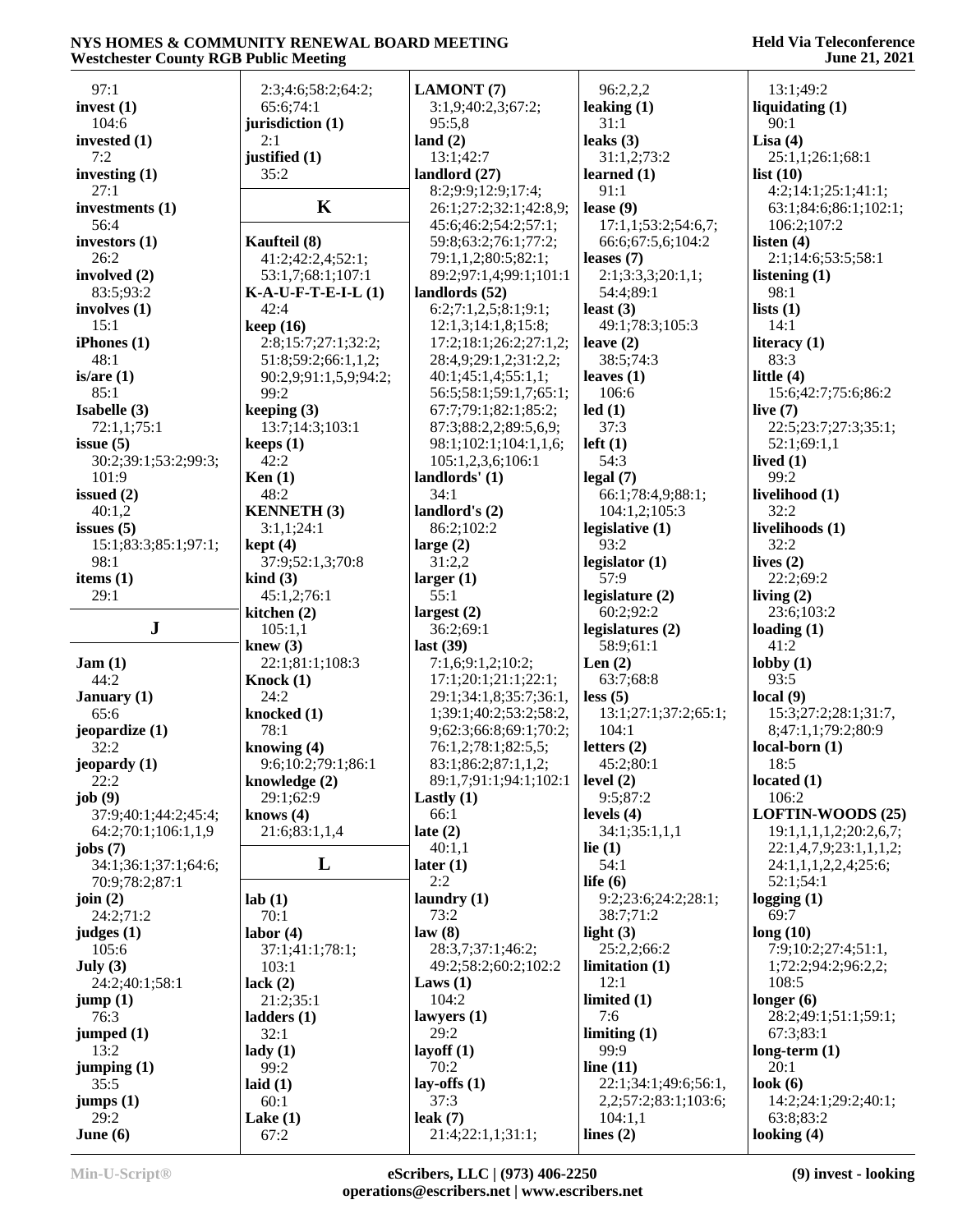| 26:2;51:1,1;72:1         | MAE(4)                  | 17:2                    | 2:1;3:2;74:2,2;81:6         | 77:1;85:1,1;96:1        |
|--------------------------|-------------------------|-------------------------|-----------------------------|-------------------------|
| looks $(2)$              | 3:1,1;6:8;83:7          | matter $(4)$            | Member (8)                  | Miss(1)                 |
| 68:1;91:1                | magic(1)                | 9:4;23:1;44:1;83:1      | 3:1,2,7,9;4:2;13:1;         | 76:7                    |
| loopholes $(1)$          | 92:2                    | maxed $(2)$             | 33:1;70:9                   | missed (4)              |
| 51:5                     | main(3)                 | 34:2;59:2               | members (24)                | 16:1;68:9;106:1;        |
| lose $(2)$               | 12:2;22:1;60:2          | maximum <sub>(1)</sub>  | 2:1;6:2;7:1;12:2;           | 107:1                   |
| 27:2;100:1               | maintain(8)             | 50:1                    | 13:2,2;23:1;53:2;57:1;      | mistaken (1)            |
| loses $(1)$              | 29:2;30:5;32:1;67:1;    | maxing(1)               | 69:1,1,2,8;70:1,1,1,2,8;    | 20:1                    |
| 27:2                     |                         | 90:1                    |                             |                         |
|                          | 94:2;95:2;96:1;101:8    |                         | 71:1,3;89:2;91:1;99:1,<br>1 | mistakes $(1)$          |
| losing $(4)$             | maintaining $(1)$       | may (35)                |                             | 91:1                    |
| 47:1;100:8;101:1,1       | 101:7                   | 4:1;6:2;7:3;14:1,1;     | mention $(3)$               | misunderstanding (1)    |
| loss(7)                  | maintenance (12)        | 15:2;16:1;34:2;45:2,3,  | 37:1;47:2;62:1              | 23:1                    |
| 13:1,8;31:3;66:2;        | 9:1,1;17:1;18:8;21:2,   | 5;46:1;47:1,1;51:4,6;   | mentioned (9)               | mitigate $(1)$          |
| 71:5;73:1;97:1           | 2;22:1;32:1;44:1;46:2;  | 74:1;75:1,5;79:1,1,2,2; | 30:1;49:1;86:1;88:1,        | 2:8                     |
| losses $(1)$             | 64:1;103:1              | 81:1,1,4;84:1;98:1,1;   | 6;89:1;91:1;92:2;103:2      | mixed-use $(2)$         |
| 70:7                     | major $(2)$             | 99:1,1,3,4;105:3;106:1  | merely $(1)$                | 46:2,9                  |
| lost $(12)$              | 32:3;56:3               | maybe $(15)$            | 8:1                         | modern(2)               |
| 31:8,8;32:1;36:1;        | makes $(3)$             | 12:1;14:1,1;42:2;       | message(1)                  | 52:7,8                  |
| 51:2;60:1;64:2,6;65:2;   | 88:3;101:9;105:1        | 45:1,1,1;68:1;75:6;     | 75:1                        | modest (2)              |
| 70:2;78:2;87:1           | making (7)              | 80:1;83:1;88:2;92:1;    | messages(1)                 | 17:1;19:6               |
| lot(39)                  | 9:2;35:2;77:2;88:2;     | 101:1;105:7             | 78:1                        | moment (1)              |
| 9:1;12:8;13:2,3,3;       | 95:1;98:1;101:1         | MCI(2)                  | met(1)                      | 96:1                    |
| 14:2;17:1,2;18:5;22:2;   | malls $(1)$             | 49:1;50:2               | 81:1                        | Monday (1)              |
| 24:1;27:5;31:1;44:7;     | 46:6                    | MCIs(15)                | methodology (5)             | 2:3                     |
| 45:3;46:1,1;48:9;60:1,   | man(1)                  | 29:1,4,7;35:1;49:1,1;   | 56:1,1,2;62:2;63:2          | money $(41)$            |
|                          | 24:1                    |                         |                             | 7:1;9:1;11:1,2;12:1,    |
| 1,1,5;81:1,1,2,2,6;82:2, |                         | 51:1,1,4,6,8;56:6,9;    | $\text{metro} (1)$          |                         |
| 2,2;86:2;87:9;90:1;      | manage $(2)$            | 97:1,1                  | 35:1                        | 2;13:1;16:1;23:1,3;     |
| 91:1,1,8;97:2;99:1;      | 45:1;46:1               | <b>MCKEE (23)</b>       | Michael (12)                | 27:1,1;31:1;46:2;47:1;  |
| 103:2                    | managed $(2)$           | 53:1,1,1,1,2;57:1,1,1,  | 43:1,2,9;44:4;53:1,1,       | 48:1;49:3;50:2;51:1,1;  |
| love $(2)$               | 70:2;91:5               | 1,2,2;58:4,8;59:1;60:9; | 2;59:1;88:6;89:1,2;         | 52:4;59:2,2,9;70:2;     |
| 104:1;105:1              | <b>Management</b> (2)   | 61:2;62:1,1;63:5,6;     | 92:1                        | 87:1,8,9;89:4,4,6;91:1, |
| low(5)                   | 44:2;102:1              | 88:6;89:1;92:1          | middle(2)                   | 2;97:1,5;98:1,1;101:1,  |
| 35:2;40:1;81:3;          | manager $(4)$           | MCS(1)                  | 78:1;81:3                   | 1,1;104:6               |
| 104:9;105:1              | 44:5;75:1;101:1,1       | 47:3                    | $mid$ -July $(1)$           | monitor $(1)$           |
| low- $(1)$               | managers $(2)$          | meals $(1)$             | 91:2                        | 92:1                    |
| 36:2                     | 75:8;105:1              | 21:5                    | $mid-six-figure(1)$         | monitoring $(2)$        |
| lower $(1)$              | Managing $(1)$          | mean $(14)$             | 32:4                        | 4:2;47:2                |
| 37:1                     | 63:2                    | 31:1;43:4;45:1;47:2,    | might $(14)$                | Montefiore (1)          |
| lowering $(1)$           | many $(49)$             | 2;54:1;60:1;65:8;81:2;  | 10:1;14:1,2,2;38:1,1;       | 69:1                    |
| 65:2                     | 5:1;6:2;7:1,4;9:1;      | 88:1;89:1;91:1;94:1,2   | 45:4;50:2,2;61:3,3;         | month $(2)$             |
| lower-paid $(1)$         | 12:1;14:1;17:2;20:1;    | means $(7)$             | 75:1;98:8;105:8             | 66:8;105:1              |
|                          |                         |                         |                             |                         |
| 37:2                     | 21:2;22:5,5;23:4;26:1,  | 9:1;17:1;21:5;30:6;     | Mike $(1)$                  | monthly $(1)$           |
| low-income (2)           | 2;27:1,7;28:1,9;30:8,8; | 54:1,2,2                | 43:9                        | 101:2                   |
| 34:1,2                   | 44:1;47:2;54:2,2;59:1,  | meant(1)                | million $(2)$               | months $(19)$           |
| low-wage $(2)$           | 1,7;64:6;67:2,2;70:1,1, | 64:1                    | 60:1;61:1                   | 8:2,7;9:1;10:2,4;       |
| 36:1,2                   | 3,6,7;71:3,7;73:1,1;    | measure(1)              | mind(4)                     | 28:1;50:1;55:1;60:9;    |
| lucky $(1)$              | 74:2;86:4,5;91:1;96:1;  | 55:2                    | 6:3;40:1,2;51:8             | 64:8;65:1,1,2;70:7;     |
| 37:3                     | 98:3,4;104:1;106:2      | median(3)               | Mine $(1)$                  | 73:1;92:1,2,2;105:7     |
| lumber(2)                | March $(3)$             | 12:2;36:1;73:1          | 89:2                        | months' $(3)$           |
| 10:3;28:2                | 64:2;71:9;91:1          | medical $(4)$           | minimize(1)                 | 61:1,1,8                |
| luxury(1)                | market $(5)$            | 45:1,1;69:1;70:3        | 54:2                        | monumental (1)          |
| 35:2                     | 29:1;35:2;37:1;87:2,    | mediocre $(1)$          | minimum(2)                  | 37:2                    |
| Lymn(6)                  | 5                       | 30:4                    | 13:8:37:2                   | moratorium (4)          |
| 41:1;42:1;95:2,2,2;      | market-rate $(2)$       | medium-sized (1)        | minority $(1)$              | 34:2;61:2;65:1;78:1     |
| 107:1                    | 29:5.9                  | 31:2                    | 30:1                        | moratoriums $(1)$       |
|                          | marks(1)                | meet $(5)$              | minus(1)                    | 78:5                    |
| M                        | 66:1                    | 14:1;18:1;37:1,7;       | 44:1                        | more (40)               |
|                          |                         |                         |                             |                         |
|                          | material $(1)$          | 65:2                    | minute(1)                   | 7:2,6;14:1;15:1;        |
| ma'am(2)                 | 34:1                    | meeting $(12)$          | 100:2                       | 16:1;18:7;35:2,5;36:1,  |
| 22:4;98:9                | materials (7)           | 2:1,5;3:1;4:2,5,9;5:1,  | minutes $(17)$              | 1,2,5;39:8,8;43:1;56:9; |
| Madam(5)                 | 10:6;34:4;38:1;39:2,    | 3;82:5;83:2;107:2;      | 5:1,1;6:1;10:1;20:3;        | 58:6;61:8;65:1;66:8,9;  |
| 4:2;16:1;49:2;68:1;      | 5,8;40:5                | 108:1                   | 26:8;33:2;34:3;38:3;        | 74:2;75:1;87:3,3;89:1,  |
| 77:2                     | math(1)                 | meetings $(5)$          | 48:7;57:1;63:2;69:6;        | 2;94:2;98:2,2;99:2,4;   |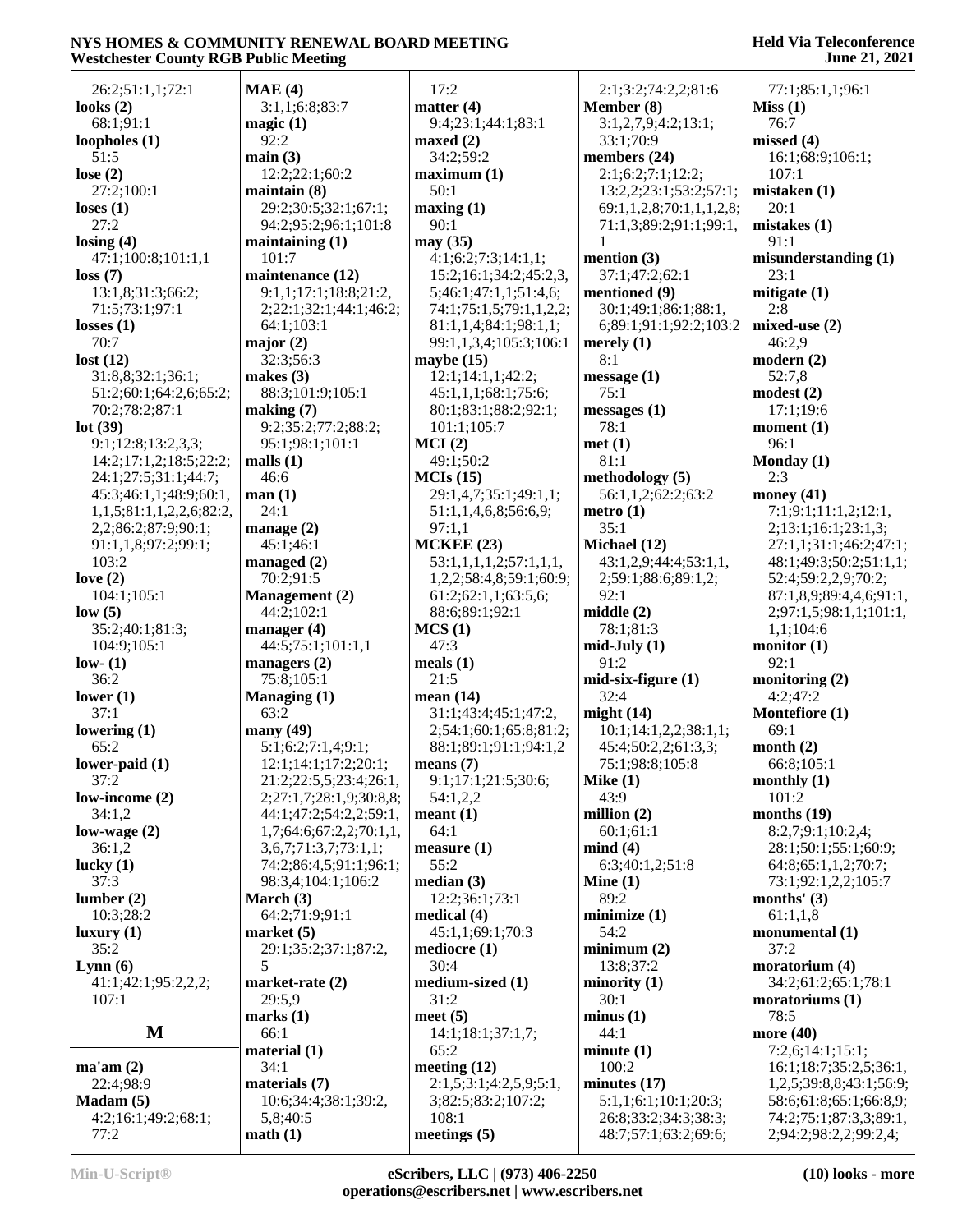#### **Held Via Teleconference June 21, 2021**

| 65:6                     |                                                                                                                                                                                                                                                                                                                                                                                                                                                |
|--------------------------|------------------------------------------------------------------------------------------------------------------------------------------------------------------------------------------------------------------------------------------------------------------------------------------------------------------------------------------------------------------------------------------------------------------------------------------------|
|                          |                                                                                                                                                                                                                                                                                                                                                                                                                                                |
| nascent $(2)$            |                                                                                                                                                                                                                                                                                                                                                                                                                                                |
| 34:2;36:1                |                                                                                                                                                                                                                                                                                                                                                                                                                                                |
| Nassau (2)               |                                                                                                                                                                                                                                                                                                                                                                                                                                                |
|                          |                                                                                                                                                                                                                                                                                                                                                                                                                                                |
| National (1)             | nio                                                                                                                                                                                                                                                                                                                                                                                                                                            |
|                          |                                                                                                                                                                                                                                                                                                                                                                                                                                                |
|                          | niş                                                                                                                                                                                                                                                                                                                                                                                                                                            |
|                          |                                                                                                                                                                                                                                                                                                                                                                                                                                                |
|                          |                                                                                                                                                                                                                                                                                                                                                                                                                                                |
|                          | NI                                                                                                                                                                                                                                                                                                                                                                                                                                             |
|                          |                                                                                                                                                                                                                                                                                                                                                                                                                                                |
|                          | NN                                                                                                                                                                                                                                                                                                                                                                                                                                             |
|                          |                                                                                                                                                                                                                                                                                                                                                                                                                                                |
|                          | n <sub>0</sub>                                                                                                                                                                                                                                                                                                                                                                                                                                 |
|                          |                                                                                                                                                                                                                                                                                                                                                                                                                                                |
|                          | n <sub>0</sub>                                                                                                                                                                                                                                                                                                                                                                                                                                 |
|                          |                                                                                                                                                                                                                                                                                                                                                                                                                                                |
|                          | N(                                                                                                                                                                                                                                                                                                                                                                                                                                             |
|                          |                                                                                                                                                                                                                                                                                                                                                                                                                                                |
|                          | n <sub>0</sub>                                                                                                                                                                                                                                                                                                                                                                                                                                 |
|                          |                                                                                                                                                                                                                                                                                                                                                                                                                                                |
|                          | n <sub>0</sub>                                                                                                                                                                                                                                                                                                                                                                                                                                 |
|                          |                                                                                                                                                                                                                                                                                                                                                                                                                                                |
|                          | n <sub>0</sub>                                                                                                                                                                                                                                                                                                                                                                                                                                 |
|                          |                                                                                                                                                                                                                                                                                                                                                                                                                                                |
|                          | n <sub>0</sub>                                                                                                                                                                                                                                                                                                                                                                                                                                 |
|                          |                                                                                                                                                                                                                                                                                                                                                                                                                                                |
|                          | n <sub>0</sub>                                                                                                                                                                                                                                                                                                                                                                                                                                 |
|                          |                                                                                                                                                                                                                                                                                                                                                                                                                                                |
|                          | n <sub>0</sub>                                                                                                                                                                                                                                                                                                                                                                                                                                 |
|                          |                                                                                                                                                                                                                                                                                                                                                                                                                                                |
|                          | n <sub>0</sub>                                                                                                                                                                                                                                                                                                                                                                                                                                 |
|                          |                                                                                                                                                                                                                                                                                                                                                                                                                                                |
| needs (5)                |                                                                                                                                                                                                                                                                                                                                                                                                                                                |
| 9:2;37:8;79:3;89:8;      | n <sub>0</sub>                                                                                                                                                                                                                                                                                                                                                                                                                                 |
| 102:2                    |                                                                                                                                                                                                                                                                                                                                                                                                                                                |
| neighborhood (1)         | n <sub>o</sub>                                                                                                                                                                                                                                                                                                                                                                                                                                 |
| 93:2                     |                                                                                                                                                                                                                                                                                                                                                                                                                                                |
| neighbors (1)            | n <sub>0</sub>                                                                                                                                                                                                                                                                                                                                                                                                                                 |
| 19:2                     |                                                                                                                                                                                                                                                                                                                                                                                                                                                |
| neither (1)              |                                                                                                                                                                                                                                                                                                                                                                                                                                                |
| 35:1                     | n <sub>0</sub>                                                                                                                                                                                                                                                                                                                                                                                                                                 |
| net (18)                 |                                                                                                                                                                                                                                                                                                                                                                                                                                                |
| 34:1;39:1,2,9;44:1,1,    |                                                                                                                                                                                                                                                                                                                                                                                                                                                |
| 1,7;45:1;54:1,2;55:2,2,  | n <sub>o</sub>                                                                                                                                                                                                                                                                                                                                                                                                                                 |
| 5,7,8;89:1;103:2         |                                                                                                                                                                                                                                                                                                                                                                                                                                                |
| New (32)                 | N <sub>0</sub>                                                                                                                                                                                                                                                                                                                                                                                                                                 |
| 2:8;7:2;18:2;27:1,2;     |                                                                                                                                                                                                                                                                                                                                                                                                                                                |
| 28:2;31:1;32:4;35:1,1,   | n <sub>0</sub>                                                                                                                                                                                                                                                                                                                                                                                                                                 |
| 1;41:1;44:2;46:1;48:2,   |                                                                                                                                                                                                                                                                                                                                                                                                                                                |
| 3;51:2;62:2,4;64:4;      | N <sub>0</sub>                                                                                                                                                                                                                                                                                                                                                                                                                                 |
| 66:1;77:1;86:8;94:1,2;   |                                                                                                                                                                                                                                                                                                                                                                                                                                                |
| 96:1;100:1,2,4;103:1,5,  | n <sub>0</sub>                                                                                                                                                                                                                                                                                                                                                                                                                                 |
| 7                        |                                                                                                                                                                                                                                                                                                                                                                                                                                                |
| newbles(1)               | n0                                                                                                                                                                                                                                                                                                                                                                                                                                             |
| 37:1                     |                                                                                                                                                                                                                                                                                                                                                                                                                                                |
| newly(1)                 | n <sub>0</sub>                                                                                                                                                                                                                                                                                                                                                                                                                                 |
| 65:2                     | n <sub>0</sub>                                                                                                                                                                                                                                                                                                                                                                                                                                 |
| news(3)                  |                                                                                                                                                                                                                                                                                                                                                                                                                                                |
| 46:6;47:2,2              | n <sub>0</sub>                                                                                                                                                                                                                                                                                                                                                                                                                                 |
| newspaper $(1)$<br>106:6 |                                                                                                                                                                                                                                                                                                                                                                                                                                                |
|                          | 56:2;74:1<br>40:1<br>nationwide (1)<br>10:2<br>naturally (1)<br>80:4<br>nature $(1)$<br>44:1<br>nearly (2)<br>10:5;35:6<br>necessarily (1)<br>75:2<br>necessary(3)<br>16:1;51:7;77:2<br>necessities (1)<br>70:1<br>need(30)<br>9:2,7;10:8;12:1,2;<br>14:1,2,6;15:2,2;16:1;<br>17:2;30:5;31:2;33:1;<br>34:7;55:3;67:3;74:1;<br>76:1;77:1;81:1,2;84:1;<br>85:1;87:1,2;96:2;97:2;<br>106:1<br>needed (3)<br>28:6;37:2;73:2<br>needing (1)<br>87:6 |

 4:5;9:3;18:1;20:1; 21:1;25:1;34:4;42:2; 43:5,6;54:3;58:1;63:1; 65:5;68:1;84:3;95:1; 105:4;107:2;108:1 **nice (1)** 24:2 **night (6)** 4:1;17:2;26:2;78:1; 88:1;108:1 **NLRIHC (1)** 40:2 **NNC (1)** 43:2 **nobody (3)** 27:2;86:2;87:7 **nobody's (1)** 50:2 **NOI (2)** 35:1,3 **noisy (1)** 70:5 **non (1)** 104:3 **none (3)** 22:1;53:1;107:1 **nonessential (1)** 9:1 **nonetheless (1)** 60:3 **non-existent (1)** 37:2 **nonleakable (1)** 52:9 **non-paying (1)** 104:1 **nonpayment (1)** 16:7 **nonprofit (5)** 12:1;15:9;79:1;80:9; 98:1 **nonprofits (5)** 11:1;14:1,4;15:4; 91:2 **non-stop (1)** 106:8 **Nope (1)** 84:1 **nor (3)** 35:2;75:3;78:6 **North (3)** 20:1,1;22:1 **note (1)** 4:2 **notice (2)** 2:6;9:1 **notices (3)** 98:2,2,2 **notwithstanding (1)** 35:5 **nowhere (3)** 8:1;29:1;50:1 **nudge (1)**

 7:2 **NUKHO (23)** 43:1,1,1,1,1,2,2,2,7,8, 9;44:4;48:1,5,6,8;49:1, 2,5,8;52:1,1;56:1 **number (10)** 17:1;18:2;37:1;50:7; 86:1,2;88:9;89:2;91:7; 92:2 **numbers (4)** 54:1,1,1;89:1 **nurse (1)** 70:1 **nurses (1)** 70:1 **nursing (1)** 69:2 **NYC (2)** 103:1,1 **O online (1) objection (1)** 62:1 **observations (1)** 6:2 **obvious (2)** 48:2;88:8 **obviously (6)** 16:5;39:1;54:1;80:1, 2;81:1 **o'clock (3)** 76:1,8;92:2 **October (2)** 2:1;3:4 **off (19)** 5:1;9:1;19:2;21:5; 23:2;27:1;28:1;37:5; 42:2;50:1,8;56:1;60:1; 69:7;83:1;100:1,2; 105:2,2 **offer (3)** 9:1;66:1;79:2 **offered (4)** 64:1;65:2;66:6; 104:2 **offering (1)** 45:1 **Office (10)** 2:1;7:1;32:2;56:2; 57:4;83:2;86:1,8;88:1; 93:2 **officers (2)** 94:1,2 **often (2)** 10:1;36:2 **oil (1)** 97:2 **old (6)** 29:8;48:9,9;62:5,5,6 **once (6)** 10:1;15:9;22:2;44:2; 45:8;79:7 **one (54)** 7:1;8:1,1;9:1;10:1; 14:2,4;16:1,1;17:1; 19:5;22:2;23:2;27:1; **ones (5)**  $107:4$ **one's (1)** 18:9 59:5 4:8 **only (23) ONM (1)** 56:2 **onto (1)** 22:2 **Oops (1)** 61:2 **open (3)** 21:1 63:2 **opine (1)** 103:7 16:2 87:1 23:4

 34:7;42:1,1;43:1;45:2; 46:1,1;49:1;50:1;53:2; 54:3,6;57:1;59:1,1; 64:2;65:4;67:1,5;70:1; 71:1;74:1,1;77:1,1; 78:9;80:2;82:1;83:4; 85:1;88:1,2;91:1;95:1; 96:2;99:2,2;104:1; 105:1;106:1 11:1;30:2;59:1;98:1; **one-year (1)** 7:7;8:1,2;9:5;17:1; 21:7;27:1;29:1;30:6; 31:5,7;46:1,1;50:5; 54:1;59:1;60:2;70:2; 77:2;78:1;97:2;103:1,3 12:1;17:1;79:2 **operate (1) operated (1) operating (26)** 18:3;34:1;39:1,2,9; 44:1,1,1,1,1,2,7;45:1; 54:1,2;55:2,2,6;66:1; 87:1;89:1;100:2;101:1; 103:1,2;105:2 **opinion (1) opportunity (7)** 4:1;14:1;41:1;49:1; 53:2;58:2,6 **option (3)** 20:2;23:4;78:2 **options (1) Order (8)** 2:9;5:1;9:1;19:4; 30:4;41:2;59:2;90:2 **ordering (1) organization (19)**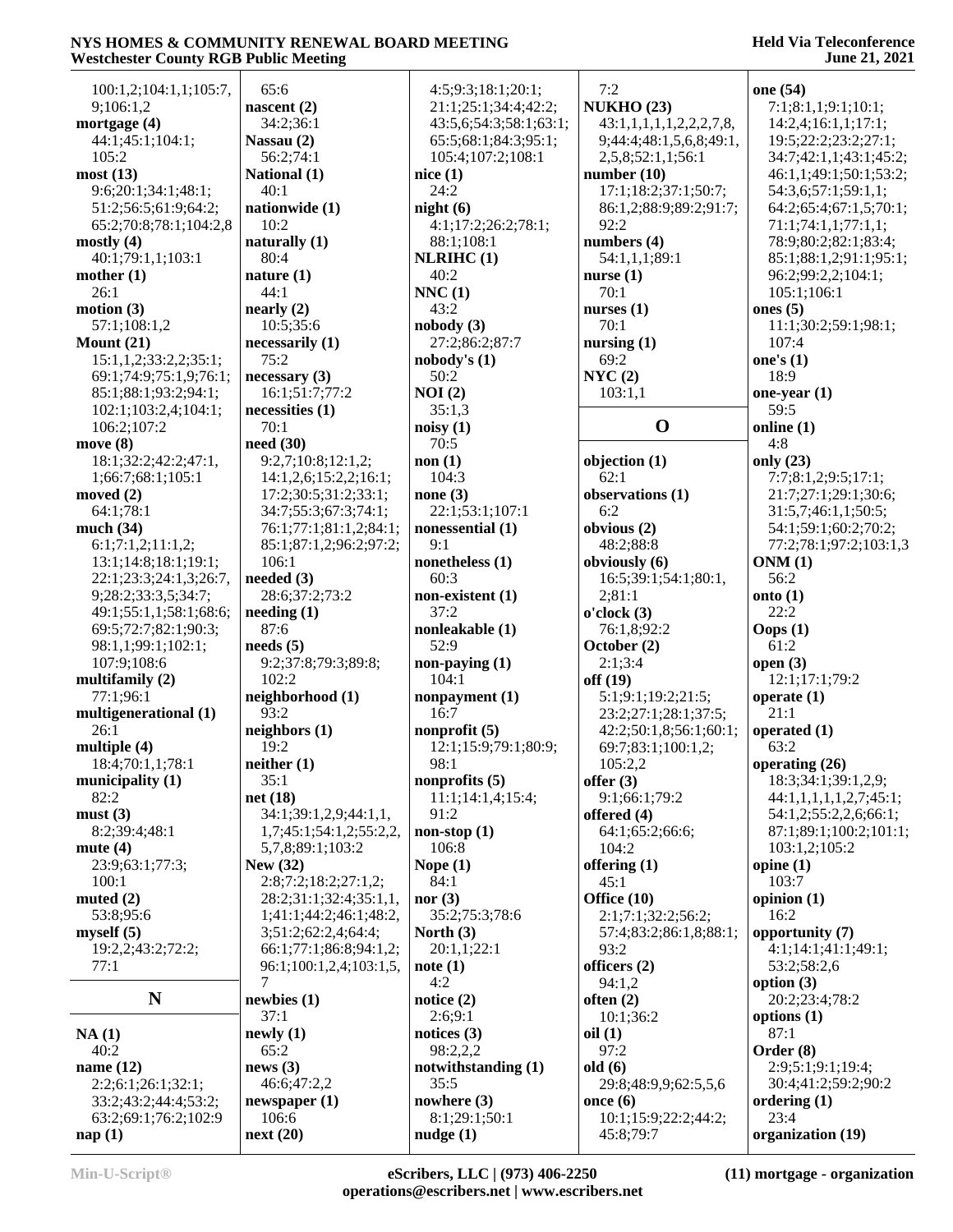| 5:1,8;6:1,1;11:8;              | 6:1;11:1,1,8;29:2;            | passing $(1)$                                    | 60:2,2;65:1,1,9;66:2,2,     | 9:1;64:1                                        |
|--------------------------------|-------------------------------|--------------------------------------------------|-----------------------------|-------------------------------------------------|
| 18:2;19:2;20:1;25:2;           | 39:2;44:1;49:1,2;51:1,        | 64:1                                             | 2;67:5,6;73:1,2;74:1,2;     | plate $(2)$                                     |
| 26:1,2;60:4;63:1;83:1;         | 5;54:1;81:1,8;96:1;           | past $(11)$                                      | 77:2;78:2;103:2,2,2,2;      | 21:6,7                                          |
| 85:9;89:1;96:6,7,9             | 105:1                         | 8:1;10:3;32:1;37:5;                              | 104:2,4,5,5;105:1,1         | plea(1)                                         |
| organizations (2)<br>79:1,2    | owns(1)                       | 39:1;51:2,5;64:2;70:7;                           | perfectly $(3)$             | 98:1                                            |
|                                | 23:2                          | 73:2;75:2                                        | 8:5;18:2;27:1               | Please $(15)$<br>3:6;4:1,9;6:1;10:1;            |
| OT(1)<br>60:2                  | ${\bf P}$                     | patch(2)<br>31:1,2                               | perform (1)<br>47:9         |                                                 |
| OTBA(1)                        |                               | patience (1)                                     | perhaps $(3)$               | 38:1,2;39:1;41:1;43:1,<br>2;71:1;80:8;84:4;99:1 |
| 58:2                           | packages (1)                  | 108:7                                            | 9:4;57:2,2                  | plunked(1)                                      |
| OTDA(2)                        | 37:1                          | pations (1)                                      | period(1)                   | 15:1                                            |
| 58:1;60:2                      | paid (6)                      | 66:2                                             | 29:1                        | Plus $(6)$                                      |
| others (4)                     | 21:2,2;60:1;64:8;             | pay (31)                                         | permanent (2)               | 8:7;20:2;85:2;86:1;                             |
| 17:2;52:1;64:8;68:9            | 65:1;96:2                     | 21:1;27:2;28:2;32:5,                             | 35:1;37:3                   | 99:2;104:1                                      |
| otherwise (1)                  | $\operatorname{pain}(1)$      | 7;36:1,2,2;37:1,2;45:1,                          | persists(1)                 | plywood(3)                                      |
| 57:5                           | 87:2                          | 1,8;46:1;56:5;58:1;                              | 35:2                        | 10:1;28:2;50:1                                  |
| ourselves (2)                  | paint(1)                      | 60:1;64:1,1,7,8;70:1,2;                          | person (17)                 | pm(4)                                           |
| 65:2;89:5                      | 100:2                         | 88:1;92:1;97:2;98:1;                             | 5:1;6:4;14:1;23:2;          | 2:3;4:6;65:4;70:5                               |
| out (74)                       | paints $(2)$                  | 104:8;105:1,2,8                                  | 25:1;42:2,9;43:5,6;         | point $(12)$                                    |
| 7:2;8:1,9;9:1;11:1,9;          | 10:1;28:2                     | paying $(19)$                                    | 47:1,1;49:1;51:1;63:1;      | 12:1;14:2;31:2;35:3;                            |
| 14:7;15:1,2;16:1,2;            | pandemic (28)                 | 8:2;14:2;37:5;44:1;                              | 84:4:95:1:102:1             | 44:2;48:2;57:3;59:5;                            |
| 18:1,6;21:1;29:1;32:1;         | 8:9:9:1:21:2:34:1.2:          | 46:1;47:1,1;51:9;56:9;                           | personal (1)                | 60:1;61:1;73:1;80:2                             |
| 34:2,9;38:5;39:2;40:1,         | 35:6;36:1,1;37:1;38:8,        | 64:2;65:1;70:1;86:2;                             | 45:1                        | pointing $(2)$                                  |
| 1,1;47:2,3;48:2;53:1;          | 9;40:1,2;60:1,3,8;65:2;       | 90:1;104:1,3;105:2;                              | Personally (2)              | 39:2:44:2                                       |
| 54:4;56:1,6;57:3;59:2,         | 66:5;69:1;70:1,5,9;           | 107:4,5                                          | 75:2;95:1                   | points $(3)$                                    |
| 5;60:1;64:1,2;66:7;            | 71:1;72:7;87:1,2;             | payment $(5)$                                    | persuade (1)                | 34:6;73:1;103:2                                 |
| 67:2;68:1;71:4;78:1,1;         | 103:1;104:1                   | 9:1;50:1;64:1;66:1;                              | 7:2                         | Political (1)                                   |
| 79:1;81:1;82:1,1,1,1,1,1,      | panel (2)                     | 78:6                                             | <b>PETER (27)</b>           | 53:2                                            |
| 2,6;83:5;85:2,2,5;86:9,        | 45:3;46:4                     | payments (2)                                     | 2:2,2;4:1,1;5:2,2,3;        | politicians (2)                                 |
| 9;87:7;88:2,2;89:1;            | panelist (3)                  | 7:1;37:6                                         | 6:3;19:1;25:7;33:7;         | 29:2;107:2                                      |
| 90:1,1;91:2,9;94:7,7;          | 41:2;42:2;53:1                | payroll (2)                                      | 38:2;41:4;42:1;52:1;        | population $(1)$                                |
| 95:1;97:8,9,9;98:1;            | $\text{pantry}\left(1\right)$ | 8:1;64:1                                         | 63:7;68:8;71:1,2,2;         | 30:1                                            |
| 104:1,2                        | 71:4                          | pays (1)                                         | 72:1;76:2;83:6,9;84:3;      | pop-up $(2)$                                    |
| outside (1)                    | paper $(2)$                   | 27:1                                             | 102:1;107:1                 | 12:5;15:1                                       |
| 89:8                           | 47:7;62:1                     | pending (1)                                      | pharmacies (1)              | portal $(1)$                                    |
| outweigh (1)                   | papers $(2)$                  | 77:2                                             | 69:2                        | 15:5                                            |
| 101:3<br>oven(1)               | 81:1;107:4                    | pension(1)<br>45:1                               | pharmacists (1)<br>70:2     | position (1)<br>74:4                            |
| 106:7                          | paperwork (2)<br>74:1,2       | pent(1)                                          | phenomenal (3)              | positive (2)                                    |
| over $(22)$                    | parents(1)                    | 37:1                                             | 40:1;91:1,1                 | 9:1;105:5                                       |
| 2:2;10:3,3;22:2;               | 32:1                          | people (87)                                      | phone (3)                   | possible $(5)$                                  |
| 27:1;32:2;34:3;36:1;           | part(8)                       | 4:1,2;5:1;12:1;13:1;                             | 74:2;86:1;89:2              | 9:2;16:1;35:1;58:1,1                            |
| 37:1;39:1;50:1;64:2;           | 8:2;18:1;20:1;30:1;           | 14:2,2,5;15:1,1;16:3;                            | picture (2)                 | possibly $(3)$                                  |
| 69:1,1;70:7;73:2,2;            | 56:2;76:1;83:2;92:1           | 17:1;22:5;26:2;39:2;                             | 54:2;55:8                   | 12:5;34:1;50:2                                  |
| 85:2;86:2,4;94:1;103:1         | participate (5)               | 41:2;47:1;48:1;51:2,9;                           | pictures (2)                | poster $(1)$                                    |
| over-developed (1)             | 4:1,8;85:2;86:1;93:4          | 52:1,1;59:1,2,2;60:1,1,                          | 28:5:66:1                   | 93:1                                            |
| 35:2                           | participating (1)             | 2,6;61:2,7,9;62:4,5,5,6,                         | piece $(2)$                 | post-HSTPA (1)                                  |
| owe(2)                         | 82:1                          | 6;69:2;70:1;73:7;74:2;                           | 46:1;76:6                   | 49:1                                            |
| 60:1;61:8                      | particular (2)                | 75:1,2,2,9;76:1;79:2;                            | piggyback (1)               | posting $(1)$                                   |
| owed $(2)$                     | 12:6,7                        | 80:1,1;81:1,1,2,3;82:1,                          | 92:8                        | 93:2                                            |
| 87:1;89:6                      | partner (3)                   | 7;83:2;85:1,1,2,2,2;                             | place $(4)$                 | postpone $(3)$                                  |
| owes $(3)$                     | 75:1;79:2;80:1                | 86:1,4;87:1,2,2;88:1,1,                          | 4:5;29:1;31:1;80:1          | 27:2;28:9;30:2                                  |
| 46:1;64:2;78:1                 | Partners (2)                  | 2,9;90:9;91:1,1,2,9;                             | places(1)                   | postponed $(1)$                                 |
| own(6)                         | 44:2;98:2                     | 92:1,1,1;93:1,1,2;94:1;                          | 23:2                        | 27:1                                            |
| 15:2;39:2;45:1;67:2;           | partnership (1)               | 96:1;99:1;101:1;107:1,                           | Plains $(3)$                | posts(1)                                        |
| 80:3;101:1                     | 11:1                          | 1                                                | 67:2;77:1;98:5              | 37:1                                            |
| owned $(3)$                    | pass(1)                       | people's (1)                                     | plan(2)                     | potentially (1)                                 |
| 96:1,1;105:1                   | 88:1                          | 32:2                                             | 45:1,1                      | 8:2                                             |
| Owner $(10)$                   | passed (7)                    | percent (54)                                     | Planning $(10)$             | pre- $(1)$                                      |
| 3:1;4:7;26:1;72:2;             | 27:2;28:3,7;31:4;             | 10:3,7;12:2;13:1,2;                              | 76:1;79:1;80:1,8;           | 73:4                                            |
| 73:2,6;74:8;77:1;81:1;<br>96:1 | 35:1;51:9;104:2               | 19:3,4;34:1;35:1,1,2,5,                          | 86:2;92:3;94:1,1,1;<br>98:1 | precise(1)<br>55:2                              |
| Owners (16)                    | passes $(2)$<br>74:1;105:2    | 6;36:1,1,1,1,2,6,9;39:1,<br>1,5;50:1,1,5,9;55:7; |                             |                                                 |
|                                |                               |                                                  | plans (2)                   | precisely (1)                                   |

**Min-U-Script® eScribers, LLC | (973) 406-2250 operations@escribers.net | www.escribers.net**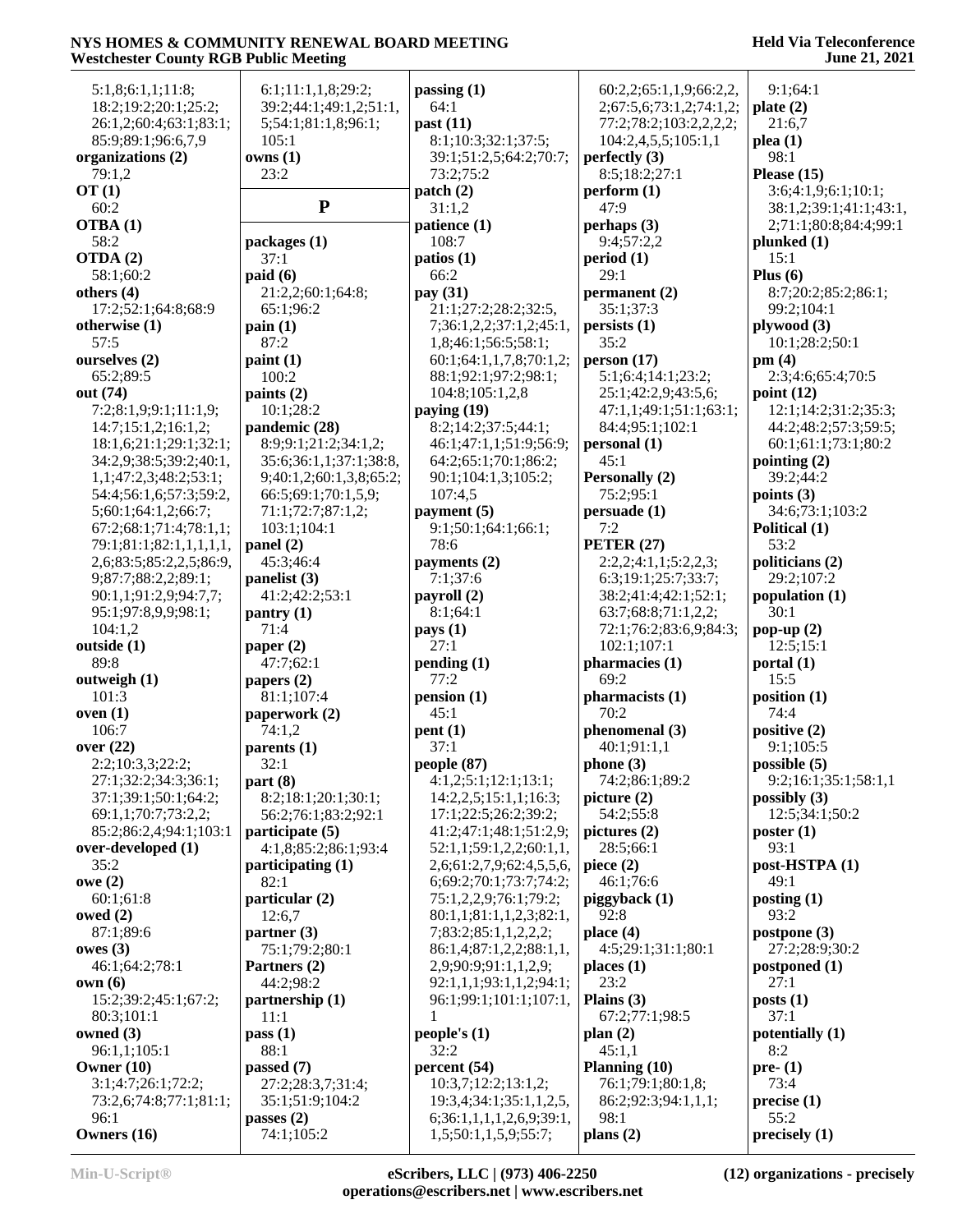| 17:2                                 | 8:1,1;9:8;45:1;78:4;                        | prod(1)                              |                                          | 29:4;52:7                          |
|--------------------------------------|---------------------------------------------|--------------------------------------|------------------------------------------|------------------------------------|
| $pre-COVID(2)$                       | 86:4;88:2;92:1                              | 69:1                                 | $\mathbf R$                              | reasons $(2)$                      |
| 13:1;64:2                            | processed $(1)$                             | $\boldsymbol{p}$ roudly (1)          |                                          | 75:1,3                             |
| predicament (1)                      | 34:2                                        | 68:3                                 | Radford (1)                              | receive $(3)$                      |
| 21:3                                 | processing (1)                              | provide (3)                          | 102:1                                    | 27:2;85:2;87:1                     |
| predicted (1)                        | 92:4                                        | 8:2;67:2;86:1                        | raise $(3)$                              | received $(2)$                     |
| 34:1                                 | professions (1)                             | provided (1)                         | 27:1;66:1;88:5                           | 21:1;89:1                          |
| predominantly(1)                     | 70:4                                        | 54:1                                 | raised $(1)$                             | receiving $(1)$                    |
| 48:3                                 | profit $(4)$                                | public $(13)$                        | 56:2                                     | 7:9                                |
| $\text{prefer} \left( 1 \right)$     | 55:3,3;103:2;104:3                          | 2:1,1,1,2,3;3:1,2,2,7,               | raising $(1)$                            | recently $(3)$                     |
| 9:1<br>preference <sub>(1)</sub>     | profitable $(2)$<br>56:5.9                  | 9;4:2;6:2;57:1<br>published (1)      | 5:2                                      | 28:7;78:1;91:9<br>receptive $(2)$  |
| 31:1                                 | profits $(1)$                               | 55:2                                 | rapidly $(1)$                            | 75:1;82:2                          |
| preferential (3)                     | 7:2                                         | pull $(4)$                           | 47:1                                     | recognize $(2)$                    |
| 87:3;104:2,9                         | program (37)                                | 7:1;24:1,1;32:1                      | rate $(4)$<br>8:1;29:1;65:1,1            | 87:1;91:4                          |
| pre-pandemic (2)                     | 7:1,1,4,9;8:5;12:4;                         | punitive $(1)$                       | rates $(4)$                              | recognized $(3)$                   |
| 34:1;35:1                            | 13:1,7;14:1,7;15:2,2;                       | 58:2                                 | 2:1;67:4;93:2;103:1                      | 79:3;94:1,1                        |
| prepared (1)                         | 16:1;17:7;45:2;46:1;                        | purchase (1)                         | rather $(1)$                             | record $(2)$                       |
| 44:6                                 | 58:1,3,9;61:5;73:1,4;                       | 21:1                                 | 68:1                                     | 4:4:51:2                           |
| preparing $(1)$                      | 76:1;78:1,1,1,8;79:2;                       | purpose (2)                          | ratio(1)                                 | <b>RECORDING</b> ] (2)             |
| 21:5                                 | 82:1;83:1;91:1,1,1,3,8;                     | 12:1;102:2                           | 57:6                                     | 2:1;108:1                          |
| Present (4)                          | 92:1;94:1                                   | pursuant (1)<br>2:9                  | rational (1)                             | recover(3)                         |
| 3:2,7;4:1,3<br>presentation (6)      | programs (4)<br>7:7;75:2;104:2;             | push $(2)$                           | 102:2                                    | 71:1;78:1;91:3<br>recovering $(1)$ |
| 11:3;72:1;88:1;95:1;                 | 106:2                                       | 51:7:84:1                            | Reach (7)                                | 37:1                               |
| 107:1,2                              | project(2)                                  | pushed $(2)$                         | 40:1,1;79:2;82:1,1,1;<br>98:1            | recovery (1)                       |
| presentations (1)                    | 30:1;31:1                                   | 7:1;73:8                             | reached $(2)$                            | 38:7                               |
| 4:6                                  | projected $(1)$                             | pushing $(1)$                        | 64:2;78:1                                | recovery $(3)$                     |
| presented (1)                        | 8:7                                         | 13:1                                 | reaching $(1)$                           | 34:2;36:1,2                        |
| 89:2                                 | projective (1)                              | put (19)                             | 79:1                                     | red(1)                             |
| President (5)                        | 8:1                                         | 9:1;15:1;28:1;31:4;                  | reaction $(1)$                           | 56:1                               |
| 26:1,1,1,1,5                         | projects(3)                                 | 32:1,4;36:8;45:1;50:2;               | 46:2                                     | reduce(1)                          |
| pretty(4)                            | 30:2,2;51:1                                 | 56:2;57:2;58:2;77:2;                 | read $(10)$                              | 70:1                               |
| 55:1,1,6;58:1                        | promote (11)                                | 96:1;98:2,2,2;100:1,2                | 54:1,1;56:1;59:1;                        | reduction $(2)$                    |
| previous(5)<br>13:1;52:1;62:7;75:2;  | 25:1;42:2;52:1;63:1;<br>68:1,1;72:1,1;84:3; | putting $(3)$<br>30:1;31:1,5         | 61:2;71:1;81:1;85:1,1,                   | 70:2;89:1<br>refer $(1)$           |
| 107:1                                | 86:1;89:2                                   |                                      | 5                                        | 76:1                               |
| previously $(2)$                     | promoted (1)                                | Q                                    | reading $(3)$<br>2:5;40:5;46:6           | refering $(1)$                     |
| 53:1;71:2                            | 68:1                                        |                                      | real $(13)$                              | 75:8                               |
| price $(2)$                          | promoting (9)                               | quagmire (1)                         | 18:2;23:1;39:1;54:2;                     | referred $(2)$                     |
| 10:3;28:1                            | 6:5;19:1;33:9;53:1,                         | 28:3                                 | 55:8;81:7;86:2;87:2;                     | 56:1;86:6                          |
| Prices $(1)$                         | 2;76:2;84:7;95:2;102:3                      | qualified $(1)$                      | 91:7;103:1,1,2,2                         | referring $(4)$                    |
| 73:2                                 | promotions (1)                              | 9:2                                  | <b>Reality</b> $(1)$                     | 62:1,2;85:2;89:1                   |
| pride(2)                             | 65:2                                        | qualify (8)                          | 44:2                                     | refinance $(1)$                    |
| 30:3;32:1                            | pronouncing $(1)$<br>102:9                  | 7:3;8:2;14:2;15:2;                   | realize $(2)$                            | 32:1<br>reform $(2)$               |
| printers $(1)$<br>48:1               | proof(1)                                    | 60:1;73:1;74:2;98:9<br>quality $(3)$ | 38:1;45:2                                | 46:2;54:6                          |
| prior(6)                             | 66:1                                        | 9:2;28:1;75:3                        | realizing $(1)$                          | refrigerated (1)                   |
| 2:1;5:1;73:7;78:4,9;                 | proper $(2)$                                | quarter $(1)$                        | 91:1<br>really $(21)$                    | 96:2                               |
| 91:1                                 | 56:1;103:1                                  | 35:8                                 | 11:7;12:1;17:2;18:1;                     | refrigerator $(4)$                 |
| privately $(1)$                      | properties $(3)$                            | quartile (2)                         | 24:1;45:1;46:5;47:1;                     | 66:1,2;100:3;101:5                 |
| 53:1                                 | 29:2;46:1;55:5                              | 35:2;37:1                            | 48:1;56:1;75:1;77:1;                     | refrigerators $(1)$                |
| pro(1)                               | property $(6)$                              | quick $(6)$                          | 78:2;79:1;82:6,8;89:8;                   | 96:1                               |
| 89:2                                 | 8:1;29:2;44:1,5;                            | 18:1,1;23:1;26:2;                    | 91:2;95:1,2;106:2                        | refuse $(1)$                       |
| probably $(9)$                       | 55:5;75:8                                   | 57:1,1                               | realm $(1)$                              | 75:3                               |
| 40:4;51:2;61:1;64:2;                 | prospective(1)                              | quit $(1)$                           | 13:1                                     | regard $(2)$                       |
| 83:2;85:1,2;96:1;100:3<br>problem(3) | 8:2<br>prospers (1)                         | 70:1<br>quite $(6)$                  | Realty $(4)$                             | 15:2;79:9<br>regarding $(2)$       |
| 50:3;96:2;101:8                      | 37:1                                        | 18:1;39:2;58:4;62:1;                 | 6:1;26:1,4;96:1                          | 83:6,9                             |
| problems $(5)$                       | protected $(2)$                             | 82:2,2                               | reason (8)                               | registration $(1)$                 |
| 12:1;47:2;58:2,2;                    | 52:6;87:1                                   | quorum $(3)$                         | 9:1;12:8;15:1;34:1;<br>81:5;97:6;100:1,8 | 104:1                              |
| 93:1                                 | $pro-tenant (2)$                            | 4:3,3,4                              | reasonable $(6)$                         | registrations (2)                  |
| process(8)                           | 104:2;105:7                                 |                                      | 10:2;16:1;17:1;19:1;                     | 105:4;106:1                        |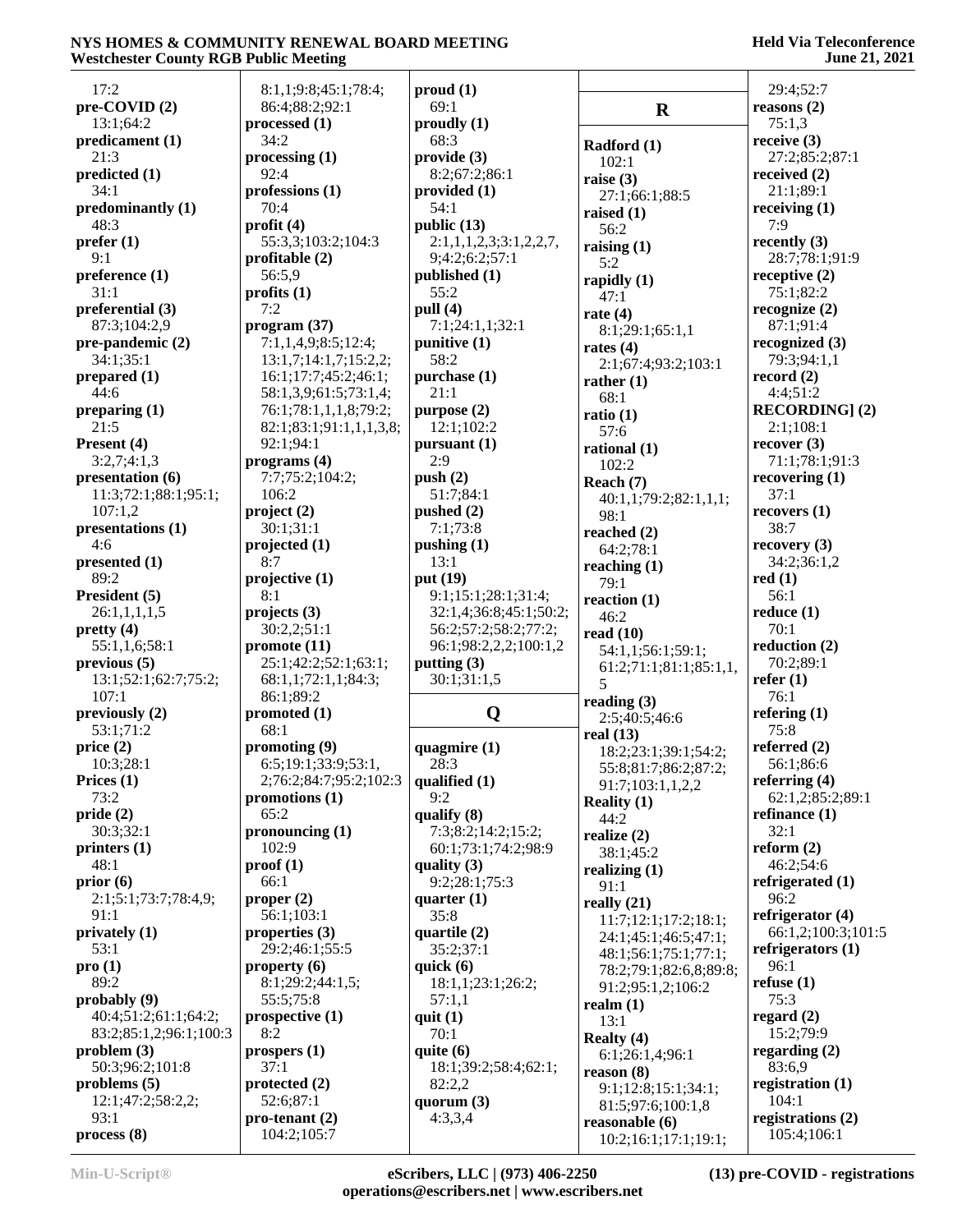| vestenester County KOD I uphe Meeting |                         |                         |                        | 0 unc 21, 2021                    |
|---------------------------------------|-------------------------|-------------------------|------------------------|-----------------------------------|
| regularly (1)                         | 66:1,1,6,8;67:4;69:2;   | Representative (5)      | restrictive (2)        | 35:1                              |
| 71:3                                  | 70:1,1,2;71:1;76:1,8;   | 3:1,1,2,2;20:8          | 7:1;58:2               | Rockland (1)                      |
|                                       |                         |                         |                        |                                   |
| regulated (4)                         | 78:6;80:6;87:1,2,3,4;   | representatives (5)     | result(1)              | 56:1                              |
| 66:1;104:1,2;105:3                    | 88:1,2,5;89:9;90:1,1,1, | 4:7;14:1;73:2,6;82:1    | 79:1                   | role(2)                           |
| reimbursed (1)                        | 2;91:5;92:1;96:1,1,2;   | representing $(29)$     | retail $(6)$           | 26:1;56:7                         |
| 29:3                                  | 99:1,1,2;100:1,1,1,1,4, | 5:1,8,9;6:1,1;19:1,2,   | 36:2;37:1;46:1,1,5,8   | roll(1)                           |
| reiterate (3)                         | 7,7;101:1,3;102:2;      | 2;25:2;26:1,3,4;33:1,1, | retirement $(1)$       | 3:6                               |
| 46:1;72:2;73:1                        | 103:1,5,6,9;104:1,8;    | 2;43:2,2;63:1;68:2,2;   | 92:1                   | rollout $(1)$                     |
| related (3)                           | 105:1,2,4,9             | 69:2;77:1,1;85:1,1,8;   | return $(2)$           | 58:2                              |
| 29:4;60:1;87:2                        | rent- $(1)$             | 96:6;102:1,1            | 71:8,9                 | roof $(9)$                        |
| relationship (3)                      | 35:6                    | request $(1)$           | returned (1)           | 10:1;31:1,1,1,2;32:2,             |
| 75:2,7;79:2                           | rental $(2)$            | 69:1                    | 78:6                   | 3,4;44:2                          |
| released (1)                          | 35:2;66:1               | requests $(1)$          | revenue $(1)$          | room $(1)$                        |
| 76:1                                  | rentals $(2)$           | 28:2                    | 8:1                    | 73:2                              |
| relevant (3)                          | 23:2;34:1               | required $(2)$          | Reverend (13)          | rooms $(1)$                       |
| 39:1,1;54:1                           | rented $(1)$            | 36:1;70:1               | 19:1,1;20:7;22:3;      | 73:2                              |
| relied (1)                            | 65:1                    | requires $(5)$          | 23:1,8;24:1;25:2,3,4;  | root $(1)$                        |
| 17:2                                  | renter $(4)$            | 36:5;48:1,1;73:1;       | 52:1;54:1;96:2         | 47:2                              |
| relief (11)                           | 36:1,2,6,9              | 88:5                    | reviewed (1)           | roots $(1)$                       |
| 7:6,7;8:2;9:7;10:2;                   | renters $(4)$           | research $(3)$          | 3:4                    | 26:2                              |
| 17:5;45:2;46:1;59:2;                  | 21:9;22:1;35:1;59:2     | 18:1;34:5;62:2          | revisited (1)          | <b>Rose (19)</b>                  |
| 76:1;90:2                             | rent-free $(1)$         | reserves $(2)$          | 92:2                   | 68:1,2,2,2,2;69:1,2,4,            |
| relies (1)                            | 65:2                    | 56:1,7                  | RGB(2)                 | 7;71:1,1,2;72:1,1,1,1,2,          |
| 40:2                                  | renting $(1)$           | residence (2)           | 104:2;105:2            | 9;102:2                           |
| reluctant (3)                         | 64:1                    | 24:7;45:1               | RIA(1)                 | rosin- $(1)$                      |
| 75:6;80:5;98:1                        | rent-regulated (1)      | resident $(1)$          | 57:2                   | 10:9                              |
| rely(2)                               | 87:1                    | 64:2                    | ridiculous (2)         | roulette $(1)$                    |
| 32:1;40:2                             | rents $(28)$            | residential (3)         | 105:1;106:2            | 54:5                              |
| relying (1)                           | 9:6;17:5;19:8;27:1;     | 46:1,2;103:1            | right $(39)$           | round $(1)$                       |
| 47:4                                  | 35:1,2,2;36:1,3;38:9;   | residents (10)          | 4:8;6:1,5;19:1;20:1,   | 105:4                             |
| remain (1)                            | 39:2;51:1,7;53:2;54:3;  | 27:2,3;64:1,1,6;65:1;   | 2,6;22:1;23:2;24:1;    | <b>Rubin (202)</b>                |
| 35:1                                  | 55:1,1,1;65:1,2;66:1;   | 66:4;67:2;69:9;73:1     | 25:1;28:2;29:1;31:2;   | 2:2,2;3:1,1,1,1,2,2,9;            |
| remember (2)                          | 71:1;86:2;104:1,2,2,7,9 | resolved $(1)$          | 33:9;39:2;41:2;48:2;   | 4:2,2;5:2,5;6:1,1,1,7;            |
| 48:2;91:1                             | rent-stabilized (5)     | 74:2                    | 49:2;51:1;53:1;54:9;   | 10:1,1;11:1,1,5;13:2;             |
| remind (1)                            | 20:1;36:3;37:2;39:2;    | resource $(1)$          | 58:1;72:1;73:5;83:2;   | 16:1;18:1,1;19:1,1,2,2;           |
| 29:1                                  | 63:2                    | 82:9                    | 84:1,7;87:1,2;88:1,2;  | 20:5;22:1,2,5,8;23:8;             |
| remotely (1)                          | reopen $(1)$            | resources $(2)$         | 89:2;90:2;91:6;95:2,4; | 24:8;25:1,2,2,7;26:2,6,           |
| 37:1                                  | 71:3                    | 15:1;81:1               | 102:3;106:2            | 8;30:1,1,2,7;33:1,1,1,2,          |
| renewal (5)                           | repair $(3)$            | respected (1)           | rightfully $(1)$       | 4,7;37:2;38:1,1,1,2,3;            |
| 36:1;38:5;54:5;55:2;                  | 32:3,4,5                | 36:1                    | 11:1                   | 40:3;41:1,2,2,4,9;42:1,           |
| 66:6                                  | repairs $(20)$          | respectfully $(1)$      | rights $(1)$           | 1,2,2,2,4,6,8;43:1,1,1,1,         |
| renewals (6)                          | 9:1,1,2,2;17:1,2;       | 69:1                    | 88:2                   | 2,3,6,9;48:1,2,2,5,7;             |
| 35:8;53:2;54:6,7;                     | 18:2,9;22:2;27:1,2;     | respectively (2)        | ripe $(1)$             | 49:1,2;52:1,1,2,2;53:1,           |
| 89:1;104:2                            | 28:1,9;30:1;39:4;44:1;  | 102:1;106:2             | 10:2                   | 1, 1, 1, 4, 7; 57: 1, 1, 1, 2, 2; |
| renewed (1)                           | 46:2;47:9;73:2,2        | respond $(5)$           | rise $(2)$             | 59:1;61:2,2;62:1;63:1,            |
| 3:4                                   | repayments $(1)$        | 3:6;41:1;49:2;71:2;     | 54:2;94:1              | 1,1,2,4,7;67:1,1,1,9;             |
| renewing (1)                          | 29:4                    | 85:1                    | rising $(1)$           | 68:1,1,1,2,2,2,4,6,8;             |
| 34:7                                  | repeat $(1)$            | responding $(2)$        | 66:2                   | 69:3,5;71:1,1,2;72:1,1,           |
| renovate (1)                          | 82:4                    | 78:2:80:2               | risk(1)                | 1,2,2,8;74:1,5;75:1;              |
| 64:1                                  | replace $(2)$           | response $(1)$          | 28:1                   | 76:1,2,5;77:1,1,1,1,3,6,          |
| renovations (3)                       | 31:1,2                  | 2:7                     | road $(1)$             | 8;79:5;81:2;82:1,2;               |
| 10:9;77:2,2                           | replaced $(1)$          | responsibility (2)      | 93:3                   | 83:1,2,6,9;84:1,1,2,2,2,          |
| rent (119)                            | 66:1                    | 32:2;47:1               | robust $(3)$           | 3,6;85:1,3,8;90:4;92:7;           |
| 2:1,1,1,2,4;3:3;7:4;                  | replacing $(1)$         | restaurants $(1)$       | 34:1;55:8;94:2         | 93:7,9;95:1,1,1,2,2,5;            |
| 8:1,2;9:1,3;16:2;17:9;                | 32:6                    | 37:1                    | ROCHA(16)              | 96:1,5,8;98:1;99:1;               |
| 21:1,2,2;29:1;34:8;                   | report $(3)$            | restraints $(1)$        | 63:1,1,1,1,2,2;67:1,1, | 100:1;101:2;102:1,1,1,            |
| 35:1,7;36:1,1,2,2,4,8;                | 10:7;40:1,1             | 12:2                    | 1,1,1,2,9;68:3,5,7     | 5,7,9;106:1,1;107:1,1,            |
| 37:2,2,6;39:1,1;44:1;                 | reported $(1)$          | restricted $(2)$        | <b>Roche (23)</b>      | 2,6,9;108:1,3,6                   |
| 45:1,1;46:1,2;47:1,4;                 | 37:1                    | 7:8;60:2                | 33:1,1,1,1,1,2,2,2,7;  | rules $(1)$                       |
| 49:1;50:8;54:9;55:1;                  | reports $(3)$           | restriction $(1)$       | 37:2,2;38:1,1,2,2,2,4; | 27:2                              |
| 56:2,7;57:1,1,1,4;59:2,               | 36:1;55:1;106:2         | 66:1                    | 39:7;40:1,8;41:2,3;    | run $(2)$                         |
| 6,9;60:1,1,1;61:1,1,1,8;              | represent $(2)$         | restrictions (2)        | 89:1                   | 22:1;83:1                         |
| 62:2;64:1,2,7,8;65:1,9;               | 44:2;50:1               | 58:2;66:1               | Rochelle (1)           | running $(4)$                     |
|                                       |                         |                         |                        |                                   |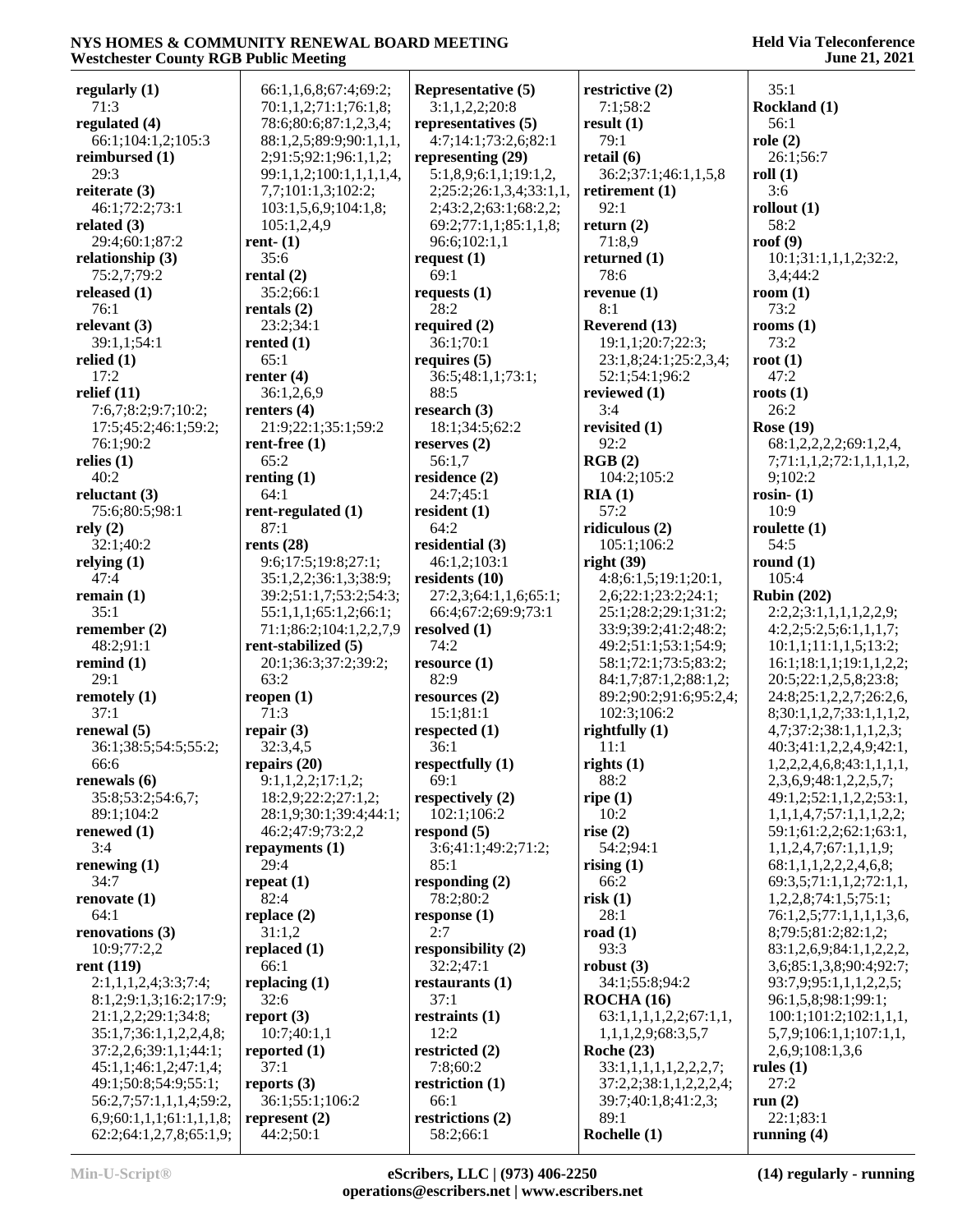| 15:2;39:1;70:2;                | 46:8                               | 58:1                      | slow $(1)$                    | spoken $(1)$          |
|--------------------------------|------------------------------------|---------------------------|-------------------------------|-----------------------|
| 101:1                          | Sectors $(1)$                      | shortage $(5)$            | 34:1                          | 73:1                  |
| runs $(1)$                     | 36:2                               | 10:2;35:2,2;36:1;         | slowly $(2)$                  | sponsored             |
| 8:5                            | security $(1)$                     | 37:1                      | 38:7;71:4                     | 76:9                  |
| Russian (1)                    | 10:2                               | shortages (2)             | small $(5)$                   | sponsoring            |
| 54:5                           | seeing $(2)$                       | 10:5:28:1                 | 19:2;31:2;32:3;37:1;          | 76:7;88:              |
|                                | 72:1;81:6                          | shot $(1)$                | 103:7                         | spot $(1)$            |
| S                              | seem $(1)$                         | 52:1                      | smoke $(1)$                   | 15:1                  |
|                                | 96:3                               | shout- $(1)$              | 106:7                         | spread $(1)$          |
| sacrificed (3)                 | seems $(3)$                        | 95:1                      | smoothly $(1)$                | 2:9                   |
| 30:2;90:2;92:1                 | 11:1;14:1;103:2                    | show $(5)$                | 91:2                          | sprinklers            |
| sacrifices $(3)$               | selected (1)                       | 4:3,4;54:1,2;89:1         | snags $(1)$                   | 106:8                 |
| 71:1;72:6;90:9                 | 78:1                               | showed $(1)$              | 14:2                          | stabilizatio          |
| sadly $(1)$<br>70:1            | send $(6)$<br>2:2;4:2,2;24:2;53:1; | 105:1<br>showing $(1)$    | social $(2)$<br>70:3;89:2     | 103:9<br>stabilize (2 |
| safe $(2)$                     | 71:2                               | 93:1                      | solid $(2)$                   | 29:6;71:              |
| 2:8;52:7                       | seniors (4)                        | shows $(2)$               | 12:1;35:4                     | stabilized            |
| safety $(1)$                   | 19:2;21:2,8;69:2                   | 39:1;55:1                 | somebody (8)                  | 27:1;35:              |
| 30:2                           | sense $(6)$                        | shut $(3)$                | 4:2;5:2;41:6;49:1;            | 66:1                  |
| salaries (2)                   | 9:1;14:8;15:2;51:1;                | 21:4;46:7;105:2           | 56:1;57:2;79:2;81:1           | staff $(1)$           |
| 37:1,1                         | 101:1;105:1                        | shutdown (2)              | somehow $(2)$                 | 32:2                  |
| salary $(2)$                   | sent $(5)$                         | 34:1:37:1                 | 38:6;91:5                     | standard (            |
| 45:5,6                         | 24:2;54:1;65:5;71:1,               | shutting $(1)$            | someone (7)                   | 44:2                  |
| salon $(1)$                    | $\overline{2}$                     | 78:4                      | 12:1;15:1;17:7;19:6;          | start $(9)$           |
| 46:1                           | sentence (1)                       | sick $(1)$                | 24:1;46:2;107:2               | 2:5;9:2;1             |
| same $(4)$                     | 62:1                               | 69:2                      | sometimes $(2)$               | 46:6;61:              |
| 10:9;62:2;89:1;                | Sepano (3)                         | side $(1)$                | 75:7;99:2                     | 91:2                  |
| 100:1                          | 63:7,8;68:8                        | 9:9                       | somewhat (1)                  | started (8)           |
| Sandra (2)                     | separate $(1)$                     | sides $(1)$               | 92:2                          | 17:1;30:              |
| 102:2,8                        | 9:8                                | 102:2                     | sorry $(15)$                  | 64:2;65:              |
| SANTIAGO <sub>(9)</sub>        | September (2)                      | sign(8)                   | 26:1;32:8;49:1;55:7;          | starting $(5)$        |
| 3:2,2;72:3,4;75:1,1;           | 2:1;3:5                            | 4:1,2;7:2,3;9:1;17:1;     | 57:1;58:4;61:2;62:1;          | 37:1,1;4              |
| 92:7,8;93:6                    | serious $(1)$                      | 41:2;74:2                 | 63:1;77:9;81:2;83:1;          | starts $(1)$          |
| save $(1)$                     | 34:1                               | signed $(3)$              | 100:1,2;106:1                 | 47:1                  |
| 69:2                           | seriously (1)                      | 4:2;5:1;27:7              | sort $(3)$                    | state $(14)$          |
| saving $(1)$                   | 70:1                               | signing $(1)$             | 15:9;60:6;82:4                | 6:1;7:6,8             |
| 71:2                           | service $(2)$                      | 15:1                      | source $(10)$                 | 17:8;19:              |
| savings (8)                    | 34:1;45:2                          | simple $(1)$              | 9:7;14:1;31:3;40:1,1,         | 57:8;60:              |
| 34:2;37:1;59:2;60:1;           | services $(3)$                     | 52:4                      | 6;60:1;75:1;86:2;99:5         | 104:2                 |
| 70:2;90:1;92:1;103:5           | 36:2;88:1;95:2                     | simply $(2)$              | Southwest (2)                 | stated $(5)$          |
| savvy $(1)$                    | session $(2)$                      | 56:2;59:8                 | 102:1;106:2                   | 18:1;47:<br>78:1      |
| 81:5                           | 6:2;15:1<br>set $(4)$              | simultaneously (1)<br>2:1 | Spanish (3)<br>12:2;45:2;94:2 |                       |
| saw $(6)$<br>48:2,2;54:1;66:1; | 2:1;12:7;64:2;65:1                 | single $(3)$              | speak $(14)$                  | statement<br>34:2;71: |
| 75:2;85:1                      | several $(3)$                      | 17:5;78:6;104:1           | 5:1,2,7;21:1;22:1;            | statements            |
| saying $(2)$                   | 20:1;44:1;71:7                     | single-pane $(1)$         | 41:1,1,6;49:2;52:2,2;         | 40:6                  |
| 49:7:79:2                      | severe $(1)$                       | 31:2                      | 59:1;72:2,2                   | states $(1)$          |
| scared $(1)$                   | 35:1                               | Siri(1)                   | speakers $(3)$                | 18:4                  |
| 9:1                            | severely (1)                       | 102:1                     | 5:1,6;42:1                    | statistics (2         |
| school $(2)$                   | 36:1                               | sites $(1)$               | speaking $(3)$                | 48:1;96:              |
| 45:1;70:2                      | share $(4)$                        | 12:5                      | 45:2;78:2;80:2                | stay $(4)$            |
| $\rm SCI\left(1\right)$        | 36:2;76:1;84:1,1                   | sitting $(1)$             | special $(1)$                 | 21:2;70:              |
| 69:2                           | shareholders (1)                   | 65:1                      | 26:1                          | steady $(2)$          |
| SCIU(2)                        | 22:2                               | situation $(2)$           | specifically $(2)$            | 55:1,1                |
| 69:1,4                         | sheet $(1)$                        | 81:1;89:1                 | 17:4;30:2                     | <b>STECKEF</b>        |
| screen $(1)$                   | 50:1                               | situations (4)            | spell $(1)$                   | 2:2;4:1,1             |
| 84:1                           | shift $(1)$                        | 10:2;27:8;29:9;46:1       | 102:4                         | 19:1,1;2;             |
| second $(7)$                   | 70:1                               | six(3)                    | spend $(1)$                   | 41:1,1,1,             |
| 2:3;3:1;38:9;49:1;             | Shining $(2)$                      | 50:1;65:1,1               | 50:4                          | 43:1,1,1,             |
| 57:5;74:2;108:4                | 25:2,2                             | slightly $(1)$            | spike $(1)$                   | 53:1,1,1,             |
| section $(4)$                  | shock $(1)$                        | 77:2                      | 10:1                          | 68:1,1,1;             |
| 2:1;56:1;97:2;104:1            | 28:1                               | slipping $(1)$            | spoke $(3)$                   | 76:2;83:              |
| sector $(1)$                   | short $(1)$                        | 80:1                      | 96:1,2,2                      | 95:2;102              |

**sponsored (1)** 76:9 **sponsoring (2)** 76:7;88:1 **spot (1)** 15:1 **spread (1)** 2:9 **sprinklers (1)** 106:8 **stabilization (1)** 103:9 **stabilize (2)** 29:6;71:1 **stabilized (5)** 27:1;35:7;36:4,8; 66:1  $\mathbf{f}(\mathbf{f})$  32:2 **standard (1)** 44:2 **start (9)** 2:5;9:2;14:2;33:1; 46:6;61:1;67:7;84:1; 91:2 **started (8)** 17:1;30:1;31:4;49:1; 64:2;65:2;78:3;91:2 **starting (5)** 37:1,1;46:7,7;58:1 **starts (1)** 47:1 **state (14)** 6:1;7:6,8;13:1,2; 17:8;19:2;52:1;55:2; 57:8;60:1;61:1;92:2; 104:2 **stated (5)** 18:1;47:1;49:1;51:3; 78:1 **statement (5)** 34:2;71:1;85:1,2,7 **statements (1)** 40:6 **states (1)** 18:4 **statistics (2)** 48:1;96:1 **stay (4)** 21:2;70:2;90:1;97:1 **sady** (2) 55:1,1 **ECKER (50)** 2:2;4:1,1;5:2,2,3;6:3;

 19:1,1;25:1,1,9;33:9; 41:1,1,1,2,5;42:1,2; 43:1,1,1,4,8;52:1,2; 53:1,1,1,1,6;63:1,8; 68:1,1,1;71:2,2;72:1; 76:2;83:1,1;84:1,1,5,7; 95:2;102:3;107:1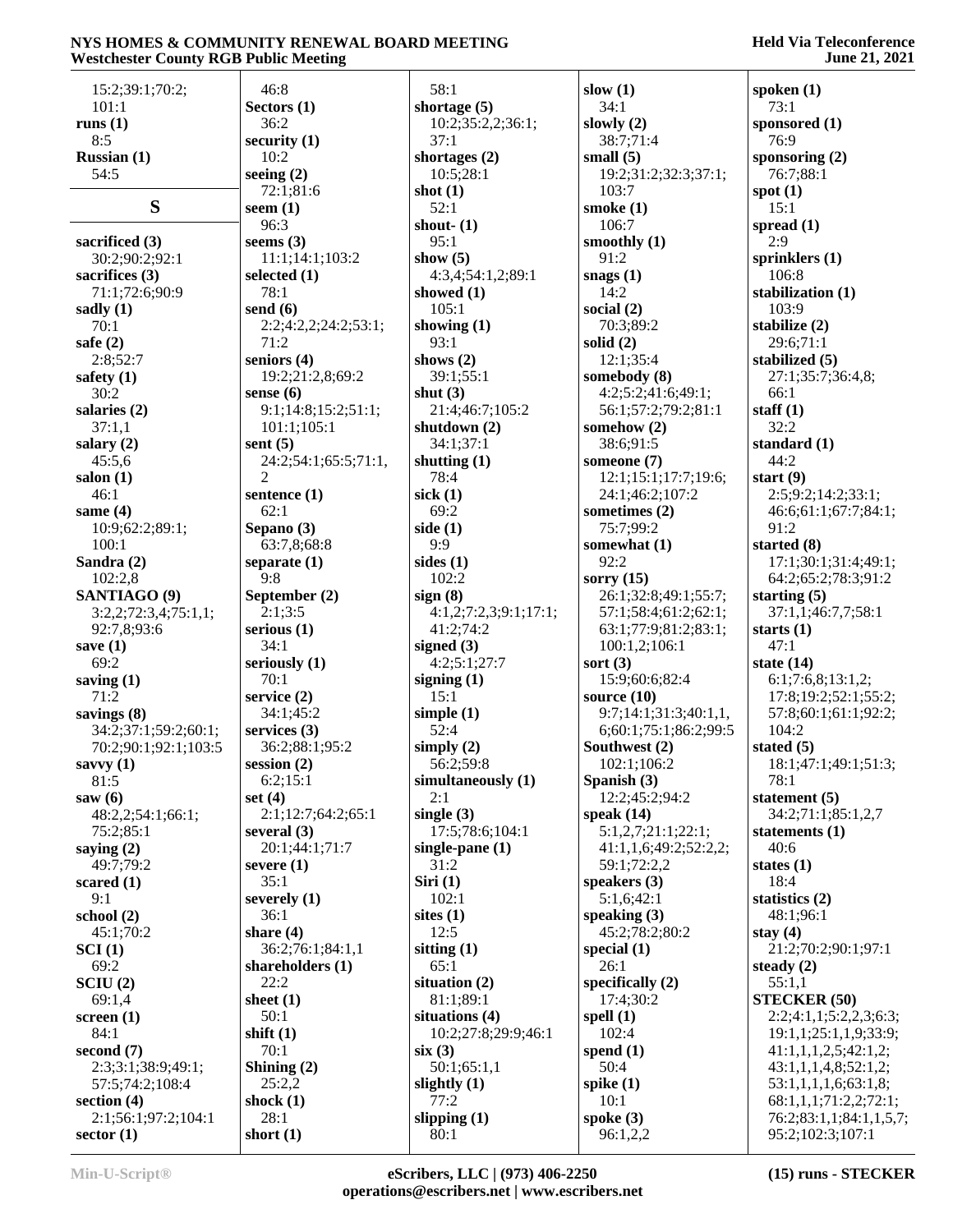| steel $(1)$             | 70:8                 | Supreme $(1)$          | $\text{tax}(2)$          | Terrace (1)            |
|-------------------------|----------------------|------------------------|--------------------------|------------------------|
| 10:1                    | struggling $(4)$     | 103:1                  | 55:4;56:1                | 102:1                  |
|                         |                      |                        |                          |                        |
| step $(1)$              | 9:2;13:1;71:4;104:2  | sure $(22)$            | taxes(9)                 | terrible(1)            |
| 13:2                    | stuck $(3)$          | 12:1;16:2;21:6;23:1;   | 8:1;44:1;64:1;97:2;      | 31:3                   |
| Stewart (43)            | 13:5;47:6;54:9       | 33:1;40:4;43:2,2;51:1, | 100:1;103:1,2,2;106:2    | $\text{territory} (1)$ |
| 3:2;4:1;11:7;13:2,2;    | studio (1)           | 2;52:5;54:1;64:1;69:7; | teams $(1)$              | 44:1                   |
| 15:1;38:2;39:1;40:2;    | 100:1                | 71:2;83:1,1;84:5;96:2; | 105:1                    | test $(1)$             |
| 48:2;49:1,1;51:1;59:1,  | study $(3)$          | 101:1;105:2,2          | technical (3)            | 59:1                   |
|                         |                      |                        |                          |                        |
| 1,1;61:2;74:1,1;75:5;   | 55:2;56:3,8          | surfaced (1)           | 14:2;74:2;107:1          | testified $(1)$        |
| 76:5,6;79:6,7;81:1;     | stuff $(4)$          | 64:5                   | technically (1)          | 58:2                   |
| 82:4;85:4;90:1,1,2,2,5, | 47:2;86:1,2;87:6     | surge $(1)$            | 27:1                     | testify $(1)$          |
| 6,8;91:2;92:6;98:1,2,2, | sub(1)               | 10:1                   | technological (1)        | 53:2                   |
| 3,7;99:2,8              | 72:1                 | surged $(1)$           | 81:8                     | testifying $(3)$       |
| stick $(1)$             | subject $(1)$        | 10:3                   | technologically (2)      | 33:2;53:2;102:1        |
| 5:1                     | 2:1                  | surprise $(1)$         | 81:5;82:1                | testimony $(10)$       |
|                         |                      |                        |                          |                        |
| sticker (1)             | subjected (1)        | 13:4                   | technology(1)            | 26:1;53:2;54:1;56:1;   |
| 28:1                    | 89:1                 | surprised (1)          | 81:4                     | 59:1;61:2;68:6;76:2;   |
| still $(16)$            | submit $(3)$         | 55:1                   | techs $(1)$              | 99:1;101:2             |
| 13:1;16:1;35:1;37:4;    | 65:7;66:1;72:1       | surrogate $(1)$        | 70:1                     | texting $(1)$          |
| 42:1;49:1;51:9;55:2;    | submitted (1)        | 55:6                   | teleconference (1)       | 45:1                   |
| 60:1;64:1;71:3;73:2,4,  | 38:1                 | survive $(1)$          | 2:1                      | thankful $(1)$         |
|                         |                      |                        |                          |                        |
| 5,9;99:7                | subsidize (1)        | 21:1                   | telling $(1)$            | 73:3                   |
| stock $(6)$             | 29:6                 | survived (2)           | 36:1                     | thankfully $(1)$       |
| 37:1;51:2;94:1;         | substantial (4)      | 23:1,1                 | tells $(1)$              | 66:4                   |
| 100:8,8,9               | 13:1;61:1;81:2;      | suspicious $(1)$       | 93:1                     | Thanks (5)             |
| stole $(2)$             | 102:2                | 80:4                   | temporarily $(1)$        | 38:2;74:7;95:1;        |
| 56:1;97:2               | substantially (2)    | sustain $(1)$          | 42:1                     | 104:2;107:1            |
| stop $(1)$              | 7:1;9:1              | 19:9                   | Temporary (1)            | Therefore (1)          |
|                         |                      |                        | 7:1                      | 48:1                   |
| 105:2                   | substantive (1)      | sustainability (1)     |                          |                        |
| stopped $(5)$           | 63:2                 | 30:1                   | Tenant $(27)$            | thereof $(1)$          |
| 30:1,1;31:6;64:2;       | success $(2)$        | Sylvia (2)             | 3:1,1,2;4:7;9:1;12:2,    | 21:3                   |
| 90:1                    | 7:2;45:2             | 3:1,2                  | 2;14:1;15:2;17:4;19:2;   | There're $(1)$         |
| stopping $(1)$          | suddenly $(2)$       | syndrome (1)           | 20:1,8;35:1;46:1;60:5;   | 106:5                  |
| 106:1                   | 65:2;104:2           | 62:2                   | 75:5;76:1;78:2;79:2;     | third $(3)$            |
| stops $(1)$             | suffered $(4)$       | system $(4)$           | 89:2;93:2;100:5;101:8;   | 36:2;74:2;94:2         |
| 7:2                     | 8:2;17:8;19:7;70:7   | 54:5;78:7;79:3;94:2    | 103:1,1;105:1            | though $(6)$           |
|                         |                      |                        |                          |                        |
| stores $(3)$            | suffering $(4)$      |                        | tenants $(113)$          | 42:1;47:7;53:1;63:8;   |
| 46:3;93:2,2             | 22:2;46:2;55:1;87:2  | T                      | 6:2;7:1,2,3;8:1,1,2,4;   | 84:1;91:2              |
| story $(1)$             | suggest $(1)$        |                        | 9:2,2,6;11:1,1,2,9;12:1, | thought $(2)$          |
| 9:9                     | 75:5                 | table(2)               | 3,8;13:1,2;14:1,1,1,1,1; | 55:2;57:2              |
| stove $(3)$             | suggested (1)        | 55:1;57:6              | 16:1;18:9;19:1;21:1;     | thoughts (1)           |
| 66:1;100:1;101:6        | 67:1                 | talk $(10)$            | 26:2;27:1,2,7;28:1,1;    | 48:2                   |
| stoves $(2)$            | sum(1)               | 14:1;27:5;42:1;54:1;   | 29:2,5,6,9;33:1,2,2;     | thread $(1)$           |
|                         | 45:2                 |                        | 34:2,7;38:5,9;45:1;      | 17:1                   |
| 21:1;24:4               |                      | 55:2;58:2,6;80:1;83:7; |                          |                        |
| straight $(2)$          | superintendents (3)  | 97:1                   | 46:1,1,1;52:1,6,7;54:3,  | three $(18)$           |
| 35:4;57:7               | 28:1;32:2;105:2      | talked $(4)$           | 4;58:1,1;59:1,2;68:2;    | 5:9;8:1,2,7;20:3;      |
| Street $(2)$            | supers $(1)$         | 11:9;85:1;86:2,2       | 69:2;74:1,2;75:1,2,8,9;  | 30:1;34:2,6;36:1,2;    |
| 37:1;67:2               | 78:1                 | talking $(9)$          | 76:1,1;78:1,1,2,3,5,9;   | 50:2;55:1,1;67:2;77:1; |
| strictly (1)            | supplied $(2)$       | 31:2;50:2;51:1,2;      | 79:1,1;80:2,3;81:9;      | 92:1,2;98:5            |
| 5:1                     | 13:3;40:1            | 56:1;60:2;62:2;80:3;   | 82:1;85:1,2;87:1,1,1;    | threshold $(2)$        |
|                         |                      |                        |                          |                        |
| strings $(1)$           | supplies $(4)$       | 100:2                  | 88:2;89:1,1,3;92:1;      | 13:2;61:2              |
| 17:3                    | 10:1,2,6;78:1        | talks $(1)$            | 94:2;95:2;96:1;97:4,5,   | throughout $(7)$       |
| strongest (1)           | support $(1)$        | 31:2                   | 6,9;98:1,2,7;102:2;      | 4:2;6:2;21:2;67:2;     |
| 38:4                    | 78:7                 | Tamara $(11)$          | 103:4;104:1,2,3,8;       | 75:2;79:1;95:3         |
| strongly $(1)$          | supported $(1)$      | 3:2;4:1;11:4,5;38:2,   | 105:1,1,2,5;106:1,4      | throwing $(1)$         |
| 6:2                     | 7:5                  | 2;48:2;49:1;59:1;88:1; | tenants' $(1)$           | 88:2                   |
| structured (1)          | supporting $(1)$     | 90:7                   | 7:5                      | Thursday (4)           |
|                         |                      |                        |                          |                        |
| 60:1                    | 34:2                 | Tamara's $(1)$         | tenant's $(2)$           | 76:1,7;88:1;93:2       |
| struggle $(1)$          | supports $(1)$       | 92:8                   | 53:2;104:1               | tier $(1)$             |
| 36:2                    | 17:2                 | targeted $(1)$         | tendency $(1)$           | 60:6                   |
| struggled $(1)$         | supposed $(6)$       | 15:1                   | 62:2                     | tight $(2)$            |
| 60:1                    | 57:1;59:9;60:2;61:1; | Tarrytown (1)          | terms $(4)$              | 9:1;41:1               |
| struggles $(1)$         | 78:1;97:2            | 69:1                   | 8:2;12:2;38:4;58:2       | Tim(7)                 |
|                         |                      |                        |                          |                        |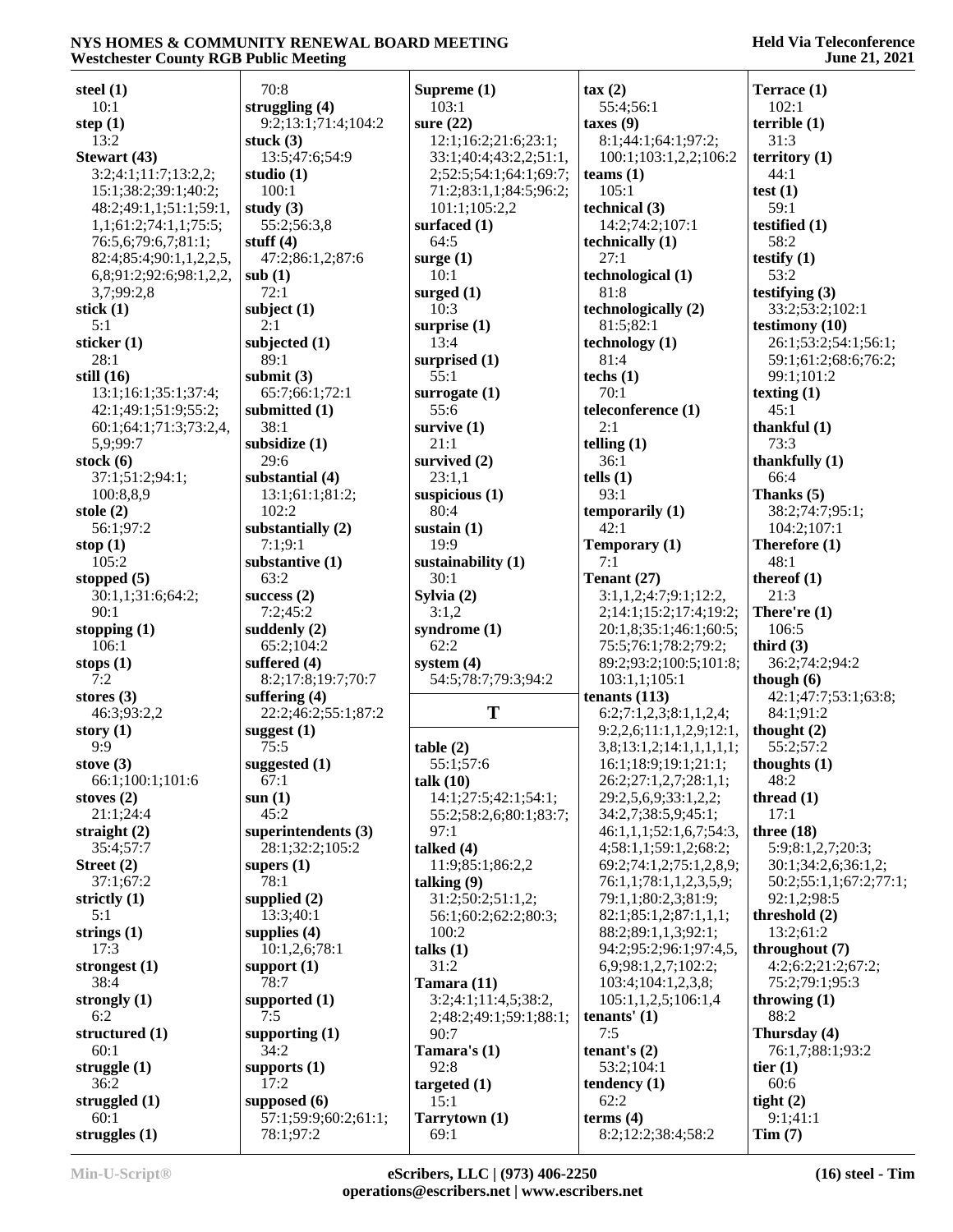| 5:1;6:1,1,1,1,6,9         | 15:2;31:9;32:1,1,2,2,  | ultimately $(2)$       | 29:2                   | 65:1;97:1;99:1,1,2;    |
|---------------------------|------------------------|------------------------|------------------------|------------------------|
| timeframe $(2)$           | 3                      | 16:2;92:2              | unreasonable (2)       | 100:1                  |
| 5:1;21:1                  | triangulate $(1)$      | unable $(1)$           | 73:2;103:2             | vaccines (1)           |
| times $(7)$               | 15:4                   | 60:1                   | unsustainable (1)      | 71:2                   |
| 7:1;8:1;20:1;36:2;        | tributes $(1)$         | unacceptable (1)       | 17:2                   | Valley (1)             |
| 47:2;64:1;73:1            | 70:5                   | 73:2                   | up (66)                | 88:1                   |
| $\lim_{t \to \infty}$ (1) | tried $(3)$            | unavailability $(1)$   | 4:1,2,2;5:1;7:2,3;9:2; | various $(3)$          |
| 67:1                      | 21:2;65:1;75:2         | 103:1                  | 10:1,1;13:2;15:1;17:1; | 21:1;34:1;77:2         |
| toaster $(1)$             | trilled $(1)$          | under $(9)$            | 18:2;26:2;27:7;29:1,1; | Velene (4)             |
| 106:7                     | 28:1                   | 2:1;27:2;29:8;40:9;    | 31:1;34:2;37:1,6;38:1, | 3:7,8;93:1,1           |
| today $(11)$              | trouble $(1)$          | 45:2;73:1;80:1;87:1,9  | 5;41:2,7;43:4;47:8;    | Vernon $(21)$          |
| 5:1;37:1;38:1;48:1,       | 61:1                   | underemployed (1)      | 48:7,8;50:2;51:7;52:1, | 15:1,2,2;33:2,2;35:1;  |
| 1;49:1;50:1;65:6;69:1;    | true(3)                | 92:1                   | 3;54:5;57:1;58:1;59:2; | 69:1;74:9;75:1,9;76:1; |
| 85:2;86:7                 | 10:9;26:2;55:2         | underline $(1)$        | 61:1,1;65:1;71:1;72:2; | 85:1;88:1;94:1,1;      |
| together $(4)$            | truly $(2)$            | 8:1                    | 73:1,9;74:2;83:2;86:1, | 102:1;103:2,4;104:1;   |
| 12:1;31:6;47:1;73:2       | 10:1;71:9              | understands (1)        | 2;88:1;90:1,2;91:5;    | 106:2;107:3            |
| told $(3)$                | Trust $(2)$            | 46:4                   | 92:1,1;93:2;94:2,2;    | versus $(3)$           |
| 13:4;58:1;107:1           | 81:2;99:3              | undocumented (1)       | 97:1,2,2,2;98:2,2;     | 102:2;103:1,5          |
| tomorrow $(2)$            | trusted $(3)$          | 59:2                   | 104:4,5;105:7          | via(1)                 |
| 76:1;86:1                 | 14:1;75:9;80:1         | unemployed (1)         | update $(1)$           | 2:1                    |
|                           |                        | 92:1                   |                        |                        |
| ton(1)                    | try(21)                |                        | 69:1                   | video $(7)$            |
| 46:1                      | 4:1;14:2,6;39:2;43:1,  | unemployment (1)       | updated $(2)$          | 33:1;53:3;84:1,1,1,2,  |
| tonight $(10)$            | 5;46:1;47:1,5;52:1;    | 35:1                   | 105:1,1                | $\overline{c}$         |
| 4:1,2;6:2;11:2;33:2;      | 68:1;79:2;80:7;82:2,2; | unethical (1)          | updates $(1)$          | view $(2)$             |
| 71:2;72:2;85:1;96:1;      | 90:1;98:2;99:6;101:1;  | 29:2                   | 2:1                    | 2:1,2                  |
| 107:2                     | 107:1,1                | uneven $(1)$           | upgrade $(1)$          | vigorously (1)         |
| took $(2)$                | trying $(26)$          | 36:1                   | 100:1                  | 7:1                    |
| 51:5;96:2                 | 11:1,1;14:1;15:2;      | unfathomably (1)       | upload $(2)$           | violation (1)          |
| top(5)                    | 16:2;18:6;23:7;24:2;   | 105:1                  | 71:1,2                 | 104:1                  |
| 21:2;50:1;83:1;87:1;      | 28:3;42:2;45:2;51:7;   | unfortunate $(1)$      | upon $(4)$             | violence $(1)$         |
| 106:4                     | 52:5;64:1;76:1;78:2;   | 47:2                   | 18:1;46:2;88:1;99:1    | 106:5                  |
| total $(1)$               | 79:1,1;80:1,2;82:1;    | unfortunately (4)      | upper $(1)$            | virtual $(2)$          |
| 55:1                      | 88:2;89:3;91:9;92:1;   | 9:2;45:2;64:6;91:8     | 36:2                   | 3:1;4:5                |
| touch $(3)$               | 98:1                   | union $(4)$            | $arge (4)$             | visiting $(1)$         |
| 24:1;79:1;86:1            | turn(5)                | 69:1,1,4;104:4         | 38:4;40:1;53:2;54:1    | 71:3                   |
| Touche $(1)$              | 41:1;42:1;45:9;47:2;   | unique $(2)$           | use $(7)$              | VOICE(3)               |
| 44:1                      | 105:2                  | 6:2;8:1                | 13:2;23:2;31:8;40:5,   | 5:2;6:2;84:1           |
| touched $(1)$             | turned $(1)$           | unit $(10)$            | 8;49:1;84:2            | vote $(2)$             |
| 46:1                      | 23:2                   | 22:2,6;64:1,1;65:1;    | used $(6)$             | 40:1,2                 |
| tough $(5)$               | twice $(1)$            | 66:1;67:2;100:2;101:4, | 29:1;33:1;34:2;56:1;   | votes(1)               |
| 27:8;36:2;60:9;61:4;      | 35:1                   | $\tau$                 | 60:2;61:2              | 20:2                   |
| 105:2                     | two(20)                | United $(5)$           | useful $(2)$           |                        |
| towards $(2)$             | 3:2;8:1;17:1;19:5;     | 15:2;33:2,2;75:9;      | 6:2;57:3               | W                      |
|                           | 28:7;34:1;35:1;40:2;   | 85:1                   |                        |                        |
| 80:1;91:1                 |                        |                        | using $(2)$            |                        |
| town(1)                   | 49:1;50:2;51:1;65:2;   | units $(26)$           | 70:2;97:1              | wage $(4)$             |
| 95:3                      | 66:7;67:1;73:2;74:3,9; | 23:2;27:1;29:6;30:1,   | usual $(1)$            | 36:1,6,9;37:2          |
| track $(3)$               | 77:1;94:2;102:1        | 8;31:2,5;35:2,7;39:2;  | 59:1                   | wages $(2)$            |
| 14:3;15:7;66:1            | two-bedroom (1)        | 48:1;52:9;63:2;65:1;   | usually $(1)$          | 36:3;104:4             |
| trade $(2)$               | 99:2                   | 66:1,1;67:2;74:1;77:1, | 79:1                   | wait $(4)$             |
| 36:2;44:9                 | $two-year(8)$          | 1;98:4,6;101:2;102:1,  | utilities $(5)$        | 14:5;42:1;43:2;50:1    |
| train $(1)$               | 17:1;53:2;54:6,8;      | 1;106:2                | 8:1;44:1;97:1;104:4;   | waiting $(6)$          |
| 57:2                      | 67:6;78:1;89:1;104:2   | unless $(4)$           | 105:2                  | 42:1;74:2;82:6,8;      |
| transcribed (1)           | type $(11)$            | 20:2;39:1;50:2;        | utility $(1)$          | 107:1,1                |
| 2:2                       | 12:2,3;13:1;16:1;      | 107:2                  | 103:1                  | Wall $(4)$             |
| transcripts $(1)$         | 27:2;30:1;45:1;48:2;   | unlike $(2)$           |                        | 37:1;50:2;97:2,2       |
| 2:2                       | 92:1;101:1,1           | 48:1;56:1              | $\mathbf{V}$           | wants $(5)$            |
| transporters $(1)$        | types $(1)$            | unmute $(5)$           |                        | 4:2,8;5:1;27:2;106:3   |
| 70:2                      | 70:3                   | 53:8,9;63:1;74:6,6     | vacancies (2)          | warranted $(2)$        |
| travel $(1)$              |                        | unnecessary $(1)$      | 73:1;86:2              | 35:2;39:1              |
| 37:1                      | $\mathbf U$            | 35:1                   | vacancy (11)           | watching $(1)$         |
| treat $(1)$               |                        | unprecedented (2)      | 29:1,1,3,7;35:9;47:1;  | 4:8                    |
| 56:2                      | Uber $(2)$             | 10:1,1                 | 65:1,1;73:1;86:2;104:2 | water $(6)$            |
| tremendous (7)            | 23:1,1                 | unprincipled (1)       | vacant $(6)$           | 24:6;40:1;44:1;64:1;   |
|                           |                        |                        |                        |                        |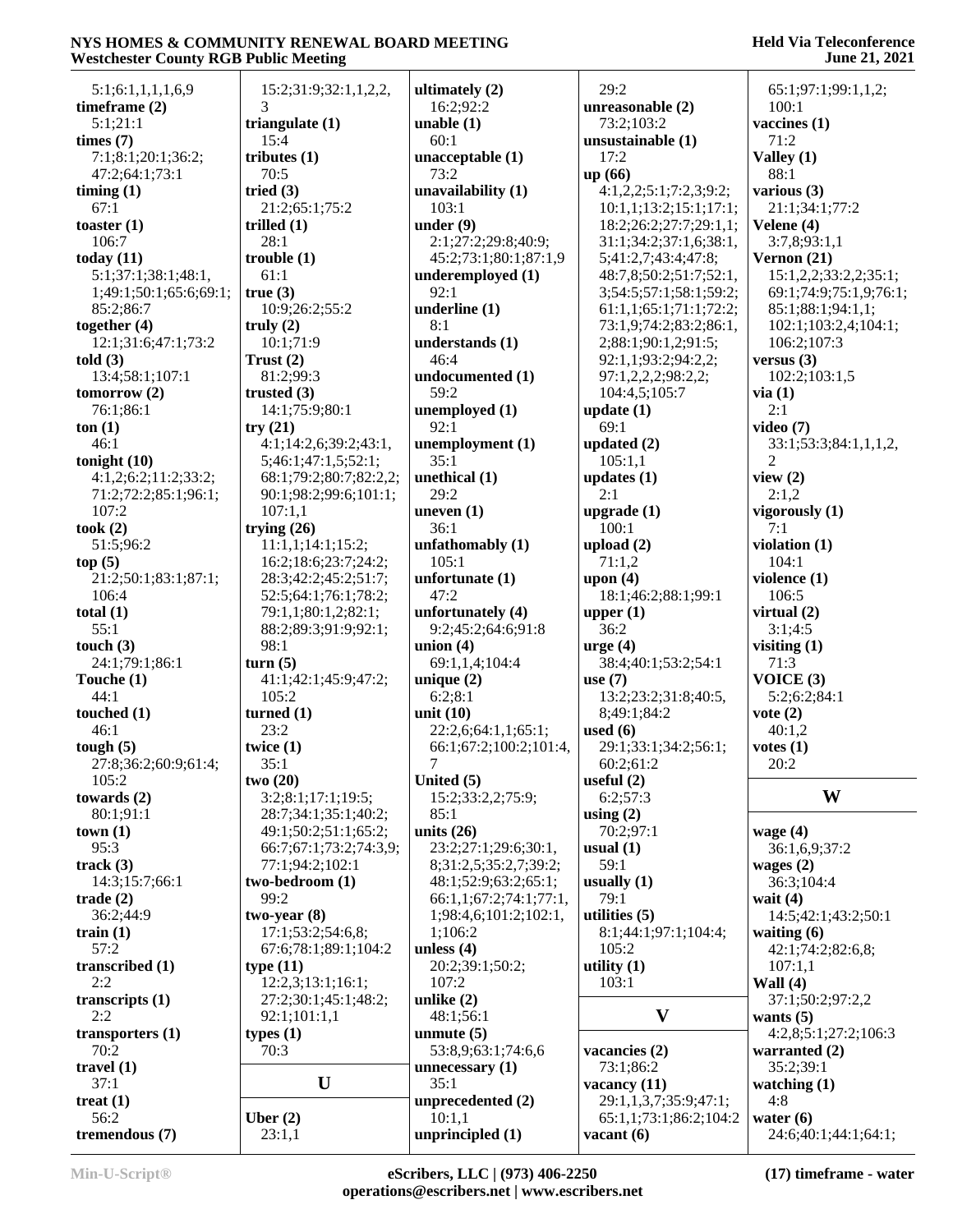| 105:2;106:8                       | 16:6;68:1;89:1,2;       | 71:1;72:5               | 35:7;40:2;83:1;87:1      | 2;108:1,2                |
|-----------------------------------|-------------------------|-------------------------|--------------------------|--------------------------|
| waterfall (1)                     | 107:5                   | working $(12)$          | Yonkers (8)              |                          |
| 44:2                              | whosever $(1)$          | 11:2;12:1,9;13:7;       | 7:1;15:1,1,7;20:1;       | $\mathbf{1}$             |
| way (21)                          | 82:1                    | 15:3;70:1;75:2;88:2;    | 35:1;102:1;106:2         |                          |
| 10:1;13:6;15:5;16:1;              | who've $(3)$            | 91:2;94:1,9;98:1        | York $(12)$              | 1(221)                   |
| 17:1;22:2;24:1;29:1;              | 87:1,2,2                | works $(4)$             | 35:1,1:41:1:46:1:        | 2:1,1,2;3:1,2;4:1,2;     |
| 30:1;33:2;36:8;60:1;              | WIFI $(1)$              | 27:1;28:2;53:6;92:1     | 48:2,3;51:2;62:2;77:1;   | 5:1,2;6:1,2;7:1,2;8:1,2; |
| 62:2,2;63:1;80:6;82:1;            | 15:1                    | workshop (4)            | 103:1,5,7                | 9:1,2;10:1,2;11:1,2;     |
| 97:2;99:2,7;104:1                 | willing $(3)$           | 76:8;88:1,2;93:2        | Yorkers (1)              | 12:1,2;13:1,2;14:1,2;    |
|                                   | 15:1;98:2,2             | world $(2)$             | 2:8                      | 15:1,2;16:1,2;17:1,2;    |
| ways $(1)$<br>17:1                |                         |                         |                          |                          |
|                                   | windfall $(2)$          | 46:2,4                  | Yup $(2)$                | 18:1,2;19:1,2;20:1,2;    |
| wealthier $(2)$                   | 7:2;27:1                | worried (1)             | 90:2;102:3               | 21:1,2;22:1,2;23:1,2;    |
| 37:9,9                            | window $(3)$            | 56:1                    |                          | 24:1,2;25:1,2;26:1,2;    |
| web $(1)$                         | 31:7;47:2,4             | worry $(1)$             | $\mathbf{Z}$             | 27:1,2;28:1,2;29:1,2;    |
| 15:5                              | windows $(6)$           | 59:6                    |                          | 30:1,2;31:1,2;32:1,2;    |
| website (8)                       | 10:1;27:1;28:2;31:2,    | worse $(4)$             | zero $(22)$              | 33:1,2;34:1,2;35:1,2,3;  |
| 2:1;40:1;58:2;74:2;               | 3,4                     | 29:1;34:2;70:1;74:3     | 8:4;20:1,1,1,2,2;        | 36:1,2;37:1,2;38:1,2;    |
| 83:1,1,2;85:2                     | wins(1)                 | worsening $(1)$         | 22:1;27:1;54:1,1;67:4;   | 39:1,2;40:1,2;41:1,2;    |
| Wednesday (5)                     | 27:2                    | 35:1                    | 73:2;74:1,2;78:2;87:1,   | 42:1,2;43:1,2;44:1,2;    |
| 4:6;70:1;107:2;                   | wiring $(1)$            | worth $(4)$             | 1;89:1;103:2;104:2;      | 45:1,2;46:1,2;47:1,2;    |
| 108:1,1                           | 48:1                    | 22:2;35:9;100:7;        | 105:1,1                  | 48:1,2;49:1,2;50:1,2,7;  |
| week $(5)$                        | withdrawing $(1)$       | 101:1                   | $\mathrm{Zoom}$ (5)      | 51:1,2;52:1,2;53:1,2;    |
| 34:4;38:1;74:1;78:1;              | 70:2                    | worthwhile (1)          | 16:3;76:7,9;81:6;        | 54:1,2;55:1,1,2;56:1,2;  |
| 91:2                              | within $(4)$            | 100:1                   | 88:1                     | 57:1,2;58:1,2;59:1,2;    |
| weekend (2)                       | 2:1;9:1;50:2;73:2       | wrap(3)                 |                          | 60:1,2;61:1,2;62:1,2;    |
|                                   | without $(8)$           | 10:1;38:1;48:8          | $\boldsymbol{0}$         |                          |
| 15:1;106:9                        |                         |                         |                          | 63:1,2;64:1,2;65:1,2;    |
| weekly (1)                        | 17:1;18:1;20:2;28:1;    | writing $(3)$           |                          | 66:1,2;67:1,2;68:1,2;    |
| 86:3                              | 79:1;81:1,2;87:8        | 45:2;72:1;80:1          | 0(214)                   | 69:1,2;70:1,2;71:1,2;    |
| weeks $(1)$                       | witnessed (1)           | written $(2)$           | 2:1,2;3:1,2;4:1,2;5:1,   | 72:1,2;73:1,2;74:1,2;    |
| 58:1                              | 95:1                    | 34:1;107:3              | 2;6:1,2;7:1,2;8:1,2;9:1, | 75:1,2;76:1,2;77:1,2,2;  |
| welcome (14)                      | witnesses $(2)$         | wrong $(1)$             | 2;10:1,2;11:1,2;12:1,2;  | 78:1,2;79:1,2;80:1,2;    |
| 3:1;33:1;38:2;41:3;               | 51:2;54:2               | 32:2                    | 13:1,2;14:1,2;15:1,2;    | 81:1,2;82:1,2;83:1,2;    |
| 49:1;52:1;67:1,1;68:5;            | woefully $(1)$          | wrongly $(1)$           | 16:1,2;17:1,2;18:1,2;    | 84:1,2;85:1,2;86:1,2;    |
| 72:1,9;84:2;85:1;101:2            | 7:8                     | 34:1                    | 19:1,2;20:1,2;21:1,2;    | 87:1,2;88:1,2;89:1,1,2;  |
| weren't $(2)$                     | woman $(2)$             |                         | 22:1,2;23:1,2;24:1,2;    | 90:1,2;91:1,2;92:1,2;    |
| 28:1;48:1                         | 44:6;96:2               | Y                       | 25:1,2;26:1,2;27:1,2;    | 93:1,2;94:1,2;95:1,2;    |
| Westchester (16)                  | Women's $(1)$           |                         | 28:1,2;29:1,2;30:1,2;    | 96:1,2;97:1,2;98:1,2;    |
| 2:1,2,4;7:2;18:6;                 | 26:1                    | year $(90)$             | 31:1,2;32:1,2;33:1,2;    | 99:1,2;100:1,2;101:1,    |
| 20:8;35:2;44:1;51:2;              | Wonderful (1)           | 7:1;8:1,1,2;9:1,1,2,2,  | 34:1,2;35:1,2;36:1,2;    | 2;102:1,2;103:1,2;       |
| 52:3;54:2;69:1,2,9;               | 94:3                    | 3;17:1,1,6,9;18:2;19:3, | 37:1,2;38:1,2;39:1,2;    | 104:1,2,2;105:1,2;       |
| 104:1;105:6                       | wondering (1)           | 5,5;20:1,2,2;21:1,1,1;  |                          | 106:1,2;107:1,2;108:1,   |
|                                   |                         |                         | 40:1,2;41:1,2;42:1,2;    |                          |
| westchestercountyrgb@nyshcrorg(1) | 28:2                    | 22:1,2;26:1,1,2;27:1,1; | 43:1,2;44:1,2;45:1,2;    | 2                        |
| 4:1                               | wood $(1)$              | 29:1;31:9;34:1;35:4,9;  | 46:1,2;47:1,2;48:1,2;    | 1,800(1)                 |
| what's $(4)$                      | 24:2                    | 36:1,1;38:1,5,6;39:1,1, | 49:1,2;50:1,2;51:1,2;    | 87:2                     |
| 50:6;53:1;88:7;                   | Woods $(1)$             | 7;40:1,1,1,2;49:1;50:5; | 52:1,2;53:1,2;54:1,2;    | 1:00(1)                  |
| 100:2                             | 23:1                    | 53:2;54:1;55:1,1,1;     | 55:1,2;56:1,2;57:1,2;    | 65:4                     |
| wherever $(1)$                    | word $(3)$              | 56:2,2;57:1;58:1,2,9;   | 58:1,2;59:1,2;60:1,2;    | 10(2)                    |
| 82:2                              | 14:7;15:2;16:1          | 59:1;61:4;62:1,2,3;     | 61:1,2;62:1,2;63:1,2;    | 50:9;65:1                |
| WHITE (32)                        | work (29)               | 64:1,2;65:1;67:1,5;     | 64:1,2;65:1,2;66:1,2;    | 100(1)                   |
| 41:1,1,1,2;42:1;67:2;             | 15:9;17:2;27:2;33:1;    | 69:1;70:2;71:1;73:2,2;  | 67:1,2;68:1,2;69:1,2;    | 65:9                     |
| 77:1;95:2,2,2;96:1,1,2,           | 34:1;37:1,1;45:1;47:1;  | 74:1,3;75:2;76:1;77:2;  | 70:1,2;71:1,2;72:1,2;    | 100,000(2)               |
| 7;98:1,1,2,2,3,5,5;99:1,          | 58:1,1;67:2;69:1;71:1;  | 78:1;87:1;88:6;89:1;    | 73:1,2;74:1,2;75:1,2;    | 31:2;104:1               |
| 2,6,9;100:1,2,2,6;                | 76:3;80:1;82:2;83:1;    | 91:1,1;96:1;104:1,1;    | 76:1,2;77:1,2;78:1,2;    | 100-unit $(1)$           |
| 101:2,2,5                         | 95:9;97:5,5,8,9,9;98:1, | 105:7                   | 79:1,2;80:1,2;81:1,2;    | 32:2                     |
| whole $(9)$                       | 1;101:1,1;105:2         | years $(28)$            | 82:1,2;83:1,2;84:1,2;    | 10th(1)                  |
| 12:1;31:2;39:2;46:2;              | worked $(5)$            | 20:1,2;28:7;31:1;       | 85:1,2;86:1,2;87:1,2;    | 24:2                     |
| 47:1;85:1;99:2;100:8;             | 13:2;30:2;44:9;58:2;    | 35:1;39:1,1;44:1;50:1,  | 88:1,2;89:1,2;90:1,2;    | 11(2)                    |
| 101:9                             | 63:2                    |                         |                          |                          |
|                                   |                         | 2,8;51:1,2,2,2;54:2;    | 91:1,2;92:1,2;93:1,2;    | 35:6;92:2                |
| whomever $(2)$                    | worker $(1)$            | 56:1,2;63:2;64:3;67:1;  | 94:1,2;95:1,2;96:1,2;    | 1199(5)                  |
| 82:1,2                            | 69:1                    | 71:7;73:2;86:2,2;94:1;  | 97:1,2;98:1,2;99:1,2;    | 69:1,1,2,4;71:3          |
| who's $(4)$                       | workers $(11)$          | 96:1;99:2               | 100:1,2;101:1,2;102:1,   | 12(7)                    |
| 14:9;16:6;42:3;80:1               | 28:1;34:2;36:1,2;       | year's $(9)$            | 2;103:1,2;104:1,2;       | 10:4;22:1;32:1;61:1,     |
| whose $(5)$                       | 37:2;69:1;70:1,2,3;     | 6:2;7:6;20:1;34:7,8;    | 105:1,2;106:1,2;107:1,   | 8;92:2;104:4             |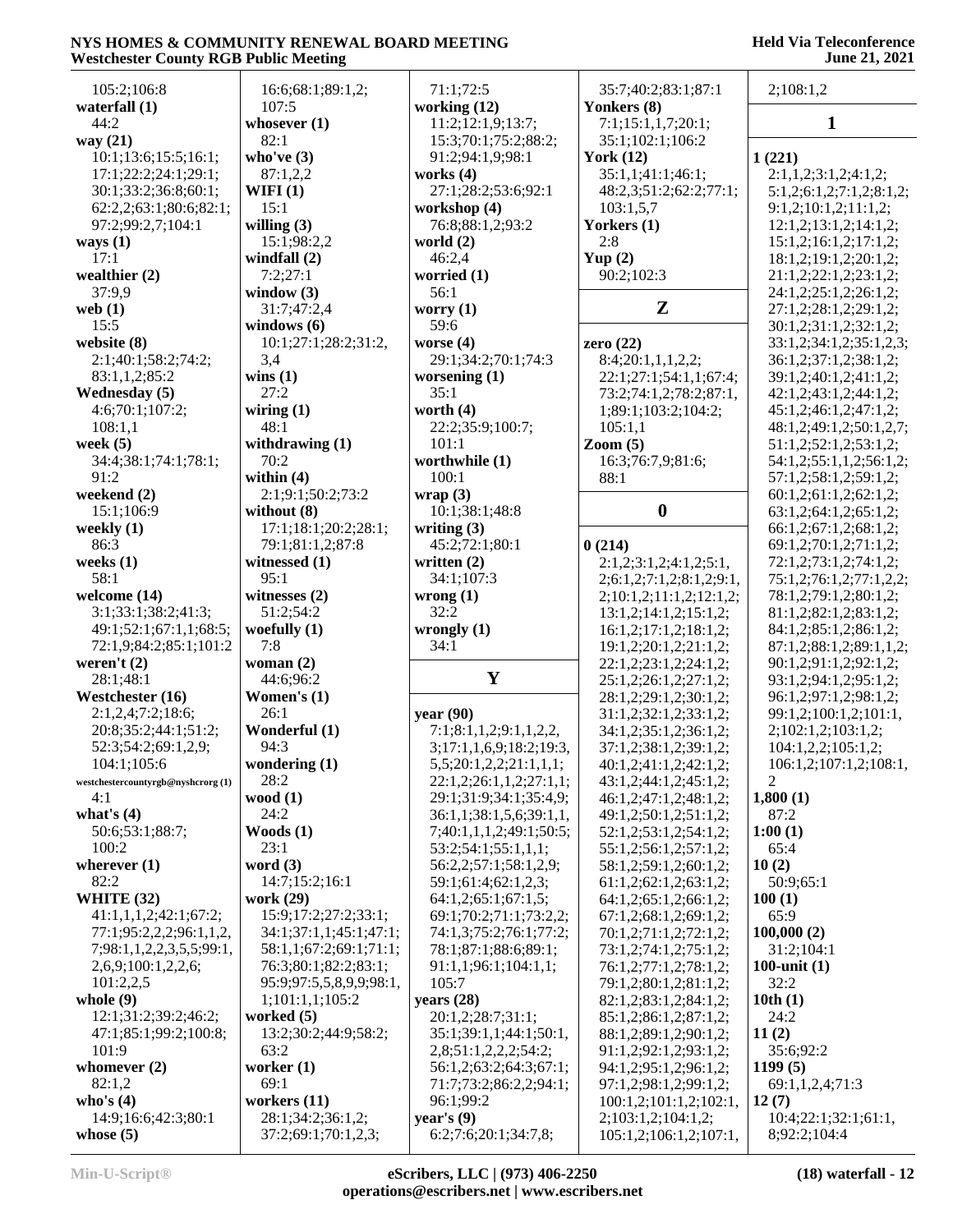| 12,000(1)                |                                                |                                     |                          |                        |
|--------------------------|------------------------------------------------|-------------------------------------|--------------------------|------------------------|
|                          | 81:1,2;82:1,2;83:1,2;                          | 28:1,2;29:1,2;30:1,2;               | 25:1,2;26:1,2;27:1,2;    | 34:1,2;35:1,2;36:1,2;  |
| 69:1                     | 84:1,2;85:1,2;86:1,2;                          | 31:1,2;32:1,2;33:1,2;               | 28:1,2;29:1,2;30:1,2;    | 37:1,2;38:1,2;39:1,2;  |
| 13(1)                    | 87:1,2;88:1,2;89:1,2;                          | 34:1,2;35:1,2,5;36:1,2;             | 31:1,2;32:1,2;33:1,2;    | 40:1,2;41:1,2;42:1,2;  |
|                          |                                                |                                     |                          |                        |
| 103:2                    | 90:1,2;91:1,2;92:1,2;                          | 37:1,2;38:1,2;39:1,2,5;             | 34:1,2;35:1,2;36:1,2;    | 43:1,2;44:1,2;45:1,2;  |
| 13th(1)                  | 93:1,2;94:1,2;95:1,2;                          | 40:1,2;41:1,2;42:1,2;               | 37:1,2;38:1,2;39:1,2,5;  | 46:1,2;47:1,2;48:1,2;  |
| 91:1                     | 96:1,2;97:1,2;98:1,2;                          | 43:1,2;44:1,2;45:1,2;               | 40:1,2;41:1,2;42:1,2;    | 49:1,2;50:1,2;51:1,2;  |
| 14(1)                    | 99:1,2;100:1,2;101:1,                          | 46:1,2;47:1,2;48:1,2;               | 43:1,2;44:1,2;45:1,2;    | 52:1,2;53:1,2;54:1,2;  |
| 40:1                     |                                                |                                     |                          |                        |
|                          | 2;102:1,2;103:1,2;                             | 49:1,2;50:1,2;51:1,2;               | 46:1,2;47:1,2;48:1,2;    | 55:1,2;56:1,2;57:1,2;  |
| 15(7)                    | 104:1,2;105:1,2;106:1,                         | 52:1,2;53:1,2;54:1,2;               | 49:1,2;50:1,1,2;51:1,2;  | 58:1,2;59:1,2;60:1,2;  |
| 22:1;50:1;60:9;61:1;     | 2;107:1,2;108:1,2                              | 55:1,2;56:1,2;57:1,2;               | 52:1,2;53:1,2;54:1,2;    | 61:1,2;62:1,2;63:1,2;  |
| 70:7;86:2;92:4           | 2.6(1)                                         | 58:1,2;59:1,2;60:1,2;               | 55:1,2;56:1,2;57:1,2;    | 64:1,2;65:1,2;66:1,2;  |
| 150(1)                   | 19:3                                           | 61:1,2;62:1,2;63:1,2;               | 58:1,2;59:1,2;60:1,2;    | 67:1,2;68:1,2;69:1,2;  |
| 36:6                     | 20(6)                                          | 64:1,2;65:1,1,2;66:1,2;             | 61:1,2;62:1,2;63:1,2;    | 70:1,2;71:1,2;72:1,2;  |
|                          |                                                |                                     |                          |                        |
| 16(3)                    | 7:1;35:1,1;51:2;                               | 67:1,2;68:1,2;69:1,2;               | 64:1,2;65:1,2;66:1,2;    | 73:1,2;74:1,2;75:1,2;  |
| 32:1;60:9;74:1           | 85:2;104:4                                     | 70:1,2;71:1,2;72:1,2;               | 67:1,2;68:1,2;69:1,2;    | 76:1,2;77:1,2;78:1,2;  |
| 17(1)                    | 200(3)                                         | 73:1,2;74:1,2;75:1,2;               | 70:1,2;71:1,2;72:1,2;    | 79:1,2;80:1,2;81:1,2;  |
| 32:1                     | 10:3;66:8,9                                    | 76:1,2;77:1,2;78:1,2;               | 73:1,2;74:1,2;75:1,2;    | 82:1,2;83:1,2;84:1,2;  |
| 18(1)                    | 2002(3)                                        | 79:1,2;80:1,2;81:1,2;               | 76:1,2;77:1,2;78:1,2;    | 85:1,2;86:1,2;87:1,2;  |
|                          |                                                |                                     |                          |                        |
| 4:2                      | 35:1;39:1;54:2                                 | 82:1,2;83:1,2;84:1,2;               | 79:1,2;80:1,2;81:1,2;    | 88:1,2;89:1,2;90:1,2;  |
| 19(2)                    | 2005(1)                                        | 85:1,2;86:1,2;87:1,2;               | 82:1,2;83:1,2;84:1,2;    | 91:1,2;92:1,2;93:1,2;  |
| 63:2;64:2                | 51:1                                           | 88:1,2;89:1,2;90:1,2;               | 85:1,2;86:1,2;87:1,2;    | 94:1,2;95:1,2;96:1,2;  |
| 1900s(3)                 | 2008(1)                                        | 91:1,2;92:1,2;93:1,2;               | 88:1,2;89:1,2;90:1,2;    | 97:1,2;98:1,2;99:1,2;  |
| 48:1,1,4                 | 29:1                                           | 94:1,2;95:1,2;96:1,2;               | 91:1,2;92:1,2;93:1,2;    | 100:1,2;101:1,2;102:1, |
|                          |                                                |                                     |                          |                        |
| 1968(1)                  | 2011(1)                                        | 97:1,2;98:1,2;99:1,2;               | 94:1,2;95:1,2;96:1,2;    | 2;103:1,2,2;104:1,2;   |
| 26:1                     | 103:6                                          | 100:1,2;101:1,2;102:1,              | 97:1,2;98:1,2;99:1,2;    | 105:1,2;106:1,2;107:1, |
| 1971(1)                  | 2017(1)                                        | 2;103:1,2;104:1,2;                  | 100:1,2;101:1,2;102:1,   | 2;108:1,2              |
| 31:2                     | 103:1                                          | 105:1,2;106:1,2;107:1,              | 2;103:1,2,2;104:1,2;     | 5.48(1)                |
| 1989(1)                  | 2018(1)                                        | 2;108:1,2                           | 105:1,2;106:1,2;107:1,   | 66:2                   |
| 55:2                     | 35:1                                           | 3.5(2)                              | 2;108:1,2                | 5:00(1)                |
|                          |                                                |                                     |                          |                        |
| 1st(3)                   | 2019(6)                                        | 67:1,5                              | 4.5(3)                   | 106:1                  |
| 3:4;58:2;64:2            | 27:2;35:1,1;55:1;                              | 30(6)                               | 19:5;67:1,5              | 50(6)                  |
| $1$ -year $(1)$          | 73:1;104:2                                     | 36:1;50:7;51:2;77:1;                | 40(3)                    | 35:2;36:1,2;77:1;      |
| 36:1                     | 2020(12)                                       | 104:4,5                             | 20:2;51:2;99:2           | 85:2;99:2              |
|                          | 7:1;27:1;28:1,5;                               | 300(2)                              | 40,000(1)                | 500(1)                 |
| $\overline{2}$           | 35:1;40:1;55:1,1;64:2;                         |                                     |                          |                        |
|                          |                                                |                                     |                          |                        |
|                          |                                                | 20:1,1                              | 36:7                     | 45:1                   |
|                          | 71:9;73:2;77:2                                 | 30th(2)                             | 400(1)                   | 56(1)                  |
| 2(220)                   | 2021(6)                                        | 2:1;3:5                             | 67:2                     | 36:1                   |
|                          |                                                |                                     |                          |                        |
| 2:1,2;3:1,2;4:1,2;5:1,   | 2:1;3:4;10:2;48:9;                             | 31st(1)                             | $401\text{ks}(1)$        | 58(2)                  |
| 2;6:1,2;7:1,2;8:1,2;9:1, | 51:1;65:7                                      | 61:1                                | 70:2                     | 102:1;106:2            |
| 2;10:1,2;11:1,2;12:1,2;  | $202-1(1)$                                     | 34(1)                               | 403(1)                   |                        |
| 13:1,2;14:1,2;15:1,2;    | 2:9                                            | 66:2                                | 30:1                     | 6                      |
| 16:1,2;17:1,2;18:1,2;    | 2022(3)                                        | 35(1)                               | 45(1)                    |                        |
| 19:1,2;20:1,2;21:1,2;    | 2:1;3:5;20:1                                   | 74:1                                | 36:9                     | 6(109)                 |
|                          |                                                |                                     |                          |                        |
| 22:1,2;23:1,2;24:1,2;    | 21st(2)                                        | 38(4)                               | 450,000 (1)              | 2:1;3:1;4:1;5:1;6:1;   |
| 25:1,2;26:1,2;27:1,2;    | 2:3;65:6                                       | 39:1;102:1;103:2;                   | 69:1                     | 7:1;8:1;9:1;10:1;11:1; |
| 28:1,2;29:1,2;30:1,2;    | 23rd(2)                                        | 106:2                               | 48(1)                    | 12:1;13:1;14:1;15:1;   |
| 31:1,2;32:1,2;33:1,2;    | 4:6;107:2                                      | 38.4(1)                             | 36:1                     | 16:1;17:1;18:1;19:1;   |
| 34:1,2;35:1,2;36:1,1,2;  | 24(1)                                          | 35:4                                | 4th(2)                   | 20:1;21:1;22:1;23:1;   |
| 37:1,2;38:1,2;39:1,2;    | 106:9                                          | 38.72(1)                            | 35:8;93:2                | 24:1;25:1;26:1;27:1;   |
|                          |                                                |                                     |                          |                        |
| 40:1,2;41:1,2;42:1,2;    | 25(1)                                          | 34:1                                |                          | 28:1;29:1;30:1;31:1;   |
| 43:1,2;44:1,2;45:1,2;    | 31:1                                           | 39(3)                               | 5                        | 32:1;33:1;34:1;35:1;   |
| 46:1,2;47:1,2;48:1,2;    |                                                | 39:1;55:7,7                         |                          | 36:1;37:1;38:1;39:1;   |
| 49:1,2;50:1,1,1,1,2,5;   | $\mathbf{3}$                                   |                                     | 5(215)                   | 40:1;41:1;42:1;43:1;   |
| 51:1,2;52:1,2;53:1,2;    |                                                | $\overline{\mathbf{4}}$             | 2:1,2;3:1,2;4:1,2;5:1,   | 44:1;45:1;46:1;47:1;   |
| 54:1,2;55:1,2;56:1,2;    | 3(218)                                         |                                     | 2;6:1,2;7:1,2;8:1,2;9:1, | 48:1;49:1;50:1;51:1;   |
|                          |                                                |                                     |                          |                        |
| 57:1,2;58:1,2;59:1,2;    | 2:1,2;3:1,2;4:1,2;5:1,                         | 4(217)                              | 2;10:1,2;11:1,2;12:1,2;  | 52:1;53:1;54:1;55:1;   |
| 60:1,2;61:1,2;62:1,2;    | 2;6:1,2;7:1,2;8:1,2;9:1,                       | 2:1,2;3:1,2;4:1,2;5:1,              | 13:1,2;14:1,2;15:1,2;    | 56:1;57:1;58:1;59:1;   |
| 63:1,2;64:1,2;65:1,2;    | 2; 10:1, 2; 11:1, 2; 12:1, 2;                  | 2; 6: 1, 2; 7: 1, 2; 8: 1, 2; 9: 1, | 16:1,2;17:1,2;18:1,2;    | 60:1;61:1;62:1;63:1;   |
| 66:1,2;67:1,2;68:1,2;    | 13:1,2;14:1,2;15:1,2;                          | 2;10:1,2;11:1,2;12:1,2;             | 19:1,2;20:1,2;21:1,2;    | 64:1;65:1;66:1;67:1;   |
| 69:1,2;70:1,2;71:1,2;    | 16:1,2;17:1,2;18:1,2;                          | 13:1,2;14:1,2;15:1,2;               | 22:1,2;23:1,2;24:1,2;    | 68:1;69:1;70:1;71:1;   |
| 72:1,2;73:1,2;74:1,2;    | 19:1,2,4;20:1,2;21:1,2;                        | 16:1,2;17:1,2;18:1,2;               | 25:1,2;26:1,2;27:1,2;    | 72:1;73:1;74:1;75:1;   |
| 75:1,2;76:1,2;77:1,2,2;  |                                                | 19:1,2;20:1,2;21:1,2;               | 28:1,2;29:1,2;30:1,2;    | 76:1,8,9;77:1;78:1;    |
| 78:1,2;79:1,2;80:1,2;    | 22:1,2;23:1,2;24:1,2;<br>25:1,2;26:1,2;27:1,2; | 22:1,2;23:1,2;24:1,2;               | 31:1,2;32:1,2;33:1,2;    | 79:1;80:1;81:1;82:1;   |